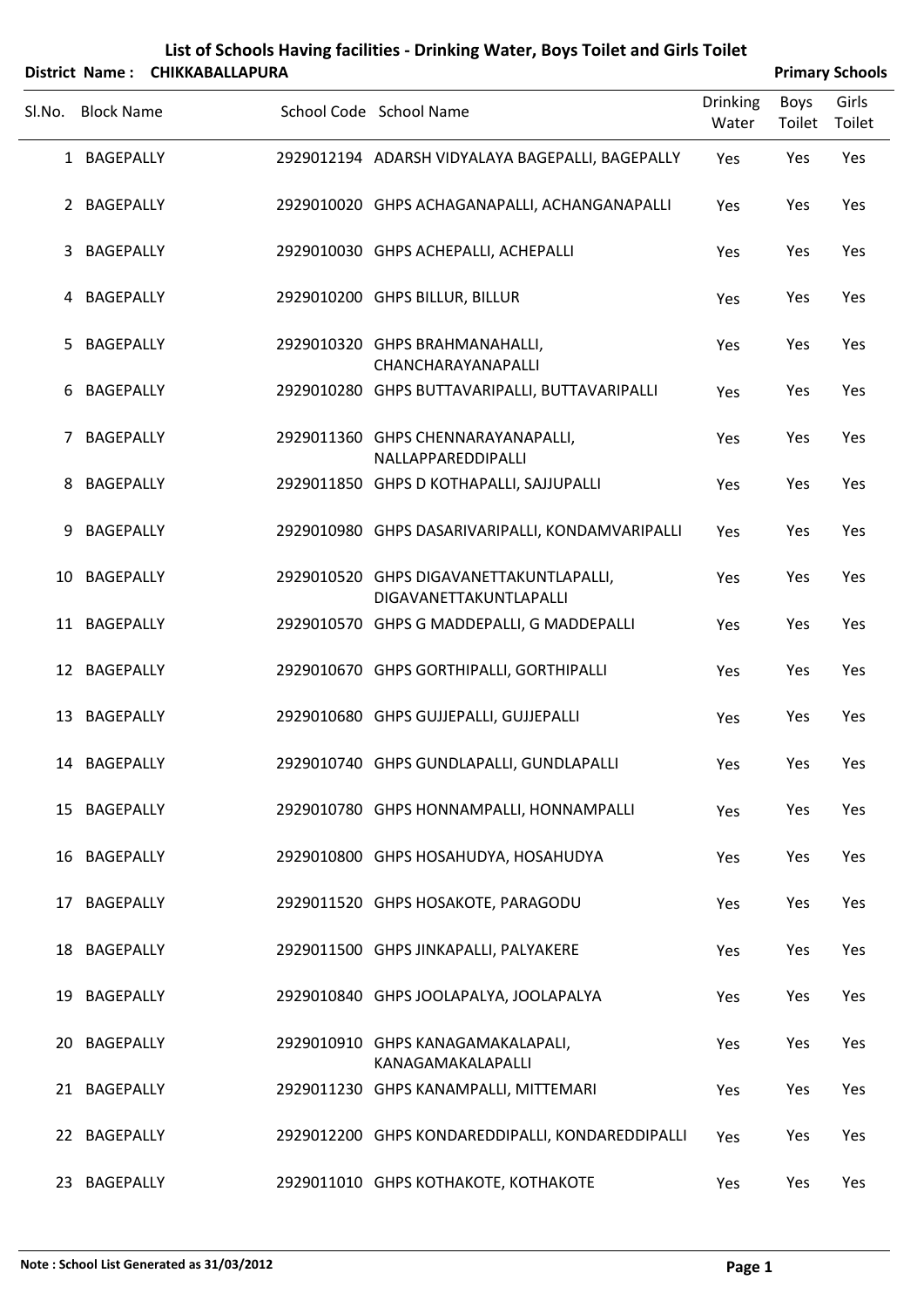| List of Schools Having facilities - Drinking Water, Boys Toilet and Girls Toilet<br><b>CHIKKABALLAPURA</b><br><b>Primary Schools</b><br><b>District Name:</b> |                   |  |  |                                                           |                          |                |                 |  |  |
|---------------------------------------------------------------------------------------------------------------------------------------------------------------|-------------------|--|--|-----------------------------------------------------------|--------------------------|----------------|-----------------|--|--|
| Sl.No.                                                                                                                                                        | <b>Block Name</b> |  |  | School Code School Name                                   | <b>Drinking</b><br>Water | Boys<br>Toilet | Girls<br>Toilet |  |  |
|                                                                                                                                                               | 24 BAGEPALLY      |  |  | 2929011050 GHPS KURUBARAHALLI, KURUBARAHALLI              | Yes                      | Yes            | Yes             |  |  |
|                                                                                                                                                               | 25 BAGEPALLY      |  |  | 2929011060 GHPS LAGUMADDEPALLI, LAGUMADDEPALLI            | Yes                      | Yes            | Yes             |  |  |
|                                                                                                                                                               | 26 BAGEPALLY      |  |  | 2929011140 GHPS MALLASANDRA, MALLASANDRA                  | Yes                      | Yes            | Yes             |  |  |
|                                                                                                                                                               | 27 BAGEPALLY      |  |  | 2929011200 GHPS MARAGANAKUNTE, MARGANAKUNTE               | Yes                      | Yes            | Yes             |  |  |
|                                                                                                                                                               | 28 BAGEPALLY      |  |  | 2929011250 GHPS MUDALAPALLI, MUDALAPALLI                  | Yes                      | Yes            | Yes             |  |  |
|                                                                                                                                                               | 29 BAGEPALLY      |  |  | 2929011300 GHPS MYAKALAPALLI, MYAKALAPALLI                | Yes                      | Yes            | Yes             |  |  |
| 30                                                                                                                                                            | BAGEPALLY         |  |  | 2929011340 GHPS NALLAGUTTAPALLI (M),<br>NALLAGUTTAPALLI   | Yes                      | Yes            | Yes             |  |  |
|                                                                                                                                                               | 31 BAGEPALLY      |  |  | 2929011340 GHPS NALLAGUTTAPALLI (R),<br>NALLAGUTTAPALLI   | Yes                      | Yes            | Yes             |  |  |
|                                                                                                                                                               | 32 BAGEPALLY      |  |  | 2929011360 GHPS NALLAPPAREDDIPALLI,<br>NALLAPPAREDDIPALLI | Yes                      | Yes            | Yes             |  |  |
|                                                                                                                                                               | 33 BAGEPALLY      |  |  | 2929011430 GHPS NAREMADDEPALLI, NAREMADDEPALLI            | Yes                      | Yes            | Yes             |  |  |
|                                                                                                                                                               | 34 BAGEPALLY      |  |  | 2929011490 GHPS PAIPALYA, PAIPALYA                        | Yes                      | Yes            | Yes             |  |  |
|                                                                                                                                                               | 35 BAGEPALLY      |  |  | 2929011500 GHPS PALYAKERE, PALYAKERE                      | Yes                      | Yes            | Yes             |  |  |
|                                                                                                                                                               | 36 BAGEPALLY      |  |  | 2929011520 GHPS PARAGODU, PARAGODU                        | Yes                      | Yes            | Yes             |  |  |
|                                                                                                                                                               | 37 BAGEPALLY      |  |  | 2929010140 GHPS PASUPALAVARIPALLI,<br>BATHALAVARAPALLI    | Yes                      | Yes            | Yes             |  |  |
|                                                                                                                                                               | 38 BAGEPALLY      |  |  | 2929011530 GHPS PATHABAGEPALLI, PATHABAGEPALLI            | Yes                      | Yes            | Yes             |  |  |
|                                                                                                                                                               | 39 BAGEPALLY      |  |  | 2929011550 GHPS PATHAPALYA, PATHAPALYA                    | Yes                      | Yes            | Yes             |  |  |
|                                                                                                                                                               | 40 BAGEPALLY      |  |  | 2929011940 GHPS PEDDAREDDIPALLI, SUJANAMPALLI             | Yes                      | Yes            | Yes             |  |  |
|                                                                                                                                                               | 41 BAGEPALLY      |  |  | 2929011580 GHPS PEDDATHUMAKEPALLI,<br>PEDDATHUMKEPALLI    | Yes                      | Yes            | Yes             |  |  |
|                                                                                                                                                               | 42 BAGEPALLY      |  |  | 2929011610 GHPS PENNAMALE, PENAMALA                       | Yes                      | Yes            | Yes             |  |  |
|                                                                                                                                                               | 43 BAGEPALLY      |  |  | 2929011620 GHPS PESALAPARTHI, PESALAPARHTI                | Yes                      | Yes            | Yes             |  |  |
|                                                                                                                                                               | 44 BAGEPALLY      |  |  | 2929011680 GHPS POOLANAIKANAHALLI,<br>PULANAIKANAPALLI    | Yes                      | Yes            | Yes             |  |  |
|                                                                                                                                                               | 45 BAGEPALLY      |  |  | 2929011690 GHPS PULIGAL, PULIGAL                          | Yes                      | Yes            | Yes             |  |  |
|                                                                                                                                                               | 46 BAGEPALLY      |  |  | 2929011710 GHPS PUTTAPARTHI, PUTTAPARTHI                  | Yes                      | Yes            | Yes             |  |  |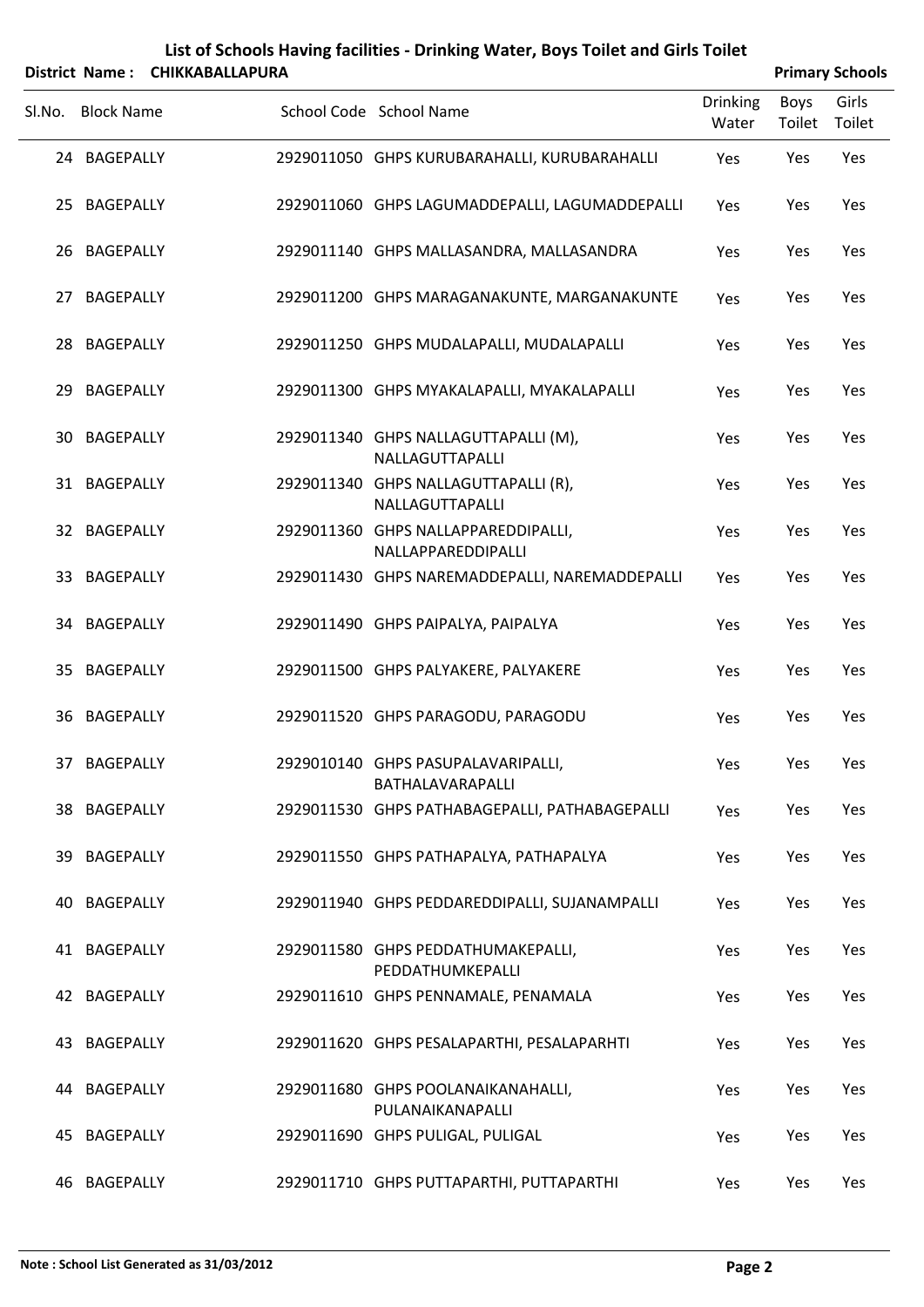| List of Schools Having facilities - Drinking Water, Boys Toilet and Girls Toilet<br><b>CHIKKABALLAPURA</b><br><b>Primary Schools</b><br>District Name: |                   |  |                         |  |                                                          |                          |                       |                 |  |  |
|--------------------------------------------------------------------------------------------------------------------------------------------------------|-------------------|--|-------------------------|--|----------------------------------------------------------|--------------------------|-----------------------|-----------------|--|--|
| SI.No.                                                                                                                                                 | <b>Block Name</b> |  | School Code School Name |  |                                                          | <b>Drinking</b><br>Water | <b>Boys</b><br>Toilet | Girls<br>Toilet |  |  |
|                                                                                                                                                        | 47 BAGEPALLY      |  |                         |  | 2929011780 GHPS RASCHERUVU, RASHERUVU                    | Yes                      | Yes                   | Yes             |  |  |
|                                                                                                                                                        | 48 BAGEPALLY      |  |                         |  | 2929011830 GHPS SADDUPALLI, SADDUPALLI                   | Yes                      | Yes                   | Yes             |  |  |
| 49                                                                                                                                                     | BAGEPALLY         |  |                         |  | 2929011910 GHPS SOMANATHAPURA, SOMANATHAPURA             | Yes                      | Yes                   | Yes             |  |  |
|                                                                                                                                                        | 50 BAGEPALLY      |  |                         |  | 2929010570 GHPS THIMMAPALLI, G MADDEPALLI                | Yes                      | Yes                   | Yes             |  |  |
|                                                                                                                                                        | 51 BAGEPALLY      |  |                         |  | 2929012010 GHPS THOLLAPALLI, THOLLAPALLI                 | Yes                      | Yes                   | Yes             |  |  |
|                                                                                                                                                        | 52 BAGEPALLY      |  |                         |  | 2929012030 GHPS UGRANAMPALLI, UGRANAMPALLI               | Yes                      | Yes                   | Yes             |  |  |
|                                                                                                                                                        | 53 BAGEPALLY      |  |                         |  | 2929010300 GHPS VADIVANDLAPALLI, CHAKAVELU               | Yes                      | Yes                   | Yes             |  |  |
|                                                                                                                                                        | 54 BAGEPALLY      |  |                         |  | 2929012080 GHPS VENKATAPURA, VENKATAPURA                 | Yes                      | Yes                   | Yes             |  |  |
|                                                                                                                                                        | 55 BAGEPALLY      |  |                         |  | 2929012150 GHPS YALLAMPALLI, YELLAMPALLI                 | Yes                      | Yes                   | Yes             |  |  |
|                                                                                                                                                        | 56 BAGEPALLY      |  |                         |  | 2929012160 GHPS YERAGUDI, YERAGUDI                       | Yes                      | Yes                   | Yes             |  |  |
| 57                                                                                                                                                     | <b>BAGEPALLY</b>  |  |                         |  | 2929011250 GLPS MUDDULAPALLI, MUDALAPALLI                | Yes                      | Yes                   | Yes             |  |  |
|                                                                                                                                                        | 58 BAGEPALLY      |  |                         |  | 2929011710 GLPS ABAKAVAARIPALLI, PUTTAPARTHI             | Yes                      | Yes                   | Yes             |  |  |
| 59                                                                                                                                                     | BAGEPALLY         |  |                         |  | 2929011530 GLPS BATHALAPALLI, PATHABAGEPALLI             | Yes                      | Yes                   | Yes             |  |  |
|                                                                                                                                                        | 60 BAGEPALLY      |  |                         |  | 2929011230 GLPS OOTAGONDI THANDA, MITTEMARI              | Yes                      | Yes                   | Yes             |  |  |
|                                                                                                                                                        | 61 BAGEPALLY      |  |                         |  | 2929012210 GLPS SAJJALAVARIPALLI, SAJJALAVARIPALLI       | Yes                      | Yes                   | Yes             |  |  |
|                                                                                                                                                        | 62 BAGEPALLY      |  |                         |  | 2929011950 GLPS TENKAYIMAKALAPALLI,<br>TENKAIMAKALAPALLI | Yes                      | Yes                   | Yes             |  |  |
|                                                                                                                                                        | 63 BAGEPALLY      |  |                         |  | 2929011500 GLPS PALYAKERE A K COLONY, PALYAKERE          | Yes                      | Yes                   | Yes             |  |  |
|                                                                                                                                                        | 64 BAGEPALLY      |  |                         |  | 2929010040 GLPS ADIGANAPALLI, ADIGANAPALLI               | Yes                      | Yes                   | Yes             |  |  |
|                                                                                                                                                        | 65 BAGEPALLY      |  |                         |  | 2929011940 GLPS ADINARAYANAPURA, SUJANAMPALLI            | Yes                      | Yes                   | Yes             |  |  |
|                                                                                                                                                        | 66 BAGEPALLY      |  |                         |  | 2929010050 GLPS AGATAMADIKE, AGATAMADIKE                 | Yes                      | Yes                   | Yes             |  |  |
| 67                                                                                                                                                     | <b>BAGEPALLY</b>  |  |                         |  | 2929010060 GLPS ARIGEPALLI, ARIGEPALLI                   | Yes                      | Yes                   | Yes             |  |  |
|                                                                                                                                                        | 68 BAGEPALLY      |  |                         |  | 2929010070 GLPS ARIGEVARIGUTTA, ARIGEVARIGUTTA           | Yes                      | Yes                   | Yes             |  |  |
| 69                                                                                                                                                     | BAGEPALLY         |  |                         |  | 2929010110 GLPS BALAREDDIPALLI, BALAREDDYPALLI           | Yes                      | Yes                   | Yes             |  |  |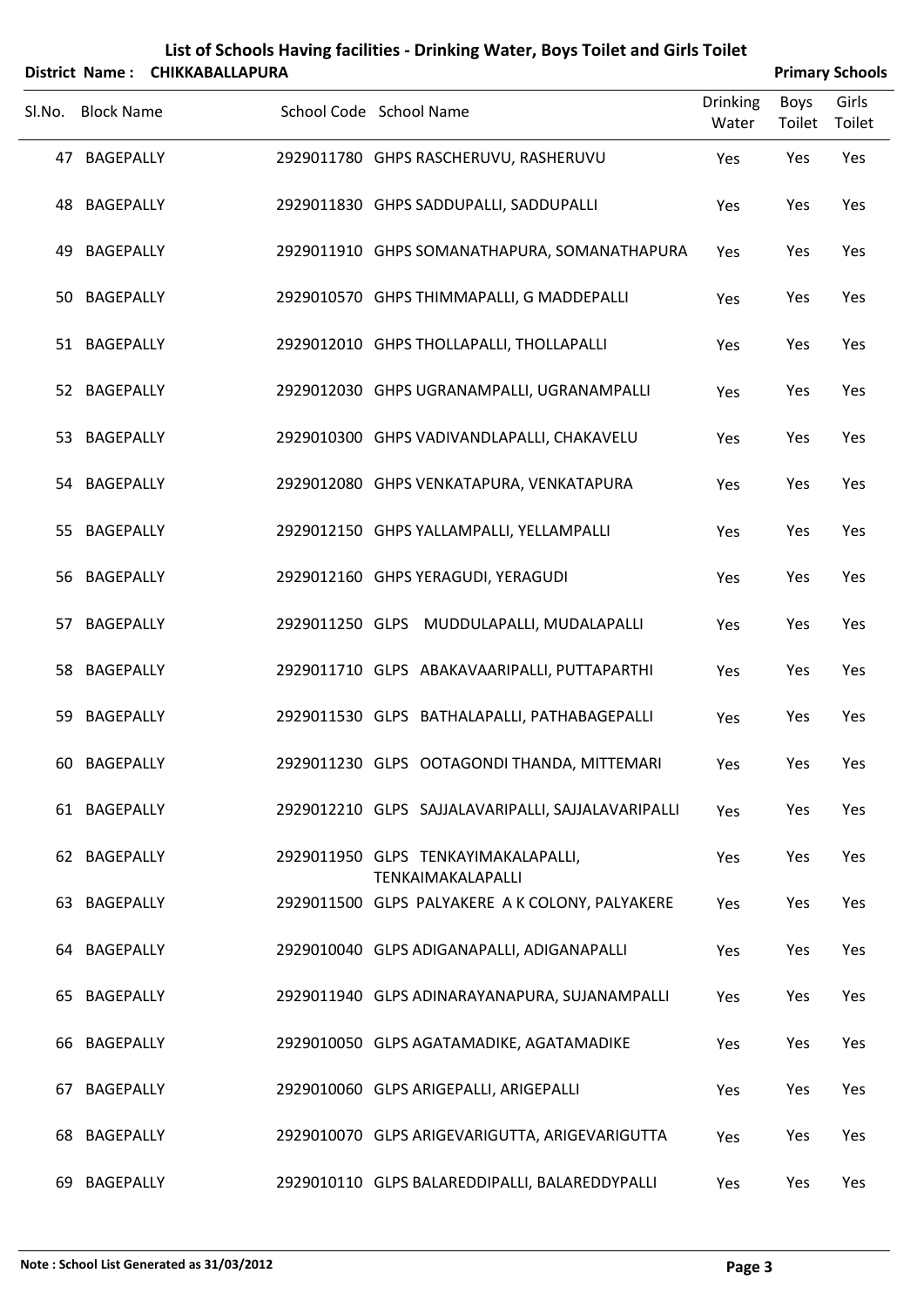|        |                   | District Name: CHIKKABALLAPURA |                                                               |                          |                | <b>Primary Schools</b> |
|--------|-------------------|--------------------------------|---------------------------------------------------------------|--------------------------|----------------|------------------------|
| SI.No. | <b>Block Name</b> |                                | School Code School Name                                       | <b>Drinking</b><br>Water | Boys<br>Toilet | Girls<br>Toilet        |
|        | 70 BAGEPALLY      |                                | 2929010110 GLPS BALAREDDYPALLI A.K.COLONY,<br>BALAREDDYPALLI  | Yes                      | Yes            | Yes                    |
|        | 71 BAGEPALLY      |                                | 2929010140 GLPS BATHALAVARIPALLI,<br>BATHALAVARAPALLI         | Yes                      | Yes            | Yes                    |
|        | 72 BAGEPALLY      |                                | 2929010170 GLPS BELLALAMPALLI, BELLALAMPALLI                  | Yes                      | Yes            | Yes                    |
|        | 73 BAGEPALLY      |                                | 2929010190 GLPS BESTHRAPALLI, BESTHRAPALLI                    | Yes                      | Yes            | Yes                    |
|        | 74 BAGEPALLY      |                                | 2929010210 GLPS BODIKADIREPALLI, BODIKADIREPALLI              | Yes                      | Yes            | Yes                    |
| 75.    | BAGEPALLY         |                                | 2929010020 GLPS BOMMASANDRA, ACHANGANAPALLI                   | Yes                      | Yes            | Yes                    |
|        | 76 BAGEPALLY      |                                | 2929010320 GLPS BOMMAYAGARIPALLI,<br>CHANCHARAYANAPALLI       | Yes                      | Yes            | Yes                    |
|        | 77 BAGEPALLY      |                                | 2929010020 GLPS BOODIDIGANDDAPALLI,<br>ACHANGANAPALLI         | Yes                      | Yes            | Yes                    |
|        | 78 BAGEPALLY      |                                | 2929010230 GLPS BOORAGAMADAGU THANDA,<br>BOORAGAMADAGU        | Yes                      | Yes            | Yes                    |
|        | 79 BAGEPALLY      |                                | 2929010230 GLPS BOORAGAMADAGU,<br>BOORAGAMADAGU               | Yes                      | Yes            | Yes                    |
|        | 80 BAGEPALLY      |                                | 2929010250 GLPS BOYIPALLI, BOYIPALLI                          | Yes                      | Yes            | Yes                    |
|        | 81 BAGEPALLY      |                                | 2929011550 GLPS BUKKANAPALLI, PATHAPALYA                      | Yes                      | Yes            | Yes                    |
|        | 82 BAGEPALLY      |                                | 2929010290 GLPS BYRAPPANAHALLI, BYRAPPALLI                    | Yes                      | Yes            | Yes                    |
|        | 83 BAGEPALLY      |                                | 2929011330 GLPS BYREGOLLAPALLI, NALLACHERUVU                  | Yes                      | Yes            | Yes                    |
|        | 84 BAGEPALLY      |                                | 2929010320 GLPS CHANCHARAYANAPALLI,<br>CHANCHARAYANAPALLI     | Yes                      | Yes            | Yes                    |
|        | 85 BAGEPALLY      |                                | 2929010280 GLPS CHAPPARAMALLI, BUTTAVARIPALLI                 | Yes                      | Yes            | Yes                    |
|        | 86 BAGEPALLY      |                                | 2929010330 GLPS CHEEMANAGARIPALLI,<br>CHEEMANAGARIPALLI       | Yes                      | Yes            | Yes                    |
|        | 87 BAGEPALLY      |                                | 2929010360 GLPS CHIGATEEGALAGUTTA,<br>CHIGATEEGALAGUTTA       | Yes                      | Yes            | Yes                    |
|        | 88 BAGEPALLY      |                                | 2929010390 GLPS CHINAMPALLI, CHINAMPALLI                      | Yes                      | Yes            | Yes                    |
|        | 89 BAGEPALLY      |                                | 2929010380 GLPS CHINNAKAYALAPALLI,<br>CHINAKAYILAPALLI        | Yes                      | Yes            | Yes                    |
|        | 90 BAGEPALLY      |                                | 2929010400 GLPS CHINNEPALLI (G), CHINNEPALLI                  | Yes                      | Yes            | Yes                    |
|        | 91 BAGEPALLY      |                                | 2929010400 GLPS CHINNEPALLI, CHINNEPALLI                      | Yes                      | Yes            | Yes                    |
|        | 92 BAGEPALLY      |                                | 2929010410 GLPS CHINNOBAIAHGARIPALLI,<br>CHINNOBAIAHGARIPALLI | Yes                      | Yes            | Yes                    |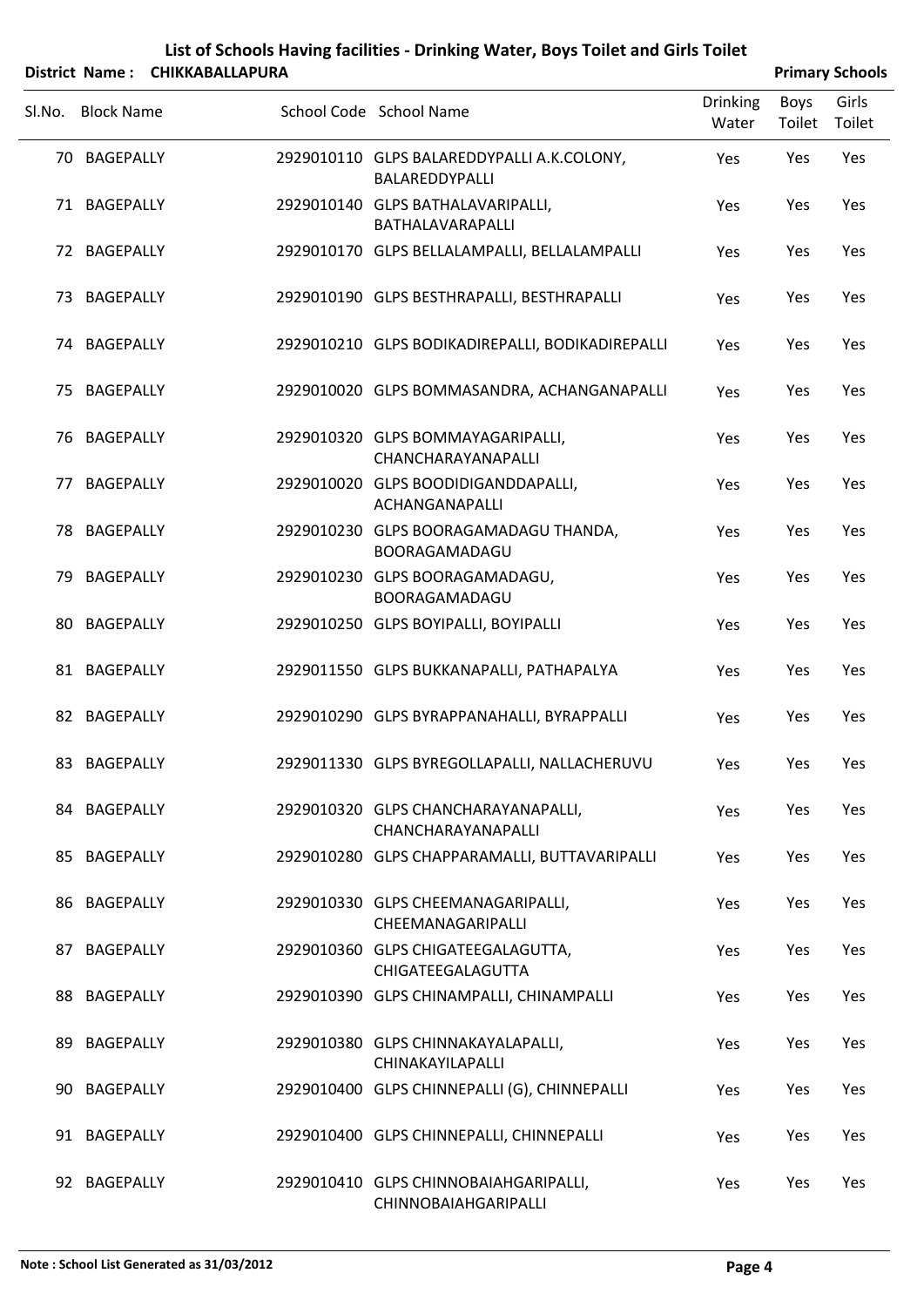|        |                   | District Name: CHIKKABALLAPURA |                                                             |                          |                | <b>Primary Schools</b> |
|--------|-------------------|--------------------------------|-------------------------------------------------------------|--------------------------|----------------|------------------------|
| SI.No. | <b>Block Name</b> |                                | School Code School Name                                     | <b>Drinking</b><br>Water | Boys<br>Toilet | Girls<br>Toilet        |
|        | 93 BAGEPALLY      |                                | 2929010420 GLPS CHINTAMAKALADINNE,<br>CHINTHAMAKALA DINNE   | Yes                      | Yes            | Yes                    |
|        | 94 BAGEPALLY      |                                | 2929010310 GLPS CHOKKAMPALLI, CHAKKAMPALLI                  | Yes                      | Yes            | Yes                    |
|        | 95 BAGEPALLY      |                                | 2929010450 GLPS DEVALAVARIPALLI, DEVALAVARIPALLI            | Yes                      | Yes            | Yes                    |
|        | 96 BAGEPALLY      |                                | 2929010460 GLPS DEVARAGUDIPALLI, DEVARAGUDIPALLI            | Yes                      | Yes            | Yes                    |
| 97     | BAGEPALLY         |                                | 2929010470 GLPS DEVARAJAPALLI, DEVARAJAPALLI                | Yes                      | Yes            | Yes                    |
|        | 98 BAGEPALLY      |                                | 2929010480 GLPS DEVIKUNTE, DEVIKUNTE                        | Yes                      | Yes            | Yes                    |
| 99     | BAGEPALLY         |                                | 2929010490 GLPS DEVIREDDIPALLI, DEVIREDDIPALLI              | Yes                      | Yes            | Yes                    |
|        | 100 BAGEPALLY     |                                | 2929010510 GLPS DIGAVAGOLLAPALLI,<br>DIGAVAGOLLAPALLI       | Yes                      | Yes            | Yes                    |
|        | 101 BAGEPALLY     |                                | 2929010550 GLPS DIGGINAIKANAPALLI (M),<br>DUGGINAIKANAPALLI | Yes                      | Yes            | Yes                    |
|        | 102 BAGEPALLY     |                                | 2929010550 GLPS DIGGINAIKANAPALLI,<br>DUGGINAIKANAPALLI     | Yes                      | Yes            | Yes                    |
|        | 103 BAGEPALLY     |                                | 2929010530 GLPS DODDIPALLI, DODDIPALLI                      | Yes                      | Yes            | Yes                    |
|        | 104 BAGEPALLY     |                                | 2929010540 GLPS DODDIVARIPALLI, DODDIVARIPALLI              | Yes                      | Yes            | Yes                    |
|        | 105 BAGEPALLY     |                                | 2929011850 GLPS DONAKONDA, SAJJUPALLI                       | Yes                      | Yes            | Yes                    |
|        | 106 BAGEPALLY     |                                | 2929011340 GLPS DORANALAPALLI, NALLAGUTTAPALLI              | Yes                      | Yes            | Yes                    |
| 107    | BAGEPALLY         |                                | 2929010580 GLPS G CHERLOPALLI, G CHERLOPALLI                | Yes                      | Yes            | Yes                    |
|        | 108 BAGEPALLY     |                                | 2929012590 GLPS GADDAMPALLI, SOMAKALAPALLI                  | Yes                      | Yes            | Yes                    |
| 109    | BAGEPALLY         |                                | 2929010600 GLPS GANTAMVARIPALLI, GANTAMVARIPALLI            | Yes                      | Yes            | Yes                    |
|        | 110 BAGEPALLY     |                                | 2929010341 GLPS GERIGIREDDYPALYA, CHELUR                    | Yes                      | Yes            | Yes                    |
|        | 111 BAGEPALLY     |                                | 2929010620 GLPS GIRIYAPPALLI, GIRIYAPPALLI                  | Yes                      | Yes            | Yes                    |
|        | 112 BAGEPALLY     |                                | 2929010640 GLPS GOLLAPALLI (PALYAKERE), GOLLAPALLI          | Yes                      | Yes            | Yes                    |
|        | 113 BAGEPALLY     |                                | 2929011230 GLPS GOLLAPALLI, MITTEMARI                       | Yes                      | Yes            | Yes                    |
|        | 114 BAGEPALLY     |                                | 2929012150 GLPS GOLLAPALLI, YELLAMPALLI                     | Yes                      | Yes            | Yes                    |

115 BAGEPALLY 2929010680 GLPS GONDIPALLI, GUJJEPALLI Yes Yes Yes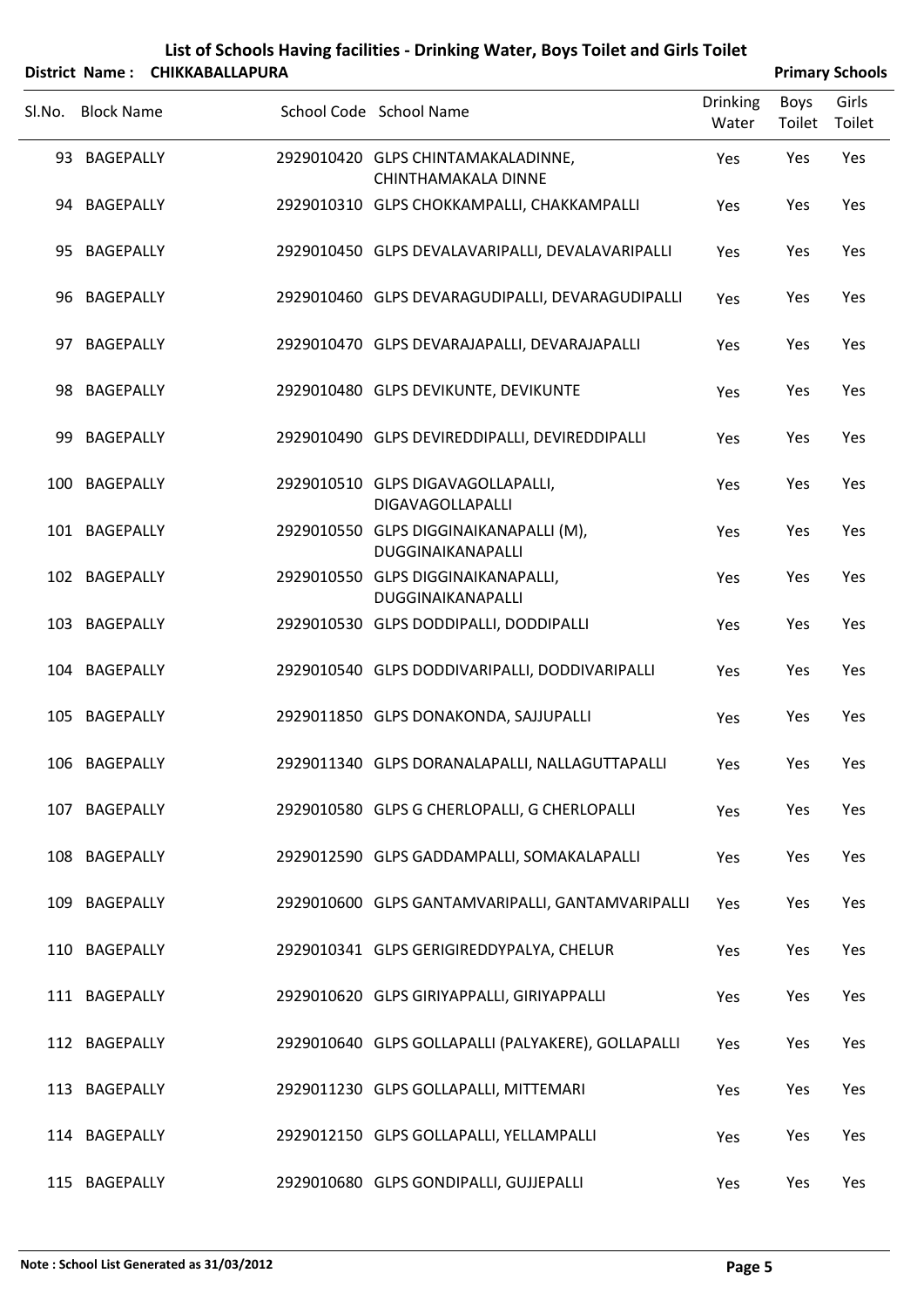|        | <b>District Name:</b> | <b>CHIKKABALLAPURA</b> | List of Schools Having facilities - Drinking Water, Boys Toilet and Girls Toilet |                          |                       | <b>Primary Schools</b> |
|--------|-----------------------|------------------------|----------------------------------------------------------------------------------|--------------------------|-----------------------|------------------------|
| Sl.No. | <b>Block Name</b>     |                        | School Code School Name                                                          | <b>Drinking</b><br>Water | <b>Boys</b><br>Toilet | Girls<br>Toilet        |
|        | 116 BAGEPALLY         |                        | 2929012690 GLPS GORAVANDLAPALLI,<br>GORAVANDLAPALLI                              | Yes                      | Yes                   | Yes                    |
|        | 117 BAGEPALLY         |                        | 2929011910 GLPS GOTLAPALLI, SOMANATHAPURA                                        | Yes                      | Yes                   | Yes                    |
|        | 118 BAGEPALLY         |                        | 2929011170 GLPS GOWNAVARIPALLI, MANDAMPALLI                                      | Yes                      | Yes                   | Yes                    |
|        | 119 BAGEPALLY         |                        | 2929010610 GLPS GOWNIPALLI, GOWNIPALLI                                           | Yes                      | Yes                   | Yes                    |
| 120    | BAGEPALLY             |                        | 2929010840 GLPS GUBBOLAPALLI, JOOLAPALYA                                         | Yes                      | Yes                   | Yes                    |
|        | 121 BAGEPALLY         |                        | 2929010680 GLPS GUDIPALLI, GUJJEPALLI                                            | Yes                      | Yes                   | Yes                    |
|        | 122 BAGEPALLY         |                        | 2929010690 GLPS GULUR, GULUR                                                     | Yes                      | Yes                   | Yes                    |
|        | 123 BAGEPALLY         |                        | 2929010700 GLPS GUMMALAPALLI, GUMMALAPALLI                                       | Yes                      | Yes                   | Yes                    |
|        | 124 BAGEPALLY         |                        | 2929012010 GLPS GUMMANAYAKANAPALYA,<br><b>THOLLAPALLI</b>                        | Yes                      | Yes                   | Yes                    |
|        | 125 BAGEPALLY         |                        | 2929011940 GLPS GUMMAVANDLAPALLI, SUJANAMPALLI                                   | Yes                      | Yes                   | Yes                    |
|        | 126 BAGEPALLY         |                        | 2929010730 GLPS GUNDLAPALLI, GUNDLAPALLI                                         | Yes                      | Yes                   | Yes                    |
| 127    | BAGEPALLY             |                        | 2929010320 GLPS GUNLAPALLI, CHANCHARAYANAPALLI                                   | Yes                      | Yes                   | Yes                    |
|        | 128 BAGEPALLY         |                        | 2929011340 GLPS GUNTHOURPALLI, NALLAGUTTAPALLI                                   | Yes                      | Yes                   | Yes                    |
|        | 129 BAGEPALLY         |                        | 2929010910 GLPS GUNTIGANAHALLI,<br>KANAGAMAKALAPALLI                             | Yes                      | Yes                   | Yes                    |
|        | 130 BAGEPALLY         |                        | 2929010760 GLPS GURRALADINNE, GURRALADINNE                                       | Yes                      | Yes                   | Yes                    |
|        | 131 BAGEPALLY         |                        | 2929011550 GLPS GUTTAMEEDAPALLI, PATHAPALYA                                      | Yes                      | Yes                   | Yes                    |
|        | 132 BAGEPALLY         |                        | 2929010770 GLPS GUTTAPALYA, GUTTAPALYA                                           | Yes                      | Yes                   | Yes                    |
|        | 133 BAGEPALLY         |                        | 2929012150 GLPS GUVVALAVARIPALLI, YELLAMPALLI                                    | Yes                      | Yes                   | Yes                    |
|        | 134 BAGEPALLY         |                        | 2929012160 GLPS GYADIVANDLAPALLI, YERAGUDI                                       | Yes                      | Yes                   | Yes                    |
|        | 135 BAGEPALLY         |                        | 2929011670 GLPS HANUMANTHAPURA, POTLAVARIPALLI                                   | Yes                      | Yes                   | Yes                    |
|        | 136 BAGEPALLY         |                        | 2929010341 GLPS HOSAHUDYA (CHELUR), CHELUR                                       | Yes                      | Yes                   | Yes                    |
|        | 137 BAGEPALLY         |                        | 2929010790 GLPS HOSAHUDYA, HOSAHUDYA                                             | Yes                      | Yes                   | Yes                    |
|        | 138 BAGEPALLY         |                        | 2929012080 GLPS IDDILA VARIPALLI, VENKATAPURA                                    | Yes                      | Yes                   | Yes                    |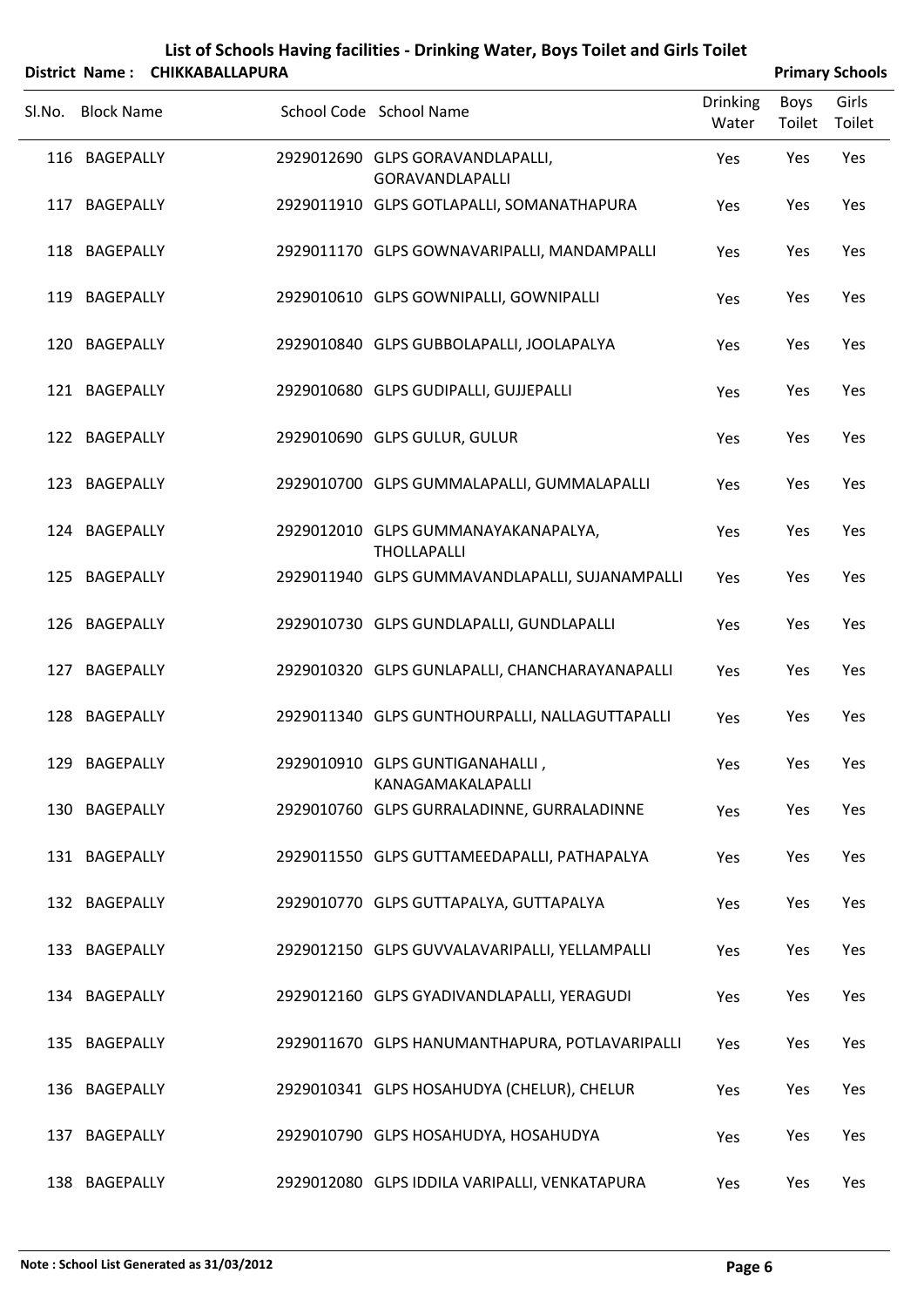| List of Schools Having facilities - Drinking Water, Boys Toilet and Girls Toilet<br><b>CHIKKABALLAPURA</b><br><b>Primary Schools</b><br>District Name: |                   |  |  |                                                                    |                          |                |                 |  |  |
|--------------------------------------------------------------------------------------------------------------------------------------------------------|-------------------|--|--|--------------------------------------------------------------------|--------------------------|----------------|-----------------|--|--|
| Sl.No.                                                                                                                                                 | <b>Block Name</b> |  |  | School Code School Name                                            | <b>Drinking</b><br>Water | Boys<br>Toilet | Girls<br>Toilet |  |  |
|                                                                                                                                                        | 139 BAGEPALLY     |  |  | 2929011010 GLPS INDUKUROLLAPALLI, KOTHAKOTE                        | Yes                      | Yes            | Yes             |  |  |
|                                                                                                                                                        | 140 BAGEPALLY     |  |  | 2929010810 GLPS JALIPIGARIPALLI THANDA,<br><b>JALIPIGARAIPALLI</b> | Yes                      | Yes            | Yes             |  |  |
|                                                                                                                                                        | 141 BAGEPALLY     |  |  | 2929010810 GLPS JALIPIGARIPALLI, JALIPIGARAIPALLI                  | Yes                      | Yes            | Yes             |  |  |
|                                                                                                                                                        | 142 BAGEPALLY     |  |  | 2929010820 GLPS JANGALAPALLI, JANGALAPALLI                         | Yes                      | Yes            | Yes             |  |  |
|                                                                                                                                                        | 143 BAGEPALLY     |  |  | 2929012150 GLPS JEEGANAPALLI, YELLAMPALLI                          | Yes                      | Yes            | Yes             |  |  |
|                                                                                                                                                        | 144 BAGEPALLY     |  |  | 2929010770 GLPS JEEKAVANDLAPALLI, GUTTAPALYA                       | Yes                      | Yes            | Yes             |  |  |
|                                                                                                                                                        | 145 BAGEPALLY     |  |  | 2929012220 GLPS JIGINIVANDLAPALLI, MADDEPALLI                      | Yes                      | Yes            | Yes             |  |  |
|                                                                                                                                                        | 146 BAGEPALLY     |  |  | 2929010730 GLPS JILAKARAPALLI, GUNDLAPALLI                         | Yes                      | Yes            | Yes             |  |  |
|                                                                                                                                                        | 147 BAGEPALLY     |  |  | 2929011630 GLPS JILLALAPALLI, PICHALAVARIPALLI                     | Yes                      | Yes            | Yes             |  |  |
|                                                                                                                                                        | 148 BAGEPALLY     |  |  | 2929010830 GLPS JINAJIRLU, JINAJIRLU                               | Yes                      | Yes            | Yes             |  |  |
| 149                                                                                                                                                    | BAGEPALLY         |  |  | 2929011630 GLPS JOGIREDDIPALLI, PICHALAVARIPALLI                   | Yes                      | Yes            | Yes             |  |  |
| 150                                                                                                                                                    | <b>BAGEPALLY</b>  |  |  | 2929010850 GLPS KADIRANNAGARIPALLI,<br>KADIRANNAGARIPALLI          | Yes                      | Yes            | Yes             |  |  |
|                                                                                                                                                        | 151 BAGEPALLY     |  |  | 2929010870 GLPS KAGANAPALLI, KAGANAPALLI                           | Yes                      | Yes            | Yes             |  |  |
|                                                                                                                                                        | 152 BAGEPALLY     |  |  | 2929010890 GLPS KAMASANEPALLI, KAMASANEPALLI                       | Yes                      | Yes            | Yes             |  |  |
|                                                                                                                                                        | 153 BAGEPALLY     |  |  | 2929012150 GLPS KAMBALAPALLI, YELLAMPALLI                          | Yes                      | Yes            | Yes             |  |  |
|                                                                                                                                                        | 154 BAGEPALLY     |  |  | 2929010110 GLPS KAMMARAVARAPALLI,<br>BALAREDDYPALLI                | Yes                      | Yes            | Yes             |  |  |
|                                                                                                                                                        | 155 BAGEPALLY     |  |  | 2929010900 GLPS KAMMARAVARIPALLI,<br>KAMMARAVARIPALLI              | Yes                      | Yes            | Yes             |  |  |
|                                                                                                                                                        | 156 BAGEPALLY     |  |  | 2929010920 GLPS KANAMPALLI, KANAMPALLI                             | Yes                      | Yes            | Yes             |  |  |
|                                                                                                                                                        | 157 BAGEPALLY     |  |  | 2929010930 GLPS KARKUR, KARKUR                                     | Yes                      | Yes            | Yes             |  |  |
|                                                                                                                                                        | 158 BAGEPALLY     |  |  | 2929012200 GLPS KASHIPURA, KONDAREDDIPALLI                         | Yes                      | Yes            | Yes             |  |  |
|                                                                                                                                                        | 159 BAGEPALLY     |  |  | 2929011290 GLPS KODIPALLI, MUTHINAPALLI                            | Yes                      | Yes            | Yes             |  |  |
|                                                                                                                                                        | 160 BAGEPALLY     |  |  | 2929010960 GLPS KOLIMPALLI, KOLIMPALLI                             | Yes                      | Yes            | Yes             |  |  |
|                                                                                                                                                        | 161 BAGEPALLY     |  |  | 2929010980 GLPS KONDAMVARIPALLI,<br>KONDAMVARIPALLI                | Yes                      | Yes            | Yes             |  |  |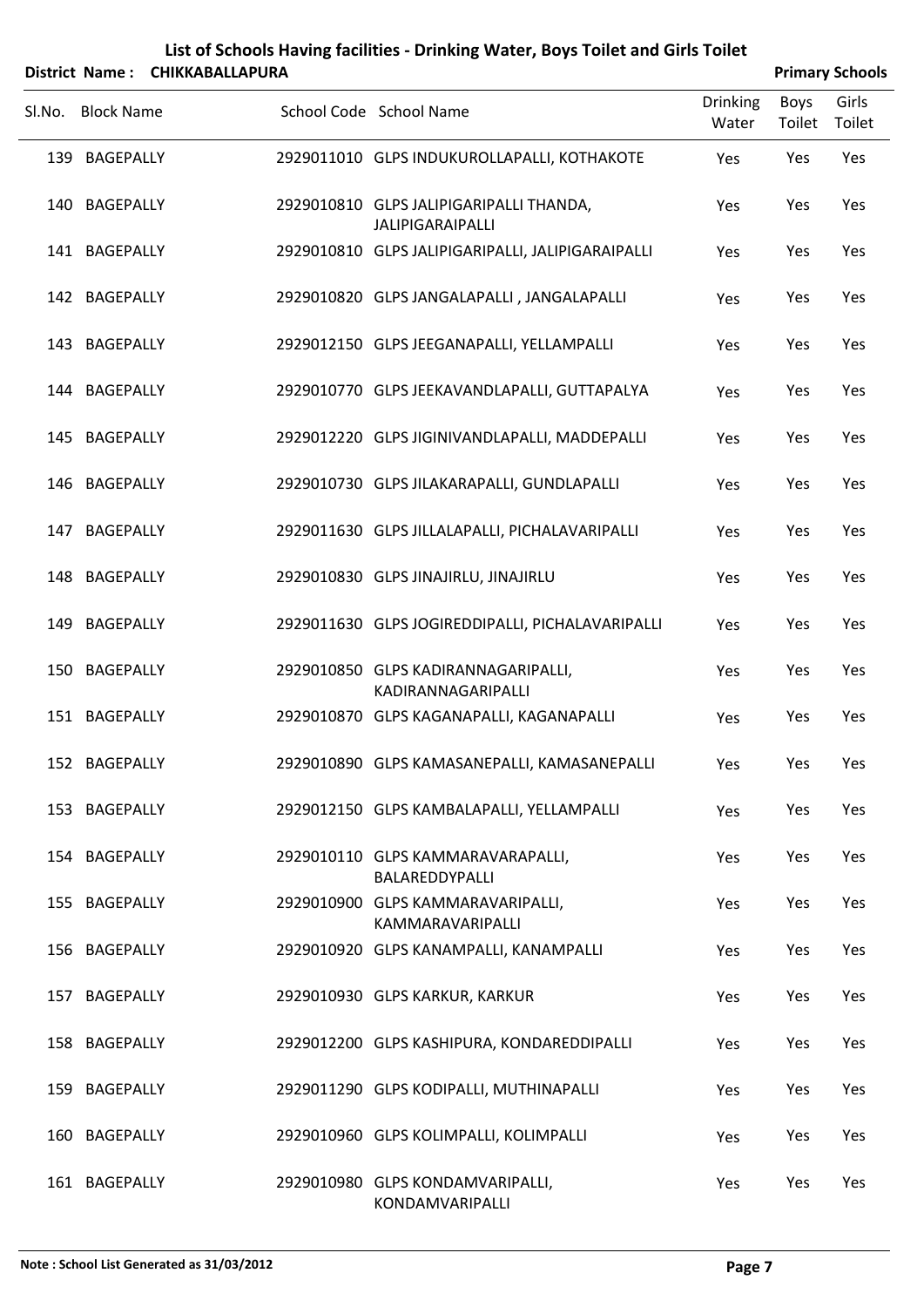|        | List of Schools Having facilities - Drinking Water, Boys Toilet and Girls Toilet<br><b>CHIKKABALLAPURA</b><br><b>Primary Schools</b><br>District Name: |  |  |                                                      |                          |                |                 |  |  |
|--------|--------------------------------------------------------------------------------------------------------------------------------------------------------|--|--|------------------------------------------------------|--------------------------|----------------|-----------------|--|--|
| Sl.No. | <b>Block Name</b>                                                                                                                                      |  |  | School Code School Name                              | <b>Drinking</b><br>Water | Boys<br>Toilet | Girls<br>Toilet |  |  |
|        | 162 BAGEPALLY                                                                                                                                          |  |  | 2929010970 GLPS KONDAREDDIPALLI, KOLLAVARIPALLI      | Yes                      | Yes            | Yes             |  |  |
|        | 163 BAGEPALLY                                                                                                                                          |  |  | 2929012080 GLPS KONDIKONDA, VENKATAPURA              | Yes                      | Yes            | Yes             |  |  |
|        | 164 BAGEPALLY                                                                                                                                          |  |  | 2929011000 GLPS KONDORUPALLI, KONDORUPALLI           | Yes                      | Yes            | Yes             |  |  |
|        | 165 BAGEPALLY                                                                                                                                          |  |  | 2929012080 GLPS KOTHAKOTAVANDLAPALLI,<br>VENKATAPURA | Yes                      | Yes            | Yes             |  |  |
|        | 166 BAGEPALLY                                                                                                                                          |  |  | 2929011010 GLPS KOTHAKOTE (M), KOTHAKOTE             | Yes                      | Yes            | Yes             |  |  |
| 167    | <b>BAGEPALLY</b>                                                                                                                                       |  |  | 2929010090 GLPS KOTHAPALLI, BAGEPALLI (RURAL)        | Yes                      | Yes            | Yes             |  |  |
|        | 168 BAGEPALLY                                                                                                                                          |  |  | 2929010880 GLPS KOTHAPALLI, KALLAROLLAPALLI          | Yes                      | Yes            | Yes             |  |  |
| 169    | BAGEPALLY                                                                                                                                              |  |  | 2929011620 GLPS KOTHAPALLI, PESALAPARHTI             | Yes                      | Yes            | Yes             |  |  |
|        | 170 BAGEPALLY                                                                                                                                          |  |  | 2929011110 GLPS KOTHUR, MADDALAKENE                  | Yes                      | Yes            | Yes             |  |  |
|        | 171 BAGEPALLY                                                                                                                                          |  |  | 2929011540 GLPS KOTHUR, PATHAKOTE                    | Yes                      | Yes            | Yes             |  |  |
|        | 172 BAGEPALLY                                                                                                                                          |  |  | 2929011020 GLPS KOTTAMPALLI, KOTTAMPALLI             | Yes                      | Yes            | Yes             |  |  |
| 173    | <b>BAGEPALLY</b>                                                                                                                                       |  |  | 2929011030 GLPS KRISHNAPURA, KRISHNAPURA             | Yes                      | Yes            | Yes             |  |  |
|        | 174 BAGEPALLY                                                                                                                                          |  |  | 2929011040 GLPS KUNTLAPALLI, KUNTLAPALLI             | Yes                      | Yes            | Yes             |  |  |
|        | 175 BAGEPALLY                                                                                                                                          |  |  | 2929011910 GLPS KURAPALLI, SOMANATHAPURA             | Yes                      | Yes            | Yes             |  |  |
|        | 176 BAGEPALLY                                                                                                                                          |  |  | 2929011020 GLPS KURUBAVANDLAPALLI, KOTTAMPALLI       | Yes                      | Yes            | Yes             |  |  |
| 177    | <b>BAGEPALLY</b>                                                                                                                                       |  |  | 2929010690 GLPS KURUVADINNAPALLI, GULUR              | Yes                      | Yes            | Yes             |  |  |
|        | 178 BAGEPALLY                                                                                                                                          |  |  | 2929010380 GLPS LAKHMANA THANDA,<br>CHINAKAYILAPALLI | Yes                      | Yes            | Yes             |  |  |
|        | 179 BAGEPALLY                                                                                                                                          |  |  | 2929011080 GLPS M CHERLOPALLI, M CHERLOPALLI         | Yes                      | Yes            | Yes             |  |  |
|        | 180 BAGEPALLY                                                                                                                                          |  |  | 2929011090 GLPS MACHANAPALLI, MACHANAPALLI           | Yes                      | Yes            | Yes             |  |  |
|        | 181 BAGEPALLY                                                                                                                                          |  |  | 2929011100 GLPS MADAKAVARIPALLI, MADAKAVARIPALLI     | Yes                      | Yes            | Yes             |  |  |
|        | 182 BAGEPALLY                                                                                                                                          |  |  | 2929010780 GLPS MADAPPALLI, HONNAMPALLI              | Yes                      | Yes            | Yes             |  |  |
|        | 183 BAGEPALLY                                                                                                                                          |  |  | 2929011110 GLPS MADDALAKANE (M), MADDALAKENE         | Yes                      | Yes            | Yes             |  |  |
|        | 184 BAGEPALLY                                                                                                                                          |  |  | 2929011110 GLPS MADDALAKANE, MADDALAKENE             | Yes                      | Yes            | Yes             |  |  |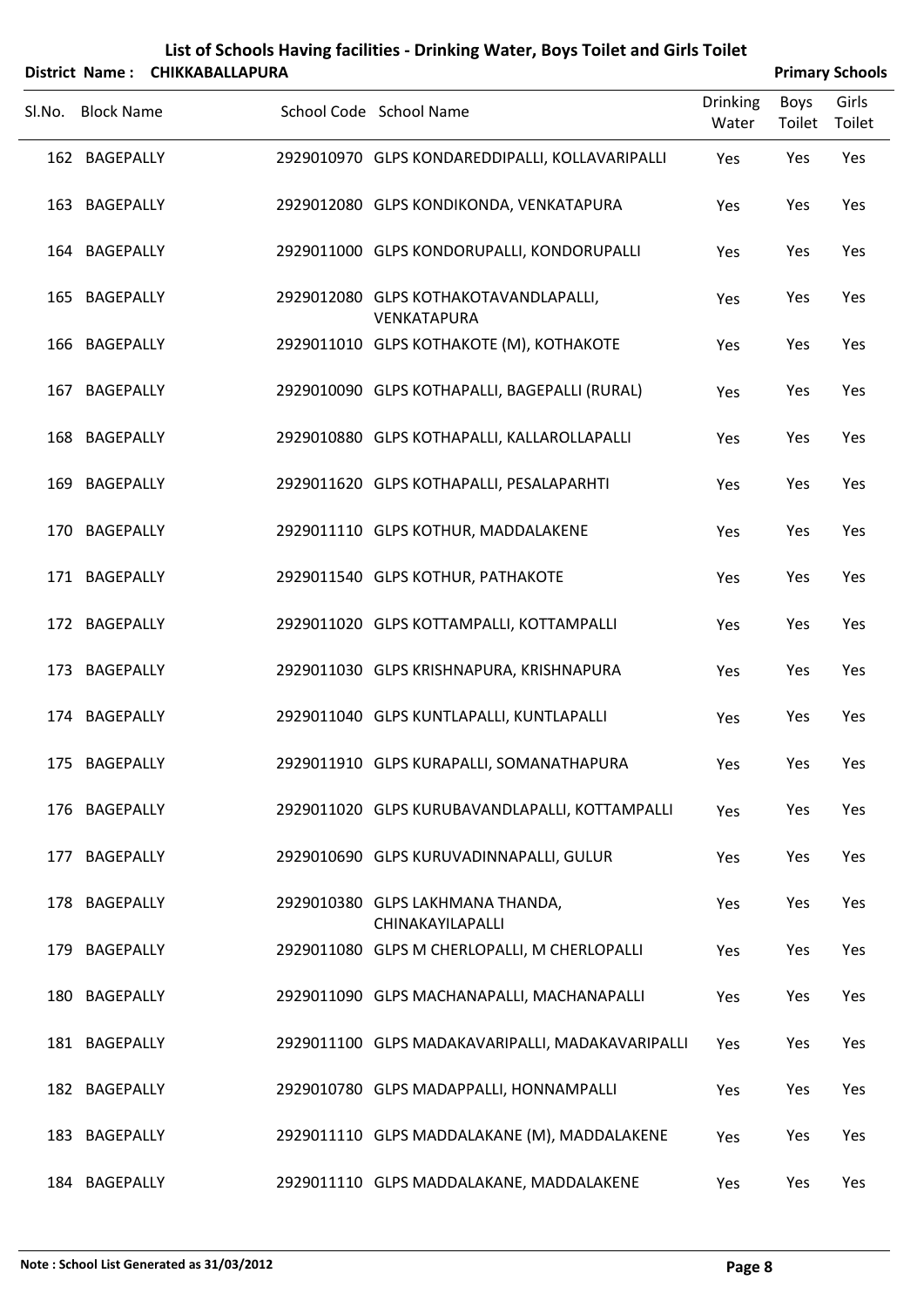|        |                   | District Name: CHIKKABALLAPURA |                                                          |                          |                | <b>Primary Schools</b> |
|--------|-------------------|--------------------------------|----------------------------------------------------------|--------------------------|----------------|------------------------|
| SI.No. | <b>Block Name</b> |                                | School Code School Name                                  | <b>Drinking</b><br>Water | Boys<br>Toilet | Girls<br>Toilet        |
|        | 185 BAGEPALLY     |                                | 2929010300 GLPS MADDIREDDIPALLI, CHAKAVELU               | Yes                      | Yes            | Yes                    |
|        | 186 BAGEPALLY     |                                | 2929011120 GLPS MAKIREDDIPALLI, MAKIREDDIPALLI           | Yes                      | Yes            | Yes                    |
|        | 187 BAGEPALLY     |                                | 2929011130 GLPS MALAKACHRUVUPALLY,<br>MALAKACHERUVU      | Yes                      | Yes            | Yes                    |
|        | 188 BAGEPALLY     |                                | 2929011150 GLPS MALLEGURKI, MALLEGURKI                   | Yes                      | Yes            | Yes                    |
|        | 189 BAGEPALLY     |                                | 2929011160 GLPS MALLEPALLI, MALLEPALLI                   | Yes                      | Yes            | Yes                    |
|        | 190 BAGEPALLY     |                                | 2929011620 GLPS MAMIDIKAYALAPALLI, PESALAPARHTI          | Yes                      | Yes            | Yes                    |
|        | 191 BAGEPALLY     |                                | 2929010070 GLPS MAMIDIMAKALAPALLI,<br>ARIGEVARIGUTTA     | Yes                      | Yes            | Yes                    |
|        | 192 BAGEPALLY     |                                | 2929011170 GLPS MANDAMPALLI, MANDAMPALLI                 | Yes                      | Yes            | Yes                    |
|        | 193 BAGEPALLY     |                                | 2929011910 GLPS MANGALAMADUGUVARAPALLI,<br>SOMANATHAPURA | Yes                      | Yes            | Yes                    |
|        | 194 BAGEPALLY     |                                | 2929011020 GLPS MANJUNATHAPURA, KOTTAMPALLI              | Yes                      | Yes            | Yes                    |
|        | 195 BAGEPALLY     |                                | 2929011190 GLPS MARASANAPALLI, MRASANAPALLI              | Yes                      | Yes            | Yes                    |
|        | 196 BAGEPALLY     |                                | 2929010300 GLPS MARAVAPALLI, CHAKAVELU                   | Yes                      | Yes            | Yes                    |
|        | 197 BAGEPALLY     |                                | 2929011220 GLPS MERUVAPALLI, MERUVAPALLI                 | Yes                      | Yes            | Yes                    |
|        | 198 BAGEPALLY     |                                | 2929012080 GLPS MOOGIREDDIPALLI, VENKATAPURA             | Yes                      | Yes            | Yes                    |
|        | 199 BAGEPALLY     |                                | 2929011240 GLPS MOTAKAPALLI (M), MOTAKAPALLI             | Yes                      | Yes            | Yes                    |
|        | 200 BAGEPALLY     |                                | 2929011240 GLPS MOTAKAPALLI, MOTAKAPALLI                 | Yes                      | Yes            | Yes                    |
|        | 201 BAGEPALLY     |                                | 2929011500 GLPS MUDDULAPALLI THANDA, PALYAKERE           | Yes                      | Yes            | Yes                    |
|        | 202 BAGEPALLY     |                                | 2929010280 GLPS MUGICHINNEPALLI, BUTTAVARIPALLI          | Yes                      | Yes            | Yes                    |
|        | 203 BAGEPALLY     |                                | 2929010770 GLPS MULLANGI CHETLAPALLI, GUTTAPALYA         | Yes                      | Yes            | Yes                    |
|        | 204 BAGEPALLY     |                                | 2929011620 GLPS MUMADIVARIPALLI, PESALAPARHTI            | Yes                      | Yes            | Yes                    |
|        | 205 BAGEPALLY     |                                | 2929012590 GLPS MUSALIGANAPALLI, SOMAKALAPALLI           | Yes                      | Yes            | Yes                    |
|        | 206 BAGEPALLY     |                                | 2929011290 GLPS MUTHINAPALLI, MUTHINAPALLI               | Yes                      | Yes            | Yes                    |
| 207    | BAGEPALLY         |                                | 2929011490 GLPS NADAMPALLY, PAIPALYA                     | Yes                      | Yes            | Yes                    |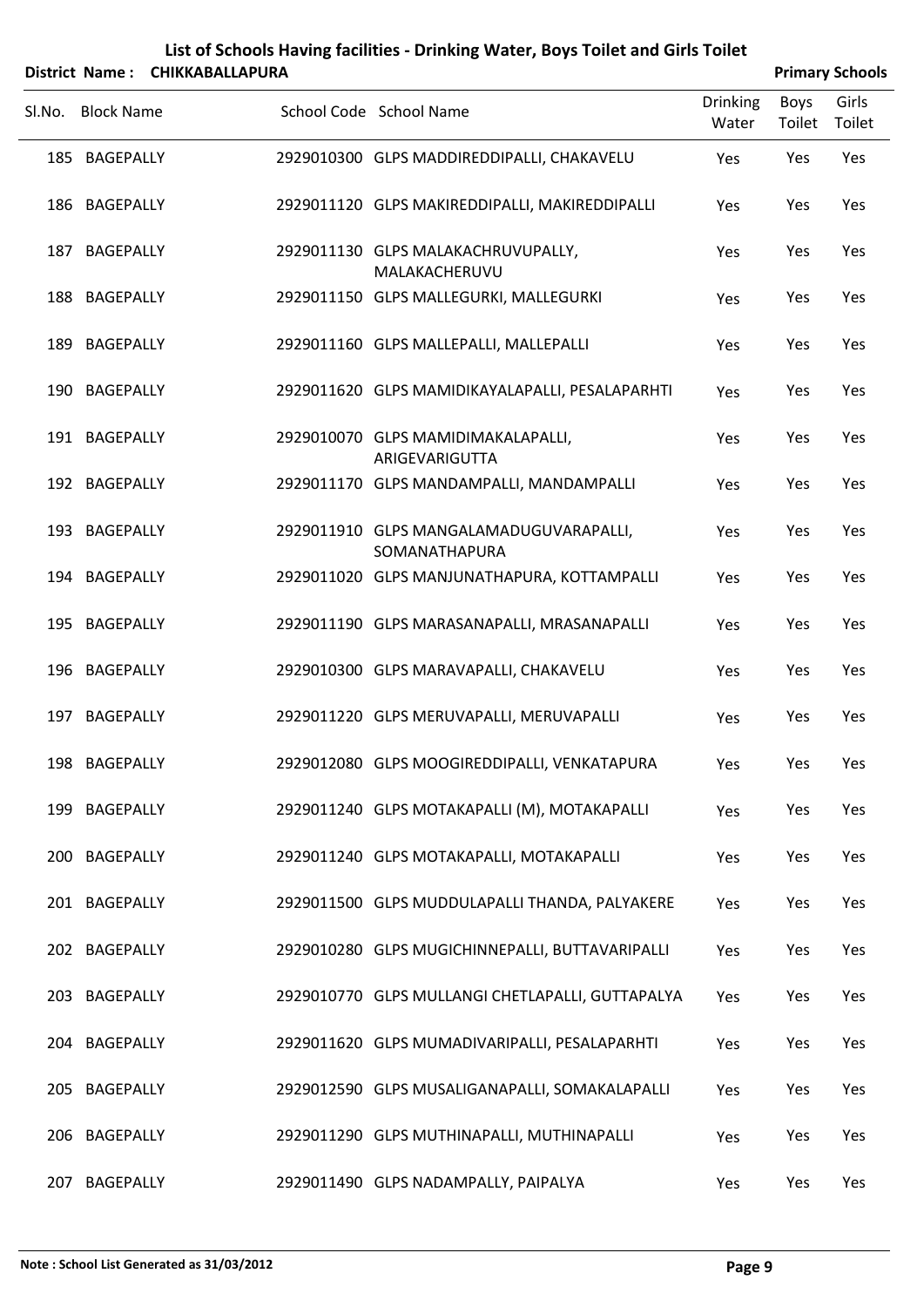|        | <b>District Name:</b> | <b>CHIKKABALLAPURA</b> |                                                       |                          |                       | <b>Primary Schools</b> |
|--------|-----------------------|------------------------|-------------------------------------------------------|--------------------------|-----------------------|------------------------|
| Sl.No. | <b>Block Name</b>     |                        | School Code School Name                               | <b>Drinking</b><br>Water | <b>Boys</b><br>Toilet | Girls<br>Toilet        |
|        | 208 BAGEPALLY         |                        | 2929011320 GLPS NADIMPALLI, NADIMPALLI                | Yes                      | Yes                   | Yes                    |
|        | 209 BAGEPALLY         |                        | 2929011910 GLPS NAKKALAPALLI, SOMANATHAPURA           | Yes                      | Yes                   | Yes                    |
|        | 210 BAGEPALLY         |                        | 2929011330 GLPS NALLACHERUVU, NALLACHERUVU            | Yes                      | Yes                   | Yes                    |
|        | 211 BAGEPALLY         |                        | 2929011350 GLPS NALLAMALLEPALLI, NALLAMALLEPALLI      | Yes                      | Yes                   | Yes                    |
|        | 212 BAGEPALLY         |                        | 2929011370 GLPS NALLASANAMPALLI, NALLASANAMPALLI      | Yes                      | Yes                   | Yes                    |
|        | 213 BAGEPALLY         |                        | 2929011380 GLPS NANJIREDDIPALLI, NARASAPURA           | Yes                      | Yes                   | Yes                    |
|        | 214 BAGEPALLY         |                        | 2929011380 GLPS NARASAPURA, NARASAPURA                | Yes                      | Yes                   | Yes                    |
|        | 215 BAGEPALLY         |                        | 2929011390 GLPS NARAVALAPALLI, NARAVALAPALLI          | Yes                      | Yes                   | Yes                    |
|        | 216 BAGEPALLY         |                        | 2929011400 GLPS NARAYANAMPALLI, NARAYANAMPALLI        | Yes                      | Yes                   | Yes                    |
|        | 217 BAGEPALLY         |                        | 2929011200 GLPS NARAYANASWAMYKOTE,<br>MARGANAKUNTE    | Yes                      | Yes                   | Yes                    |
|        | 218 BAGEPALLY         |                        | 2929010600 GLPS NAREPALLI, GANTAMVARIPALLI            | Yes                      | Yes                   | Yes                    |
|        | 219 BAGEPALLY         |                        | 2929011450 GLPS NEERAGANTIPALLI, NEERAGANTIPALLI      | Yes                      | Yes                   | Yes                    |
| 220    | BAGEPALLY             |                        | 2929011450 GLPS NEERAGANTIPALLI, NEERAGANTIPALLI      | Yes                      | Yes                   | Yes                    |
|        | 221 BAGEPALLY         |                        | 2929010380 GLPS NIDUMAMIDI MATA, CHINAKAYILAPALLI     | Yes                      | Yes                   | Yes                    |
|        | 222 BAGEPALLY         |                        | 2929011460 GLPS NIMMAKAYALAPALLI,<br>NIMMAKAYILAPALLI | Yes                      | Yes                   | Yes                    |
|        | 223 BAGEPALLY         |                        | 2929011470 GLPS OODUVARIPALLI, OODUVARIPALLI          | Yes                      | Yes                   | Yes                    |
|        | 224 BAGEPALLY         |                        | 2929011140 GLPS OOGALANAGEPALLI, MALLASANDRA          | Yes                      | Yes                   | Yes                    |
|        | 225 BAGEPALLY         |                        | 2929012150 GLPS PAKAPATLAPALLI, YELLAMPALLI           | Yes                      | Yes                   | Yes                    |
|        | 226 BAGEPALLY         |                        | 2929010090 GLPS PARVATHIPURA, BAGEPALLI (RURAL)       | Yes                      | Yes                   | Yes                    |
|        | 227 BAGEPALLY         |                        | 2929011540 GLPS PATHAKOTE, PATHAKOTE                  | Yes                      | Yes                   | Yes                    |
|        | 228 BAGEPALLY         |                        | 2929012150 GLPS PATRAVARIPALLI, YELLAMPALLI           | Yes                      | Yes                   | Yes                    |
|        | 229 BAGEPALLY         |                        | 2929012650 GLPS PEDDARAJUPALLI, CHOWDAMAPLLI          | Yes                      | Yes                   | Yes                    |
|        | 230 BAGEPALLY         |                        | 2929011590 GLPS PEDDUR, PEDDUR                        | Yes                      | Yes                   | Yes                    |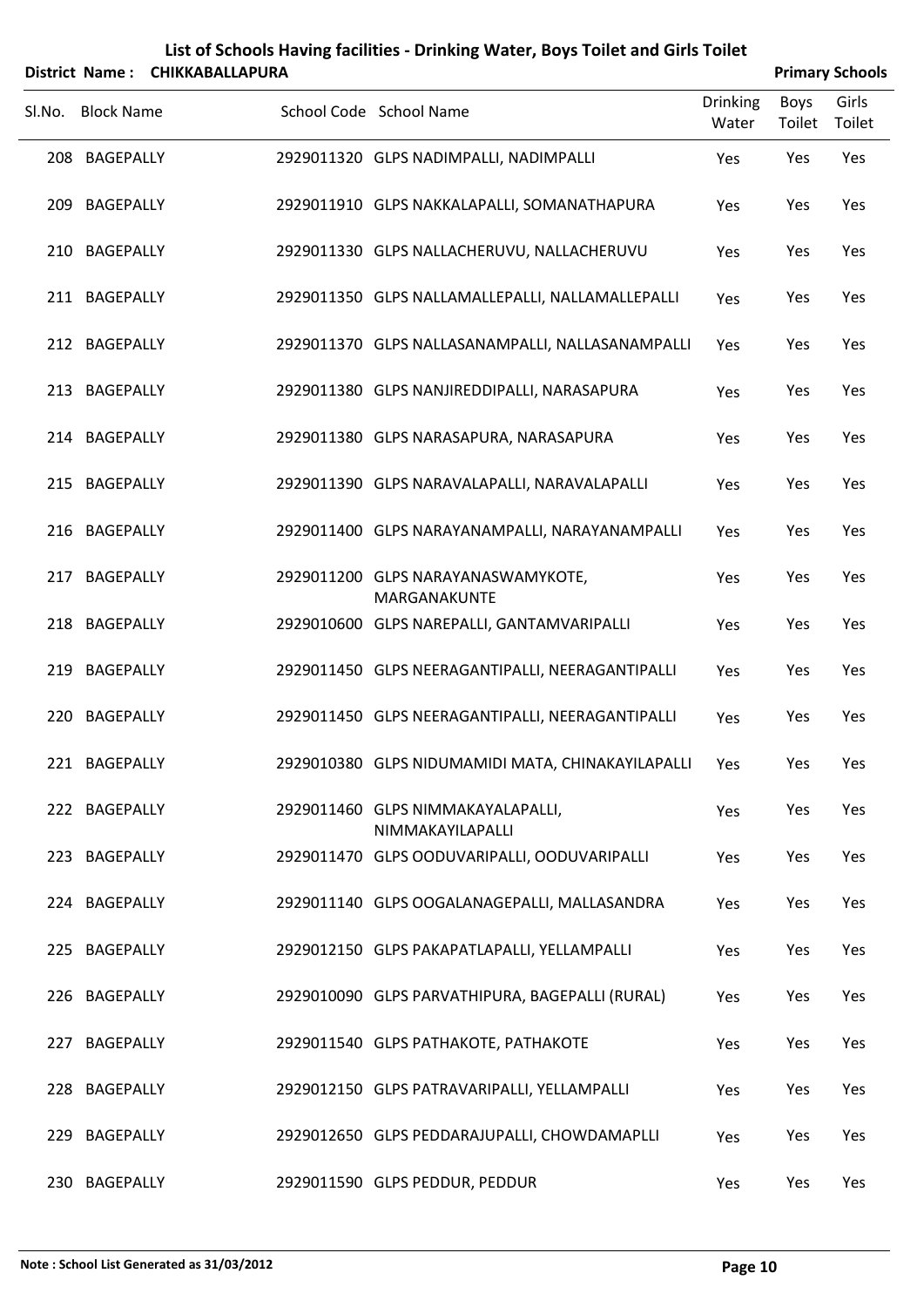|        | <b>District Name:</b> | <b>CHIKKABALLAPURA</b> | List of Schools Having facilities - Drinking Water, Boys Toilet and Girls Toilet |                          |                       | <b>Primary Schools</b> |
|--------|-----------------------|------------------------|----------------------------------------------------------------------------------|--------------------------|-----------------------|------------------------|
| Sl.No. | <b>Block Name</b>     |                        | School Code School Name                                                          | <b>Drinking</b><br>Water | <b>Boys</b><br>Toilet | Girls<br>Toilet        |
|        | 231 BAGEPALLY         |                        | 2929011630 GLPS PICHALAVARIPALLI, PICHALAVARIPALLI                               | Yes                      | Yes                   | Yes                    |
|        | 232 BAGEPALLY         |                        | 2929011200 GLPS POKAMAKALAPALLI, MARGANAKUNTE                                    | Yes                      | Yes                   | Yes                    |
|        | 233 BAGEPALLY         |                        | 2929011650 GLPS POOLAVARIPALLI, POOLAVARIPALLI                                   | Yes                      | Yes                   | Yes                    |
|        | 234 BAGEPALLY         |                        | 2929011660 GLPS POTHEPALLI, POTHEPALLI                                           | Yes                      | Yes                   | Yes                    |
|        | 235 BAGEPALLY         |                        | 2929011720 GLPS RACHAVARIPALLI, RACHAVARIPALLI                                   | Yes                      | Yes                   | Yes                    |
|        | 236 BAGEPALLY         |                        | 2929011750 GLPS RAMANPADI, RAMANPADI                                             | Yes                      | Yes                   | Yes                    |
|        | 237 BAGEPALLY         |                        | 2929011780 GLPS RAMASWAMYPALLI, RASHERUVU                                        | Yes                      | Yes                   | Yes                    |
|        | 238 BAGEPALLY         |                        | 2929011770 GLPS RAMOJUPLLI, RAMOJUPALLI                                          | Yes                      | Yes                   | Yes                    |
|        | 239 BAGEPALLY         |                        | 2929011660 GLPS RAYADURGAMPALLI, POTHEPALLI                                      | Yes                      | Yes                   | Yes                    |
|        | 240 BAGEPALLY         |                        | 2929011790 GLPS RECHANAYAKANAHALLI,<br>RECHINAIKANAPALLI                         | Yes                      | Yes                   | Yes                    |
|        | 241 BAGEPALLY         |                        | 2929011840 GLPS SADLAVARIPALLI, SADLAVARIPALLI                                   | Yes                      | Yes                   | Yes                    |
|        | 242 BAGEPALLY         |                        | 2929011850 GLPS SAJJUPALLI, SAJJUPALLI                                           | Yes                      | Yes                   | Yes                    |
|        | 243 BAGEPALLY         |                        | 2929010570 GLPS SAKAVANDLAPALLI, G MADDEPALLI                                    | Yes                      | Yes                   | Yes                    |
|        | 244 BAGEPALLY         |                        | 2929011540 GLPS SANGATAPALLI, PATHAKOTE                                          | Yes                      | Yes                   | Yes                    |
|        | 245 BAGEPALLY         |                        | 2929011910 GLPS SEEGALAPALLI, SOMANATHAPURA                                      | Yes                      | Yes                   | Yes                    |
|        | 246 BAGEPALLY         |                        | 2929011690 GLPS SEETHIREDDIPALLI, PULIGAL                                        | Yes                      | Yes                   | Yes                    |
|        | 247 BAGEPALLY         |                        | 2929011860 GLPS SHANKAVARAMPALLI,<br>SHANKAVARAMPALLI                            | Yes                      | Yes                   | Yes                    |
|        | 248 BAGEPALLY         |                        | 2929011870 GLPS SHERKANKOTE, SHEERKANKOTE                                        | Yes                      | Yes                   | Yes                    |
|        | 249 BAGEPALLY         |                        | 2929011890 GLPS SINGAPAGARIPALLI, SINGAPAGARIPALLI                               | Yes                      | Yes                   | Yes                    |
|        | 250 BAGEPALLY         |                        | 2929011000 GLPS SOMAKALAHALLI, KONDORUPALLI                                      | Yes                      | Yes                   | Yes                    |
|        | 251 BAGEPALLY         |                        | 2929011490 GLPS SOORAPALLI, PAIPALYA                                             | Yes                      | Yes                   | Yes                    |
|        | 252 BAGEPALLY         |                        | 2929010670 GLPS SREERAMAPURA, GORTHIPALLI                                        | Yes                      | Yes                   | Yes                    |
|        | 253 BAGEPALLY         |                        | 2929010301 GLPS SRINIVASAPURA, CHAKAVELU                                         | Yes                      | Yes                   | Yes                    |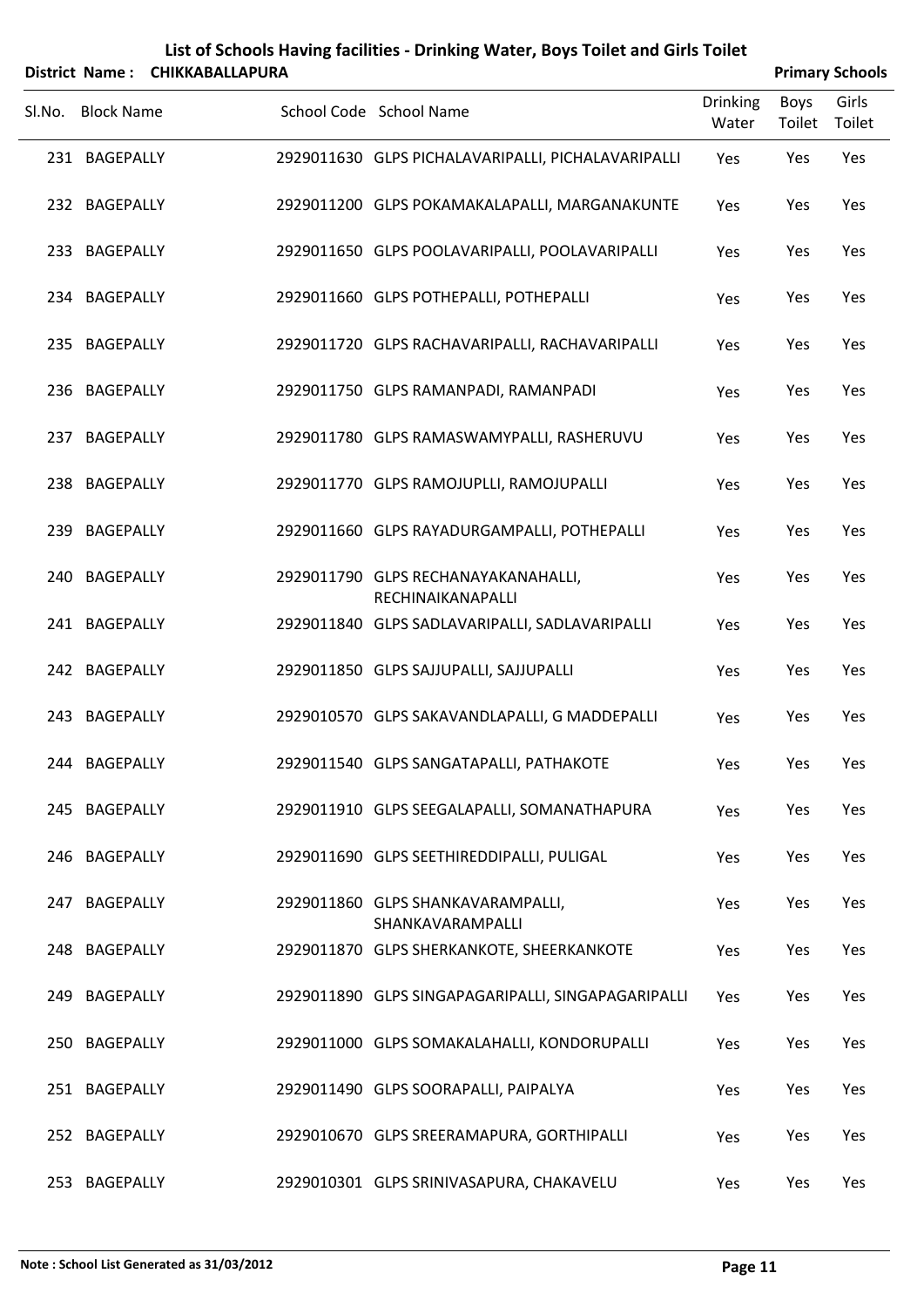|        | <b>District Name:</b> | <b>CHIKKABALLAPURA</b> | List of Schools Having facilities - Drinking Water, Boys Toilet and Girls Toilet |                          |                       | <b>Primary Schools</b> |
|--------|-----------------------|------------------------|----------------------------------------------------------------------------------|--------------------------|-----------------------|------------------------|
| Sl.No. | <b>Block Name</b>     |                        | School Code School Name                                                          | <b>Drinking</b><br>Water | <b>Boys</b><br>Toilet | Girls<br>Toilet        |
|        | 254 BAGEPALLY         |                        | 2929011520 GLPS SRINIVASAPURA, PARAGODU                                          | Yes                      | Yes                   | Yes                    |
|        | 255 BAGEPALLY         |                        | 2929011940 GLPS SUJNANAMPALLI, SUJANAMPALLI                                      | Yes                      | Yes                   | Yes                    |
|        | 256 BAGEPALLY         |                        | 2929011150 GLPS TEMPAIAH THANDA, MALLEGURKI                                      | Yes                      | Yes                   | Yes                    |
|        | 257 BAGEPALLY         |                        | 2929011970 GLPS THATTANAGARIPALLI,<br>THATTANAGARIPALLI                          | Yes                      | Yes                   | Yes                    |
|        | 258 BAGEPALLY         |                        | 2929010090 GLPS THEEMAKALAPALLI, BAGEPALLI (RURAL)                               | Yes                      | Yes                   | Yes                    |
|        | 259 BAGEPALLY         |                        | 2929012010 GLPS THOLLAPALLI A K COLONY, THOLLAPALLI                              | Yes                      | Yes                   | Yes                    |
|        | 260 BAGEPALLY         |                        | 2929012020 GLPS THUMMEPALLI, THUMMEPALLI                                         | Yes                      | Yes                   | Yes                    |
|        | 261 BAGEPALLY         |                        | 2929012010 GLPS THUNGETADINNE, THOLLAPALLI                                       | Yes                      | Yes                   | Yes                    |
|        | 262 BAGEPALLY         |                        | 2929010860 GLPS THURUKESHIPALLI,<br>KADIRENNAGARIKOTE                            | Yes                      | Yes                   | Yes                    |
|        | 263 BAGEPALLY         |                        | 2929010120 GLPS UPPARLAPALLI, BANDAKINDAPALLI                                    | Yes                      | Yes                   | Yes                    |
|        | 264 BAGEPALLY         |                        | 2929011490 GLPS VADIGERE, PAIPALYA                                               | Yes                      | Yes                   | Yes                    |
|        | 265 BAGEPALLY         |                        | 2929011520 GLPS VADRAPALYA, PARAGODU                                             | Yes                      | Yes                   | Yes                    |
|        | 266 BAGEPALLY         |                        | 2929012060 GLPS VANGYARALAPALLI, VANGYARALAPALLI                                 | Yes                      | Yes                   | Yes                    |
|        | 267 BAGEPALLY         |                        | 2929010280 GLPS VARADAYAGARIPALLI, BUTTAVARIPALLI                                | Yes                      | Yes                   | Yes                    |
|        | 268 BAGEPALLY         |                        | 2929012070 GLPS VASANTHAPURA, VASANTHAPURA                                       | Yes                      | Yes                   | Yes                    |
|        | 269 BAGEPALLY         |                        | 2929011490 GLPS VASAPPARALAPALLI, PAIPALYA                                       | Yes                      | Yes                   | Yes                    |
|        | 270 BAGEPALLY         |                        | 2929012081 GLPS VENKATAPURA (MITTEMARI),<br>VENKATAPURA                          | Yes                      | Yes                   | Yes                    |
|        | 271 BAGEPALLY         |                        | 2929010300 GLPS VENKATAREDDIPALLI, CHAKAVELU                                     | Yes                      | Yes                   | Yes                    |
|        | 272 BAGEPALLY         |                        | 2929010020 GLPS Y.MARAPPAGARAPALLI,<br>ACHANGANAPALLI                            | Yes                      | Yes                   | Yes                    |
|        | 273 BAGEPALLY         |                        | 2929010300 GLPS YAGAVAPAIPALYA, CHAKAVELU                                        | Yes                      | Yes                   | Yes                    |
|        | 274 BAGEPALLY         |                        | 2929011330 GLPS YALAGALAPALLI, NALLACHERUVU                                      | Yes                      | Yes                   | Yes                    |
|        | 275 BAGEPALLY         |                        | 2929010610 GLPS YEGAVABANDLAKERE, GOWNIPALLI                                     | Yes                      | Yes                   | Yes                    |
|        | 276 BAGEPALLY         |                        | 2929011520 GLPS YENDRIKAYALAPALLI, PARAGODU                                      | Yes                      | Yes                   | Yes                    |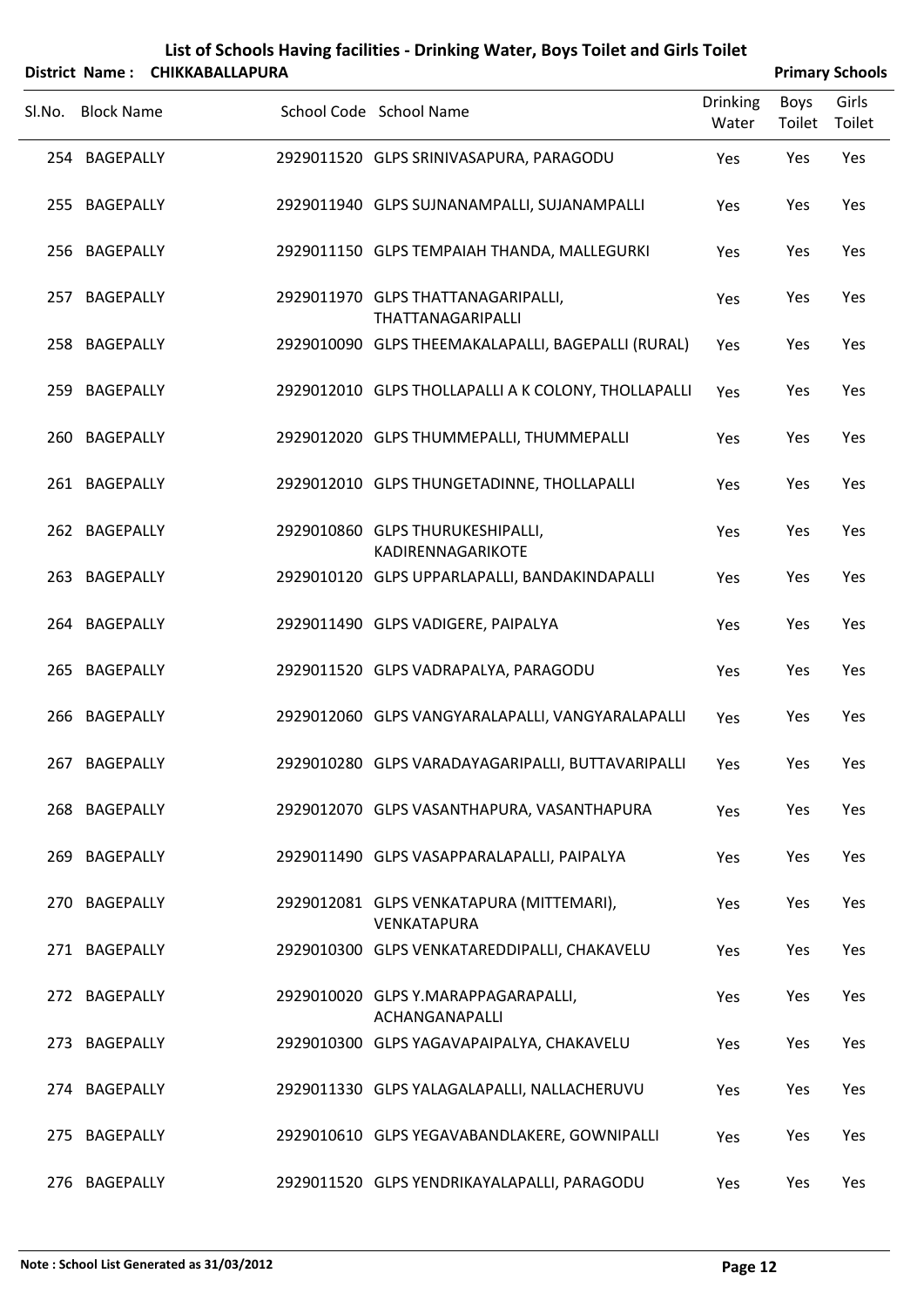| List of Schools Having facilities - Drinking Water, Boys Toilet and Girls Toilet<br><b>CHIKKABALLAPURA</b><br><b>Primary Schools</b><br>District Name: |                   |  |  |                                                                    |                          |                |                 |  |  |
|--------------------------------------------------------------------------------------------------------------------------------------------------------|-------------------|--|--|--------------------------------------------------------------------|--------------------------|----------------|-----------------|--|--|
| Sl.No.                                                                                                                                                 | <b>Block Name</b> |  |  | School Code School Name                                            | <b>Drinking</b><br>Water | Boys<br>Toilet | Girls<br>Toilet |  |  |
| 277                                                                                                                                                    | <b>BAGEPALLY</b>  |  |  | 2929012130 GLPS YERRAGANAPALLI, YARRAGANAPALLI                     | Yes                      | Yes            | Yes             |  |  |
|                                                                                                                                                        | 278 BAGEPALLY     |  |  | 2929010050 GLPS YERRAPENTLA, AGATAMADIKE                           | Yes                      | Yes            | Yes             |  |  |
| 279                                                                                                                                                    | <b>BAGEPALLY</b>  |  |  | 2929010090 GLPS YETIGADDAPALLI, BAGEPALLI (RURAL)                  | Yes                      | Yes            | Yes             |  |  |
|                                                                                                                                                        | 280 BAGEPALLY     |  |  | 2929010370 GLPSCHINAGANAPALLI, CHINAGANAPALLI                      | Yes                      | Yes            | Yes             |  |  |
|                                                                                                                                                        | 281 BAGEPALLY     |  |  | 2929010300 GMHPS CHAKAVELU, CHAKAVELU                              | Yes                      | Yes            | Yes             |  |  |
|                                                                                                                                                        | 282 BAGEPALLY     |  |  | 2929010340 GMHPS CHELUR, CHELUR                                    | Yes                      | Yes            | Yes             |  |  |
|                                                                                                                                                        | 283 BAGEPALLY     |  |  | 2929010690 GMHPS GULUR, GULUR                                      | Yes                      | Yes            | Yes             |  |  |
|                                                                                                                                                        | 284 BAGEPALLY     |  |  | 2929011230 GMHPS MITTEMARI, MITTEMARI                              | Yes                      | Yes            | Yes             |  |  |
|                                                                                                                                                        | 285 BAGEPALLY     |  |  | 2929012320 GMPBS BAGEPALLY, WARD NO:10                             | Yes                      | Yes            | Yes             |  |  |
|                                                                                                                                                        | 286 BAGEPALLY     |  |  | 2929012320 GMPGS BAGEPALLI, WARD NO:10                             | Yes                      | Yes            | Yes             |  |  |
| 287                                                                                                                                                    | <b>BAGEPALLY</b>  |  |  | 2929012290 GUHPS BAGEPALLY, WARD NO:7                              | Yes                      | Yes            | Yes             |  |  |
|                                                                                                                                                        | 288 BAGEPALLY     |  |  | 2929010340 GUHPS CHELUR, CHELUR                                    | Yes                      | Yes            | Yes             |  |  |
| 289                                                                                                                                                    | BAGEPALLY         |  |  | 2929011200 GUHPS MARGANAKUNTE, MARGANAKUNTE                        | Yes                      | Yes            | Yes             |  |  |
|                                                                                                                                                        | 290 BAGEPALLY     |  |  | 2929011550 GUHPS PATHAPALYA, PATHAPALYA                            | Yes                      | Yes            | Yes             |  |  |
|                                                                                                                                                        | 291 BAGEPALLY     |  |  | 2929012290 GULPGS RAHAMATHNAGAR, WARD NO:7                         | Yes                      | Yes            | Yes             |  |  |
|                                                                                                                                                        | 292 BAGEPALLY     |  |  | 2929011680 GULPS POLANAYAKANAPALLI,<br>PULANAIKANAPALLI            | Yes                      | Yes            | Yes             |  |  |
|                                                                                                                                                        | 293 BAGEPALLY     |  |  | 2929010200 GULPS BILLUR, BILLUR                                    | Yes                      | Yes            | Yes             |  |  |
|                                                                                                                                                        | 294 BAGEPALLY     |  |  | 2929010520 GULPS DIGAVANETTAKUNTLAPALLI,<br>DIGAVANETTAKUNTLAPALLI | Yes                      | Yes            | Yes             |  |  |
|                                                                                                                                                        | 295 BAGEPALLY     |  |  | 2929010690 GULPS GULUR, GULUR                                      | Yes                      | Yes            | Yes             |  |  |
|                                                                                                                                                        | 296 BAGEPALLY     |  |  | 2929010840 GULPS JOOLAPALYA, JOOLAPALYA                            | Yes                      | Yes            | Yes             |  |  |
| 297                                                                                                                                                    | <b>BAGEPALLY</b>  |  |  | 2929011050 GULPS KURUBARAHALLI, KURUBARAHALLI                      | Yes                      | Yes            | Yes             |  |  |
|                                                                                                                                                        | 298 BAGEPALLY     |  |  | 2929011340 GULPS NALLAGUTLAPALLI (M),<br>NALLAGUTTAPALLI           | Yes                      | Yes            | Yes             |  |  |
| 299                                                                                                                                                    | BAGEPALLY         |  |  | 2929011430 GULPS NAREMADDEPALLI, NAREMADDEPALLI                    | Yes                      | Yes            | Yes             |  |  |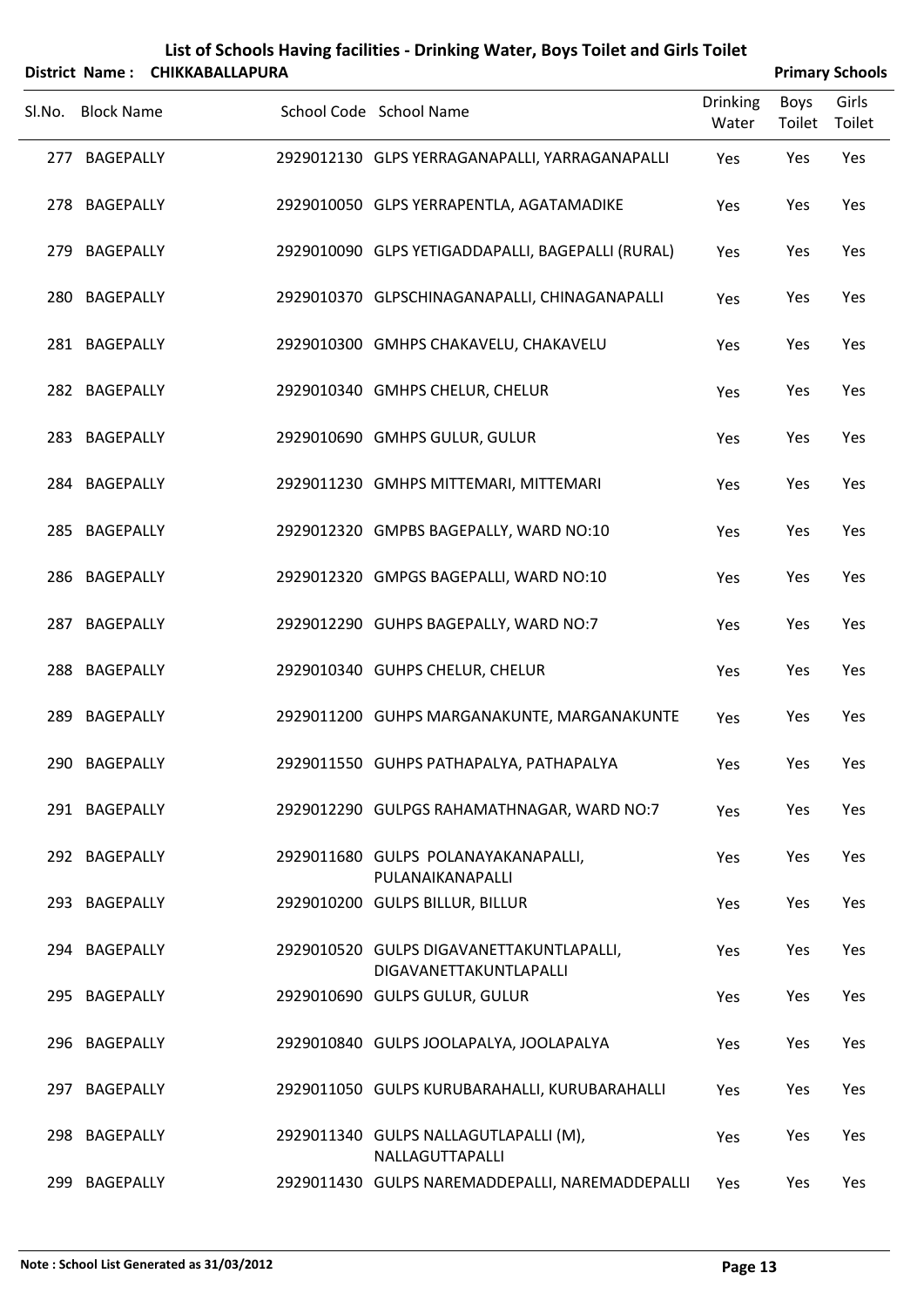|        | <b>District Name:</b> | <b>CHIKKABALLAPURA</b> |                                                               |                          |                | <b>Primary Schools</b> |
|--------|-----------------------|------------------------|---------------------------------------------------------------|--------------------------|----------------|------------------------|
| Sl.No. | <b>Block Name</b>     |                        | School Code School Name                                       | <b>Drinking</b><br>Water | Boys<br>Toilet | Girls<br>Toilet        |
|        | 300 BAGEPALLY         |                        | 2929011500 GULPS PALYAKERE, PALYAKERE                         | Yes                      | Yes            | Yes                    |
|        | 301 BAGEPALLY         |                        | 2929011780 GULPS RASCEHERUVU, RASHERUVU                       | Yes                      | Yes            | Yes                    |
|        | 302 BAGEPALLY         |                        | 2929010570 KGBV G.MADDEPALLI CROSS, G MADDEPALLI              | Yes                      | Yes            | Yes                    |
|        | 303 CHIKKABALLAPUR    |                        | 2929032680 GHPS (GIRLS), WARD NO:15                           | Yes                      | Yes            | Yes                    |
|        | 304 CHIKKABALLAPUR    |                        | 2929030020 GHPS ADDAGAL, ADDAGAL                              | Yes                      | Yes            | Yes                    |
|        | 305 CHIKKABALLAPUR    |                        | 2929030030 GHPS AGALAGURKI, AGALAGURKI                        | Yes                      | Yes            | Yes                    |
|        | 306 CHIKKABALLAPUR    |                        | 2929030040 GHPS AJJAVARA, AJJAVARA                            | Yes                      | Yes            | Yes                    |
|        | 307 CHIKKABALLAPUR    |                        | 2929030160 GHPS ANGAREKANAHALLI, ANGARKANAHALLI               | Yes                      | Yes            | Yes                    |
|        | 308 CHIKKABALLAPUR    |                        | 2929030220 GHPS AVALAGURKI, AVALAGURKI                        | Yes                      | Yes            | Yes                    |
|        | 309 CHIKKABALLAPUR    |                        | 2929030270 GHPS BALAKUNTAHALLI, BALAKUNTAHALLI                | Yes                      | Yes            | Yes                    |
|        | 310 CHIKKABALLAPUR    |                        | 2929030330 GHPS BEEDAGANAHALLI, BEEDAGANAHALLI                | Yes                      | Yes            | Yes                    |
|        | 311 CHIKKABALLAPUR    |                        | 2929030380 GHPS BOMMAGANAHALLI,<br><b>BOMMAGANAHALLI</b>      | Yes                      | Yes            | Yes                    |
|        | 312 CHIKKABALLAPUR    |                        | 2929030390 GHPS BOMMAHALLI, BOMMAHALLI                        | Yes                      | Yes            | Yes                    |
|        | 313 CHIKKABALLAPUR    |                        | 2929030410 GHPS BOMMENAHALLI, BOMMENAHALLI                    | Yes                      | Yes            | Yes                    |
|        |                       | 314 CHIKKABALLAPUR     | 2929030040 GHPS CHALUMENAHALLI, AJJAVARA                      | Yes                      | Yes            | Yes                    |
|        | 315 CHIKKABALLAPUR    |                        | 2929032840 GHPS CHAMARAJPET, WARD NO:30                       | Yes                      | Yes            | Yes                    |
|        | 316 CHIKKABALLAPUR    |                        | 2929030540 GHPS CHIKKANAGAVALLI, CHIKKANAGAVALLI              | Yes                      | Yes            | Yes                    |
| 317    |                       | CHIKKABALLAPUR         | 2929030570 GHPS CHIKKAPAYALAGURKI,<br>CHIKKAPAYALAGURKI       | Yes                      | Yes            | Yes                    |
|        | 318 CHIKKABALLAPUR    |                        | 2929030640 GHPS DEVASTHANAHOSAHALLI,<br>DEVASTHANADAHOSAHALLI | Yes                      | Yes            | Yes                    |
|        | 319 CHIKKABALLAPUR    |                        | 2929030660 GHPS DIBBUR, DIBBUR                                | Yes                      | Yes            | Yes                    |
|        | 320 CHIKKABALLAPUR    |                        | 2929030690 GHPS DODDAMARAHALLI, DODDAMARALLI                  | Yes                      | Yes            | Yes                    |
|        | 321 CHIKKABALLAPUR    |                        | 2929030730 GHPS DORABURE, DORABURE                            | Yes                      | Yes            | Yes                    |
|        |                       | 322 CHIKKABALLAPUR     | 2929030750 GHPS GANGAREKALUVE, GNGAREKALUVE                   | Yes                      | Yes            | Yes                    |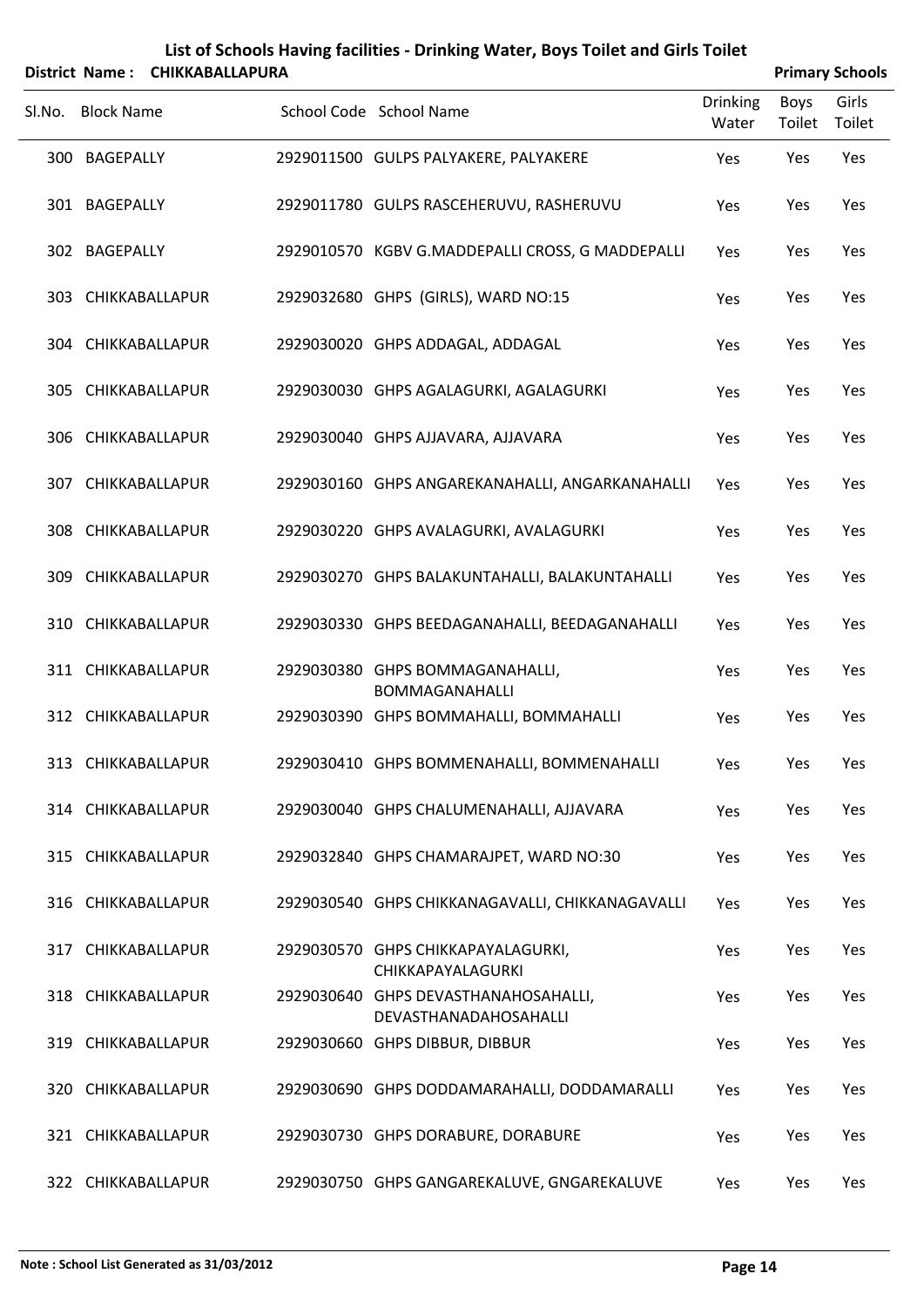| List of Schools Having facilities - Drinking Water, Boys Toilet and Girls Toilet |                    |                        |  |                                                        |                          |                        |                 |
|----------------------------------------------------------------------------------|--------------------|------------------------|--|--------------------------------------------------------|--------------------------|------------------------|-----------------|
|                                                                                  | District Name:     | <b>CHIKKABALLAPURA</b> |  |                                                        |                          | <b>Primary Schools</b> |                 |
| Sl.No.                                                                           | <b>Block Name</b>  |                        |  | School Code School Name                                | <b>Drinking</b><br>Water | <b>Boys</b><br>Toilet  | Girls<br>Toilet |
|                                                                                  | 323 CHIKKABALLAPUR |                        |  | 2929030780 GHPS GERAHALLI, GERAHALLI                   | Yes                      | Yes                    | Yes             |
|                                                                                  | 324 CHIKKABALLAPUR |                        |  | 2929031030 GHPS GIDNAHALLI, HOSAHUDYA                  | Yes                      | Yes                    | Yes             |
|                                                                                  | 325 CHIKKABALLAPUR |                        |  | 2929030810 GHPS GOLLAHALLI, GOLLAHALLI                 | Yes                      | Yes                    | Yes             |
|                                                                                  | 326 CHIKKABALLAPUR |                        |  | 2929030840 GHPS GOLLU, GOLLU                           | Yes                      | Yes                    | Yes             |
|                                                                                  | 327 CHIKKABALLAPUR |                        |  | 2929030900 GHPS GUNDLAGURKI, GUNDLAGURKI               | Yes                      | Yes                    | Yes             |
|                                                                                  | 328 CHIKKABALLAPUR |                        |  | 2929031080 GHPS GUNGERLAHALLI, JAKKALAMADAGU           | Yes                      | Yes                    | Yes             |
|                                                                                  | 329 CHIKKABALLAPUR |                        |  | 2929030970 GHPS GUNTHAPPANAHALLI, HAROBANDE            | Yes                      | Yes                    | Yes             |
|                                                                                  | 330 CHIKKABALLAPUR |                        |  | 2929032420 GHPS HALEPERESANDRA, YALAGALAHALLI          | Yes                      | Yes                    | Yes             |
|                                                                                  | 331 CHIKKABALLAPUR |                        |  | 2929030960 GHPS HARISHTALA, HARISHTALA                 | Yes                      | Yes                    | Yes             |
|                                                                                  | 332 CHIKKABALLAPUR |                        |  | 2929031030 GHPS HOSAHUDYA, HOSAHUDYA                   | Yes                      | Yes                    | Yes             |
|                                                                                  | 333 CHIKKABALLAPUR |                        |  | 2929031040 GHPS HUNEGAL, HUNEGALU                      | Yes                      | Yes                    | Yes             |
|                                                                                  | 334 CHIKKABALLAPUR |                        |  | 2929031050 GHPS INAMINCHENAHALLI, INAM<br>INCHENAHALLI | Yes                      | Yes                    | Yes             |
|                                                                                  | 335 CHIKKABALLAPUR |                        |  | 2929031090 GHPS JATHAVARA, JATHAVARA                   | Yes                      | Yes                    | Yes             |
|                                                                                  | 336 CHIKKABALLAPUR |                        |  | 2929031520 GHPS KANGANAHALLI, MADHURENAHALLI           | Yes                      | Yes                    | Yes             |
|                                                                                  | 337 CHIKKABALLAPUR |                        |  | 2929031300 GHPS KATHRIGUPPE, KATHRIGUPPE               | Yes                      | Yes                    | Yes             |
|                                                                                  | 338 CHIKKABALLAPUR |                        |  | 2929031310 GHPS KAVARANAHALLI, KAVARANAHALLI           | Yes                      | Yes                    | Yes             |
|                                                                                  | 339 CHIKKABALLAPUR |                        |  | 2929031330 GHPS KESHAVARA, KESHAVARA                   | Yes                      | Yes                    | Yes             |
|                                                                                  | 340 CHIKKABALLAPUR |                        |  | 2929031340 GHPS KETHENAHALLI, KETHENAHALLI             | Yes                      | Yes                    | Yes             |
|                                                                                  | 341 CHIKKABALLAPUR |                        |  | 2929031370 GHPS KOLAVANAHALLI, KOLAVANAHALLI           | Yes                      | Yes                    | Yes             |
|                                                                                  | 342 CHIKKABALLAPUR |                        |  | 2929031400 GHPS KONDENAHALLI, KONDENAHALLI             | Yes                      | Yes                    | Yes             |
|                                                                                  | 343 CHIKKABALLAPUR |                        |  | 2929031420 GHPS KOOTHANAHALLI, KOOTHANAHALLI           | Yes                      | Yes                    | Yes             |
|                                                                                  | 344 CHIKKABALLAPUR |                        |  | 2929031440 GHPS KOTHANUR, KOTHANOOR                    | Yes                      | Yes                    | Yes             |
|                                                                                  |                    |                        |  |                                                        |                          |                        |                 |

345 CHIKKABALLAPUR 2929031450 GHPS KUDUVATHI, KUDUVATHI Yes Yes Yes Yes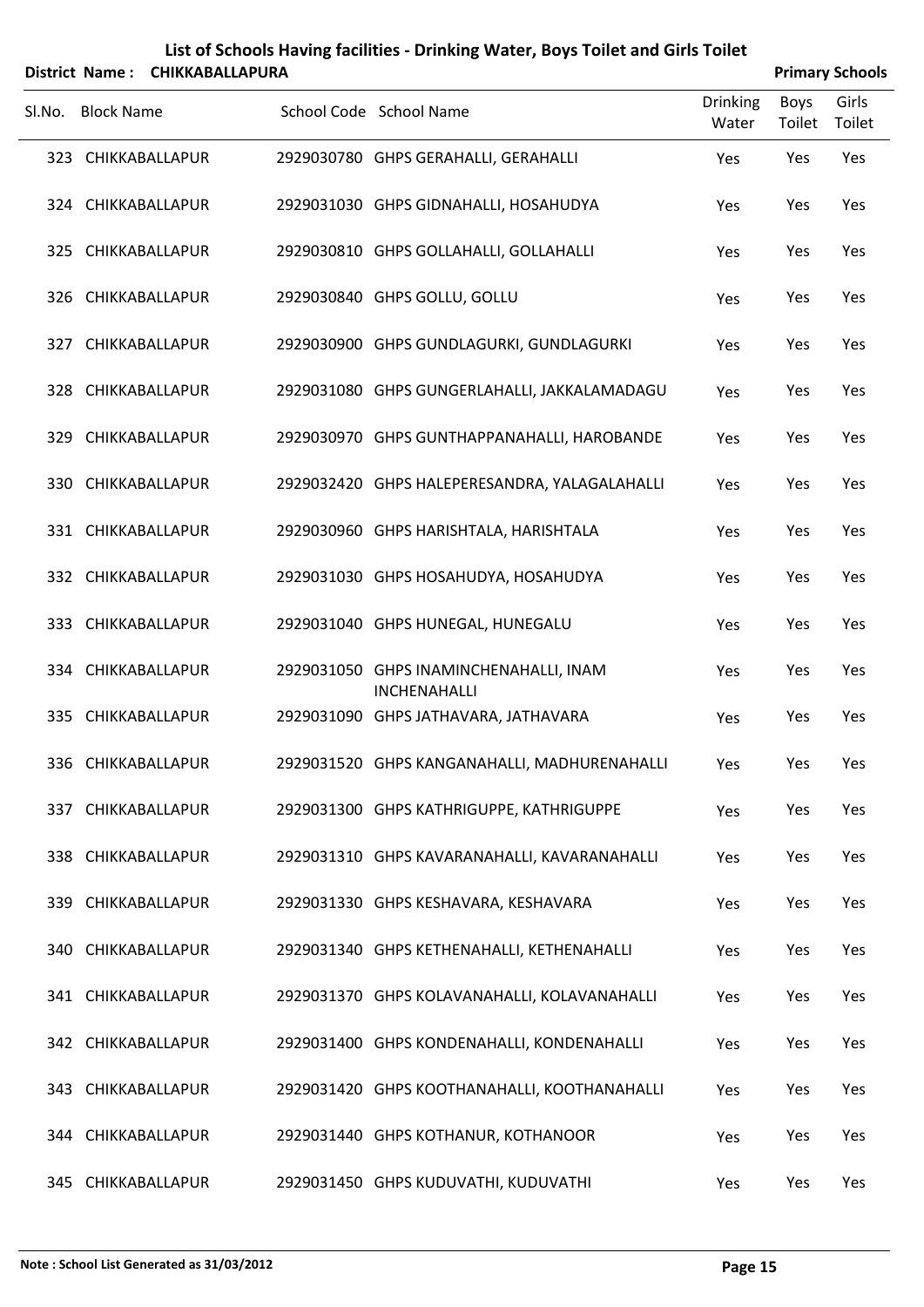| List of Schools Having facilities - Drinking Water, Boys Toilet and Girls Toilet |                        |
|----------------------------------------------------------------------------------|------------------------|
| District Name: CHIKKABALLAPURA                                                   | <b>Primary Schools</b> |

|                    |                                                                      |                          |                | <b>THING Y JUNUAL</b> |
|--------------------|----------------------------------------------------------------------|--------------------------|----------------|-----------------------|
| Sl.No. Block Name  | School Code School Name                                              | <b>Drinking</b><br>Water | Boys<br>Toilet | Girls<br>Toilet       |
| 346 CHIKKABALLAPUR | 2929031460 GHPS KUPPAHALLI, KUPPAHALLI                               | Yes                      | Yes            | Yes                   |
| 347 CHIKKABALLAPUR | 2929031540 GHPS MANCHANABELE, MANCHANABELE                           | Yes                      | Yes            | Yes                   |
| 348 CHIKKABALLAPUR | 2929031550 GHPS MANDIKAL, MANDIKAL                                   | Yes                      | Yes            | Yes                   |
| 349 CHIKKABALLAPUR | 2929031600 GHPS MARASANAHALLI, MARASANAHALLI                         | Yes                      | Yes            | Yes                   |
| 350 CHIKKABALLAPUR | 2929031670 GHPS MUDDENAHALLI, MUDDENAHALLI                           | Yes                      | Yes            | Yes                   |
| 351 CHIKKABALLAPUR | 2929031700 GHPS MUSTOOR, MUSTOOR                                     | Yes                      | Yes            | Yes                   |
| 352 CHIKKABALLAPUR | 2929031880 GHPS NAYANAHALLI, NAYANAHALLI                             | Yes                      | Yes            | Yes                   |
| 353 CHIKKABALLAPUR | 2929031960 GHPS PATRENAHALLI, PATRENAHALLI                           | Yes                      | Yes            | Yes                   |
| 354 CHIKKABALLAPUR | 2929031990 GHPS POSETTIHALLI, POSETTIHALLI                           | Yes                      | Yes            | Yes                   |
| 355 CHIKKABALLAPUR | 2929032040 GHPS RAMACHANDRAHOSUR,<br>RAMACHANDRA HOSUR               | Yes                      | Yes            | Yes                   |
| 356 CHIKKABALLAPUR | 2929032060 GHPS RAMAPATNA, RAMAPATNA                                 | Yes                      | Yes            | Yes                   |
| 357 CHIKKABALLAPUR | 2929032090 GHPS REDDY GOLLAVARAHALLI, REDDY<br><b>GOLLAVARAHALLI</b> | Yes                      | Yes            | Yes                   |
| 358 CHIKKABALLAPUR | 2929032110 GHPS RENUMAKALA HALLI,<br>RENUMAKALAHALLI                 | Yes                      | Yes            | Yes                   |
| 359 CHIKKABALLAPUR | 2929032170 GHPS SETTIGERE, SETTIGERE                                 | Yes                      | Yes            | Yes                   |
| 360 CHIKKABALLAPUR | 2929032240 GHPS SRIRAMAPURA, SRIRAMAPURA                             | Yes                      | Yes            | Yes                   |
| 361 CHIKKABALLAPUR | 2929031260 GHPS THALAHALLI, KANITHAHALLI                             | Yes                      | Yes            | Yes                   |
| 362 CHIKKABALLAPUR | 2929032300 GHPS THIPPENAHALLI, THIPPENAHALLI                         | Yes                      | Yes            | Yes                   |
| 363 CHIKKABALLAPUR | 2929032550 GHPS VAPASANDRA, WARD NO:2                                | Yes                      | Yes            | Yes                   |
| 364 CHIKKABALLAPUR | 2929032450 GHPS YALUVAHALLI, YALUVAHALLI                             | Yes                      | Yes            | Yes                   |
| 365 CHIKKABALLAPUR | 2929032480 GHPS. YARAMARENAHALLY,<br>YERRAMARANAHALLI                | Yes                      | Yes            | Yes                   |
| 366 CHIKKABALLAPUR | 2929030040 GLPS DODDAKIRUGAMBI, AJJAVARA                             | Yes                      | Yes            | Yes                   |
| 367 CHIKKABALLAPUR | 2929030470 GLPS GAVIGANAHALLI, CHADULAPURA                           | Yes                      | Yes            | Yes                   |
| 368 CHIKKABALLAPUR | 2929032420 GLPS YALAGALAHALLI, YALAGALAHALLI                         | Yes                      | Yes            | Yes                   |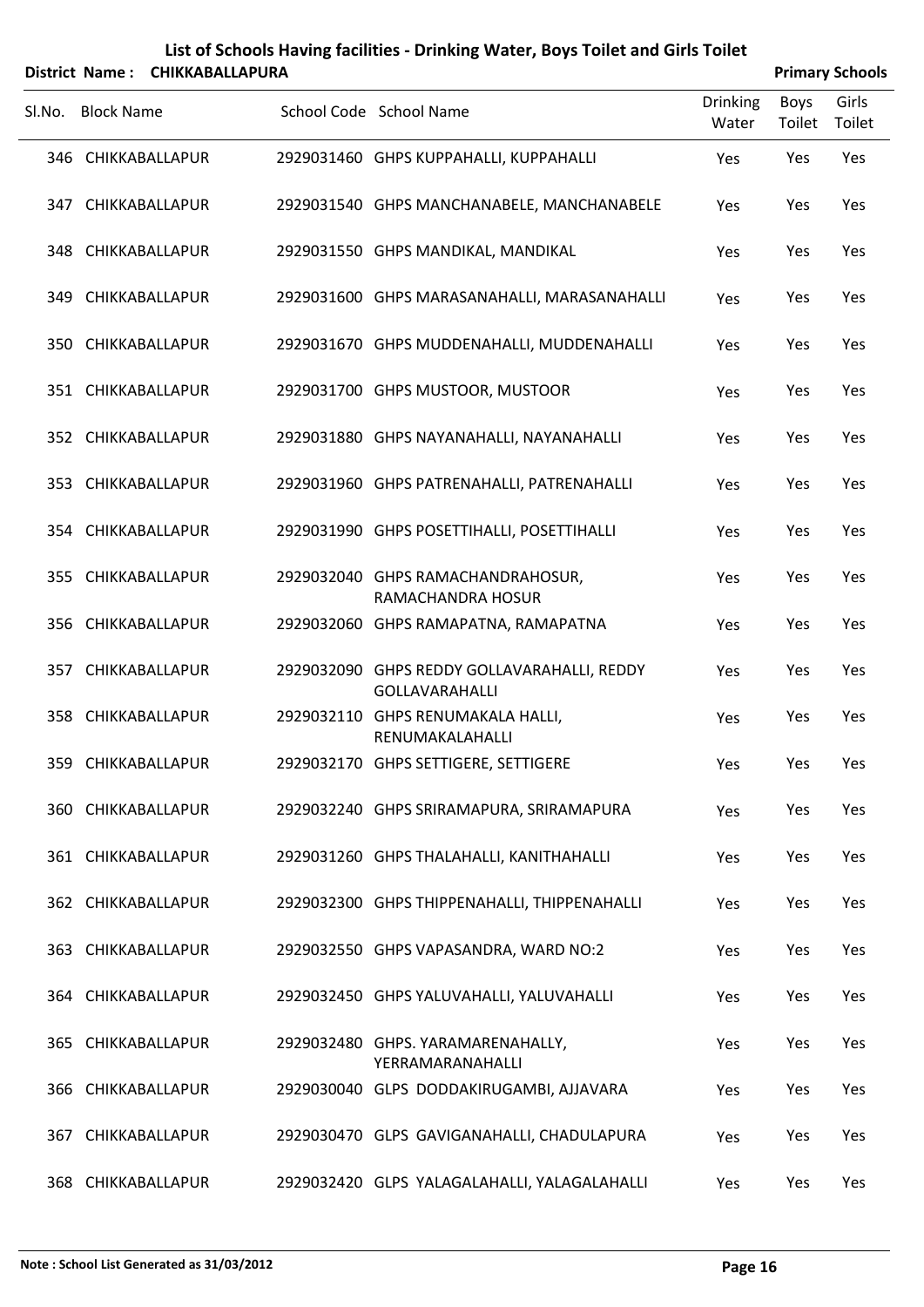|        |                   | District Name: CHIKKABALLAPURA |                                                             |                          |                | <b>Primary Schools</b> |
|--------|-------------------|--------------------------------|-------------------------------------------------------------|--------------------------|----------------|------------------------|
| SI.No. | <b>Block Name</b> |                                | School Code School Name                                     | <b>Drinking</b><br>Water | Boys<br>Toilet | Girls<br>Toilet        |
|        |                   | 369 CHIKKABALLAPUR             | 2929030010 GLPS ADAVIGOLLAVARAHALLI,<br>ADAVIGOLLAVARAHALLI | Yes                      | Yes            | Yes                    |
|        |                   | 370 CHIKKABALLAPUR             | 2929030050 GLPS AKALATHIMMANAHALLI,<br>AKALATHIMMANAHALLI   | Yes                      | Yes            | Yes                    |
|        |                   | 371 CHIKKABALLAPUR             | 2929030130 GLPS ANAKANUR, ANAKANUR                          | Yes                      | Yes            | Yes                    |
|        |                   | 372 CHIKKABALLAPUR             | 2929030150 GLPS ANEMADAGU KOTHUR, ANEMADAGU                 | Yes                      | Yes            | Yes                    |
|        |                   | 373 CHIKKABALLAPUR             | 2929030170 GLPS ANGATTA, ANGATTA                            | Yes                      | Yes            | Yes                    |
|        |                   | 374 CHIKKABALLAPUR             | 2929030180 GLPS ANKANAGONDI, ANKANAGONDI                    | Yes                      | Yes            | Yes                    |
|        |                   | 375 CHIKKABALLAPUR             | 2929030190 GLPS ARASANAHALLI, ARASANAHALLI                  | Yes                      | Yes            | Yes                    |
|        |                   | 376 CHIKKABALLAPUR             | 2929030210 GLPS AROOR, AROOR                                | Yes                      | Yes            | Yes                    |
|        |                   | 377 CHIKKABALLAPUR             | 2929032500 GLPS AVALAHALLI, AVALAHALLI                      | Yes                      | Yes            | Yes                    |
|        |                   | 378 CHIKKABALLAPUR             | 2929030210 GLPS AVALANAGENAHALLI, AROOR                     | Yes                      | Yes            | Yes                    |
|        |                   | 379 CHIKKABALLAPUR             | 2929030230 GLPS BACHAHALLI, BACHAHALLI                      | Yes                      | Yes            | Yes                    |
|        |                   | 380 CHIKKABALLAPUR             | 2929030240 GLPS BACHENAHALLI, BACHENAHALLI                  | Yes                      | Yes            | Yes                    |
|        |                   | 381 CHIKKABALLAPUR             | 2929030300 GLPS BANDAHALLI (AROOR), BANDAHALLI              | Yes                      | Yes            | Yes                    |
|        |                   | 382 CHIKKABALLAPUR             | 2929030290 GLPS BANDAHALLI, BANDAHALLI                      | Yes                      | Yes            | Yes                    |
|        |                   | 383 CHIKKABALLAPUR             | 2929030310 GLPS BANDAMMANAHALLI,<br>BANDAMMANAHALLI         | Yes                      | Yes            | Yes                    |
|        |                   | 384 CHIKKABALLAPUR             | 2929030250 GLPS BANDANIGANAHALLI,<br>BADANIGANAHALLI        | Yes                      | Yes            | Yes                    |
|        |                   | 385 CHIKKABALLAPUR             | 2929030320 GLPS BANNIKUPPA, BANNIKUPPE                      | Yes                      | Yes            | Yes                    |
|        |                   | 386 CHIKKABALLAPUR             | 2929032300 GLPS BODAGANAHALI, THIPPENAHALLI                 | Yes                      | Yes            | Yes                    |
|        |                   | 387 CHIKKABALLAPUR             | 2929030370 GLPS BODINARENAHALLI, BODINARENAHALLI            | Yes                      | Yes            | Yes                    |
|        |                   | 388 CHIKKABALLAPUR             | 2929030340 GLPS BOGAPARTHI, BOGAPARTHI                      | Yes                      | Yes            | Yes                    |
|        |                   | 389 CHIKKABALLAPUR             | 2929030400 GLPS BOMMANAHALLI, BOMMENAHALLI                  | Yes                      | Yes            | Yes                    |
|        |                   | 390 CHIKKABALLAPUR             | 2929030420 GLPS BOYANAHALLI, BOYANAHALLI                    | Yes                      | Yes            | Yes                    |
|        |                   | 391 CHIKKABALLAPUR             | 2929030250 GLPS BUDAGANUR, BADANIGANAHALLI                  | Yes                      | Yes            | Yes                    |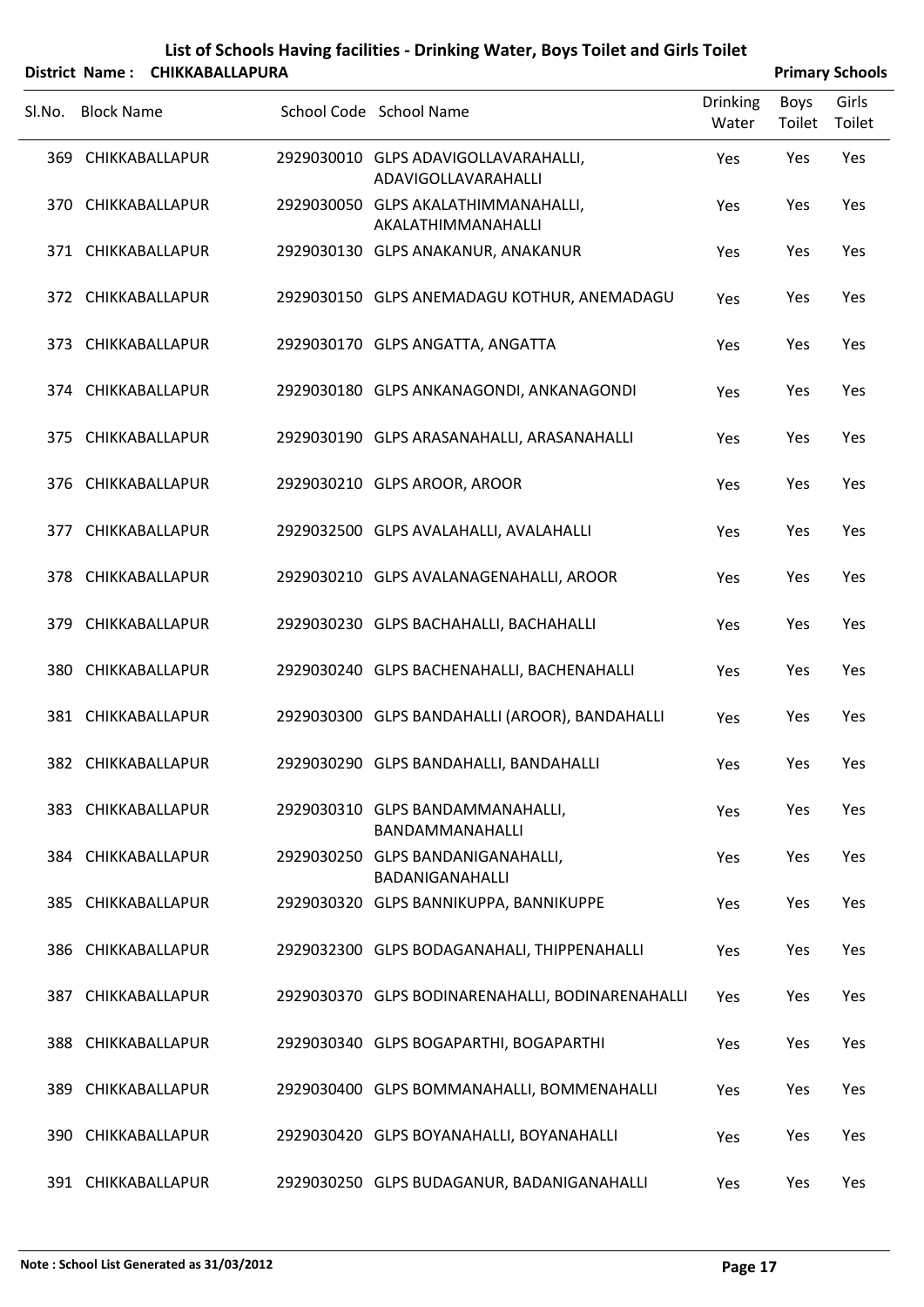|        |                   | District Name: CHIKKABALLAPURA |                                                               |                          |                | <b>Primary Schools</b> |
|--------|-------------------|--------------------------------|---------------------------------------------------------------|--------------------------|----------------|------------------------|
| SI.No. | <b>Block Name</b> |                                | School Code School Name                                       | <b>Drinking</b><br>Water | Boys<br>Toilet | Girls<br>Toilet        |
|        |                   | 392 CHIKKABALLAPUR             | 2929031820 GLPS BUSETTIHALLI, NANDANAGANAHALLI                | Yes                      | Yes            | Yes                    |
|        |                   | 393 CHIKKABALLAPUR             | 2929031860 GLPS BYRANAYAKANAHALLI,<br>NAREMMANAHALLI          | Yes                      | Yes            | Yes                    |
|        |                   | 394 CHIKKABALLAPUR             | 2929030470 GLPS CHADULAPURA, CHADULAPURA                      | Yes                      | Yes            | Yes                    |
|        |                   | 395 CHIKKABALLAPUR             | 2929030480 GLPS CHALAKAYALAPARTHY,<br>CHALAKAYHALAPARTHI      | Yes                      | Yes            | Yes                    |
|        |                   | 396 CHIKKABALLAPUR             | 2929030490 GLPS CHEEDACHIKKANAHALLI,<br>CHEEDACHIKKANAHALLI   | Yes                      | Yes            | Yes                    |
|        |                   | 397 CHIKKABALLAPUR             | 2929030500 GLPS CHEEMANAHALLI, CHEEMANAHALLI                  | Yes                      | Yes            | Yes                    |
|        |                   | 398 CHIKKABALLAPUR             | 2929030210 GLPS CHIKKA AROOR, AROOR                           | Yes                      | Yes            | Yes                    |
|        |                   | 399 CHIKKABALLAPUR             | 2929030490 GLPS CHIKKAKADIGANAHALLI,<br>CHEEDACHIKKANAHALLI   | Yes                      | Yes            | Yes                    |
| 400    |                   | CHIKKABALLAPUR                 | 2929030550 GLPS CHIKKANAHALLI, CHIKKANAHALLI                  | Yes                      | Yes            | Yes                    |
|        |                   | 401 CHIKKABALLAPUR             | 2929030560 GLPS CHIKKANAREPPANAHALLI,<br>CHIKKANAREPPANAHALLI | Yes                      | Yes            | Yes                    |
|        |                   | 402 CHIKKABALLAPUR             | 2929030580 GLPS CHIKKASAGARAHALLI,<br>CHIKKASAGARAHALLI       | Yes                      | Yes            | Yes                    |
| 403.   |                   | CHIKKABALLAPUR                 | 2929030600 GLPS CHOKKAHALLI, CHOKKANAHALLI                    | Yes                      | Yes            | Yes                    |
| 404    |                   | CHIKKABALLAPUR                 | 2929030690 GLPS D HOSUR, DODDAMARALLI                         | Yes                      | Yes            | Yes                    |
|        |                   | 405 CHIKKABALLAPUR             | 2929030630 GLPS DASARENAHALLI, DASARENAHALLI                  | Yes                      | Yes            | Yes                    |
|        |                   | 406 CHIKKABALLAPUR             | 2929030650 GLPS DEVISETTIHALLI, DEVISETTIHALLI                | Yes                      | Yes            | Yes                    |
|        |                   | 407 CHIKKABALLAPUR             | 2929030670 GLPS DINNEHOSAHALLI, DINNEHOSAHALLI                | Yes                      | Yes            | Yes                    |
|        |                   | 408 CHIKKABALLAPUR             | 2929031180 GLPS DINNUR, KALAVARA                              | Yes                      | Yes            | Yes                    |
|        |                   | 409 CHIKKABALLAPUR             | 2929030700 GLPS DODDAPAYALAGURKI,<br>DODDAPALAGURKI           | Yes                      | Yes            | Yes                    |
|        |                   | 410 CHIKKABALLAPUR             | 2929030710 GLPS DODDATHAMMANAHALLI,<br>DODDATHAMMANAHALLI     | Yes                      | Yes            | Yes                    |
|        |                   | 411 CHIKKABALLAPUR             | 2929031990 GLPS DODDEGANAHALLI, POSETTIHALLI                  | Yes                      | Yes            | Yes                    |
|        |                   | 412 CHIKKABALLAPUR             | 2929031450 GLPS ERENAHALLI, KUDUVATHI                         | Yes                      | Yes            | Yes                    |
|        |                   | 413 CHIKKABALLAPUR             | 2929032660 GLPS FORT1 CHIKKABALLAPUR, WARD NO:13              | Yes                      | Yes            | Yes                    |
|        |                   | 414 CHIKKABALLAPUR             | 2929032640 GLPS FORT2 CHIKKABALLAPUR, WARD NO:11              | Yes                      | Yes            | Yes                    |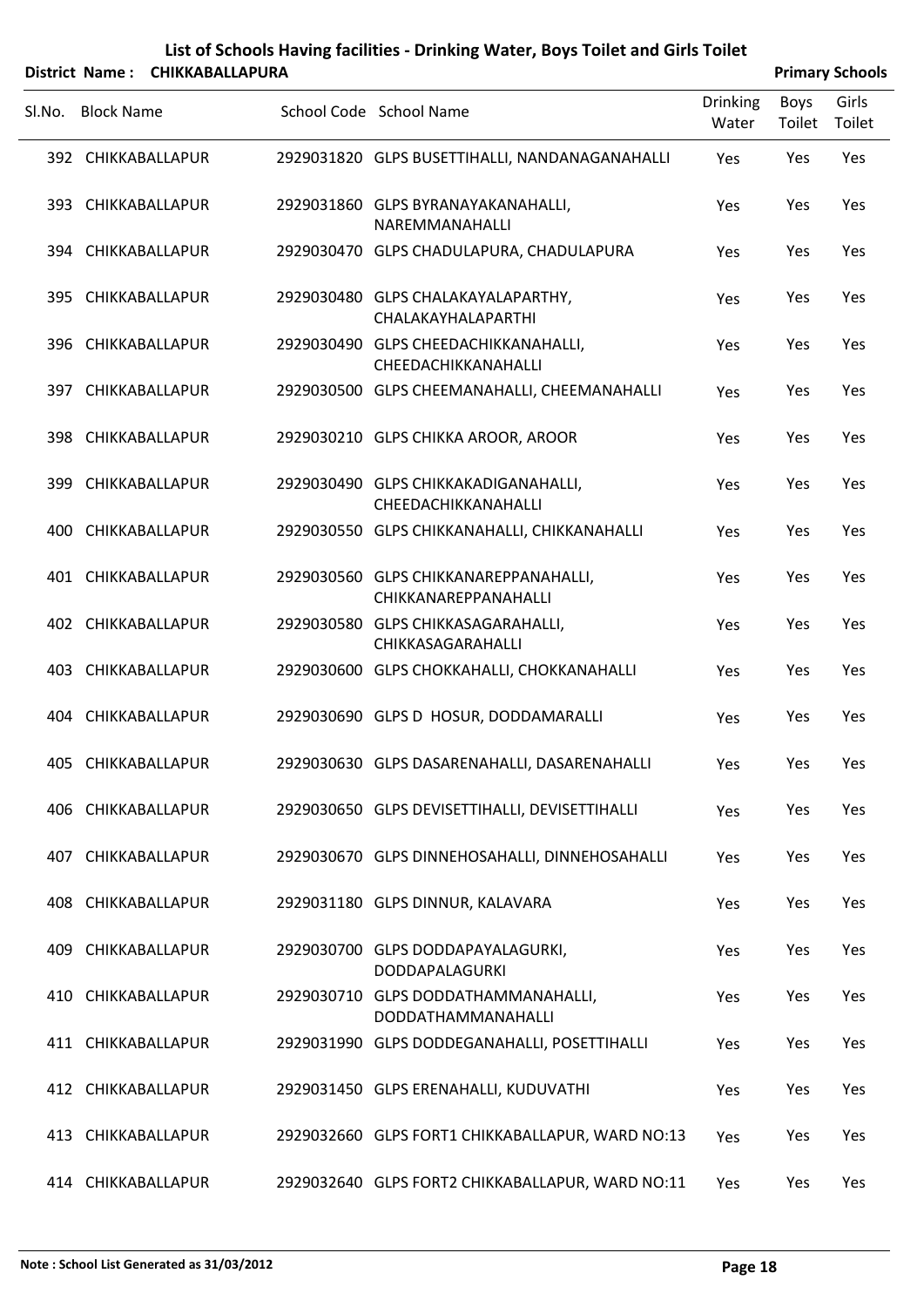|        |                   | District Name: CHIKKABALLAPURA |                                                                         |                          |                | <b>Primary Schools</b> |
|--------|-------------------|--------------------------------|-------------------------------------------------------------------------|--------------------------|----------------|------------------------|
| Sl.No. | <b>Block Name</b> |                                | School Code School Name                                                 | <b>Drinking</b><br>Water | Boys<br>Toilet | Girls<br>Toilet        |
|        |                   | 415 CHIKKABALLAPUR             | 2929032260 GLPS GANDHIPURA, SULTHANPET                                  | Yes                      | Yes            | Yes                    |
|        |                   | 416 CHIKKABALLAPUR             | 2929031240 GLPS GANDLAHALLI, KANDAKANAHALLI                             | Yes                      | Yes            | Yes                    |
| 417    |                   | CHIKKABALLAPUR                 | 2929031580 GLPS GANDLAHOSAHALLI, MARLAKUNTE                             | Yes                      | Yes            | Yes                    |
|        |                   | 418 CHIKKABALLAPUR             | 2929032510 GLPS GANGANAMIDDE, GANGANAMIDDE                              | Yes                      | Yes            | Yes                    |
| 419    |                   | CHIKKABALLAPUR                 | 2929030760 GLPS GANTIGANA HALLI, GANTIGANAHALLI                         | Yes                      | Yes            | Yes                    |
| 420    |                   | CHIKKABALLAPUR                 | 2929030800 GLPS GOLLADODDI, GOLLADODDI                                  | Yes                      | Yes            | Yes                    |
|        |                   | 421 CHIKKABALLAPUR             | 2929030850 GLPS GOLLU CHINNAPPANAHALLI,<br><b>GOLLUCHINNAPPANAHALLI</b> | Yes                      | Yes            | Yes                    |
|        |                   | 422 CHIKKABALLAPUR             | 2929030910 GLPS GUNDLAMANDIKAL,<br><b>GUNDLAMANDIKAL</b>                | Yes                      | Yes            | Yes                    |
| 423    |                   | CHIKKABALLAPUR                 | 2929030920 GLPS GURUKULA NAGENAHALLI,<br>GURUKULANAGENAHALLI            | Yes                      | Yes            | Yes                    |
|        |                   | 424 CHIKKABALLAPUR             | 2929030930 GLPS GUVALAKANAHALLI,<br><b>GUVALAKANAHALLI</b>              | Yes                      | Yes            | Yes                    |
| 425    |                   | CHIKKABALLAPUR                 | 2929030950 GLPS HANUMANTHAPURA,<br>HANUMANTHAPURA                       | Yes                      | Yes            | Yes                    |
|        |                   | 426 CHIKKABALLAPUR             | 2929031310 GLPS HARIHARAPURA, KAVARANAHALLI                             | Yes                      | Yes            | Yes                    |
| 427    |                   | CHIKKABALLAPUR                 | 2929030970 GLPS HAROBANDE, HAROBANDE                                    | Yes                      | Yes            | Yes                    |
|        |                   | 428 CHIKKABALLAPUR             | 2929030980 GLPS HIRENAGAVALLI, HIRENAGAVALLI                            | Yes                      | Yes            | Yes                    |
|        |                   | 429 CHIKKABALLAPUR             | 2929031000 GLPS HIRIYANNAHALLI, HIRIYANNAHALLI                          | Yes                      | Yes            | Yes                    |
|        |                   | 430 CHIKKABALLAPUR             | 2929032520 GLPS HONNAGIRIYAPPANAHALLI,<br>HONNAGIRIYAPPANAHALLI         | Yes                      | Yes            | Yes                    |
|        |                   | 431 CHIKKABALLAPUR             | 2929031010 GLPS HONNENAHALLI, HONNENAHALLI                              | Yes                      | Yes            | Yes                    |
|        |                   | 432 CHIKKABALLAPUR             | 2929031020 GLPS HOSAHALLI, HOSAHALLI                                    | Yes                      | Yes            | Yes                    |
|        |                   | 433 CHIKKABALLAPUR             | 2929031060 GLPS ITTAPPANAHALLI, ITTAPPANAHALLI                          | Yes                      | Yes            | Yes                    |
|        |                   | 434 CHIKKABALLAPUR             | 2929031070 GLPS JADALATHIMMANAHALLI,<br><b>JADALATHIMMANAHALLI</b>      | Yes                      | Yes            | Yes                    |
|        |                   | 435 CHIKKABALLAPUR             | 2929031080 GLPS JAKKALAMADAGU, JAKKALAMADAGU                            | Yes                      | Yes            | Yes                    |
|        |                   | 436 CHIKKABALLAPUR             | 2929031590 GLPS JANGAMARAPPANAHALLI,<br>MARAPPANAHALLI                  | Yes                      | Yes            | Yes                    |
| 437    |                   | CHIKKABALLAPUR                 | 2929031100 GLPS JATHAVARAHOSAHALLI, JATHAVARA<br><b>HOSAHALLI</b>       | Yes                      | Yes            | Yes                    |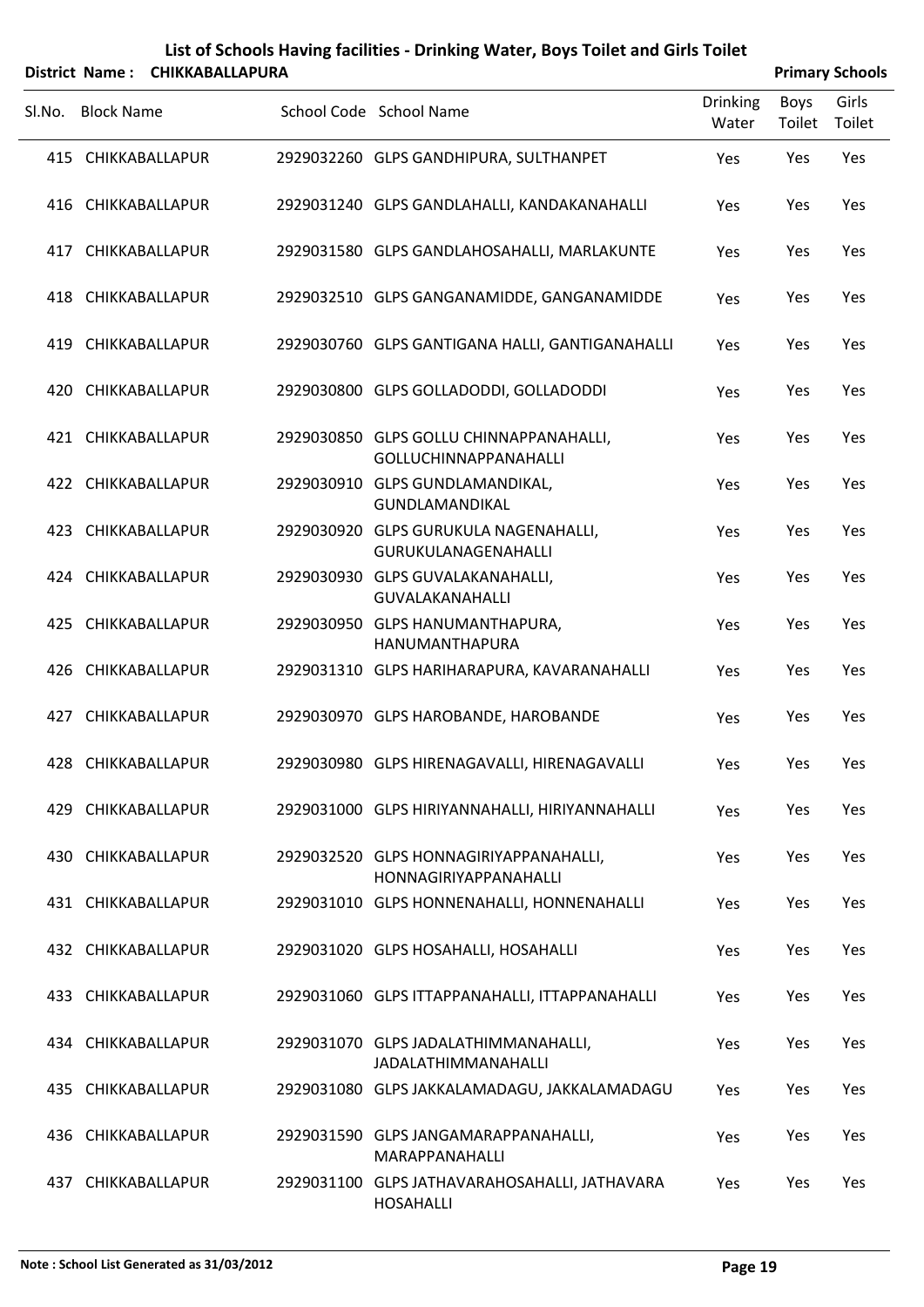|        |                   | District Name: CHIKKABALLAPURA |                                                               |                          |                | <b>Primary Schools</b> |
|--------|-------------------|--------------------------------|---------------------------------------------------------------|--------------------------|----------------|------------------------|
| SI.No. | <b>Block Name</b> |                                | School Code School Name                                       | <b>Drinking</b><br>Water | Boys<br>Toilet | Girls<br>Toilet        |
|        |                   | 438 CHIKKABALLAPUR             | 2929030640 GLPS JEDENAHALLI,<br>DEVASTHANADAHOSAHALLI         | Yes                      | Yes            | Yes                    |
| 439.   |                   | CHIKKABALLAPUR                 | 2929032460 GLPS JEEDAMAKALAHALLI,<br>YARRAPPANAHALLI          | Yes                      | Yes            | Yes                    |
|        |                   | 440 CHIKKABALLAPUR             | 2929031110 GLPS JEEGANAHALLI, JEEGANAHALLI                    | Yes                      | Yes            | Yes                    |
|        |                   | 441 CHIKKABALLAPUR             | 2929031140 GLPS KACHAKADATHA, KACHAKADATHA                    | Yes                      | Yes            | Yes                    |
|        |                   | 442 CHIKKABALLAPUR             | 2929031050 GLPS KACHUR, INAM INCHENAHALLI                     | Yes                      | Yes            | Yes                    |
|        |                   | 443 CHIKKABALLAPUR             | 2929031160 GLPS KADASEEGANAHALLI,<br>KADASEEGENAHALLI         | Yes                      | Yes            | Yes                    |
|        |                   | 444 CHIKKABALLAPUR             | 2929032420 GLPS KADIRIDEVARAHALLI, YALAGALAHALLI              | Yes                      | Yes            | Yes                    |
|        |                   | 445 CHIKKABALLAPUR             | 2929031170 GLPS KAKALACHINTE, KAKALACHINTE                    | Yes                      | Yes            | Yes                    |
|        |                   | 446 CHIKKABALLAPUR             | 2929031180 GLPS KALAVARA, KALAVARA                            | Yes                      | Yes            | Yes                    |
|        |                   | 447 CHIKKABALLAPUR             | 2929030930 GLPS KALLUKUNTE, GUVALAKANAHALLI                   | Yes                      | Yes            | Yes                    |
|        |                   | 448 CHIKKABALLAPUR             | 2929031200 GLPS KAMASHETTIHALLI, KAMASETTIHALLI               | Yes                      | Yes            | Yes                    |
| 449    |                   | CHIKKABALLAPUR                 | 2929031220 GLPS KAMATHANAHALLI,<br>KAMMATHANAHALLI            | Yes                      | Yes            | Yes                    |
|        |                   | 450 CHIKKABALLAPUR             | 2929031170 GLPS KAMMAGANAHALLI, KAKALACHINTE                  | Yes                      | Yes            | Yes                    |
|        |                   | 451 CHIKKABALLAPUR             | 2929031210 GLPS KAMMAGUTTAHALLI,<br>KAMMAGUTTAHALLI           | Yes                      | Yes            | Yes                    |
|        |                   | 452 CHIKKABALLAPUR             | 2929031230 GLPS KANAJENAHALLI, KANAJENAHALLI                  | Yes                      | Yes            | Yes                    |
|        |                   | 453 CHIKKABALLAPUR             | 2929031240 GLPS KANDAKANAHALLI, KANDAKANAHALLI                | Yes                      | Yes            | Yes                    |
|        |                   | 454 CHIKKABALLAPUR             | 2929031150 GLPS KANDVARA, KADADIBBUR                          | Yes                      | Yes            | Yes                    |
|        |                   | 455 CHIKKABALLAPUR             | 2929031260 GLPS KANITHAHALLI, KANITHAHALLI                    | Yes                      | Yes            | Yes                    |
|        |                   | 456 CHIKKABALLAPUR             | 2929031270 GLPS KANIVENARAYANAPURA,<br>KANIVENARAYANAPURA     | Yes                      | Yes            | Yes                    |
|        |                   | 457 CHIKKABALLAPUR             | 2929031290 GLPS KARIGANAPALYA, KARIGANAPALYA                  | Yes                      | Yes            | Yes                    |
|        |                   | 458 CHIKKABALLAPUR             | 2929032420 GLPS KASUVUGUTTAHALLI, YALAGALAHALLI               | Yes                      | Yes            | Yes                    |
|        |                   | 459 CHIKKABALLAPUR             | 2929032860 GLPS KATARI KADIRENA HALLI,<br>KATARIKADIRENAHALLI | Yes                      | Yes            | Yes                    |
|        |                   | 460 CHIKKABALLAPUR             | 2929032750 GLPS KELAGINA THOTA, WARD NO:22                    | Yes                      | Yes            | Yes                    |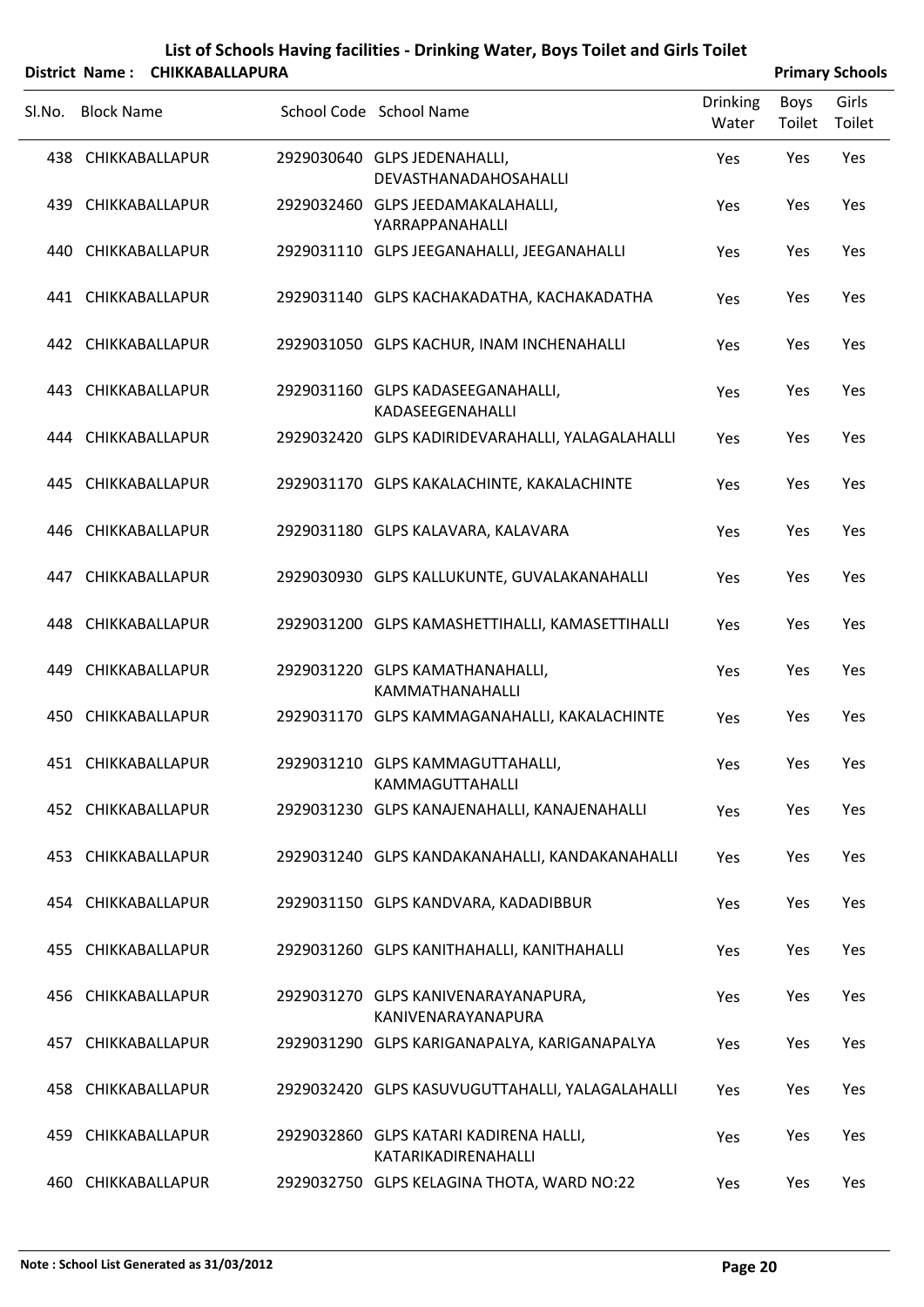| List of Schools Having facilities - Drinking Water, Boys Toilet and Girls Toilet |                        |
|----------------------------------------------------------------------------------|------------------------|
| District Name: CHIKKABALLAPURA                                                   | <b>Primary Schools</b> |

|     | Sl.No. Block Name  | School Code School Name                                          | <b>Drinking</b><br>Water | Boys<br>Toilet | Girls<br>Toilet |
|-----|--------------------|------------------------------------------------------------------|--------------------------|----------------|-----------------|
|     | 461 CHIKKABALLAPUR | 2929031350 GLPS KODUR, KODURU                                    | Yes                      | Yes            | Yes             |
|     | 462 CHIKKABALLAPUR | 2929031380 GLPS KOLIMENAHALLI, KOLIMENAHALLI                     | Yes                      | Yes            | Yes             |
|     | 463 CHIKKABALLAPUR | 2929032420 GLPS KORENAHALLI, YALAGALAHALLI                       | Yes                      | Yes            | Yes             |
|     | 464 CHIKKABALLAPUR | 2929031430 GLPS KORLAHALLI, KORLAHALLI                           | Yes                      | Yes            | Yes             |
|     | 465 CHIKKABALLAPUR | 2929030220 GLPS KURLAHALLI, AVALAGURKI                           | Yes                      | Yes            | Yes             |
|     | 466 CHIKKABALLAPUR | 2929031490 GLPS LINGASETTIPURA, LINGASETTIPURA                   | Yes                      | Yes            | Yes             |
|     | 467 CHIKKABALLAPUR | 2929031530 GLPS MADANAYAKANAHALLI,<br>MADINAYAKANAHALLI          | Yes                      | Yes            | Yes             |
|     | 468 CHIKKABALLAPUR | 2929031520 GLPS MADHURENAHALLI, MADHURENAHALLI                   | Yes                      | Yes            | Yes             |
|     | 469 CHIKKABALLAPUR | 2929031560 GLPS MANNARAPURA, MANNARAPURA                         | Yes                      | Yes            | Yes             |
|     | 470 CHIKKABALLAPUR | 2929031570 GLPS MARGANA HALLI, MARAGANAHALLI                     | Yes                      | Yes            | Yes             |
|     | 471 CHIKKABALLAPUR | 2929031580 GLPS MARLAKUNTE, MARLAKUNTE                           | Yes                      | Yes            | Yes             |
|     | 472 CHIKKABALLAPUR | 2929031640 GLPS MOGALAKUPPE, MOGALAKUPPE                         | Yes                      | Yes            | Yes             |
|     | 473 CHIKKABALLAPUR | 2929031650 GLPS MOTLUR, MOTLUR                                   | Yes                      | Yes            | Yes             |
|     | 474 CHIKKABALLAPUR | 2929031660 GLPS MUDDALAHALLI, MUDDALAHALLI                       | Yes                      | Yes            | Yes             |
|     | 475 CHIKKABALLAPUR | 2929031170 GLPS MUTHUKADAHALLI, KAKALACHINTE                     | Yes                      | Yes            | Yes             |
| 476 | CHIKKABALLAPUR     | 2929031710 GLPS MUTHUKADAHALLI, MUTHUKADAHALLI                   | <b>Yes</b>               | Yes            | Yes             |
|     | 477 CHIKKABALLAPUR | 2929031740 GLPS NAGASANAHALLI, NAGASANAHALLI                     | Yes                      | Yes            | Yes             |
|     | 478 CHIKKABALLAPUR | 2929031790 GLPS NALLAKADIRENAHALLI (POSHE,<br>NALLAKADIRENAHALLI | Yes                      | Yes            | Yes             |
| 479 | CHIKKABALLAPUR     | 2929032480 GLPS NALLAKADIRENAHALLI,<br>YERRAMARANAHALLI          | <b>Yes</b>               | Yes            | Yes             |
| 480 | CHIKKABALLAPUR     | 2929031800 GLPS NALLAPPANAHALLI, NALLPPANAHALLI                  | Yes                      | Yes            | Yes             |
|     | 481 CHIKKABALLAPUR | 2929031420 GLPS NALLARALLAHALLI, KOOTHANAHALLI                   | <b>Yes</b>               | Yes            | Yes             |
|     | 482 CHIKKABALLAPUR | 2929031870 GLPS NASIKUNTE HOSUR, NASIKUNTEHOSUR                  | Yes                      | Yes            | Yes             |
|     | 483 CHIKKABALLAPUR | 2929030730 GLPS NAVILUGURKI, DORABURE                            | Yes                      | Yes            | Yes             |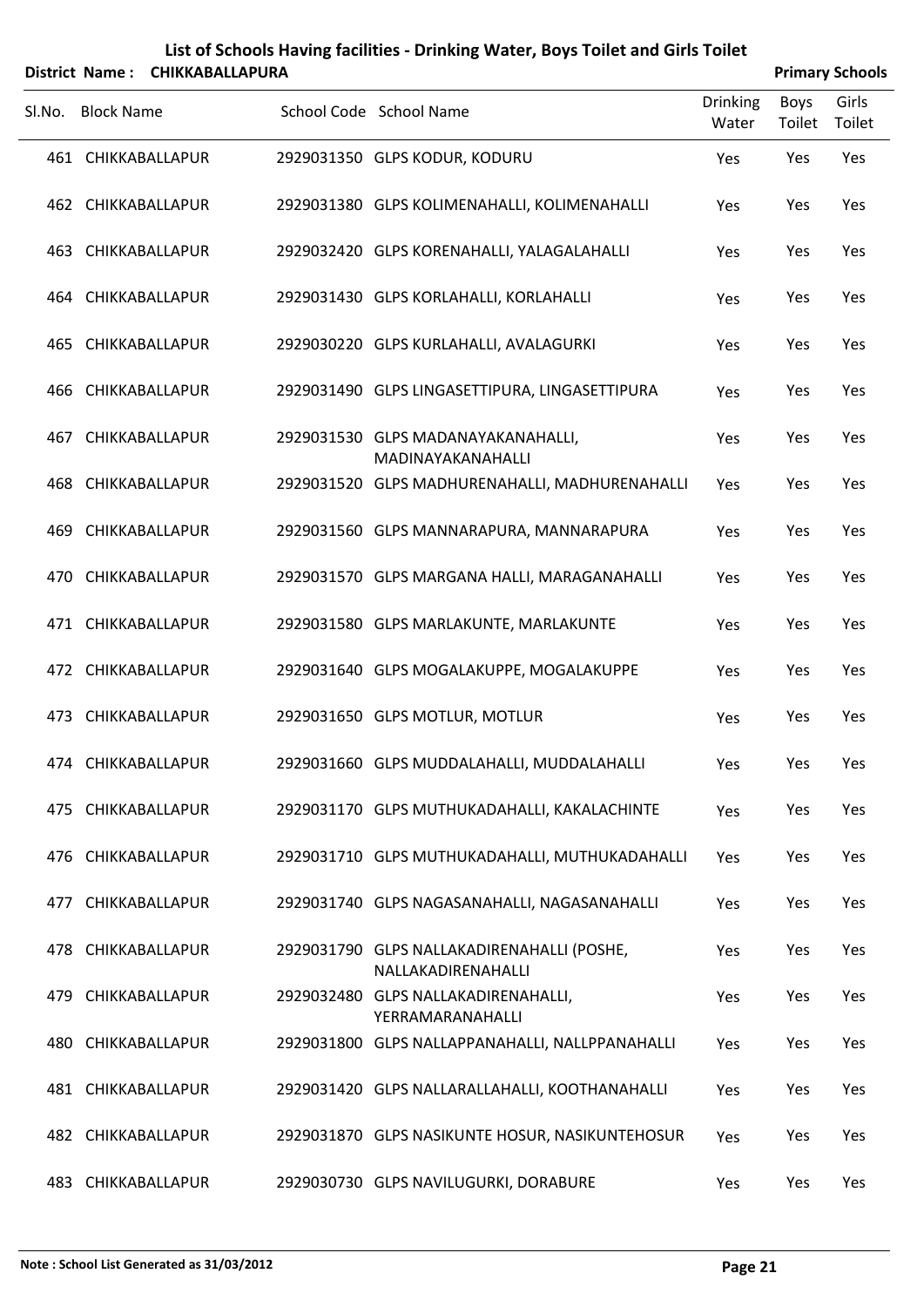|        |                   | District Name: CHIKKABALLAPURA |                                                               |                          |                | <b>Primary Schools</b> |
|--------|-------------------|--------------------------------|---------------------------------------------------------------|--------------------------|----------------|------------------------|
| SI.No. | <b>Block Name</b> |                                | School Code School Name                                       | <b>Drinking</b><br>Water | Boys<br>Toilet | Girls<br>Toilet        |
|        |                   | 484 CHIKKABALLAPUR             | 2929031890 GLPS NEELAMAKALAHALLI,<br>NELAMAKALAHALLI          | Yes                      | Yes            | Yes                    |
|        |                   | 485 CHIKKABALLAPUR             | 2929030880 GLPS NELAMANAPARTHY, GUDISIHALLI                   | Yes                      | Yes            | Yes                    |
|        |                   | 486 CHIKKABALLAPUR             | 2929031900 GLPS NELLIMARADAHALLI,<br>NELLIMARADAHALLI         | Yes                      | Yes            | Yes                    |
|        |                   | 487 CHIKKABALLAPUR             | 2929032600 GLPS NIMMAKALAKUNTE, WARD NO:7                     | Yes                      | Yes            | Yes                    |
|        |                   | 488 CHIKKABALLAPUR             | 2929031910 GLPS NUGATHAHALLI, NUGATHIHALLI                    | Yes                      | Yes            | Yes                    |
|        |                   | 489 CHIKKABALLAPUR             | 2929031930 GLPS P CHOKKANAHALLI, P CHOKKANAHALLI              | Yes                      | Yes            | Yes                    |
|        |                   | 490 CHIKKABALLAPUR             | 2929031940 GLPS PAPINAYAKANAHALLI,<br>PAPINAYAKANAHALLI       | Yes                      | Yes            | Yes                    |
|        |                   | 491 CHIKKABALLAPUR             | 2929030360 GLPS PATHUR, BISAIGARAHALLI                        | Yes                      | Yes            | Yes                    |
|        |                   | 492 CHIKKABALLAPUR             | 2929030500 GLPS PATHUR, CHEEMANAHALLI                         | Yes                      | Yes            | Yes                    |
|        |                   | 493 CHIKKABALLAPUR             | 2929031950 GLPS PAYYUR, PARENAHALLI                           | Yes                      | Yes            | Yes                    |
|        |                   | 494 CHIKKABALLAPUR             | 2929030660 GLPS PURAGADDE, DIBBUR                             | Yes                      | Yes            | Yes                    |
|        |                   | 495 CHIKKABALLAPUR             | 2929032000 GLPS PUTTATHIMMANAHALLI,<br>PUTTATHIMMANAHALLI     | Yes                      | Yes            | Yes                    |
|        |                   | 496 CHIKKABALLAPUR             | 2929032010 GLPS R CHOKKANAHALLI, R CHOKKANAHALLI              | Yes                      | Yes            | Yes                    |
|        |                   | 497 CHIKKABALLAPUR             | 2929032030 GLPS RAGIMAKALAHALLI, RAGIMAKALAHALLI Yes          |                          | Yes            | Yes                    |
|        |                   | 498 CHIKKABALLAPUR             | 2929032050 GLPS RAMAGANAPARHTY,<br>RAMAGANAPARTHY             | Yes                      | Yes            | Yes                    |
|        |                   | 499 CHIKKABALLAPUR             | 2929032070 GLPS RAYAPPANAHALLI, RAYAPPANAHALLI                | Yes                      | Yes            | Yes                    |
|        |                   | 500 CHIKKABALLAPUR             | 2929032140 GLPS SADENAHALLI, SADENAHALLI                      | Yes                      | Yes            | Yes                    |
|        |                   | 501 CHIKKABALLAPUR             | 2929030700 GLPS SAMASENAHALLI, DODDAPALAGURKI                 | Yes                      | Yes            | Yes                    |
|        |                   | 502 CHIKKABALLAPUR             | 2929032180 GLPS SETTIVARAHALLI, SETTIVARAHALLI                | Yes                      | Yes            | Yes                    |
|        |                   | 503 CHIKKABALLAPUR             | 2929030710 GLPS SHETTIVARHALLI,<br>DODDATHAMMANAHALLI         | Yes                      | Yes            | Yes                    |
|        |                   | 504 CHIKKABALLAPUR             | 2929032190 GLPS SIDDAGANAHALLI, SIDDAGANAHALLI                | Yes                      | Yes            | Yes                    |
|        |                   | 505 CHIKKABALLAPUR             | 2929032200 GLPS SINGADIKADIRENAHALLI,<br>SINGADIKADIRENAHALLI | Yes                      | Yes            | Yes                    |
|        |                   | 506 CHIKKABALLAPUR             | 2929032220 GLPS SOOLIKUNTE, SOOLIKUNTE                        | Yes                      | Yes            | Yes                    |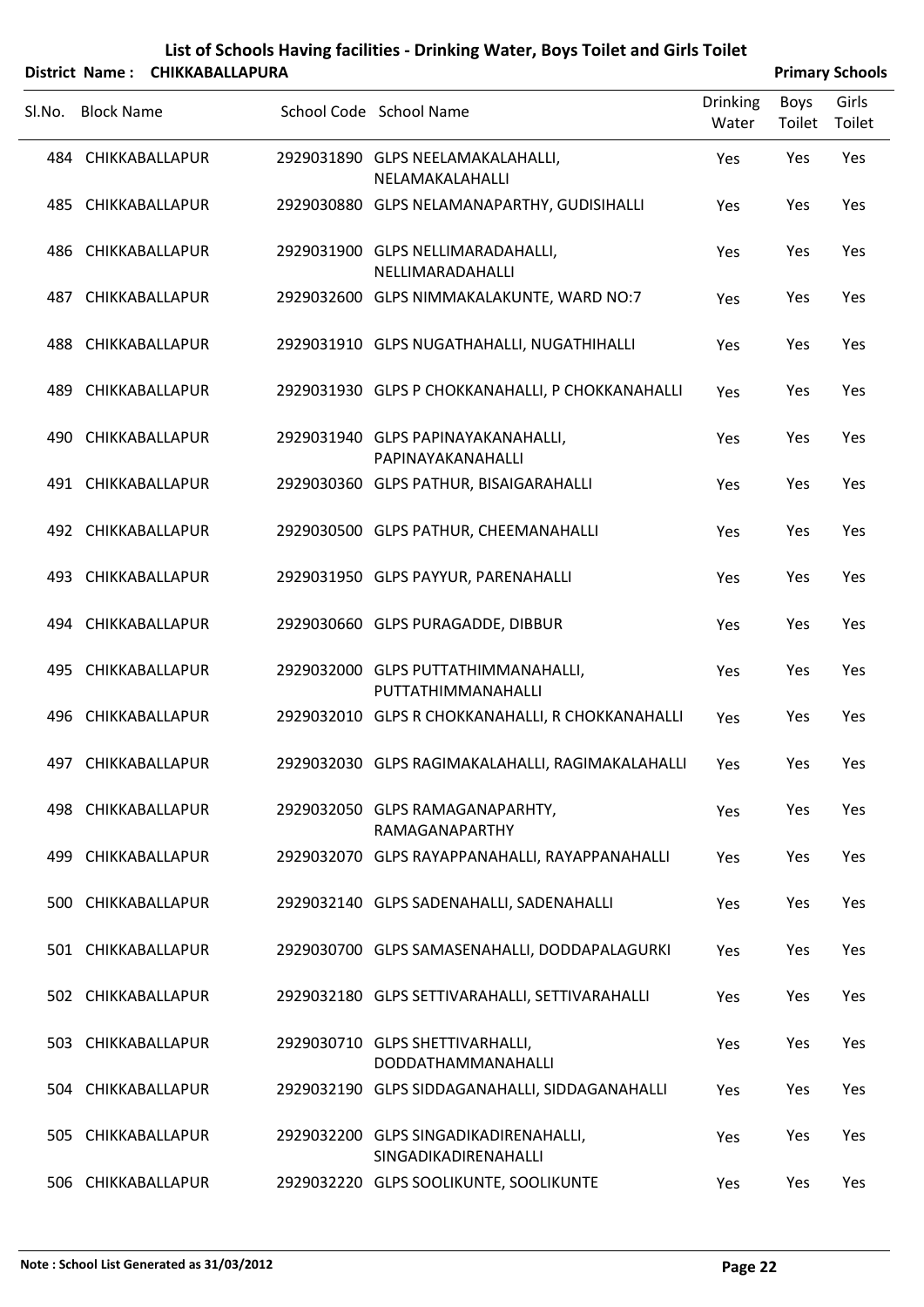|        |                   | District Name: CHIKKABALLAPURA |                                                               |                          |                | <b>Primary Schools</b> |
|--------|-------------------|--------------------------------|---------------------------------------------------------------|--------------------------|----------------|------------------------|
| SI.No. | <b>Block Name</b> |                                | School Code School Name                                       | <b>Drinking</b><br>Water | Boys<br>Toilet | Girls<br>Toilet        |
|        |                   | 507 CHIKKABALLAPUR             | 2929032230 GLPS SOPPAHALLI, SOPPAHALLI                        | Yes                      | Yes            | Yes                    |
|        |                   | 508 CHIKKABALLAPUR             | 2929032250 GLPS SUDDAHALLI, SUDDAHALLI                        | Yes                      | Yes            | Yes                    |
|        |                   | 509 CHIKKABALLAPUR             | 2929032260 GLPS SULTHANPET, SULTHANPET                        | Yes                      | Yes            | Yes                    |
|        |                   | 510 CHIKKABALLAPUR             | 2929032270 GLPS THAMMANAYAKANAHALLI,<br>THAMMANAYAKANAHALLI   | Yes                      | Yes            | Yes                    |
|        |                   | 511 CHIKKABALLAPUR             | 2929032280 GLPS THANDRAMARADAHALLI,<br>THANDRAMARADAHALLI     | Yes                      | Yes            | Yes                    |
|        |                   | 512 CHIKKABALLAPUR             | 2929032290 GLPS THIMMANAHALLI, THIMMANAHALLI                  | Yes                      | Yes            | Yes                    |
|        |                   | 513 CHIKKABALLAPUR             | 2929031980 GLPS THIPPAREDDYNAGENAHALLI,<br>PERESANDRA         | Yes                      | Yes            | Yes                    |
|        |                   | 514 CHIKKABALLAPUR             | 2929032310 GLPS THIRNAHALLI, THIRNAHALLI                      | Yes                      | Yes            | Yes                    |
|        |                   | 515 CHIKKABALLAPUR             | 2929032330 GLPS THOWDANAHALLI, THOWDANAHALLI                  | Yes                      | Yes            | Yes                    |
|        |                   | 516 CHIKKABALLAPUR             | 2929030420 GLPS THUMAKUNTE, BOYANAHALLI                       | Yes                      | Yes            | Yes                    |
|        |                   | 517 CHIKKABALLAPUR             | 2929030210 GLPS TUMAKALAHALLI, AROOR                          | Yes                      | Yes            | Yes                    |
|        |                   | 518 CHIKKABALLAPUR             | 2929032060 GLPS UDAGIRI NALLAPANAHALLI,<br>RAMAPATNA          | Yes                      | Yes            | Yes                    |
|        |                   | 519 CHIKKABALLAPUR             | 2929031550 GLPS UPPAGUNTAHALLI, MANDIKAL                      | Yes                      | Yes            | Yes                    |
|        |                   | 520 CHIKKABALLAPUR             | 2929030220 GLPS VADREPALYA, AVALAGURKI                        | Yes                      | Yes            | Yes                    |
|        |                   | 521 CHIKKABALLAPUR             | 2929032370 GLPS VARADAHALLI, VARADAHALLI                      | Yes                      | Yes            | Yes                    |
|        |                   | 522 CHIKKABALLAPUR             | 2929032400 GLPS YADARLAHALLI(New School),<br>YADARALAHALLI    | Yes                      | Yes            | Yes                    |
|        |                   | 523 CHIKKABALLAPUR             | 2929032430 GLPS YALAGERE, YALAGERE                            | Yes                      | Yes            | Yes                    |
|        |                   | 524 CHIKKABALLAPUR             | 2929032440 GLPS YALEHALLI, YALEHALLI                          | Yes                      | Yes            | Yes                    |
|        |                   | 525 CHIKKABALLAPUR             | 2929032470 GLPS YENNUR KADIRENAHALLI, YENNUR<br>KADIRENAHALLI | Yes                      | Yes            | Yes                    |
|        |                   | 526 CHIKKABALLAPUR             | 2929030720 GLPS. DODDIHALLY, DODDIHALLI                       | Yes                      | Yes            | Yes                    |
|        |                   | 527 CHIKKABALLAPUR             | 2929032130 GLPS. SABBENAHALLY, SABBENAHALLI                   | Yes                      | Yes            | Yes                    |
|        |                   | 528 CHIKKABALLAPUR             | 2929030130 GMHPS ANDARLAHALLI, ANAKANUR                       | Yes                      | Yes            | Yes                    |
|        |                   | 529 CHIKKABALLAPUR             | 2929031250 GMHPS KANDAVARA, KANDAVARA                         | Yes                      | Yes            | Yes                    |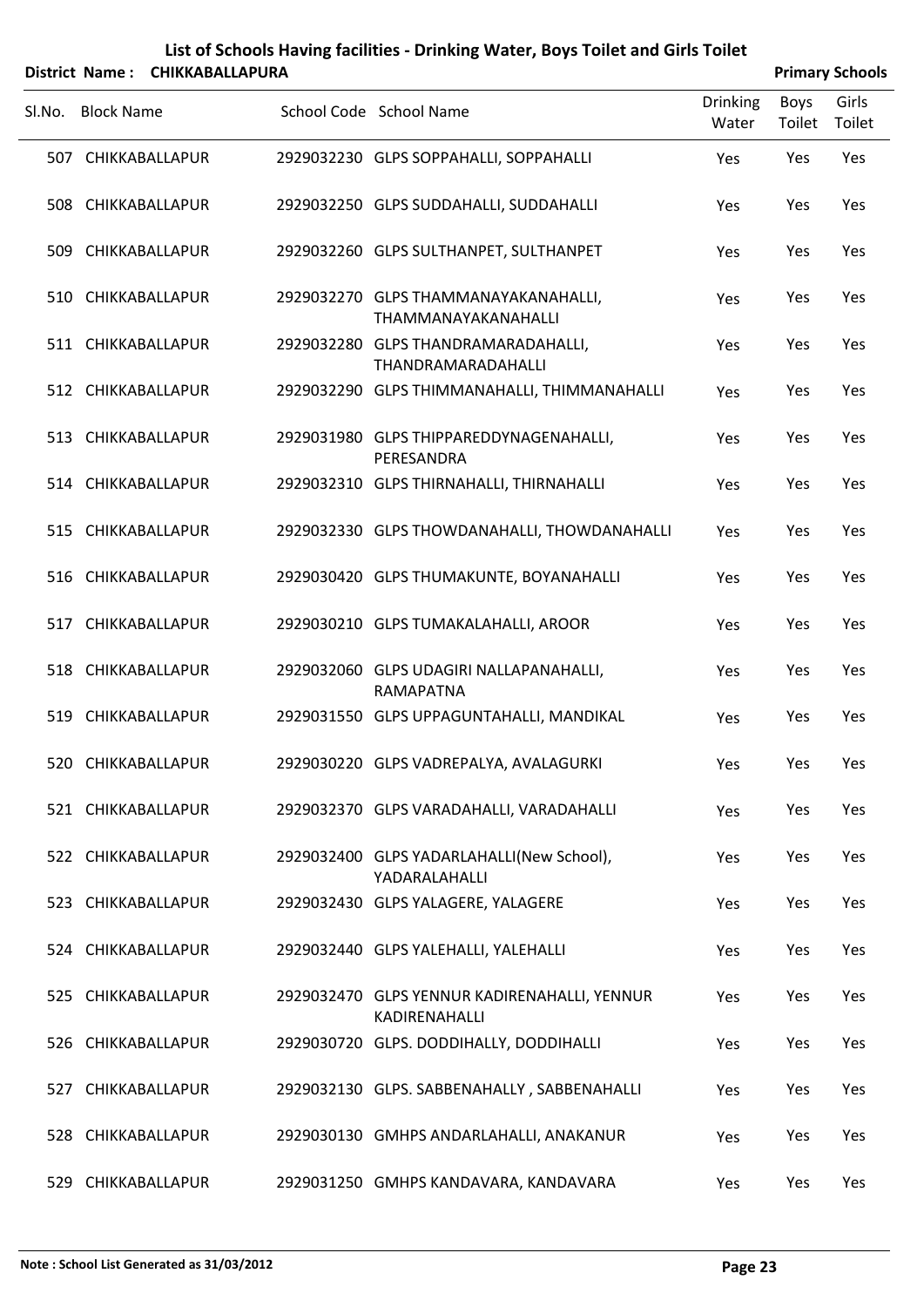|        |                   | District Name: CHIKKABALLAPURA |                                                          |                          |                | <b>Primary Schools</b> |
|--------|-------------------|--------------------------------|----------------------------------------------------------|--------------------------|----------------|------------------------|
| SI.No. | <b>Block Name</b> |                                | School Code School Name                                  | <b>Drinking</b><br>Water | Boys<br>Toilet | Girls<br>Toilet        |
|        |                   | 530 CHIKKABALLAPUR             | 2929031720 GMHPS MYLAPPANAHALLI,<br>MYLAPPANAHALLI       | Yes                      | Yes            | Yes                    |
|        |                   | 531 CHIKKABALLAPUR             | 2929031830 GMHPS NANDI, NANDI                            | Yes                      | Yes            | Yes                    |
|        |                   | 532 CHIKKABALLAPUR             | 2929031980 GMHPS PERESANDRA, PERESANDRA                  | Yes                      | Yes            | Yes                    |
|        |                   | 533 CHIKKABALLAPUR             | 2929032631 GUHP GIRLS SCHOOL, MASQUE ROAD, WARD<br>NO:10 | Yes                      | Yes            | Yes                    |
|        |                   | 534 CHIKKABALLAPUR             | 2929032660 GUHPS KANDAVARAPET, WARD NO:13                | Yes                      | Yes            | Yes                    |
|        |                   | 535 CHIKKABALLAPUR             | 2929032580 GUHPS MG ROAD, WARD NO:5                      | Yes                      | Yes            | Yes                    |
|        |                   | 536 CHIKKABALLAPUR             | 2929031830 GUHPS NANDI, NANDI                            | Yes                      | Yes            | Yes                    |
|        |                   | 537 CHIKKABALLAPUR             | 2929032100 GUHPS RENUMAKALAHALLI,<br>RENUMAKALAHALLI     | Yes                      | Yes            | Yes                    |
|        |                   | 538 CHIKKABALLAPUR             | 2929030970 GULPS HAROBANDE, HAROBANDE                    | Yes                      | Yes            | Yes                    |
|        |                   | 539 CHIKKABALLAPUR             | 2929032670 GULPS KANDAVARA, WARD NO:14                   | Yes                      | Yes            | Yes                    |
|        |                   | 540 CHIKKABALLAPUR             | 2929031540 GULPS MANCHANABELE, MANCHANABELE              | Yes                      | Yes            | Yes                    |
|        |                   | 541 CHIKKABALLAPUR             | 2929031550 GULPS MANDIKAL, MANDIKAL                      | Yes                      | Yes            | Yes                    |
|        |                   | 542 CHIKKABALLAPUR             | 2929031720 GULPS MYLAPPANAHALLI, MYLAPPANAHALLI          | Yes                      | Yes            | Yes                    |
|        |                   | 543 CHIKKABALLAPUR             | 2929031980 GULPS PERESANDRA, PERESANDRA                  | Yes                      | Yes            | Yes                    |
|        |                   | 544 CHIKKABALLAPUR             | 2929032260 GULPS SULTHANAPET, SULTHANPET                 | Yes                      | Yes            | Yes                    |
|        |                   | 545 CHIKKABALLAPUR             | 2929032740 GUMHPBS B B ROAD, WARD NO:21                  | Yes                      | Yes            | Yes                    |
|        |                   | 546 CHIKKABALLAPUR             | 2929032740 KARNATAKA MHPS, WARD NO:21                    | Yes                      | Yes            | Yes                    |
|        |                   | 547 CHIKKABALLAPUR             | 2929030200 LPS ARIKERE, ARIKERE                          | Yes                      | Yes            | Yes                    |
|        |                   | 548 CHIKKABALLAPUR             | 2929031550 LPS MANDIKAL, MANDIKAL                        | Yes                      | Yes            | Yes                    |
|        |                   | 549 CHIKKABALLAPUR             | 2929032610 NHPS, WARD NO:8                               | Yes                      | Yes            | Yes                    |
|        | 550 CHINTAMANI    |                                | 2929044271 ADARSH VIDYALAYA RMSA, WARD NO:29             | Yes                      | Yes            | Yes                    |
|        | 551 CHINTAMANI    |                                | 2929042600 GHPS M GOLLAHALLI, MUDALAGOLLAHALLI           | Yes                      | Yes            | Yes                    |
|        | 552 CHINTAMANI    |                                | 2929043800 GHPS MUTHUKADAHALLI,<br>MUTHUKADAHALLI        | Yes                      | Yes            | Yes                    |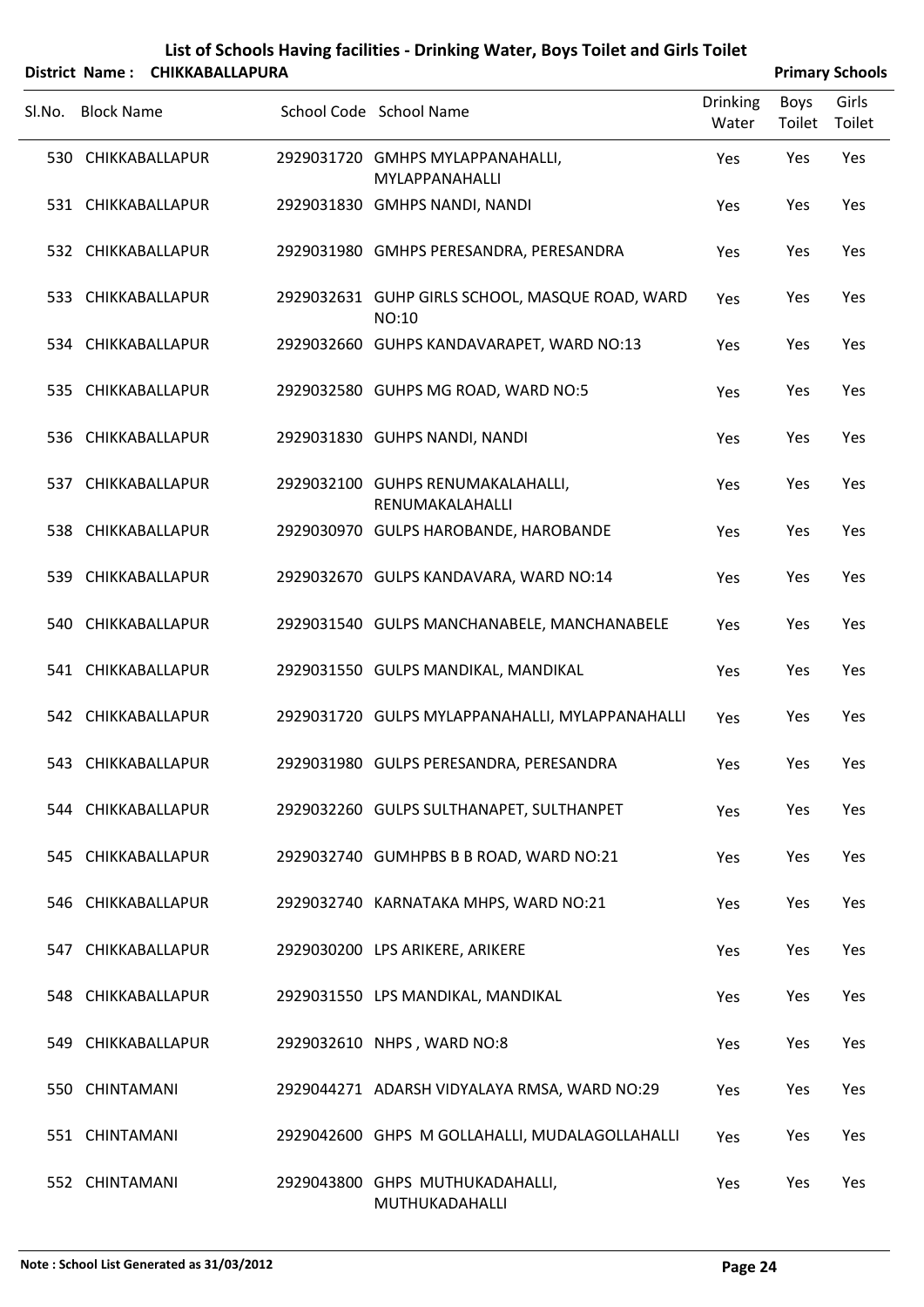| List of Schools Having facilities - Drinking Water, Boys Toilet and Girls Toilet<br><b>CHIKKABALLAPURA</b><br><b>Primary Schools</b><br>District Name: |                   |  |  |                                                                 |                          |                |                 |  |  |
|--------------------------------------------------------------------------------------------------------------------------------------------------------|-------------------|--|--|-----------------------------------------------------------------|--------------------------|----------------|-----------------|--|--|
| SI.No.                                                                                                                                                 | <b>Block Name</b> |  |  | School Code School Name                                         | <b>Drinking</b><br>Water | Boys<br>Toilet | Girls<br>Toilet |  |  |
|                                                                                                                                                        | 553 CHINTAMANI    |  |  | 2929040040 GHPS AKKIMANGALA, AKKIMANGALA                        | Yes                      | Yes            | Yes             |  |  |
|                                                                                                                                                        | 554 CHINTAMANI    |  |  | 2929040060 GHPS ALAMBAGIRI, ALAMBAGIRI                          | Yes                      | Yes            | Yes             |  |  |
|                                                                                                                                                        | 555 CHINTAMANI    |  |  | 2929040070 GHPS ALAPALLI, ALAPALLI                              | Yes                      | Yes            | Yes             |  |  |
|                                                                                                                                                        | 556 CHINTAMANI    |  |  | 2929040100 GHPS AMITAGANAHALLI, AMITAGANAHALLI                  | Yes                      | Yes            | Yes             |  |  |
|                                                                                                                                                        | 557 CHINTAMANI    |  |  | 2929040160 GHPS ANOOR, ANOOR                                    | Yes                      | Yes            | Yes             |  |  |
|                                                                                                                                                        | 558 CHINTAMANI    |  |  | 2929040180 GHPS ATTOR, ATTOOR                                   | Yes                      | Yes            | Yes             |  |  |
|                                                                                                                                                        | 559 CHINTAMANI    |  |  | 2929040310 GHPS BATLAHALLI, BATHLAHALLI                         | Yes                      | Yes            | Yes             |  |  |
|                                                                                                                                                        | 560 CHINTAMANI    |  |  | 2929040470 GHPS BOMMEKALLU, BOMMEKALLU                          | Yes                      | Yes            | Yes             |  |  |
|                                                                                                                                                        | 561 CHINTAMANI    |  |  | 2929044040 GHPS BOYS CHINTAMANI, WARD NO:6                      | Yes                      | Yes            | Yes             |  |  |
|                                                                                                                                                        | 562 CHINTAMANI    |  |  | 2929040540 GHPS BURUDUGUNTE, BURUDUGUNTE                        | Yes                      | Yes            | Yes             |  |  |
|                                                                                                                                                        | 563 CHINTAMANI    |  |  | 2929040550 GHPS BYALAHALLI, BYALAHALLI                          | Yes                      | Yes            | Yes             |  |  |
|                                                                                                                                                        | 564 CHINTAMANI    |  |  | 2929040610 GHPS CHANDRAHALLI, CHANDARAHALLI                     | Yes                      | Yes            | Yes             |  |  |
|                                                                                                                                                        | 565 CHINTAMANI    |  |  | 2929041010 GHPS CHIKKAPURA, DODDA PURA                          | Yes                      | Yes            | Yes             |  |  |
|                                                                                                                                                        | 566 CHINTAMANI    |  |  | 2929040770 GHPS CHILAKALANERPU, CHILAKALANERPU                  | Yes                      | Yes            | Yes             |  |  |
|                                                                                                                                                        | 567 CHINTAMANI    |  |  | 2929040790 GHPS CHINNASANDRA, CHINNASANDRA                      | Yes                      | Yes            | Yes             |  |  |
|                                                                                                                                                        | 568 CHINTAMANI    |  |  | 2929040890 GHPS DEVAPALLI, DEVAPALLI                            | Yes                      | Yes            | Yes             |  |  |
|                                                                                                                                                        | 569 CHINTAMANI    |  |  | 2929040950 GHPS DODDA BOMMANAHALLI, DODDA<br><b>BOMMNAHALLI</b> | Yes                      | Yes            | Yes             |  |  |
|                                                                                                                                                        | 570 CHINTAMANI    |  |  | 2929040960 GHPS DODDAGANJUR, DODDA GANJURU                      | Yes                      | Yes            | Yes             |  |  |
|                                                                                                                                                        | 571 CHINTAMANI    |  |  | 2929041170 GHPS DODDAHALLI, GOLLAHALLI M                        | Yes                      | Yes            | Yes             |  |  |
|                                                                                                                                                        | 572 CHINTAMANI    |  |  | 2929041020 GHPS DODDIHALLI, DODDI HALLI                         | Yes                      | Yes            | Yes             |  |  |
|                                                                                                                                                        | 573 CHINTAMANI    |  |  | 2929042080 GHPS G KODIHALLI, KODIHALLI                          | Yes                      | Yes            | Yes             |  |  |
|                                                                                                                                                        | 574 CHINTAMANI    |  |  | 2929041110 GHPS GADIGIVARAHALLI, GADIGIVARAHALLI                | Yes                      | Yes            | Yes             |  |  |
|                                                                                                                                                        | 575 CHINTAMANI    |  |  | 2929041220 GHPS GOPASANDRA, GOPASANDRA                          | Yes                      | Yes            | Yes             |  |  |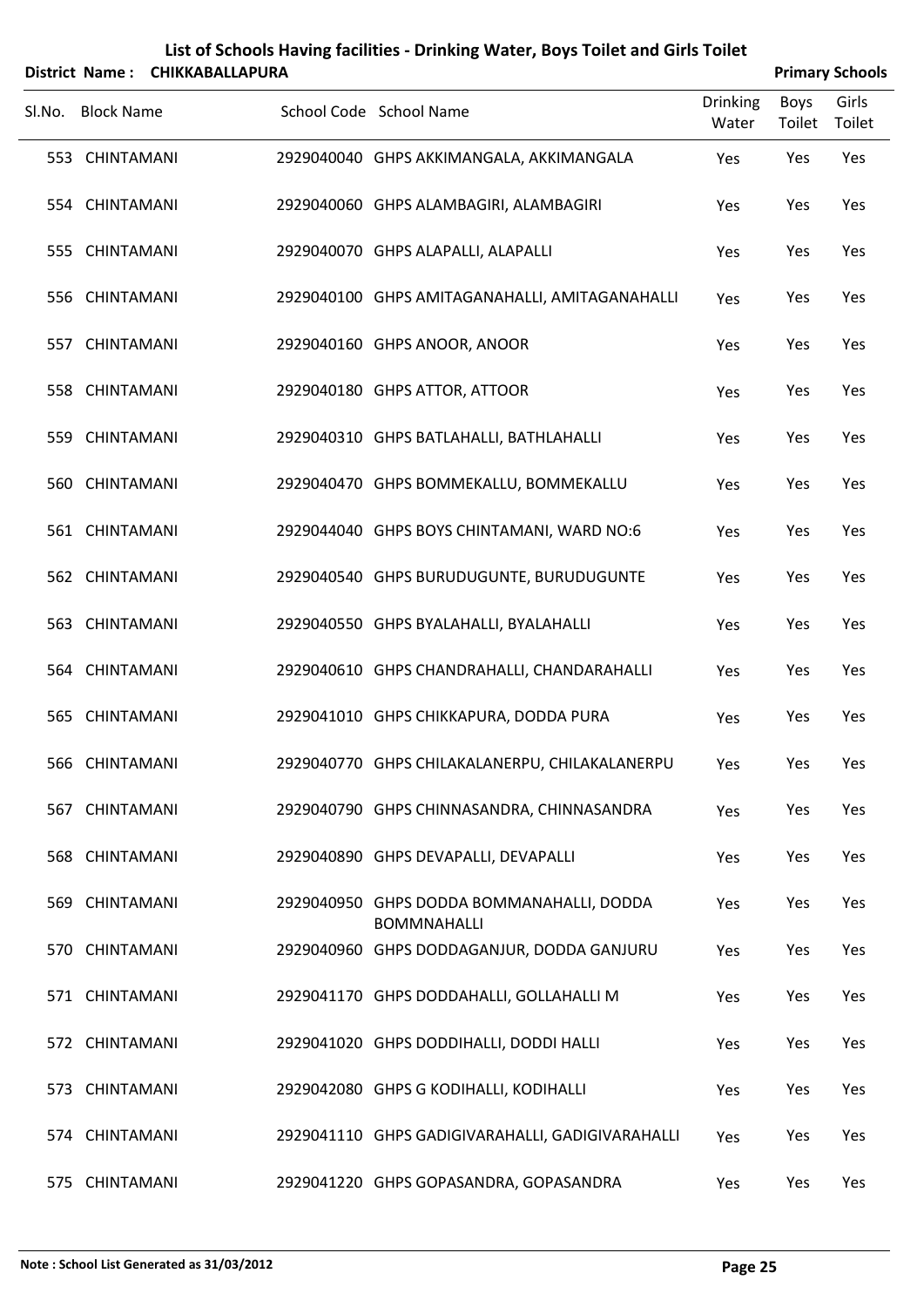|        |                   | District Name: CHIKKABALLAPURA |                                                           |                   |                | <b>Primary Schools</b> |
|--------|-------------------|--------------------------------|-----------------------------------------------------------|-------------------|----------------|------------------------|
| SI.No. | <b>Block Name</b> |                                | School Code School Name                                   | Drinking<br>Water | Boys<br>Toilet | Girls<br>Toilet        |
|        | 576 CHINTAMANI    |                                | 2929041290 GHPS GUDARLAHALLI, GUDARLAHALLI                | Yes               | Yes            | Yes                    |
|        | 577 CHINTAMANI    |                                | 2929041310 GHPS GUDISALAHALLI, GUDISILAHALLI              | Yes               | Yes            | Yes                    |
|        | 578 CHINTAMANI    |                                | 2929041330 GHPS GUDUMARLAHALLI, GUDUMARLAHALLI            | Yes               | Yes            | Yes                    |
|        | 579 CHINTAMANI    |                                | 2929041380 GHPS GUNNAHALLI, GUNNAHALLI                    | Yes               | Yes            | Yes                    |
|        | 580 CHINTAMANI    |                                | 2929041390 GHPS GUNTAHALLI, GUNTAHALLI                    | Yes               | Yes            | Yes                    |
|        | 581 CHINTAMANI    |                                | 2929041480 GHPS HADIGERE, HADIGERE                        | Yes               | Yes            | Yes                    |
|        | 582 CHINTAMANI    |                                | 2929044210 GHPS HALEPETE, WARD NO:23                      | Yes               | Yes            | Yes                    |
|        | 583 CHINTAMANI    |                                | 2929041500 GHPS HEBARI, HEBARI                            | Yes               | Yes            | Yes                    |
|        | 584 CHINTAMANI    |                                | 2929041520 GHPS HIREKATTIGENAHALLI,<br>HIREKATTIGANAHALLI | Yes               | Yes            | Yes                    |
|        | 585 CHINTAMANI    |                                | 2929041580 GHPS HULUGAMMANAHALLI,<br>HULUGUMMANAHALLI     | Yes               | Yes            | Yes                    |
|        | 586 CHINTAMANI    |                                | 2929041610 GHPS IRAGAMPALLI, IRAGAMPALLI                  | Yes               | Yes            | Yes                    |
|        | 587 CHINTAMANI    |                                | 2929041660 GHPS JANGAMASEEGENAHALLI,<br>JANGAMASEEGEHALLI | Yes               | Yes            | Yes                    |
|        | 588 CHINTAMANI    |                                | 2929044710 GHPS JODIHOSAHALLI, JODI HOSAHALLI             | Yes               | Yes            | Yes                    |
|        | 589 CHINTAMANI    |                                | 2929041710 GHPS JUNJANAHALLI, JUNJANAHALLI                | Yes               | Yes            | Yes                    |
|        | 590 CHINTAMANI    |                                | 2929041730 GHPS K RAGUTTAHALLI, K RAGUTTAHALLI            | Yes               | Yes            | Yes                    |
|        | 591 CHINTAMANI    |                                | 2929041750 GHPS KADADANAMARI, KADADALAMARI                | Yes               | Yes            | Yes                    |
|        | 592 CHINTAMANI    |                                | 2929041780 GHPS KADIRENAHALLI, KADIRENAHALLI              | Yes               | Yes            | Yes                    |
|        | 593 CHINTAMANI    |                                | 2929043090 GHPS KADUKONGANAHALLI, RAMENAHALLI             | Yes               | Yes            | Yes                    |
|        | 594 CHINTAMANI    |                                | 2929041820 GHPS KALLAHALLI, KALLAHALLI                    | Yes               | Yes            | Yes                    |
|        | 595 CHINTAMANI    |                                | 2929041890 GHPS KANISHETTIHALLI, KANISHETTIHALLI          | Yes               | Yes            | Yes                    |
|        | 596 CHINTAMANI    |                                | 2929041930 GHPS KARIYAPPALLI, KARIYAPPALLI                | Yes               | Yes            | Yes                    |
|        | 597 CHINTAMANI    |                                | 2929041980 GHPS KEMPADENAHALLI, KEMPADENAHALLI            | Yes               | Yes            | Yes                    |

CHINTAMANI 2929041990 GHPS KENCHARLAHALLI, KENCHARLAHALLI Yes Yes Yes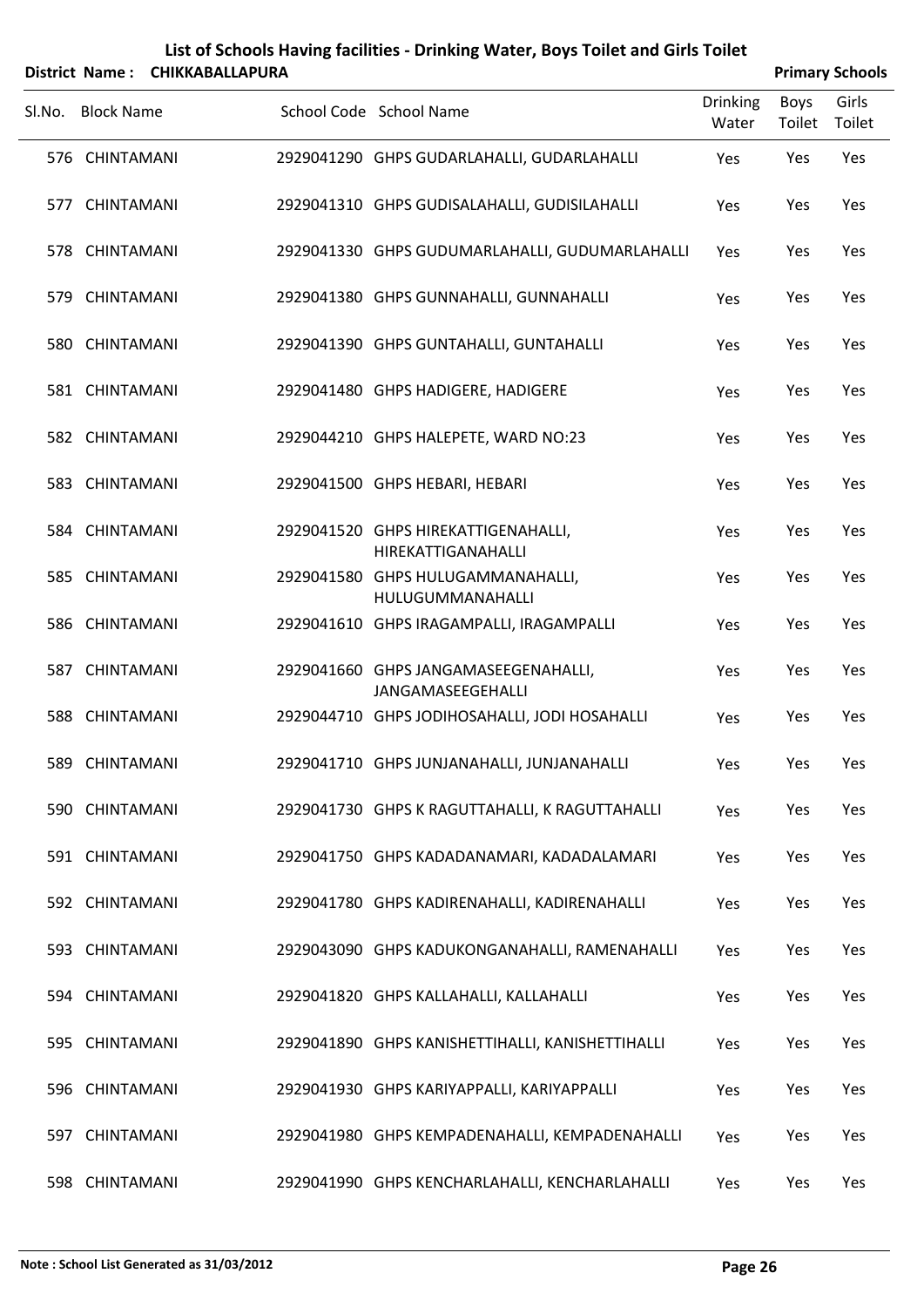|        |                   |                        | List of Schools Having facilities - Drinking Water, Boys Toilet and Girls Toilet |                          |                |                        |
|--------|-------------------|------------------------|----------------------------------------------------------------------------------|--------------------------|----------------|------------------------|
|        | District Name:    | <b>CHIKKABALLAPURA</b> |                                                                                  |                          |                | <b>Primary Schools</b> |
| SI.No. | <b>Block Name</b> |                        | School Code School Name                                                          | <b>Drinking</b><br>Water | Boys<br>Toilet | Girls<br>Toilet        |
|        | 599 CHINTAMANI    |                        | 2929042030 GHPS KODADAVADI, KODADAVADI                                           | Yes                      | Yes            | Yes                    |
|        | 600 CHINTAMANI    |                        | 2929042040 GHPS KODEGANDLU, KODEGANDLU                                           | Yes                      | Yes            | Yes                    |
|        | 601 CHINTAMANI    |                        | 2929042050 GHPS KODIGAL, KODIGAL                                                 | Yes                      | Yes            | Yes                    |
|        | 602 CHINTAMANI    |                        | 2929042110 GHPS KONAPPALLI, KONAPPALLI                                           | Yes                      | Yes            | Yes                    |
|        | 603 CHINTAMANI    |                        | 2929042210 GHPS KORLAPARTHI, KORLAPARTHI                                         | Yes                      | Yes            | Yes                    |
|        | 604 CHINTAMANI    |                        | 2929042220 GHPS KOTAGAL, KOTAGAL                                                 | Yes                      | Yes            | Yes                    |
|        | 605 CHINTAMANI    |                        | 2929042230 GHPS KOTHAHUDYA, KOTHAHUDYA                                           | Yes                      | Yes            | Yes                    |
|        | 606 CHINTAMANI    |                        | 2929042310 GHPS KURUBUR, KURUBURU                                                | Yes                      | Yes            | Yes                    |
|        | 607 CHINTAMANI    |                        | 2929042330 GHPS KURUMARLAHALLI, KURUMARLAHALLI                                   | Yes                      | Yes            | Yes                    |
|        | 608 CHINTAMANI    |                        | 2929042340 GHPS KURUTIHALLI, KURUTIHALLI                                         | Yes                      | Yes            | Yes                    |
|        | 609 CHINTAMANI    |                        | 2929042370 GHPS LAKSHMIDEVANAKOTE,<br>LAKSHMIDEVIKOTE                            | Yes                      | Yes            | Yes                    |
|        | 610 CHINTAMANI    |                        | 2929042430 GHPS MADIKERE, MAADIKERI                                              | Yes                      | Yes            | Yes                    |
|        | 611 CHINTAMANI    |                        | 2929042550 GHPS MINDIGAL, MINDIGAL                                               | Yes                      | Yes            | Yes                    |
|        | 612 CHINTAMANI    |                        | 2929042560 GHPS MITTAHALLI, MITTAHALLI                                           | Yes                      | Yes            | Yes                    |
|        | 613 CHINTAMANI    |                        | 2929042570 GHPS MOHAMADAPURA, MOHAMADPURA                                        | Yes                      | Yes            | Yes                    |
|        | 614 CHINTAMANI    |                        | 2929042650 GHPS MOTHAMAKALAHALLI,<br>MUTHAKAMAKALAHALLI                          | Yes                      | Yes            | Yes                    |
|        | 615 CHINTAMANI    |                        | 2929042610 GHPS MUDDALAHALLI, MUDDALAHALLI                                       | Yes                      | Yes            | Yes                    |
|        | 616 CHINTAMANI    |                        | 2929044770 GHPS MUNAGANAHALLI, MUNAGANAHALLI                                     | Yes                      | Yes            | Yes                    |
|        | 617 CHINTAMANI    |                        | 2929042620 GHPS MUNGANAHALLI, MUNGANAHALLI                                       | Yes                      | Yes            | Yes                    |
|        | 618 CHINTAMANI    |                        | 2929042680 GHPS MYLANDAHALLI, MYLANDAHALLI                                       | Yes                      | Yes            | Yes                    |
|        | 619 CHINTAMANI    |                        | 2929042690 GHPS MYLAPURA, MYLAPURA                                               | Yes                      | Yes            | Yes                    |
|        | 620 CHINTAMANI    |                        | 2929042700 GHPS NADAMPALLI, NADAMPALLI                                           | Yes                      | Yes            | Yes                    |
|        | 621 CHINTAMANI    |                        | 2929042790 GHPS NALAMANCHANAHALLI,<br>NALAMACHANAHALLI                           | Yes                      | Yes            | Yes                    |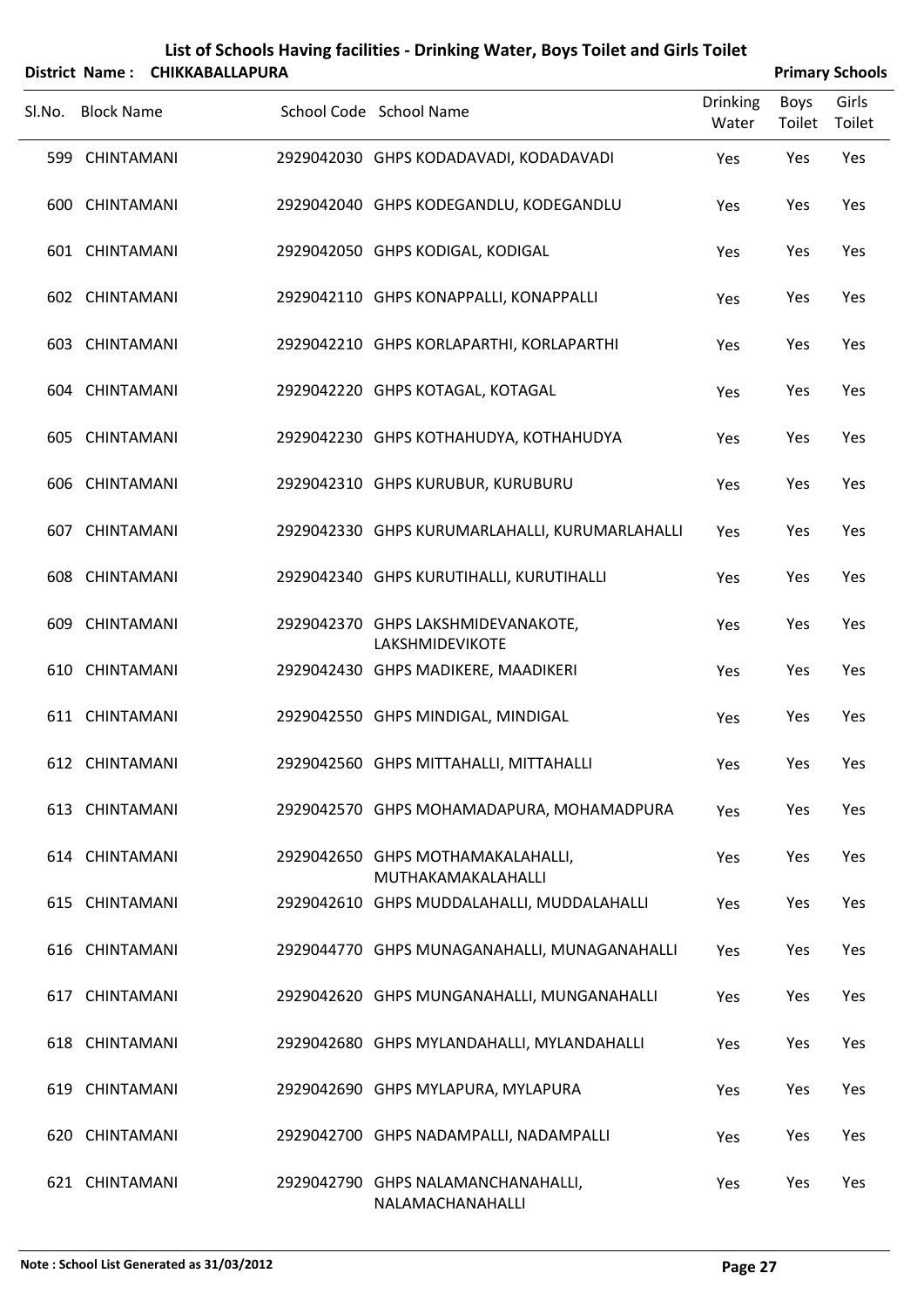|        | District Name: CHIKKABALLAPURA |                                                                 |                          |                | <b>Primary Schools</b> |
|--------|--------------------------------|-----------------------------------------------------------------|--------------------------|----------------|------------------------|
| SI.No. | <b>Block Name</b>              | School Code School Name                                         | <b>Drinking</b><br>Water | Boys<br>Toilet | Girls<br>Toilet        |
|        | 622 CHINTAMANI                 | 2929042820 GHPS NANDANAHOSAHALLI,<br>NANDANAHOSAHALLI           | Yes                      | Yes            | Yes                    |
|        | 623 CHINTAMANI                 | 2929042830 GHPS NANDANAVANA, NANDANAVANA                        | Yes                      | Yes            | Yes                    |
|        | 624 CHINTAMANI                 | 2929042840 GHPS NANDIGANAHALLI, NANDIGANAHALLI                  | Yes                      | Yes            | Yes                    |
|        | 625 CHINTAMANI                 | 2929042870 GHPS NARAYANAHALLI, NARAYANAHALLI                    | Yes                      | Yes            | Yes                    |
|        | 626 CHINTAMANI                 | 2929042880 GHPS NAYANAHALLI, NAYANAHALLI                        | Yes                      | Yes            | Yes                    |
|        | 627 CHINTAMANI                 | 2929044270 GHPS NEKKUNDIPET, WARD NO:29                         | Yes                      | Yes            | Yes                    |
|        | 628 CHINTAMANI                 | 2929042930 GHPS OOLAVADI, OOLAVADI                              | Yes                      | Yes            | Yes                    |
|        | 629 CHINTAMANI                 | 2929042940 GHPS PANASACHOWDADENAHALLI,<br>PANASACHOWDADENAHALLI | Yes                      | Yes            | Yes                    |
|        | 630 CHINTAMANI                 | 2929042980 GHPS PEDDUR, PEDDUR                                  | Yes                      | Yes            | Yes                    |
|        | 631 CHINTAMANI                 | 2929043000 GHPS PERAMACHANAHALLI,<br>PERUMACHANAHALLI           | Yes                      | Yes            | Yes                    |
|        | 632 CHINTAMANI                 | 2929043070 GHPS RAGUTTAHALLI, RAGUTTAHALLI S                    | Yes                      | Yes            | Yes                    |
|        | 633 CHINTAMANI                 | 2929043120 GHPS SANTHEKALLAHALLI,<br>SANTHEKALLAHALLI           | Yes                      | Yes            | Yes                    |
|        | 634 CHINTAMANI                 | 2929043150 GHPS SEEKALLU, SEEKALLU                              | Yes                      | Yes            | Yes                    |
|        | 635 CHINTAMANI                 | 2929043160 GHPS SEETHARAMAPURA,<br>SEETHARAMAPURA               | Yes                      | Yes            | Yes                    |
|        | 636 CHINTAMANI                 | 2929043200 GHPS SHETTIHALLI, SHETTIHALLI                        | Yes                      | Yes            | Yes                    |
|        | 637 CHINTAMANI                 | 2929043210 GHPS SIDDEPALLI, SIDDEPALLI                          | Yes                      | Yes            | Yes                    |
|        | 638 CHINTAMANI                 | 2929043240 GHPS SINGASANDRA, SINGASANDRA                        | Yes                      | Yes            | Yes                    |
|        | 639 CHINTAMANI                 | 2929044090 GHPS SONNASETTAHALLI, WARD NO:11                     | Yes                      | Yes            | Yes                    |
|        | 640 CHINTAMANI                 | 2929043330 GHPS T GOLLAHALLI, T GOLAHALLI                       | Yes                      | Yes            | Yes                    |
|        | 641 CHINTAMANI                 | 2929041560 GHPS T HOSUR, HOSUR                                  | Yes                      | Yes            | Yes                    |
|        | 642 CHINTAMANI                 | 2929043340 GHPS TALAGAVARA, TALAGAVARA                          | Yes                      | Yes            | Yes                    |
|        | 643 CHINTAMANI                 | 2929044290 GHPS THIMMASANDRA, WARD NO:31                        | Yes                      | Yes            | Yes                    |
|        | 644 CHINTAMANI                 | 2929043410 GHPS THULUVANOOR, THULUVANOOR                        | Yes                      | Yes            | Yes                    |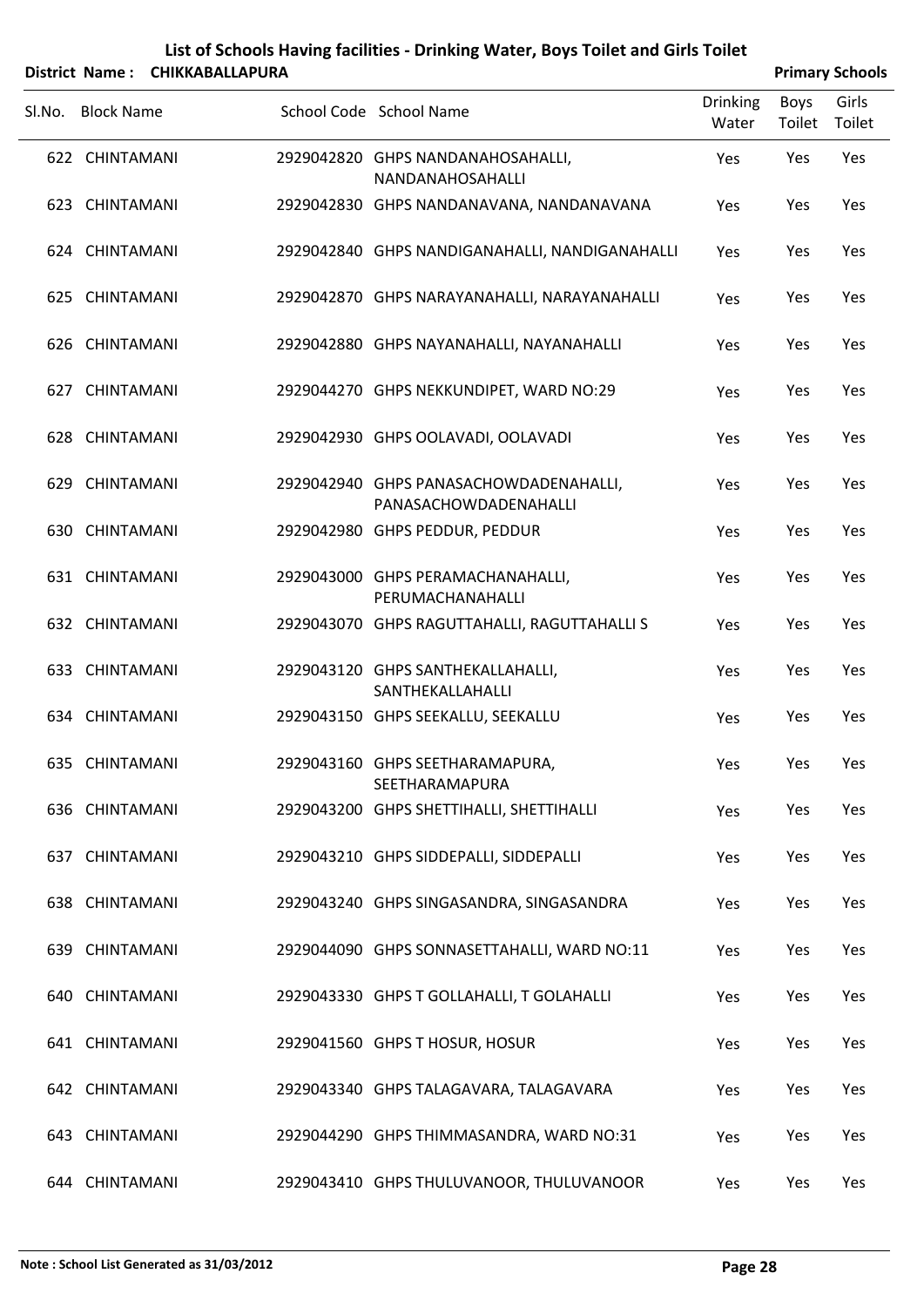|        | District Name:    | <b>CHIKKABALLAPURA</b> |                                                  |                          |                       | <b>Primary Schools</b> |
|--------|-------------------|------------------------|--------------------------------------------------|--------------------------|-----------------------|------------------------|
| SI.No. | <b>Block Name</b> |                        | School Code School Name                          | <b>Drinking</b><br>Water | <b>Boys</b><br>Toilet | Girls<br>Toilet        |
|        | 645 CHINTAMANI    |                        | 2929043450 GHPS ULLAPPANAHALLI, ULLAPPANAHALLI   | Yes                      | Yes                   | Yes                    |
|        | 646 CHINTAMANI    |                        | 2929043500 GHPS VYJAKUR, VYJAKUR                 | Yes                      | Yes                   | Yes                    |
|        | 647 CHINTAMANI    |                        | 2929043650 GHPS YANUMALAPADI, YENUMALAPADI       | Yes                      | Yes                   | Yes                    |
|        | 648 CHINTAMANI    |                        | 2929043640 GHPS YEIGADELE, YENIGADELE            | Yes                      | Yes                   | Yes                    |
|        | 649 CHINTAMANI    |                        | 2929041460 GLPS GUTTAPALYA, GUTTAPALYA           | Yes                      | Yes                   | Yes                    |
|        | 650 CHINTAMANI    |                        | 2929040100 GLPS A GUTTAHALLI, AMITAGANAHALLI     | Yes                      | Yes                   | Yes                    |
|        | 651 CHINTAMANI    |                        | 2929040010 GLPS ADEPALLI, ADEPALLY               | Yes                      | Yes                   | Yes                    |
|        | 652 CHINTAMANI    |                        | 2929040020 GLPS AGRAHARA, AGRAHARA               | Yes                      | Yes                   | Yes                    |
|        | 653 CHINTAMANI    |                        | 2929040030 GLPS AGRAHARAHALLI, AGRAHARAHALLI     | Yes                      | Yes                   | Yes                    |
|        | 654 CHINTAMANI    |                        | 2929040060 GLPS ALAMBAGIRI HOSAHALLI, ALAMBAGIRI | Yes                      | Yes                   | Yes                    |
|        | 655 CHINTAMANI    |                        | 2929043810 GLPS AMITAHALLI, AMITAHALLI           | Yes                      | Yes                   | Yes                    |
|        | 656 CHINTAMANI    |                        | 2929043780 GLPS ANAKAL, ANAKALLU                 | Yes                      | Yes                   | Yes                    |
|        | 657 CHINTAMANI    |                        | 2929040140 GLPS ANAPALLI, ANAPALLI               | Yes                      | Yes                   | Yes                    |
|        | 658 CHINTAMANI    |                        | 2929040130 GLPS ANKALAMADAGU, ANKALAMADAGU       | Yes                      | Yes                   | Yes                    |
|        | 659 CHINTAMANI    |                        | 2929040150 GLPS ANUPALLI, ANUPALLI               | Yes                      | Yes                   | Yes                    |
|        | 660 CHINTAMANI    |                        | 2929040170 GLPS APPASANAHALLI, APPASANIHALLI     | Yes                      | Yes                   | Yes                    |
|        | 661 CHINTAMANI    |                        | 2929044380 GLPS BACHAGANAHALLI, BACHAGANAHALLI   | Yes                      | Yes                   | Yes                    |
|        | 662 CHINTAMANI    |                        | 2929040200 GLPS BACHAVARIHALLI, BACHAVARIHALLI   | Yes                      | Yes                   | Yes                    |
|        | 663 CHINTAMANI    |                        | 2929040210 GLPS BADIGAVARAHALLI, BADAGAVARAHALLI | Yes                      | Yes                   | Yes                    |
|        | 664 CHINTAMANI    |                        | 2929040240 GLPS BALAREDDYHALLI, BALAREDDIHALLI   | Yes                      | Yes                   | Yes                    |
|        | 665 CHINTAMANI    |                        | 2929040250 GLPS BANAHALLI, BANAHALLI             | Yes                      | Yes                   | Yes                    |
|        | 666 CHINTAMANI    |                        | 2929040260 GLPS BANDAKOTE, BANDAKOTE             | Yes                      | Yes                   | Yes                    |
| 667    | CHINTAMANI        |                        | 2929040270 GLPS BANDARLAHALLI, BANDARLAHALLI     | Yes                      | Yes                   | Yes                    |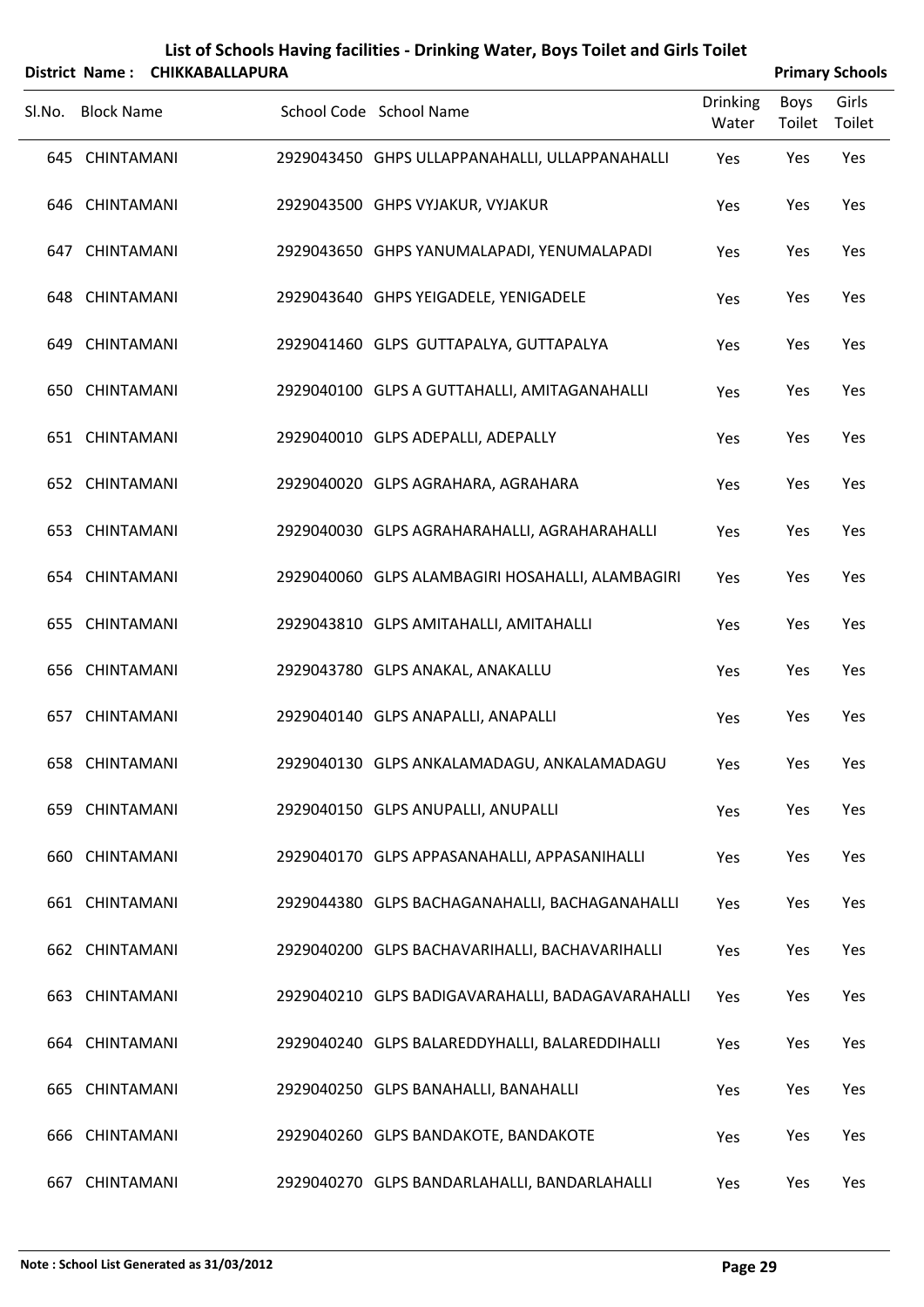|        |                   | District Name: CHIKKABALLAPURA |                                                           |                          |                       | <b>Primary Schools</b> |
|--------|-------------------|--------------------------------|-----------------------------------------------------------|--------------------------|-----------------------|------------------------|
| SI.No. | <b>Block Name</b> |                                | School Code School Name                                   | <b>Drinking</b><br>Water | <b>Boys</b><br>Toilet | Girls<br>Toilet        |
|        | 668 CHINTAMANI    |                                | 2929040280 GLPS BANDENAHALLI, BANDENAHALLI                | Yes                      | Yes                   | Yes                    |
|        | 669 CHINTAMANI    |                                | 2929040290 GLPS BARLAHALLI, BARLAHALLI                    | Yes                      | Yes                   | Yes                    |
|        | 670 CHINTAMANI    |                                | 2929040300 GLPS BASAVAPURA, BASAVAPUR                     | Yes                      | Yes                   | Yes                    |
|        | 671 CHINTAMANI    |                                | 2929041260 GLPS BATHALAHALLI, GOWNIGADDE                  | Yes                      | Yes                   | Yes                    |
|        | 672 CHINTAMANI    |                                | 2929040310 GLPS BATHLAHALLI, BATHLAHALLI                  | Yes                      | Yes                   | Yes                    |
|        | 673 CHINTAMANI    |                                | 2929040350 GLPS BEERAJENAHALLI, BEERAJENAHALLI            | Yes                      | Yes                   | Yes                    |
|        | 674 CHINTAMANI    |                                | 2929041820 GLPS BETTAGANAHALLI, KALLAHALLI                | Yes                      | Yes                   | Yes                    |
|        | 675 CHINTAMANI    |                                | 2929040360 GLPS BHAKTHARAHALLI, BHAKTHARAHALLI            | Yes                      | Yes                   | Yes                    |
|        | 676 CHINTAMANI    |                                | 2929040410 GLPS BILLANDLAHALLI, BILLANDLAHALLI            | Yes                      | Yes                   | Yes                    |
|        | 677 CHINTAMANI    |                                | 2929041560 GLPS BINGANAHALLI, HOSUR                       | Yes                      | Yes                   | Yes                    |
|        | 678 CHINTAMANI    |                                | 2929040430 GLPS BODAMPALLI, BODAMPALLI                    | Yes                      | Yes                   | Yes                    |
|        | 679 CHINTAMANI    |                                | 2929040440 GLPS BODANAMARI, BODANAMARI                    | Yes                      | Yes                   | Yes                    |
|        | 680 CHINTAMANI    |                                | 2929040460 GLPS BODIGUNDLAPALLI, BODAGUNDLAPALLI          | Yes                      | Yes                   | Yes                    |
|        | 681 CHINTAMANI    |                                | 2929040520 GLPS BOMMALAPURA, BRAHMANAHALLI                | Yes                      | Yes                   | Yes                    |
|        | 682 CHINTAMANI    |                                | 2929040480 GLPS BOMMEPALLI, BOMMEPALLI                    | Yes                      | Yes                   | Yes                    |
|        | 683 CHINTAMANI    |                                | 2929040380 GLPS BOOMISETTIHALLI, BOOMISHETTIHALLI         | Yes                      | Yes                   | Yes                    |
|        | 684 CHINTAMANI    |                                | 2929040470 GLPS BOORAGAMAKALAHALLI,<br><b>BOMMEKALLU</b>  | Yes                      | Yes                   | Yes                    |
|        | 685 CHINTAMANI    |                                | 2929040490 GLPS BOORAGAMAKALAHALLI,<br>BOORAGAMAKALAHALLI | Yes                      | Yes                   | Yes                    |
|        | 686 CHINTAMANI    |                                | 2929040520 GLPS BRAHMANAHALLI, BRAHMANAHALLI              | Yes                      | Yes                   | Yes                    |
|        | 687 CHINTAMANI    |                                | 2929043590 GLPS BRAHMANARADINNE, YADAHALLI                | Yes                      | Yes                   | Yes                    |
|        | 688 CHINTAMANI    |                                | 2929040530 GLPS BUKKANAHALLI, BUKKANAHALLI                | Yes                      | Yes                   | Yes                    |
|        | 689 CHINTAMANI    |                                | 2929040560 GLPS BYNAHALLI, BYNAHALLI                      | Yes                      | Yes                   | Yes                    |
|        | 690 CHINTAMANI    |                                | 2929040570 GLPS BYRASANDRA, BYRASANDRA                    | Yes                      | Yes                   | Yes                    |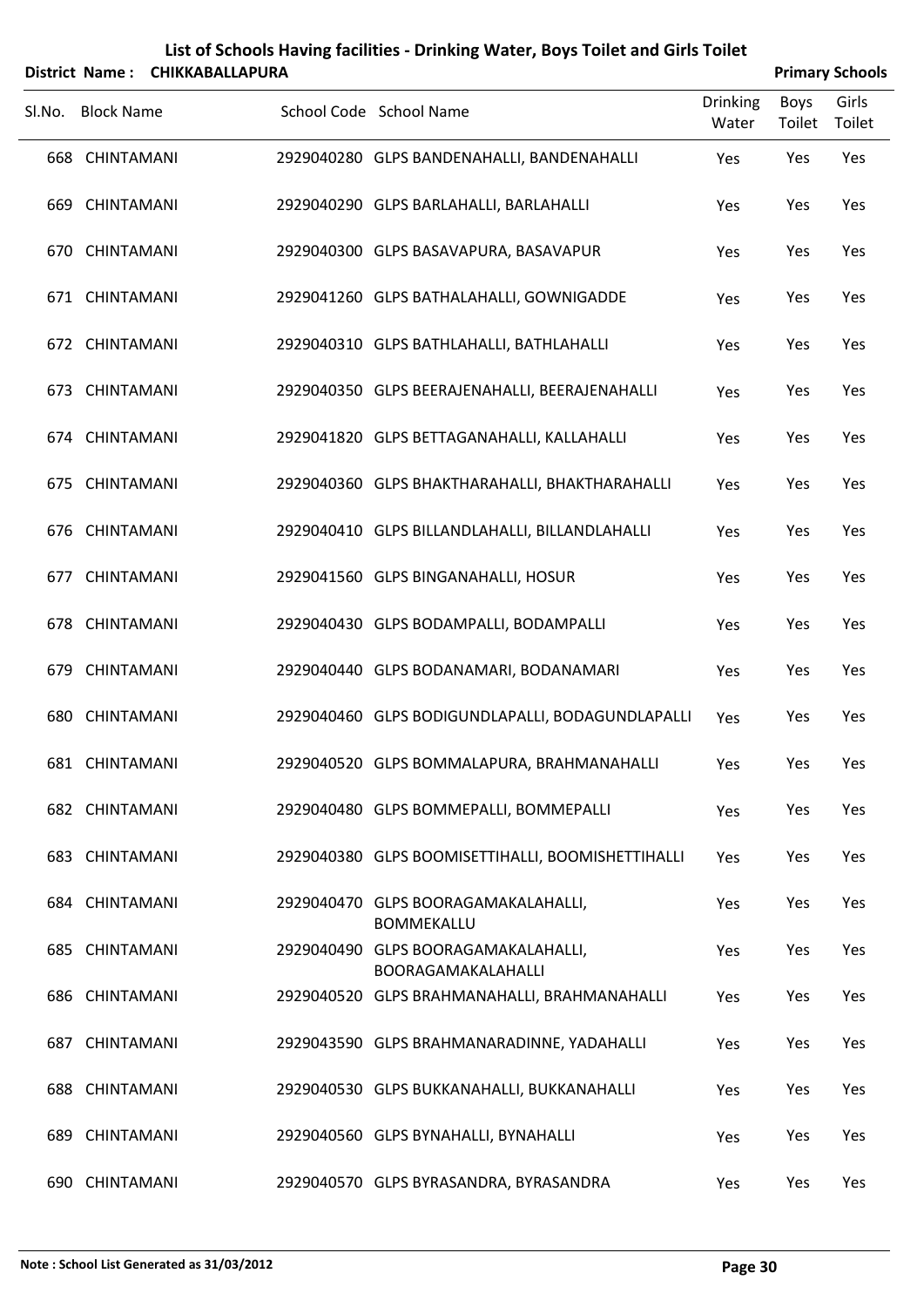|        |                   | District Name: CHIKKABALLAPURA |                                                                     |                          |                | <b>Primary Schools</b> |
|--------|-------------------|--------------------------------|---------------------------------------------------------------------|--------------------------|----------------|------------------------|
| SI.No. | <b>Block Name</b> |                                | School Code School Name                                             | <b>Drinking</b><br>Water | Boys<br>Toilet | Girls<br>Toilet        |
|        | 691 CHINTAMANI    |                                | 2929040630 GLPS CHANGAVARIPALLI, CHANDAVARAHALLI                    | Yes                      | Yes            | Yes                    |
|        | 692 CHINTAMANI    |                                | 2929040660 GLPS CHAPURA, CHAPURA                                    | Yes                      | Yes            | Yes                    |
|        | 693 CHINTAMANI    |                                | 2929040680 GLPS CHEEMANAHALLI, CHEEMANAHALLI                        | Yes                      | Yes            | Yes                    |
|        | 694 CHINTAMANI    |                                | 2929040720 GLPS CHIKKA BOMMANAHALLI,<br><b>CHIKKABOMMANAHALLI</b>   | Yes                      | Yes            | Yes                    |
|        | 695 CHINTAMANI    |                                | 2929042710 GLPS CHIKKA KONDARAHALLI,<br>NAGADENAHALLI               | Yes                      | Yes            | Yes                    |
|        | 696 CHINTAMANI    |                                | 2929040710 GLPS CHIKKA MUNIMANGALA,<br>CHIKKAMUNIMANGALA            | Yes                      | Yes            | Yes                    |
|        | 697 CHINTAMANI    |                                | 2929040740 GLPS CHIKKAKARAPAMAKALAHALLI,<br>CHIKKAKARAPAMAKALAHALLI | Yes                      | Yes            | Yes                    |
|        | 698 CHINTAMANI    |                                | 2929040750 GLPS CHIKKAKATTIGENAHALLI,<br>CHIKKAKATTIGENAHALLI       | Yes                      | Yes            | Yes                    |
|        | 699 CHINTAMANI    |                                | 2929040810 GLPS CHINTAMAKALAHALLI,<br>CHINTAMAKALAHALLI             | Yes                      | Yes            | Yes                    |
|        | 700 CHINTAMANI    |                                | 2929043240 GLPS CHOKKAHALLI, SINGASANDRA                            | Yes                      | Yes            | Yes                    |
|        | 701 CHINTAMANI    |                                | 2929040820 GLPS CHOKKANAHALLI, CHOKKANAHALLI                        | Yes                      | Yes            | Yes                    |
|        | 702 CHINTAMANI    |                                | 2929040830 GLPS CHOKKAREDDIHALLI,<br>CHOKKAREDDIHALLI               | Yes                      | Yes            | Yes                    |
|        | 703 CHINTAMANI    |                                | 2929040850 GLPS CHOWDADENAHALLI,<br>CHOWDADENAHALLI                 | Yes                      | Yes            | Yes                    |
|        | 704 CHINTAMANI    |                                | 2929040860 GLPS DANDUPALYA, DANDUPALYA                              | Yes                      | Yes            | Yes                    |
|        | 705 CHINTAMANI    |                                | 2929040870 GLPS DESHAMVARIPALLI, DESHAMVARIPALLI                    | Yes                      | Yes            | Yes                    |
|        | 706 CHINTAMANI    |                                | 2929040900 GLPS DHANAMITNAHALLI,<br><b>DHANAMITNAHALLI</b>          | Yes                      | Yes            | Yes                    |
|        | 707 CHINTAMANI    |                                | 2929044320 GLPS DHARMAVARAHALLI,<br>DHARMAVARIPALLI                 | Yes                      | Yes            | Yes                    |
|        | 708 CHINTAMANI    |                                | 2929044590 GLPS DIGAVAKOTE, DIGAVAKOTE                              | Yes                      | Yes            | Yes                    |
|        | 709 CHINTAMANI    |                                | 2929040930 GLPS DIGAVAPALLI, DIGUVAPALLI                            | Yes                      | Yes            | Yes                    |
|        | 710 CHINTAMANI    |                                | 2929044570 GLPS DINNAMINDA HALLY,<br>DINNAMINDAPALLI                | <b>Yes</b>               | Yes            | Yes                    |
|        | 711 CHINTAMANI    |                                | 2929040970 GLPS DODDA KARAPAMAKALAHALLI, DODDA<br>KARAPAMAKALAHALLI | Yes                      | Yes            | Yes                    |
|        | 712 CHINTAMANI    |                                | 2929040980 GLPS DODDA KONDARAHALLI, DODDA<br>KANDARAHALLI           | Yes                      | Yes            | Yes                    |
|        | 713 CHINTAMANI    |                                | 2929041010 GLPS DODDAPURA, DODDA PURA                               | Yes                      | Yes            | Yes                    |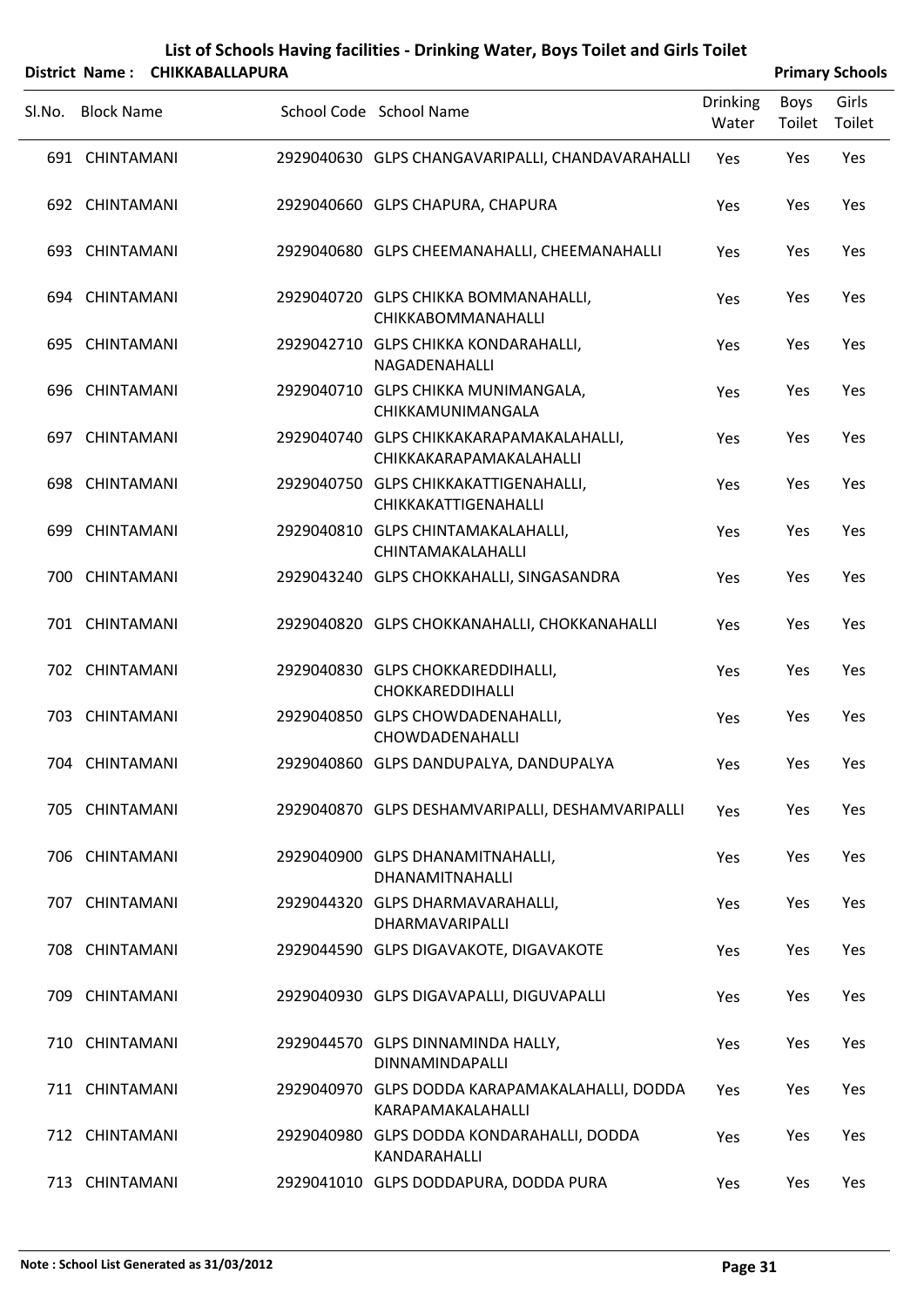|        |                   | District Name: CHIKKABALLAPURA |                                                                 |                   | <b>Primary Schools</b> |                 |
|--------|-------------------|--------------------------------|-----------------------------------------------------------------|-------------------|------------------------|-----------------|
| Sl.No. | <b>Block Name</b> |                                | School Code School Name                                         | Drinking<br>Water | <b>Boys</b><br>Toilet  | Girls<br>Toilet |
|        | 714 CHINTAMANI    |                                | 2929041080 GLPS DWARAPALLI, DWARAPALLI                          | Yes               | Yes                    | Yes             |
|        | 715 CHINTAMANI    |                                | 2929042140 GLPS DWARAPALLI\, KONDLIGANAHALLI                    | Yes               | Yes                    | Yes             |
|        | 716 CHINTAMANI    |                                | 2929040960 GLPS G RAMAPURA, DODDA GANJURU                       | Yes               | Yes                    | Yes             |
|        | 717 CHINTAMANI    |                                | 2929041100 GLPS GADADASANAHALLI,<br>GADADASANAHALLI             | Yes               | Yes                    | Yes             |
|        | 718 CHINTAMANI    |                                | 2929041120 GLPS GAJALAHALLI, GAJALAHALLI                        | Yes               | Yes                    | Yes             |
|        | 719 CHINTAMANI    |                                | 2929041130 GLPS GAJALAVARAHALLI, GAJALAVAREHALLI                | Yes               | Yes                    | Yes             |
|        | 720 CHINTAMANI    |                                | 2929041140 GLPS GANDARAGANAHALLI,<br>GANDARAGANAHALLI           | Yes               | Yes                    | Yes             |
|        | 721 CHINTAMANI    |                                | 2929044150 GLPS GANDINAGAR, WARD NO:17                          | Yes               | Yes                    | Yes             |
|        | 722 CHINTAMANI    |                                | 2929041180 GLPS GOLLAHALLI GADDE, GOLLAPALLI<br><b>GADDE</b>    | Yes               | Yes                    | Yes             |
|        | 723 CHINTAMANI    |                                | 2929041200 GLPS GONEHALLI, GONENAHALLI                          | Yes               | Yes                    | Yes             |
|        | 724 CHINTAMANI    |                                | 2929041210 GLPS GOPALAPURA, GOPALAPURA                          | Yes               | Yes                    | Yes             |
|        | 725 CHINTAMANI    |                                | 2929041230 GLPS GOPLLI, GOPPALLI                                | Yes               | Yes                    | Yes             |
|        | 726 CHINTAMANI    |                                | 2929041470 GLPS GOTTOOR, GUTTOOR                                | Yes               | Yes                    | Yes             |
|        | 727 CHINTAMANI    |                                | 2929041240 GLPS GOWDANAHALLI, GOWDANAHALLI                      | Yes               | Yes                    | Yes             |
|        | 728 CHINTAMANI    |                                | 2929041270 GLPS GOWNAHALLI, GOWNIPALLI                          | Yes               | Yes                    | Yes             |
|        | 729 CHINTAMANI    |                                | 2929041250 GLPS GOWNICHERUVAPALLI,<br><b>GOWNICHERUVAPALLI</b>  | Yes               | Yes                    | Yes             |
|        | 730 CHINTAMANI    |                                | 2929041320 GLPS GUDIVABANAHALLI, GUDIVABANAHALLI                | Yes               | Yes                    | Yes             |
|        | 731 CHINTAMANI    |                                | 2929041370 GLPS GUNDLAHALLI, GUNDLAHALLI                        | Yes               | Yes                    | Yes             |
|        | 732 CHINTAMANI    |                                | 2929041370 GLPS GUNDLAHALLI, GUNDLAHALLI                        | Yes               | Yes                    | Yes             |
|        | 733 CHINTAMANI    |                                | 2929041450 GLPS GUTTAHALLI (NASTHENAHALLI,<br><b>GUTTAHALLI</b> | Yes               | Yes                    | Yes             |
|        | 734 CHINTAMANI    |                                | 2929041490 GLPS HANUMAIAHGARIPALLI,<br>HANUMAIHAGARIPALLI       | Yes               | Yes                    | Yes             |
|        | 735 CHINTAMANI    |                                | 2929041510 GLPS HIRANYAPALLI, HIRANYAPALLI                      | Yes               | Yes                    | Yes             |

736 CHINTAMANI 2929043120 GLPS HIREPALYA, SANTHEKALLAHALLI Yes Yes Yes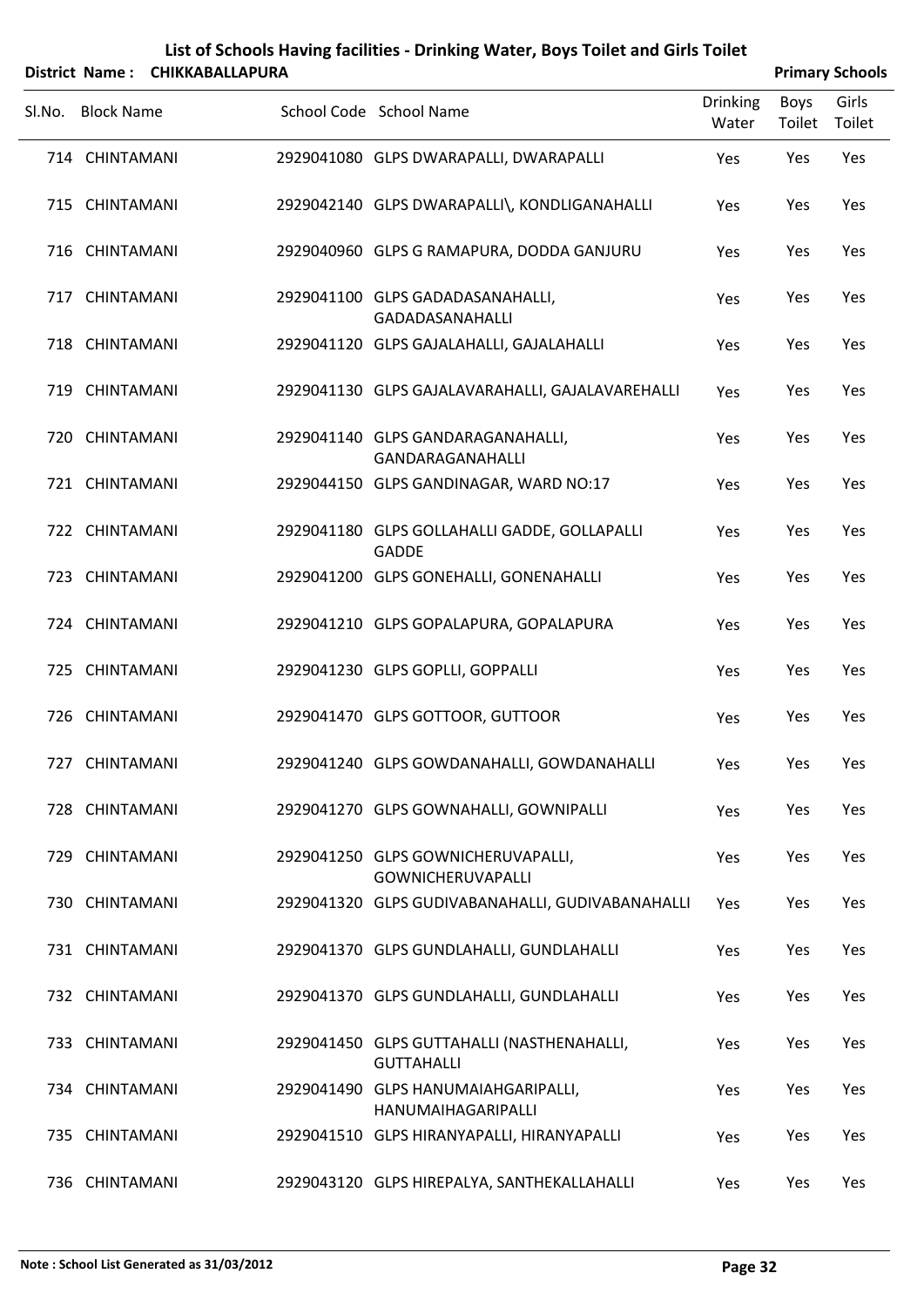| List of Schools Having facilities - Drinking Water, Boys Toilet and Girls Toilet |
|----------------------------------------------------------------------------------|
| ------------------                                                               |

|        |                   | District Name: CHIKKABALLAPURA |                                                              |                          |                | <b>Primary Schools</b> |
|--------|-------------------|--------------------------------|--------------------------------------------------------------|--------------------------|----------------|------------------------|
| SI.No. | <b>Block Name</b> |                                | School Code School Name                                      | <b>Drinking</b><br>Water | Boys<br>Toilet | Girls<br>Toilet        |
|        | 737 CHINTAMANI    |                                | 2929041590 GLPS HUSENPURA, HUSAINPURA                        | Yes                      | Yes            | Yes                    |
|        | 738 CHINTAMANI    |                                | 2929040700 GLPS I KURAPALLI, CHETLAPALLIGADDE                | Yes                      | Yes            | Yes                    |
|        | 739 CHINTAMANI    |                                | 2929041600 GLPS IMMAREDDIHALLI, IMAREDDIHALLI                | Yes                      | Yes            | Yes                    |
|        | 740 CHINTAMANI    |                                | 2929041640 GLPS JALADENAHALLI, JALADENAHALLI                 | Yes                      | Yes            | Yes                    |
|        | 741 CHINTAMANI    |                                | 2929041650 GLPS JANGAMAPURA, JANGAMAPURA                     | Yes                      | Yes            | Yes                    |
|        | 742 CHINTAMANI    |                                | 2929041670 GLPS JEEDARAHALLI, JEEDARAHALLI                   | Yes                      | Yes            | Yes                    |
|        | 743 CHINTAMANI    |                                | 2929042500 GLPS K DEVARAGANAHALLI,<br>MARIMAKALAHALLI        | Yes                      | Yes            | Yes                    |
|        | 744 CHINTAMANI    |                                | 2929041720 GLPS K GOLLAHALLI, K GOLLAHALLI                   | Yes                      | Yes            | Yes                    |
|        | 745 CHINTAMANI    |                                | 2929041740 GLPS KACHIHALLI, KACHIHALLI                       | Yes                      | Yes            | Yes                    |
|        | 746 CHINTAMANI    |                                | 2929041760 GLPS KADARINAYAKANAKOTE,<br>KADIRAPPANAYAKANAKOTE | Yes                      | Yes            | Yes                    |
|        | 747 CHINTAMANI    |                                | 2929041770 GLPS KADIRAPURA, KADIRAPURA                       | Yes                      | Yes            | Yes                    |
|        | 748 CHINTAMANI    |                                | 2929040150 GLPS KAMBALAPALLI, ANUPALLI                       | Yes                      | Yes            | Yes                    |
|        | 749 CHINTAMANI    |                                | 2929041860 GLPS KANAGAMAKALAHALLI,<br>KANAGAMAKALAPALLI      | Yes                      | Yes            | Yes                    |
|        | 750 CHINTAMANI    |                                | 2929044060 GLPS KANAMPALLI, WARD NO:8                        | Yes                      | Yes            | Yes                    |
|        | 751 CHINTAMANI    |                                | 2929043640 GLPS KANCHEPALLI, YENIGADELE                      | Yes                      | Yes            | Yes                    |
|        | 752 CHINTAMANI    |                                | 2929041870 GLPS KANCHINAYAKANAHALLI,<br>KANCHINAYAKANAHALLI  | Yes                      | Yes            | Yes                    |
|        | 753 CHINTAMANI    |                                | 2929041170 GLPS KANGANAHALLI, GOLLAHALLI M                   | Yes                      | Yes            | Yes                    |
|        | 754 CHINTAMANI    |                                | 2929040380 GLPS KAPPALLI, BOOMISHETTIHALLI                   | Yes                      | Yes            | Yes                    |
|        | 755 CHINTAMANI    |                                | 2929041900 GLPS KAPPALLI, KAPALLI                            | Yes                      | Yes            | Yes                    |
|        | 756 CHINTAMANI    |                                | 2929043050 GLPS KARADIGUTTA, RACHAPURA                       | Yes                      | Yes            | Yes                    |
|        | 757 CHINTAMANI    |                                | 2929040310 GLPS KARIYAPPALLI, BATHLAHALLI                    | Yes                      | Yes            | Yes                    |
|        | 758 CHINTAMANI    |                                | 2929044760 GLPS KASABA GOLLAHALLI, K GOLLAHALLI              | Yes                      | Yes            | Yes                    |
|        | 759 CHINTAMANI    |                                | 2929041940 GLPS KATAMACHANAHALLI,<br>KATAMACHANAHALLI        | Yes                      | Yes            | Yes                    |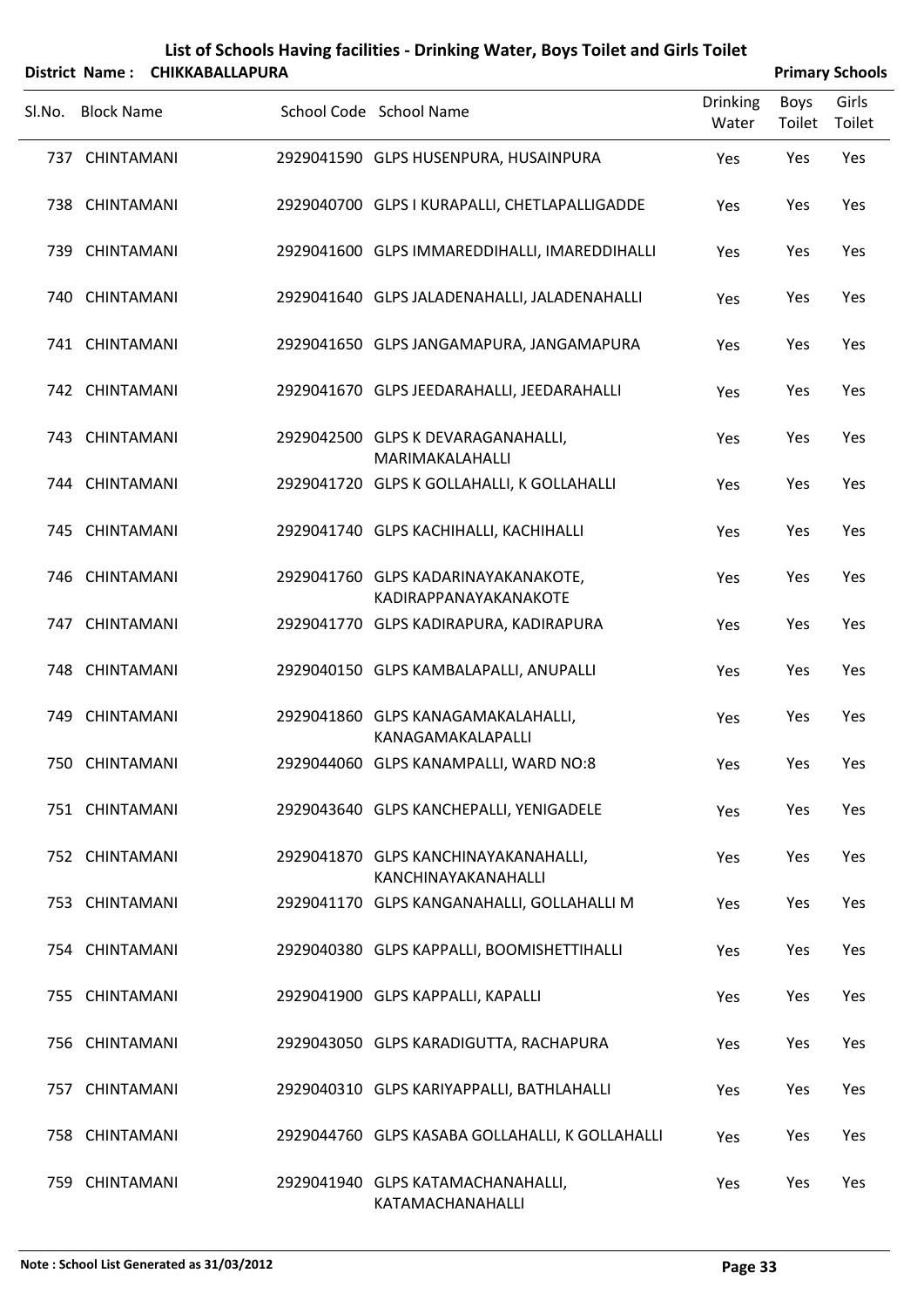|   | List of Schools Having facilities - Drinking Water, Boys Toilet and Girls Toilet |
|---|----------------------------------------------------------------------------------|
| . | -------------------                                                              |

|        | District Name: CHIKKABALLAPURA |                                                                |                          |                | <b>Primary Schools</b> |
|--------|--------------------------------|----------------------------------------------------------------|--------------------------|----------------|------------------------|
| Sl.No. | <b>Block Name</b>              | School Code School Name                                        | <b>Drinking</b><br>Water | Boys<br>Toilet | Girls<br>Toilet        |
|        | 760 CHINTAMANI                 | 2929041950 GLPS KATRIGUPPA, KATRIGUPPE                         | Yes                      | Yes            | Yes                    |
|        | 761 CHINTAMANI                 | 2929041960 GLPS KATTIGENAHALLI, KATTIGENAHALLI                 | Yes                      | Yes            | Yes                    |
|        | 762 CHINTAMANI                 | 2929041970 GLPS KAVALAGANAHALLI, KAVALAGANAHALLI               | Yes                      | Yes            | Yes                    |
|        | 763 CHINTAMANI                 | 2929044740 GLPS KENDANAHALLI, KENDANAHALLI                     | Yes                      | Yes            | Yes                    |
|        | 764 CHINTAMANI                 | 2929042020 GLPS KETHANAYAKANAHALLI,<br>KETHANAYAKANAHALLI      | Yes                      | Yes            | Yes                    |
|        | 765 CHINTAMANI                 | 2929042100 GLPS KOMMEPALLI, KOMMEPALLI                         | Yes                      | Yes            | Yes                    |
|        | 766 CHINTAMANI                 | 2929042110 GLPS KONAPPALLI, KONAPPALLI                         | Yes                      | Yes            | Yes                    |
|        | 767 CHINTAMANI                 | 2929042120 GLPS KONAPURA, KONAPURA                             | Yes                      | Yes            | Yes                    |
|        | 768 CHINTAMANI                 | 2929042130 GLPS KONDAVENKANAPALLI,<br>KONDAVENAKANAPALLI       | Yes                      | Yes            | Yes                    |
|        | 769 CHINTAMANI                 | 2929042140 GLPS KONDLIGANAHALLI, KONDLIGANAHALLI               | Yes                      | Yes            | Yes                    |
|        | 770 CHINTAMANI                 | 2929042150 GLPS KONEPALLI, KONEPALLI                           | Yes                      | Yes            | Yes                    |
|        | 771 CHINTAMANI                 | 2929042160 GLPS KONGANAHALLI, KONGANAHALLI                     | Yes                      | Yes            | Yes                    |
|        | 772 CHINTAMANI                 | 2929042180 GLPS KOOTHARAJANAHALLI,<br><b>KOOTHARAJANAHALLI</b> | Yes                      | Yes            | Yes                    |
|        | 773 CHINTAMANI                 | 2929042190 GLPS KORAKONAHALLI, KORAKONAHALLI                   | Yes                      | Yes            | Yes                    |
|        | 774 CHINTAMANI                 | 2929042200 GLPS KORLAHALLI, KORLAHALLI                         | Yes                      | Yes            | Yes                    |
|        | 775 CHINTAMANI                 | 2929042240 GLPS KOTHAPALLI, KOTHAPALLI                         | Yes                      | Yes            | Yes                    |
|        | 776 CHINTAMANI                 | 2929042270 GLPS KRISHNAMMANAHOSAHALLI,<br>KRISNAMMANAHOSAHALLI | Yes                      | Yes            | Yes                    |
|        | 777 CHINTAMANI                 | 2929040410 GLPS KRISHNAPURA, BILLANDLAHALLI                    | Yes                      | Yes            | Yes                    |
|        | 778 CHINTAMANI                 | 2929041930 GLPS KRISHNARAJAPURA, KARIYAPPALLI                  | Yes                      | Yes            | Yes                    |
|        | 779 CHINTAMANI                 | 2929041500 GLPS KURAPALLI K., HEBARI                           | Yes                      | Yes            | Yes                    |
|        | 780 CHINTAMANI                 | 2929042300 GLPS KURUBURAHALLI, KURUBARAHALLI                   | Yes                      | Yes            | Yes                    |
|        | 781 CHINTAMANI                 | 2929042360 GLPS LAKKEPALLI, LAKKEPALLI                         | Yes                      | Yes            | Yes                    |
|        | 782 CHINTAMANI                 | 2929042400 GLPS MADABAHALLI, MADABAHALLI                       | Yes                      | Yes            | Yes                    |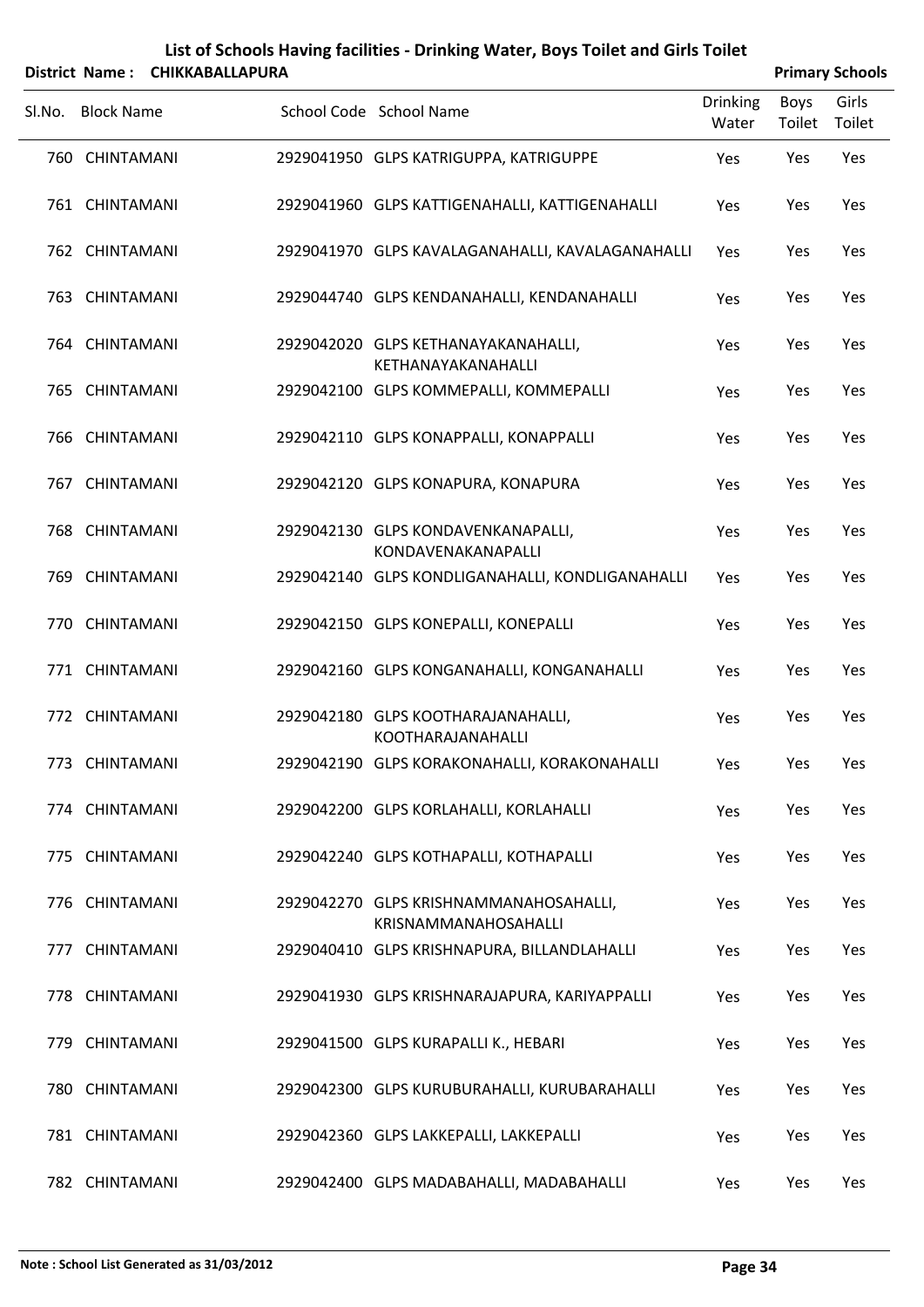| List of Schools Having facilities - Drinking Water, Boys Toilet and Girls Toilet |
|----------------------------------------------------------------------------------|
| -------------------                                                              |

|        |                   | District Name: CHIKKABALLAPURA |                                                                 |                          |                | <b>Primary Schools</b> |
|--------|-------------------|--------------------------------|-----------------------------------------------------------------|--------------------------|----------------|------------------------|
| SI.No. | <b>Block Name</b> |                                | School Code School Name                                         | <b>Drinking</b><br>Water | Boys<br>Toilet | Girls<br>Toilet        |
|        | 783 CHINTAMANI    |                                | 2929042410 GLPS MADAMANGALA, MADAMANGALA                        | Yes                      | Yes            | Yes                    |
|        | 784 CHINTAMANI    |                                | 2929042420 GLPS MADARAKALLU, MADARAKALLU                        | Yes                      | Yes            | Yes                    |
|        | 785 CHINTAMANI    |                                | 2929042440 GLPS MALLIKAPUR, MALLIKAPURA                         | Yes                      | Yes            | Yes                    |
|        | 786 CHINTAMANI    |                                | 2929042450 GLPS MALLIKARJUNAPUR,<br>MALLIKARJUNAPURA            | Yes                      | Yes            | Yes                    |
|        | 787 CHINTAMANI    |                                | 2929044720 GLPS MANGALAHALLI, MANGALAHALLI                      | Yes                      | Yes            | Yes                    |
|        | 788 CHINTAMANI    |                                | 2929042460 GLPS MANIGALAHALLI, MANIGANAHALLI                    | Yes                      | Yes            | Yes                    |
|        | 789 CHINTAMANI    |                                | 2929042470 GLPS MANIYARA MUDDALAHALLI,<br>MANIYARA MUDDALAHALLI | Yes                      | Yes            | Yes                    |
|        | 790 CHINTAMANI    |                                | 2929042480 GLPS MARABAHALLI, MARABAHALLI                        | Yes                      | Yes            | Yes                    |
|        | 791 CHINTAMANI    |                                | 2929042490 GLPS MARAPALLI, MARAHALLI                            | Yes                      | Yes            | Yes                    |
|        | 792 CHINTAMANI    |                                | 2929040540 GLPS MARAVAPALLI, BURUDUGUNTE                        | Yes                      | Yes            | Yes                    |
|        | 793 CHINTAMANI    |                                | 2929042510 GLPS MARINAYAKANAHALLI,<br>MARINAYAKANAHALLI         | Yes                      | Yes            | Yes                    |
|        | 794 CHINTAMANI    |                                | 2929042520 GLPS MASTENAHALLI, MASTHENAHALLI                     | Yes                      | Yes            | Yes                    |
|        | 795 CHINTAMANI    |                                | 2929042530 GLPS MAVAKERE, MAVUKERE                              | Yes                      | Yes            | Yes                    |
|        | 796 CHINTAMANI    |                                | 2929042540 GLPS MINCHIHALLI, MINCHALAHALLI                      | Yes                      | Yes            | Yes                    |
|        | 797 CHINTAMANI    |                                | 2929042580 GLPS MOODACHINTALAHALLI,<br><b>MOODACHINTAPALLI</b>  | Yes                      | Yes            | Yes                    |
|        | 798 CHINTAMANI    |                                | 2929042390 GLPS MOSILAHALLI, MOSHILAHALLI                       | Yes                      | Yes            | Yes                    |
|        | 799 CHINTAMANI    |                                | 2929042590 GLPS MUGALAMARI, MOOGALAMARI                         | Yes                      | Yes            | Yes                    |
|        | 800 CHINTAMANI    |                                | 2929042630 GLPS MUNTHAKADIRENAHALLI,<br>MUNTHAKADIRENAHALLI     | Yes                      | Yes            | Yes                    |
|        | 801 CHINTAMANI    |                                | 2929041670 GLPS N KOTHUR, JEEDARAHALLI                          | Yes                      | Yes            | Yes                    |
|        | 802 CHINTAMANI    |                                | 2929043770 GLPS N VENKATAPURA, VENKATAPURA                      | Yes                      | Yes            | Yes                    |
|        | 803 CHINTAMANI    |                                | 2929042710 GLPS NAGADENAHALLI, NAGADENAHALLI                    | Yes                      | Yes            | Yes                    |
|        | 804 CHINTAMANI    |                                | 2929042730 GLPS NAGARAJAHALLI, NAGARAJAPALLI                    | Yes                      | Yes            | Yes                    |
|        | 805 CHINTAMANI    |                                | 2929042720 GLPS NAGARAJAHOSAHALLI,<br>NAGARAJAHOSAHALLI         | Yes                      | Yes            | Yes                    |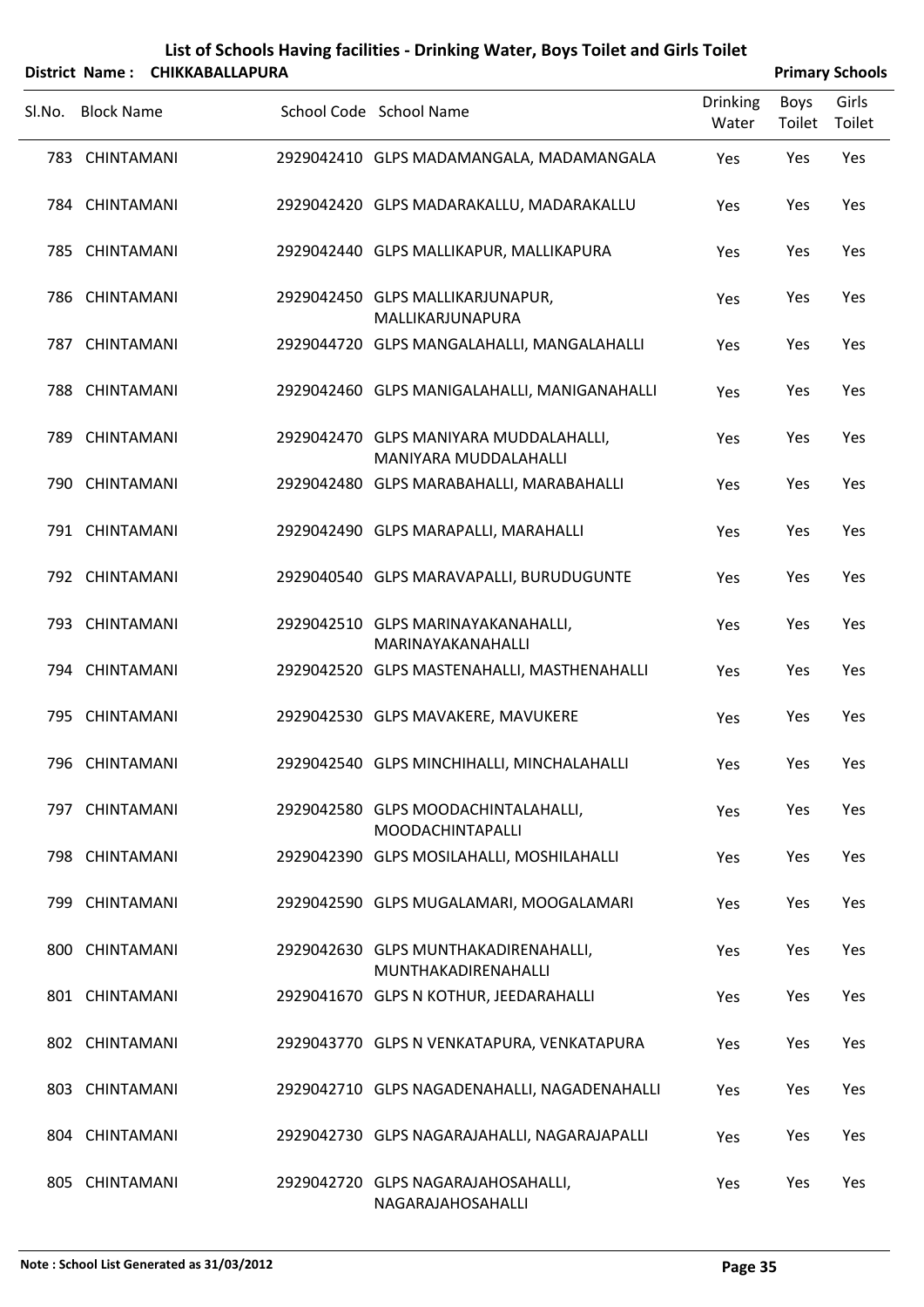|        |                   | District Name: CHIKKABALLAPURA |                                                             |                          |                | <b>Primary Schools</b> |
|--------|-------------------|--------------------------------|-------------------------------------------------------------|--------------------------|----------------|------------------------|
| SI.No. | <b>Block Name</b> |                                | School Code School Name                                     | <b>Drinking</b><br>Water | Boys<br>Toilet | Girls<br>Toilet        |
|        | 806 CHINTAMANI    |                                | 2929042770 GLPS NAKKALAHALLI, NAKKALAHALLI                  | Yes                      | Yes            | Yes                    |
|        | 807 CHINTAMANI    |                                | 2929042800 GLPS NALLAGUTLAHALLI, NALLAGUTLAHALLI            | Yes                      | Yes            | Yes                    |
|        | 808 CHINTAMANI    |                                | 2929042810 GLPS NALLAGUTTAHALLI, NALLAGUTTAHALLI            | Yes                      | Yes            | Yes                    |
|        | 809 CHINTAMANI    |                                | 2929041220 GLPS NALLARLAHALLI, GOPASANDRA                   | Yes                      | Yes            | Yes                    |
|        | 810 CHINTAMANI    |                                | 2929042860 GLPS NARAMAKALAHALI,<br>NARAVAMAKALAHALLI        | Yes                      | Yes            | Yes                    |
|        | 811 CHINTAMANI    |                                | 2929042850 GLPS NARASAPURA, NARASAPURA                      | Yes                      | Yes            | Yes                    |
|        | 812 CHINTAMANI    |                                | 2929040280 GLPS NAYANENDRAHLLI COLONY,<br>BANDENAHALLI      | Yes                      | Yes            | Yes                    |
|        | 813 CHINTAMANI    |                                | 2929042890 GLPS NEELAPALLI, NEELAPPALLI                     | Yes                      | Yes            | Yes                    |
|        | 814 CHINTAMANI    |                                | 2929041010 GLPS NERADAGUNTAPALLI, DODDA PURA                | Yes                      | Yes            | Yes                    |
|        | 815 CHINTAMANI    |                                | 2929042900 GLPS NERNAKALLU, NERNAKALLU                      | Yes                      | Yes            | Yes                    |
|        | 816 CHINTAMANI    |                                | 2929042910 GLPS NIDAGURKI, NIDAGURKI                        | Yes                      | Yes            | Yes                    |
|        | 817 CHINTAMANI    |                                | 2929042920 GLPS NIMMAKAYALAHALLI,<br>NIMMAKAYALAHALLI       | Yes                      | Yes            | Yes                    |
|        | 818 CHINTAMANI    |                                | 2929042960 GLPS PALASANAYAKANAHALLI,<br>PALASANAYAKANAHALLI | Yes                      | Yes            | Yes                    |
|        | 819 CHINTAMANI    |                                | 2929043920 GLPS PALENAHALLI, PALENHAHALLI                   | Yes                      | Yes            | Yes                    |
|        | 820 CHINTAMANI    |                                | 2929043300 GLPS PALIGADDE, SULADENAHALLI                    | Yes                      | Yes            | Yes                    |
|        | 821 CHINTAMANI    |                                | 2929042950 GLPS PAPATHIMMANAHALLI,<br>PAPATHIMMANAHALLI     | Yes                      | Yes            | Yes                    |
|        | 822 CHINTAMANI    |                                | 2929043010 GLPS POLANAYAKANAHALLI,<br>POLANAYAKANAHALLI     | Yes                      | Yes            | Yes                    |
|        | 823 CHINTAMANI    |                                | 2929043040 GLPS PULLAGUNDLAHALLI, PULIGUNTLAHALLI           | Yes                      | Yes            | Yes                    |
|        | 824 CHINTAMANI    |                                | 2929043820 GLPS PUTTAGUNDLAHALLI,<br>PUTTAGUNDLAHALLI       | Yes                      | Yes            | Yes                    |
|        | 825 CHINTAMANI    |                                | 2929043050 GLPS RACHAPURA, RACHAPURA                        | Yes                      | Yes            | Yes                    |
|        | 826 CHINTAMANI    |                                | 2929043100 GLPS RANGENAHALLI, RANGENAHALLI                  | Yes                      | Yes            | Yes                    |
|        | 827 CHINTAMANI    |                                | 2929043110 GLPS RAYAPPALLI, RAYAPPALLI                      | Yes                      | Yes            | Yes                    |
|        | 828 CHINTAMANI    |                                | 2929041850 GLPS SANTHRASTHARA SHALE,<br>KAMBAMPALLI         | Yes                      | Yes            | Yes                    |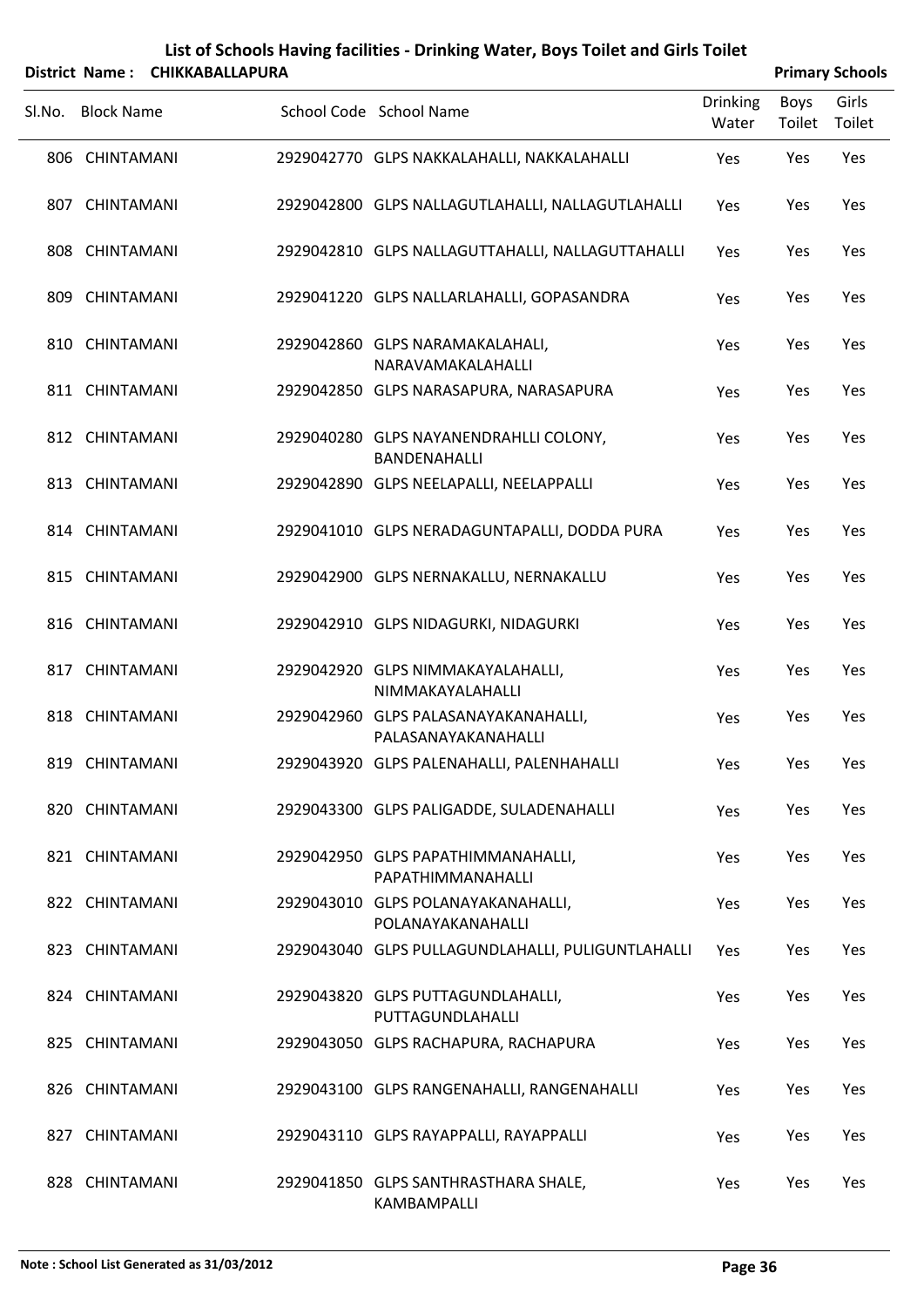|        | <b>District Name:</b> | <b>CHIKKABALLAPURA</b> |                                                            |                          | <b>Primary Schools</b>       |       |
|--------|-----------------------|------------------------|------------------------------------------------------------|--------------------------|------------------------------|-------|
| SI.No. | <b>Block Name</b>     |                        | School Code School Name                                    | <b>Drinking</b><br>Water | <b>Boys</b><br>Toilet Toilet | Girls |
|        | 829 CHINTAMANI        |                        | 2929043130 GLPS SEEGALAGUTTA, SEEGALAGUTTA                 | Yes                      | Yes                          | Yes   |
|        | 830 CHINTAMANI        |                        | 2929043180 GLPS SETTINAYAKANAHALLI,<br>SETTINAYANAHALLI    | Yes                      | Yes                          | Yes   |
|        | 831 CHINTAMANI        |                        | 2929043190 GLPS SHAMRAO HOSAPET, SHAMRAO<br><b>HOSAPET</b> | Yes                      | Yes                          | Yes   |
|        | 832 CHINTAMANI        |                        | 2929044250 GLPS SHANTHINAGAR, WARD NO:27                   | Yes                      | Yes                          | Yes   |
|        | 833 CHINTAMANI        |                        | 2929043200 GLPS SHETTIHALLI, SHETTIHALLI                   | Yes                      | Yes                          | Yes   |
|        | 834 CHINTAMANI        |                        | 2929043230 GLPS SINGANAHALLI, SINGANAHALLI                 | Yes                      | Yes                          | Yes   |
|        | 835 CHINTAMANI        |                        | 2929043250 GLPS SOMAKALAHALLI, SOMAKALAHALLI               | Yes                      | Yes                          | Yes   |
|        | 836 CHINTAMANI        |                        | 2929043260 GLPS SOMAYAJAHALLI, SOMAYAJALAHALLI             | Yes                      | Yes                          | Yes   |
|        | 837 CHINTAMANI        |                        | 2929042490 GLPS SORAPALLI, MARAHALLI                       | Yes                      | Yes                          | Yes   |
|        | 838 CHINTAMANI        |                        | 2929043270 GLPS SRINIVASAPURA, SRINIVASAPURA               | Yes                      | Yes                          | Yes   |
|        | 839 CHINTAMANI        |                        | 2929043280 GLPS SUBBARAYANAPETE, SUBBARAYANAPET            | Yes                      | Yes                          | Yes   |
|        | 840 CHINTAMANI        |                        | 2929043290 GLPS SUJJANAHALLI, SUJJANAHALLI                 | Yes                      | Yes                          | Yes   |
|        | 841 CHINTAMANI        |                        | 2929043300 GLPS SULDENAHALLI, SULADENAHALLI                | Yes                      | Yes                          | Yes   |
|        | 842 CHINTAMANI        |                        | 2929043310 GLPS SUNNAPPAGUTTA, SUNNAPPAGUTTA               | Yes                      | Yes                          | Yes   |
|        | 843 CHINTAMANI        |                        | 2929043490 GLPS T VODDAHALLI, VODDIHALLI                   | Yes                      | Yes                          | Yes   |
|        | 844 CHINTAMANI        |                        | 2929043360 GLPS THAMMEPALLI, THAMMEPALLI                   | Yes                      | Yes                          | Yes   |
|        | 845 CHINTAMANI        |                        | 2929043370 GLPS THINAKALLU, THINAKALLU                     | Yes                      | Yes                          | Yes   |
|        | 846 CHINTAMANI        |                        | 2929043420 GLPS THUMMALAPALLI, THUMMALAPALLI               | Yes                      | Yes                          | Yes   |
|        | 847 CHINTAMANI        |                        | 2929043440 GLPS ULIBELE, ULIBELE                           | Yes                      | Yes                          | Yes   |
|        | 848 CHINTAMANI        |                        | 2929043460 GLPS UPPARLAHALLI, UPPARLAHALLI                 | Yes                      | Yes                          | Yes   |
|        | 849 CHINTAMANI        |                        | 2929043510 GLPS VANGIMALLU, VANGIMALLU                     | Yes                      | Yes                          | Yes   |

CHINTAMANI 2929043530 GLPS VEERAPALLI, VEERAPALLI Yes Yes Yes

851 CHINTAMANI 2929043790 GLPS VEGALAHALLI, VEGALAPALLI Yes Yes Yes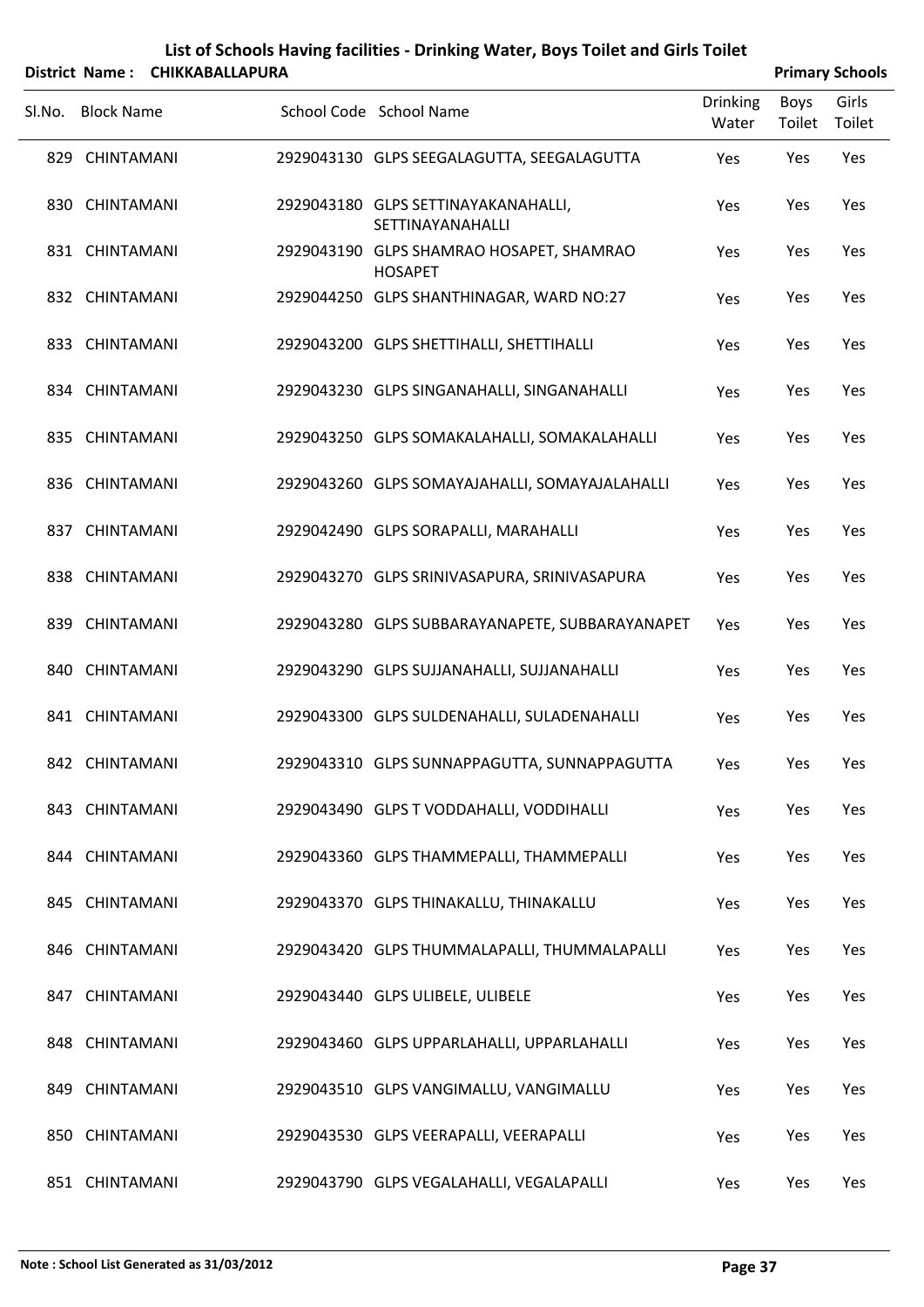| List of Schools Having facilities - Drinking Water, Boys Toilet and Girls Toilet |
|----------------------------------------------------------------------------------|
| -------------------                                                              |

|        | District Name: CHIKKABALLAPURA |                                                             |                          |                | <b>Primary Schools</b> |
|--------|--------------------------------|-------------------------------------------------------------|--------------------------|----------------|------------------------|
| Sl.No. | <b>Block Name</b>              | School Code School Name                                     | <b>Drinking</b><br>Water | Boys<br>Toilet | Girls<br>Toilet        |
|        | 852 CHINTAMANI                 | 2929043540 GLPS VEMPALLI, VEMPALLI                          | Yes                      | Yes            | Yes                    |
|        | 853 CHINTAMANI                 | 2929043550 GLPS VENKATAPURA, VENKATAPURA                    | Yes                      | Yes            | Yes                    |
|        | 854 CHINTAMANI                 | 2929043300 GLPS VENKATARAYANAKOTE,<br>SULADENAHALLI         | Yes                      | Yes            | Yes                    |
|        | 855 CHINTAMANI                 | 2929043560 GLPS VIRUPAKSHAPURA, VIRUPAKSHIPURA              | Yes                      | Yes            | Yes                    |
|        | 856 CHINTAMANI                 | 2929043570 GLPS VISHWANATHAPURA,<br>VISHWANATHAPURA         | Yes                      | Yes            | Yes                    |
|        | 857 CHINTAMANI                 | 2929043480 GLPS VODDAHALLI, VODDAHALLI                      | Yes                      | Yes            | Yes                    |
|        | 858 CHINTAMANI                 | 2929043580 GLPS Y KURAPPALLI, Y KURAPPALLI                  | Yes                      | Yes            | Yes                    |
|        | 859 CHINTAMANI                 | 2929043590 GLPS YADAHALLI, YADAHALLI                        | Yes                      | Yes            | Yes                    |
|        | 860 CHINTAMANI                 | 2929043630 GLPS YANDAHALLI, YENDAPALLI                      | Yes                      | Yes            | Yes                    |
|        | 861 CHINTAMANI                 | 2929043740 GLPS YASHWATHPURA, YASHWATHPURA                  | Yes                      | Yes            | Yes                    |
|        | 862 CHINTAMANI                 | 2929043680 GLPS YERRAKOTE, YERRAKOTE                        | Yes                      | Yes            | Yes                    |
|        | 863 CHINTAMANI                 | 2929043730 GLPS YESAGALAHALLI, YESAGALAHALLI                | Yes                      | Yes            | Yes                    |
|        | 864 CHINTAMANI                 | 2929043750 GLPS YETIGADDAGOLLAHALLI,<br>YETIGADDAGOLLAHALLI | Yes                      | Yes            | Yes                    |
|        | 865 CHINTAMANI                 | 2929041790 GMHPS KAGATHI, KAGATHI                           | Yes                      | Yes            | Yes                    |
|        | 866 CHINTAMANI                 | 2929041800 GMHPS KAIWARA, KAIWARA                           | Yes                      | Yes            | Yes                    |
|        | 867 CHINTAMANI                 | 2929044070 GMHPS MALLAPPALLI, WARD NO:9                     | Yes                      | Yes            | Yes                    |
|        | 868 CHINTAMANI                 | 2929042640 GMHPS MURAGAMALLA, MURAGAMALLA                   | Yes                      | Yes            | Yes                    |
|        | 869 CHINTAMANI                 | 2929044010 GMHPS VENKATAGIRIKOTE, WARD NO:3                 | Yes                      | Yes            | Yes                    |
|        | 870 CHINTAMANI                 | 2929043620 GMHPS YAGAVAKOTE, YAGAVAKOTE                     | Yes                      | Yes            | Yes                    |
|        | 871 CHINTAMANI                 | 2929040790 GU MODEL HPS CHINNASNDRA,<br>CHINNASANDRA        | Yes                      | Yes            | Yes                    |
|        | 872 CHINTAMANI                 | 2929044750 GUHPS AMBAJIDURGA, AMBAJIDURGA                   | Yes                      | Yes            | Yes                    |
|        | 873 CHINTAMANI                 | 2929040540 GUHPS BURUDUGUNTE, BURUDUGUNTE                   | Yes                      | Yes            | Yes                    |
|        | 874 CHINTAMANI                 | 2929044210 GUHPS DODDAPET, WARD NO:23                       | Yes                      | Yes            | Yes                    |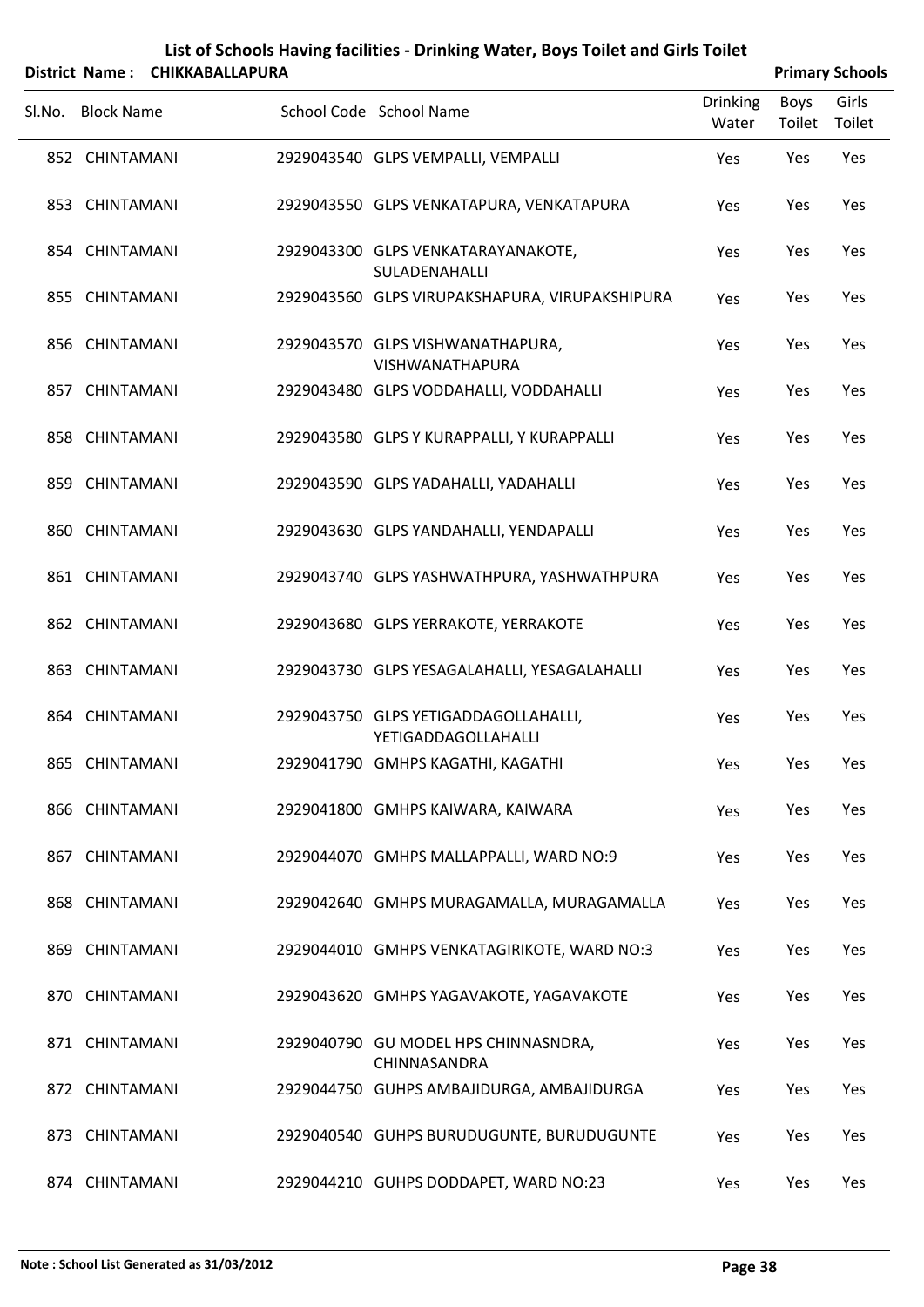| List of Schools Having facilities - Drinking Water, Boys Toilet and Girls Toilet |
|----------------------------------------------------------------------------------|
| <br>-------------------                                                          |

|        |                   | District Name: CHIKKABALLAPURA |                                                          |                          |                | <b>Primary Schools</b> |
|--------|-------------------|--------------------------------|----------------------------------------------------------|--------------------------|----------------|------------------------|
| Sl.No. | <b>Block Name</b> |                                | School Code School Name                                  | <b>Drinking</b><br>Water | Boys<br>Toilet | Girls<br>Toilet        |
|        | 875 CHINTAMANI    |                                | 2929041480 GUHPS HADIGERE, HADIGERE                      | Yes                      | Yes            | Yes                    |
|        | 876 CHINTAMANI    |                                | 2929041800 GUHPS KAIWARA, KAIWARA                        | Yes                      | Yes            | Yes                    |
|        | 877 CHINTAMANI    |                                | 2929042310 GUHPS KURUBUR, KURUBURU                       | Yes                      | Yes            | Yes                    |
|        | 878 CHINTAMANI    |                                | 2929042600 GUHPS M GOLLAHALLI, MUDALAGOLLAHALLI          | Yes                      | Yes            | Yes                    |
|        | 879 CHINTAMANI    |                                | 2929042640 GUHPS MURAGAMALLA, MURAGAMALLA                | Yes                      | Yes            | Yes                    |
|        | 880 CHINTAMANI    |                                | 2929044270 GUHPS NEKKUNDIPET, WARD NO:29                 | Yes                      | Yes            | Yes                    |
|        | 881 CHINTAMANI    |                                | 2929043120 GUHPS SANTHEKALLAHALLI,<br>SANTHEKALLAHALLI   | Yes                      | Yes            | Yes                    |
|        | 882 CHINTAMANI    |                                | 2929043220 GUHPS SIDDIMATA, SIDDIMATA                    | Yes                      | Yes            | Yes                    |
|        | 883 CHINTAMANI    |                                | 2929044110 GUHPS SONNASHETTIHALLI, WARD NO:13            | Yes                      | Yes            | Yes                    |
|        | 884 CHINTAMANI    |                                | 2929040160 GULPS ANOOR, ANOOR                            | Yes                      | Yes            | Yes                    |
|        | 885 CHINTAMANI    |                                | 2929041110 GULPS GADIGIVARAHALLI, GADIGIVARAHALLI        | Yes                      | Yes            | Yes                    |
|        | 886 CHINTAMANI    |                                | 2929041140 GULPS GANDRAGANAHALLI,<br>GANDARAGANAHALLI    | Yes                      | Yes            | Yes                    |
|        | 887 CHINTAMANI    |                                | 2929041740 GULPS KACHIHALLI, KACHIHALLI                  | Yes                      | Yes            | Yes                    |
|        | 888 CHINTAMANI    |                                | 2929041930 GULPS KARIYAPPALLI, KARIYAPPALLI              | Yes                      | Yes            | Yes                    |
|        | 889 CHINTAMANI    |                                | 2929042030 GULPS KODADAVADI, KODADAVADI                  | Yes                      | Yes            | Yes                    |
|        | 890 CHINTAMANI    |                                | 2929042220 GULPS KOTAGAL, KOTAGAL                        | Yes                      | Yes            | Yes                    |
|        | 891 CHINTAMANI    |                                | 2929042340 GULPS KURUTAHALLI, KURUTIHALLI                | Yes                      | Yes            | Yes                    |
|        | 892 CHINTAMANI    |                                | 2929044260 GULPS MAHABOOB NAGAR, WARD NO:28              | Yes                      | Yes            | Yes                    |
|        | 893 CHINTAMANI    |                                | 2929042570 GULPS MOHAMADAPURA, MOHAMADPURA               | Yes                      | Yes            | Yes                    |
|        | 894 CHINTAMANI    |                                | 2929042680 GULPS MYLANDAHALLI, MYLANDAHALLI              | Yes                      | Yes            | Yes                    |
|        | 895 CHINTAMANI    |                                | 2929042920 GULPS NIMMAKAYALAHALLI,<br>NIMMAKAYALAHALLI   | Yes                      | Yes            | Yes                    |
|        | 896 CHINTAMANI    |                                | 2929042950 GULPS PAPATHIMMANAHALLI,<br>PAPATHIMMANAHALLI | Yes                      | Yes            | Yes                    |
|        | 897 CHINTAMANI    |                                | 2929043340 GULPS TALAGAVARA, TALAGAVARA                  | Yes                      | Yes            | Yes                    |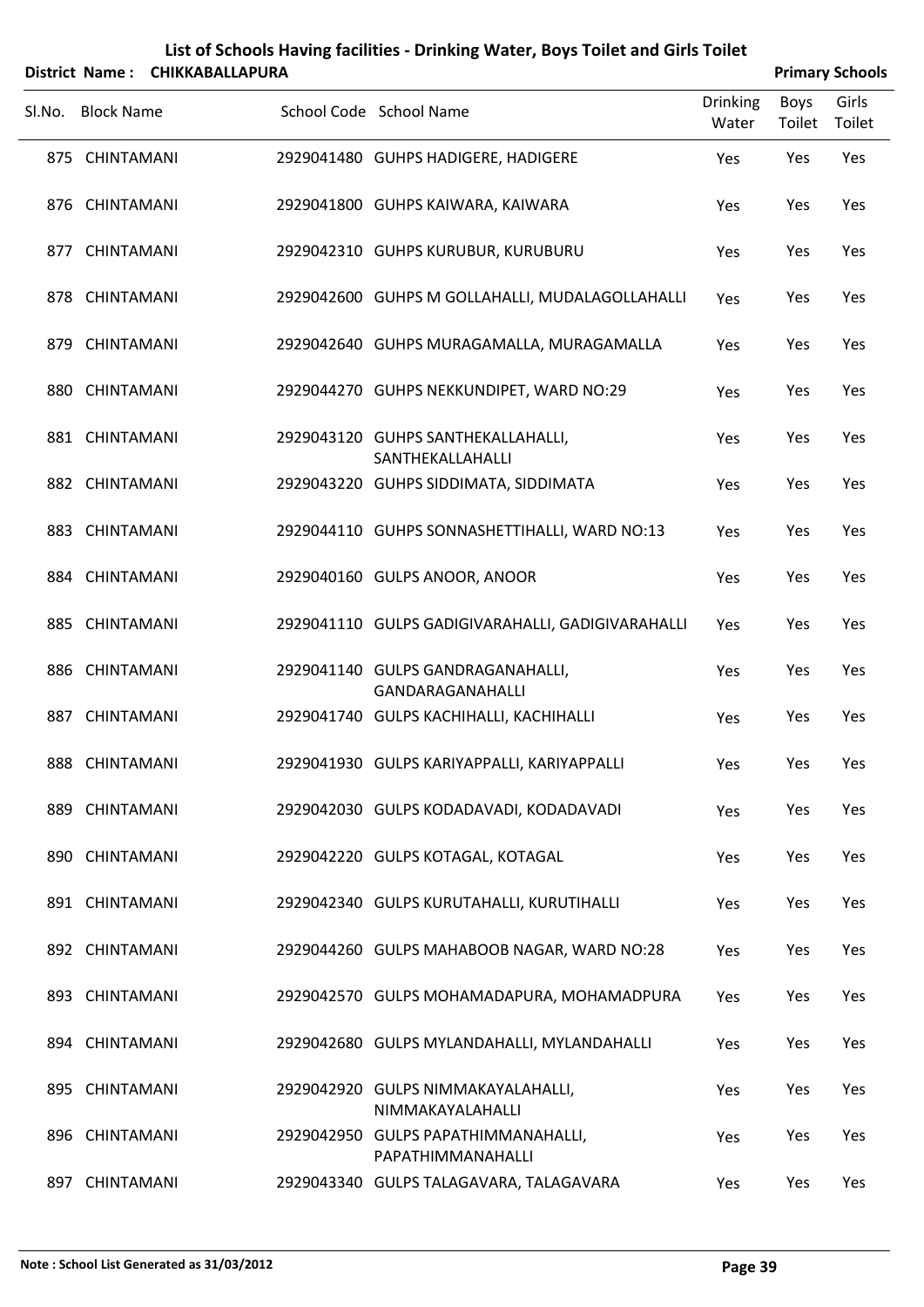| List of Schools Having facilities - Drinking Water, Boys Toilet and Girls Toilet<br><b>CHIKKABALLAPURA</b><br><b>Primary Schools</b><br>District Name: |                     |  |  |                                                                     |                          |                |                 |  |
|--------------------------------------------------------------------------------------------------------------------------------------------------------|---------------------|--|--|---------------------------------------------------------------------|--------------------------|----------------|-----------------|--|
| Sl.No.                                                                                                                                                 | <b>Block Name</b>   |  |  | School Code School Name                                             | <b>Drinking</b><br>Water | Boys<br>Toilet | Girls<br>Toilet |  |
|                                                                                                                                                        | 898 CHINTAMANI      |  |  | 2929044140 GULPS TIPPU NAGAR, WARD NO:16                            | Yes                      | Yes            | Yes             |  |
|                                                                                                                                                        | 899 CHINTAMANI      |  |  | 2929043500 GULPS VYJAKUR, VYJAKUR                                   | Yes                      | Yes            | Yes             |  |
|                                                                                                                                                        | 900 CHINTAMANI      |  |  | 2929043670 HPS YERAIGARIHALLI, YERAIGARIHALLI                       | Yes                      | Yes            | Yes             |  |
|                                                                                                                                                        | 901 CHINTAMANI      |  |  | 2929041610 KGBV IRAGAMPALLI, IRAGAMPALLI                            | Yes                      | Yes            | Yes             |  |
|                                                                                                                                                        | 902 CHINTAMANI      |  |  | 2929044000 LPS KEMPAMMA BADAVANE, WARD NO:2                         | Yes                      | Yes            | Yes             |  |
|                                                                                                                                                        | 903 CHINTAMANI      |  |  | 2929044040 UHPS KR BADAVANE, WARD NO:6                              | Yes                      | Yes            | Yes             |  |
|                                                                                                                                                        | 904 CHINTAMANI      |  |  | 2929044010 UHPS V.KOTE, WARD NO:3                                   | Yes                      | Yes            | Yes             |  |
|                                                                                                                                                        | 905 CHINTAMANI      |  |  | 2929044000 ULPS KEMPAMMA BADAVANE, WARD NO:2                        | Yes                      | Yes            | Yes             |  |
|                                                                                                                                                        | 906 GOWRIBIDANUR    |  |  | 2929050014 ADARSHA VIDYALAYA KOTE, GOWRIBIDANUR                     | Yes                      | Yes            | Yes             |  |
|                                                                                                                                                        | 907 GOWRIBIDANUR    |  |  | 2929050030 G.L.P.S. AGRAHARA HOSAHALLI(New Sch,<br>AGRAHARHOSAHALLI | Yes                      | Yes            | Yes             |  |
|                                                                                                                                                        | 908 GOWRIBIDANUR    |  |  | 2929050040 GHPS ALAKAPURA, ALAKAPURA                                | Yes                      | Yes            | Yes             |  |
| 909                                                                                                                                                    | <b>GOWRIBIDANUR</b> |  |  | 2929050060 GHPS ALIPURA, ALLIPURA                                   | Yes                      | Yes            | Yes             |  |
|                                                                                                                                                        | 910 GOWRIBIDANUR    |  |  | 2929050080 GHPS ANUDI, ANUDI                                        | Yes                      | Yes            | Yes             |  |
|                                                                                                                                                        | 911 GOWRIBIDANUR    |  |  | 2929050110 GHPS B BOMMASANDRA, B BOMMASNDRA                         | Yes                      | Yes            | Yes             |  |
|                                                                                                                                                        | 912 GOWRIBIDANUR    |  |  | 2929050160 GHPS BACHAREDDIHALLI, BALAREDDIHALLI                     | Yes                      | Yes            | Yes             |  |
|                                                                                                                                                        | 913 GOWRIBIDANUR    |  |  | 2929050140 GHPS BADIMARLUR, BADIMARLU                               | Yes                      | Yes            | Yes             |  |
|                                                                                                                                                        | 914 GOWRIBIDANUR    |  |  | 2929052151 GHPS BELACHIKKANAHALLI, THONDEBHAVI                      | Yes                      | Yes            | Yes             |  |
|                                                                                                                                                        | 915 GOWRIBIDANUR    |  |  | 2929050220 GHPS BEVINAHALLI, BEVINAHALLI                            | Yes                      | Yes            | Yes             |  |
|                                                                                                                                                        | 916 GOWRIBIDANUR    |  |  | 2929050250 GHPS BISALAHALLI, BISALAHALLI                            | Yes                      | Yes            | Yes             |  |
|                                                                                                                                                        | 917 GOWRIBIDANUR    |  |  | 2929050270 GHPS BOMMASHETTIHALLI,<br><b>BOMMASETTIHALLI</b>         | Yes                      | Yes            | Yes             |  |
|                                                                                                                                                        | 918 GOWRIBIDANUR    |  |  | 2929050240 GHPS BUMMENAHALLI (JARAB,<br>BHUMANAHALLI                | Yes                      | Yes            | Yes             |  |
|                                                                                                                                                        | 919 GOWRIBIDANUR    |  |  | 2929050310 GHPS BYCHAPURA, BYCHAPURA                                | Yes                      | Yes            | Yes             |  |
|                                                                                                                                                        | 920 GOWRIBIDANUR    |  |  | 2929050130 GHPS CHAKKAVADDENAHALLI,<br>BACHAREDDIHALLI              | Yes                      | Yes            | Yes             |  |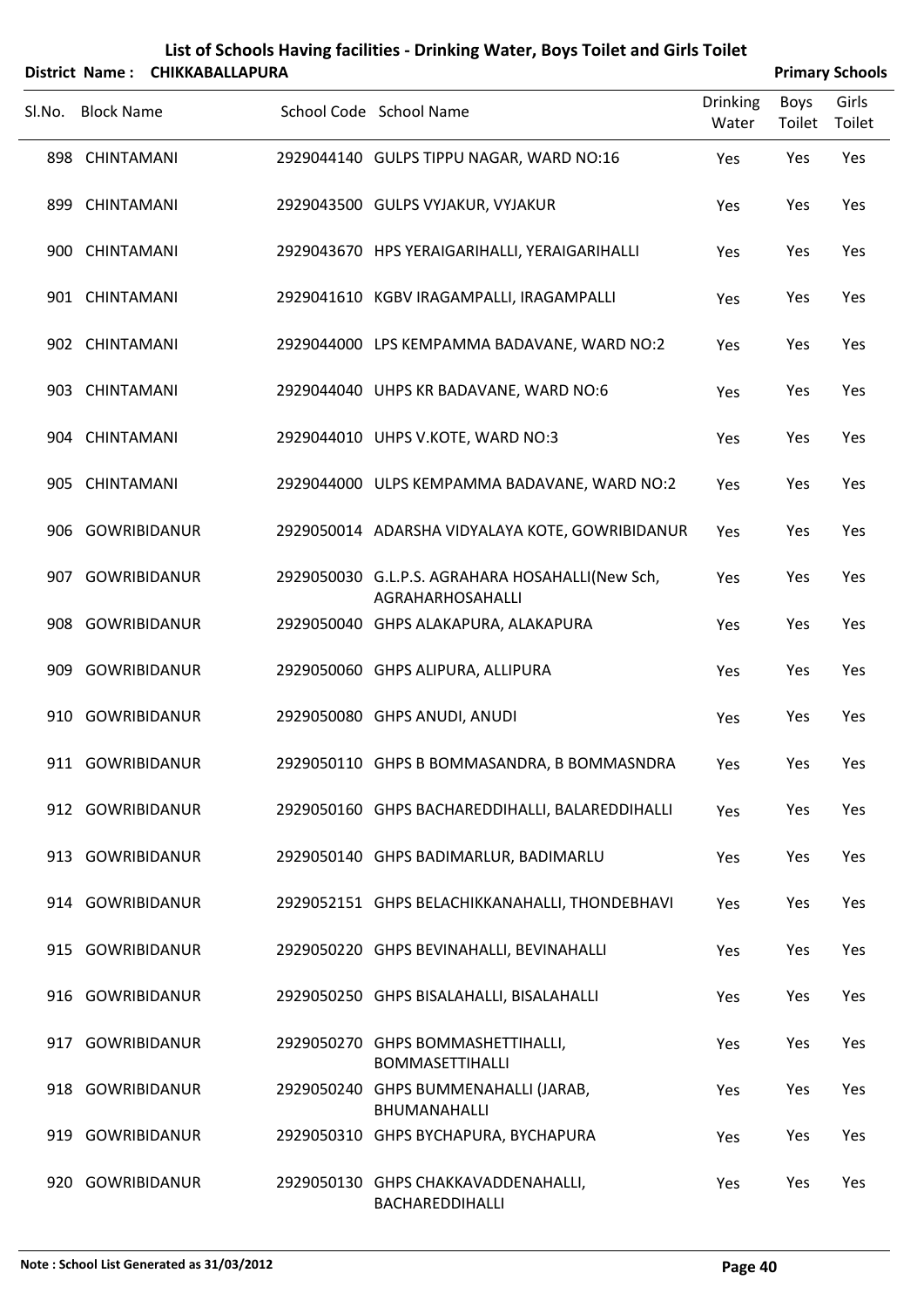|        |                   | District Name: CHIKKABALLAPURA |                                                              |                          |                | <b>Primary Schools</b> |
|--------|-------------------|--------------------------------|--------------------------------------------------------------|--------------------------|----------------|------------------------|
| SI.No. | <b>Block Name</b> |                                | School Code School Name                                      | <b>Drinking</b><br>Water | Boys<br>Toilet | Girls<br>Toilet        |
|        | 921 GOWRIBIDANUR  |                                | 2929050320 GHPS CHANDANADUR, CHANDANADUR                     | Yes                      | Yes            | Yes                    |
|        | 922 GOWRIBIDANUR  |                                | 2929050860 GHPS CHIKKA HANUMENAHALLI,<br>HANUMENAHALLI       | Yes                      | Yes            | Yes                    |
|        | 923 GOWRIBIDANUR  |                                | 2929050410 GHPS CHIKKA KURUGODU,<br>CHIKKAKURUGODU           | Yes                      | Yes            | Yes                    |
|        | 924 GOWRIBIDANUR  |                                | 2929050400 GHPS CHIKKAHOSAHALLI, CHIKKAHOSAHALLI             | Yes                      | Yes            | Yes                    |
|        | 925 GOWRIBIDANUR  |                                | 2929050490 GHPS D PALYA, DARINAIKANAPALYA                    | Yes                      | Yes            | Yes                    |
|        | 926 GOWRIBIDANUR  |                                | 2929050480 GHPS DANDIGANAHALLI, DANDIGANAHALLI               | Yes                      | Yes            | Yes                    |
|        | 927 GOWRIBIDANUR  |                                | 2929050510 GHPS DEVAGANAHALLI, DEVAGANAHALLI                 | Yes                      | Yes            | Yes                    |
|        | 928 GOWRIBIDANUR  |                                | 2929050570 GHPS DODDAMALLEKERE,<br>DODDAMALLEKERE            | Yes                      | Yes            | Yes                    |
|        | 929 GOWRIBIDANUR  |                                | 2929050580 GHPS DRONAKUNTE, DRONAKUNTE                       | Yes                      | Yes            | Yes                    |
|        | 930 GOWRIBIDANUR  |                                | 2929050610 GHPS G BOMMASANDRA, G BOMMASANDRA                 | Yes                      | Yes            | Yes                    |
|        | 931 GOWRIBIDANUR  |                                | 2929051300 GHPS G KOTHUR, KOTHUR                             | Yes                      | Yes            | Yes                    |
|        | 932 GOWRIBIDANUR  |                                | 2929050620 GHPS GANGASANDRA, GANGASANDRA                     | Yes                      | Yes            | Yes                    |
|        | 933 GOWRIBIDANUR  |                                | 2929050630 GHPS GEDARE, GEDARE                               | Yes                      | Yes            | Yes                    |
|        | 934 GOWRIBIDANUR  |                                | 2929050700 GHPS GOTAKANAPURA, GOTAKANAPURA                   | Yes                      | Yes            | Yes                    |
|        | 935 GOWRIBIDANUR  |                                | 2929050760 GHPS GUNDLAHALLI, GUNDLAHALLI                     | Yes                      | Yes            | Yes                    |
|        | 936 GOWRIBIDANUR  |                                | 2929050770 GHPS GUTTENAHALLI, GUTTENAHALLI                   | Yes                      | Yes            | Yes                    |
|        | 937 GOWRIBIDANUR  |                                | 2929050720 GHPS GUYALAHALLI, GOWDAGERE                       | Yes                      | Yes            | Yes                    |
|        | 938 GOWRIBIDANUR  |                                | 2929050800 GHPS H NAGASANDRA, H NAGASANRA                    | Yes                      | Yes            | Yes                    |
|        | 939 GOWRIBIDANUR  |                                | 2929050810 GHPS HALAGANAHALLI, HALAGANAHALLI                 | Yes                      | Yes            | Yes                    |
|        | 940 GOWRIBIDANUR  |                                | 2929050820 GHPS HALE UPPARAHALLI, HALE<br><b>UPPARAHALLI</b> | Yes                      | Yes            | Yes                    |
|        | 941 GOWRIBIDANUR  |                                | 2929050830 GHPS HALEHALLI, HALEHALLI                         | Yes                      | Yes            | Yes                    |
|        | 942 GOWRIBIDANUR  |                                | 2929050880 GHPS HIREBIDANUR, HIREBIDANUR                     | Yes                      | Yes            | Yes                    |
|        | 943 GOWRIBIDANUR  |                                | 2929050830 GHPS HONNAPPANAHALLI, HALEHALLI                   | Yes                      | Yes            | Yes                    |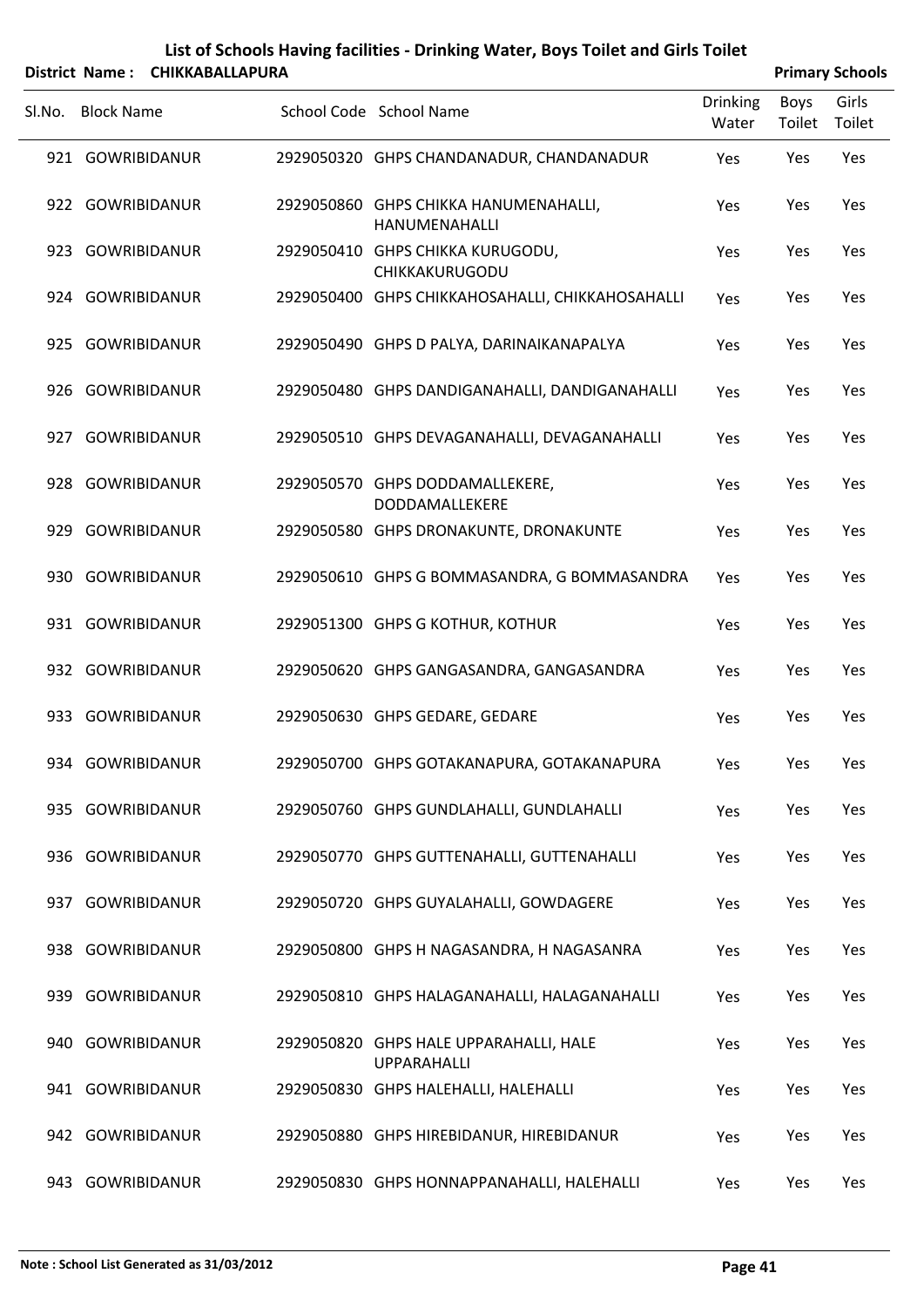| List of Schools Having facilities - Drinking Water, Boys Toilet and Girls Toilet |  |
|----------------------------------------------------------------------------------|--|
|                                                                                  |  |

|        |                   | District Name: CHIKKABALLAPURA |                                                           |                          |                | <b>Primary Schools</b> |
|--------|-------------------|--------------------------------|-----------------------------------------------------------|--------------------------|----------------|------------------------|
| Sl.No. | <b>Block Name</b> |                                | School Code School Name                                   | <b>Drinking</b><br>Water | Boys<br>Toilet | Girls<br>Toilet        |
|        | 944 GOWRIBIDANUR  |                                | 2929050910 GHPS HOSAKOTE, HOSAKOTE                        | Yes                      | Yes            | Yes                    |
|        | 945 GOWRIBIDANUR  |                                | 2929051360 GHPS HOSAKURUBARAHALLI,<br>KURUBARAHALLI       | Yes                      | Yes            | Yes                    |
|        | 946 GOWRIBIDANUR  |                                | 2929050930 GHPS HUCHONDAHALLI, HUCHONDAHALLI              | Yes                      | Yes            | Yes                    |
|        | 947 GOWRIBIDANUR  |                                | 2929050970 GHPS HUNASENAHALLI, HUNASENAHALLI              | Yes                      | Yes            | Yes                    |
|        | 948 GOWRIBIDANUR  |                                | 2929050980 GHPS IDAGUR, IDAGUR                            | Yes                      | Yes            | Yes                    |
|        | 949 GOWRIBIDANUR  |                                | 2929050490 GHPS INDIRANAGARA, DARINAIKANAPALYA            | Yes                      | Yes            | Yes                    |
|        | 950 GOWRIBIDANUR  |                                | 2929051000 GHPS JARABANDAHALLI, JARABANDAHALLI            | Yes                      | Yes            | Yes                    |
|        | 951 GOWRIBIDANUR  |                                | 2929051010 GHPS JEELAKUNTE, JEELAKUNTE                    | Yes                      | Yes            | Yes                    |
|        | 952 GOWRIBIDANUR  |                                | 2929051070 GHPS KADABUR, KADABUR                          | Yes                      | Yes            | Yes                    |
|        | 953 GOWRIBIDANUR  |                                | 2929051080 GHPS KADALAVENI, KADALAVENI                    | Yes                      | Yes            | Yes                    |
|        | 954 GOWRIBIDANUR  |                                | 2929051090 GHPS KADARENAHALLI, KADARANAHALLI              | Yes                      | Yes            | Yes                    |
|        | 955 GOWRIBIDANUR  |                                | 2929051110 GHPS KALLINAYAKANAHALLI,<br>KALLINAIKANAHALLI  | Yes                      | Yes            | Yes                    |
|        | 956 GOWRIBIDANUR  |                                | 2929051120 GHPS KALLUDI, KALLUDI                          | Yes                      | Yes            | Yes                    |
|        | 957 GOWRIBIDANUR  |                                | 2929051130 GHPS KAMAGANAHALLI, KAMAGANAHALLI              | Yes                      | Yes            | Yes                    |
|        | 958 GOWRIBIDANUR  |                                | 2929050790 GHPS KAMAREDDIHALLI, GUYYALAHALLI              | Yes                      | Yes            | Yes                    |
|        | 959 GOWRIBIDANUR  |                                | 2929052570 GHPS KEB COLONY, WARD NO:20                    | Yes                      | Yes            | Yes                    |
|        | 960 GOWRIBIDANUR  |                                | 2929051210 GHPS KENKERE, KENKERE                          | Yes                      | Yes            | Yes                    |
|        | 961 GOWRIBIDANUR  |                                | 2929051280 GHPS KONDAPURA, KONDAPURA                      | Yes                      | Yes            | Yes                    |
|        | 962 GOWRIBIDANUR  |                                | 2929050920 GHPS KOTALADINNE, HOSSUR                       | Yes                      | Yes            | Yes                    |
|        | 963 GOWRIBIDANUR  |                                | 2929052421 GHPS KOTE, WARD NO:5                           | Yes                      | Yes            | Yes                    |
|        | 964 GOWRIBIDANUR  |                                | 2929051320 GHPS KUDUMALAKUNTE, KUDUMALAKUNTE              | Yes                      | Yes            | Yes                    |
|        | 965 GOWRIBIDANUR  |                                | 2929051330 GHPS KUDUREBYALYA, KUDUREBYALYA                | Yes                      | Yes            | Yes                    |
|        | 966 GOWRIBIDANUR  |                                | 2929051350 GHPS KUNTACHIKKANAHALLI,<br>KUNTACHIKKANAHALLI | Yes                      | Yes            | Yes                    |

 $\overline{a}$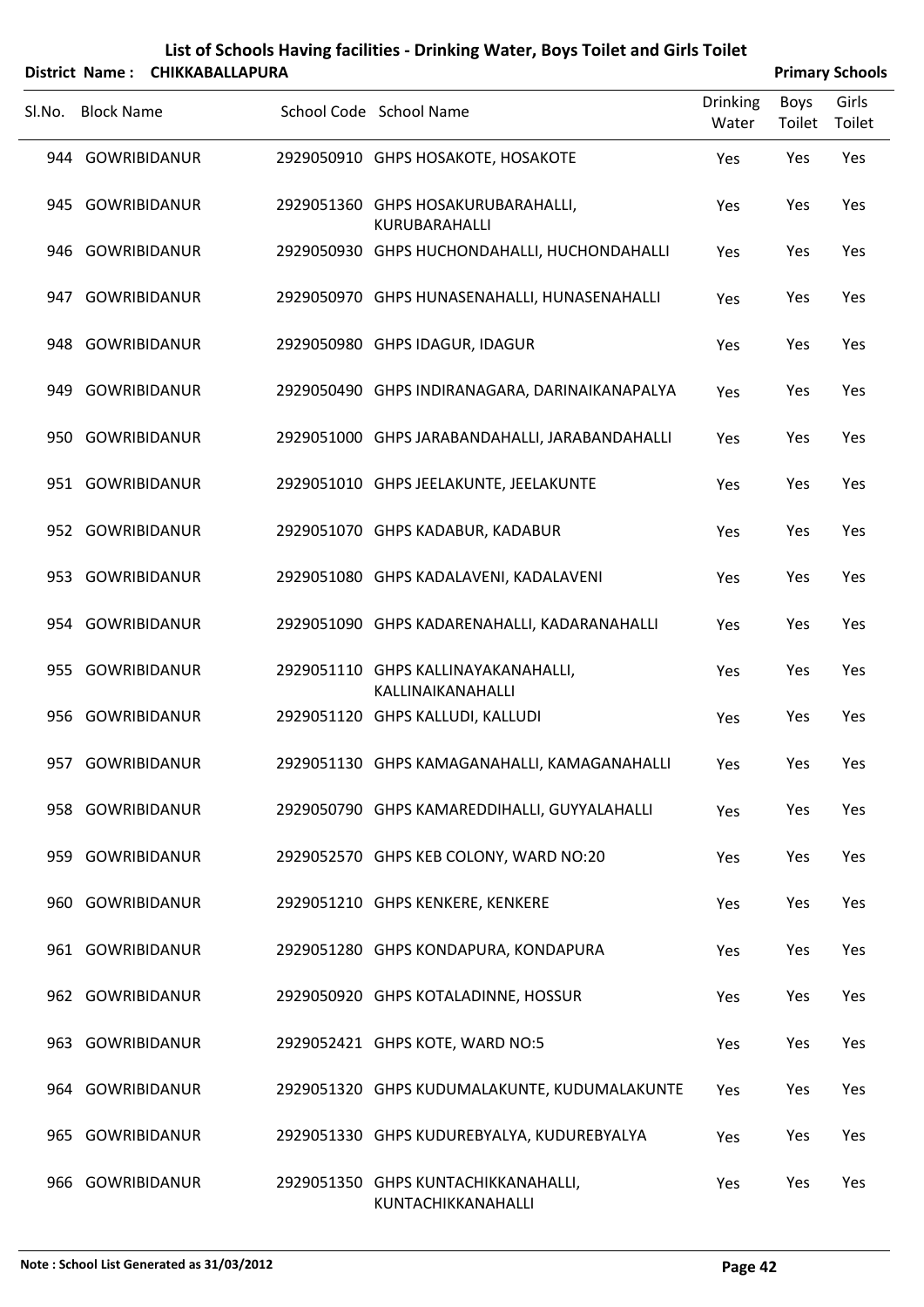| List of Schools Having facilities - Drinking Water, Boys Toilet and Girls Toilet |
|----------------------------------------------------------------------------------|
| District Name: CHIKKARAIIAPURA                                                   |

| <b>Primary Schools</b> |
|------------------------|
|                        |

|     | 213UILL IVANIC. CHINNADALLAFUNA |                                                          |                          |                | r i ilital y Julious |
|-----|---------------------------------|----------------------------------------------------------|--------------------------|----------------|----------------------|
|     | Sl.No. Block Name               | School Code School Name                                  | <b>Drinking</b><br>Water | Boys<br>Toilet | Girls<br>Toilet      |
|     | 967 GOWRIBIDANUR                | 2929051370 GHPS KURUDI, KURUDI                           | Yes                      | Yes            | Yes                  |
|     | 968 GOWRIBIDANUR                | 2929050680 GHPS M GOLLAHALLI, GOLLAHALLI                 | Yes                      | Yes            | Yes                  |
|     | 969 GOWRIBIDANUR                | 2929051420 GHPS MACHENAHALLI, MACHENAHALLI               | Yes                      | Yes            | Yes                  |
|     | 970 GOWRIBIDANUR                | 2929051430 GHPS MADANAHALLI, MADANAHALLI                 | Yes                      | Yes            | Yes                  |
|     | 971 GOWRIBIDANUR                | 2929051500 GHPS MANIVALA, MANIVALA                       | Yes                      | Yes            | Yes                  |
|     | 972 GOWRIBIDANUR                | 2929051510 GHPS MARALUR, MARALUR                         | Yes                      | Yes            | Yes                  |
|     | 973 GOWRIBIDANUR                | 2929052090 GHPS MAVINAKAYANAHALLI, TARIDALU              | Yes                      | Yes            | Yes                  |
|     | 974 GOWRIBIDANUR                | 2929051550 GHPS MINAKANAGURKI, MINAKANAGURKI             | Yes                      | Yes            | Yes                  |
|     | 975 GOWRIBIDANUR                | 2929051610 GHPS MUDALODU, MUDALODU                       | Yes                      | Yes            | Yes                  |
|     | 976 GOWRIBIDANUR                | 2929051630 GHPS MUDIGERE, MUDIGERE                       | Yes                      | Yes            | Yes                  |
|     | 977 GOWRIBIDANUR                | 2929051640 GHPS MYALYA, MYALYA                           | Yes                      | Yes            | Yes                  |
|     | 978 GOWRIBIDANUR                | 2929052380 GHPS NAGAIAH REDDY BADAVANE, WARD             | Yes                      | Yes            | Yes                  |
|     | 979 GOWRIBIDANUR                | NO:1<br>2929051680 GHPS NAGARAGERE, NAGARAGERE           | Yes                      | Yes            | Yes                  |
|     | 980 GOWRIBIDANUR                | 2929051690 GHPS NAKKALAHALLI, NAKKALAHALLI               | Yes                      | Yes            | Yes                  |
|     | 981 GOWRIBIDANUR                | 2929051700 GHPS NAMAGONDLU, NAMAGONDLU                   | Yes                      | Yes            | Yes                  |
|     | 982 GOWRIBIDANUR                | 2929051540 GHPS NANJAIAH GARIHALLI,                      | Yes                      | Yes            | Yes                  |
|     | 983 GOWRIBIDANUR                | MATTAVALAHALLI<br>2929051720 GHPS NARASAPURA, NARASAPURA | Yes                      | Yes            | Yes                  |
|     | 984 GOWRIBIDANUR                | 2929051850 GHPS POTHENAHALLI, POTHENAHALLI               | Yes                      | Yes            | Yes                  |
|     | 985 GOWRIBIDANUR                | 2929051860 GHPS PULAGANAHALLI, PULAGANAHALLI             | Yes                      | Yes            | Yes                  |
|     | 986 GOWRIBIDANUR                | 2929051880 GHPS PURA, PURA                               | Yes                      | Yes            | Yes                  |
|     | 987 GOWRIBIDANUR                | 2929051920 GHPS RAMAPURA, RAMAPURA                       | Yes                      | Yes            | Yes                  |
|     | 988 GOWRIBIDANUR                | 2929051950 GHPS RAYANAKALLU, RAYANAKALLU                 | Yes                      | Yes            | Yes                  |
| 989 | GOWRIBIDANUR                    | 2929052040 GHPS SADENAHALLI, SIDDENAHALLI                | Yes                      | Yes            | Yes                  |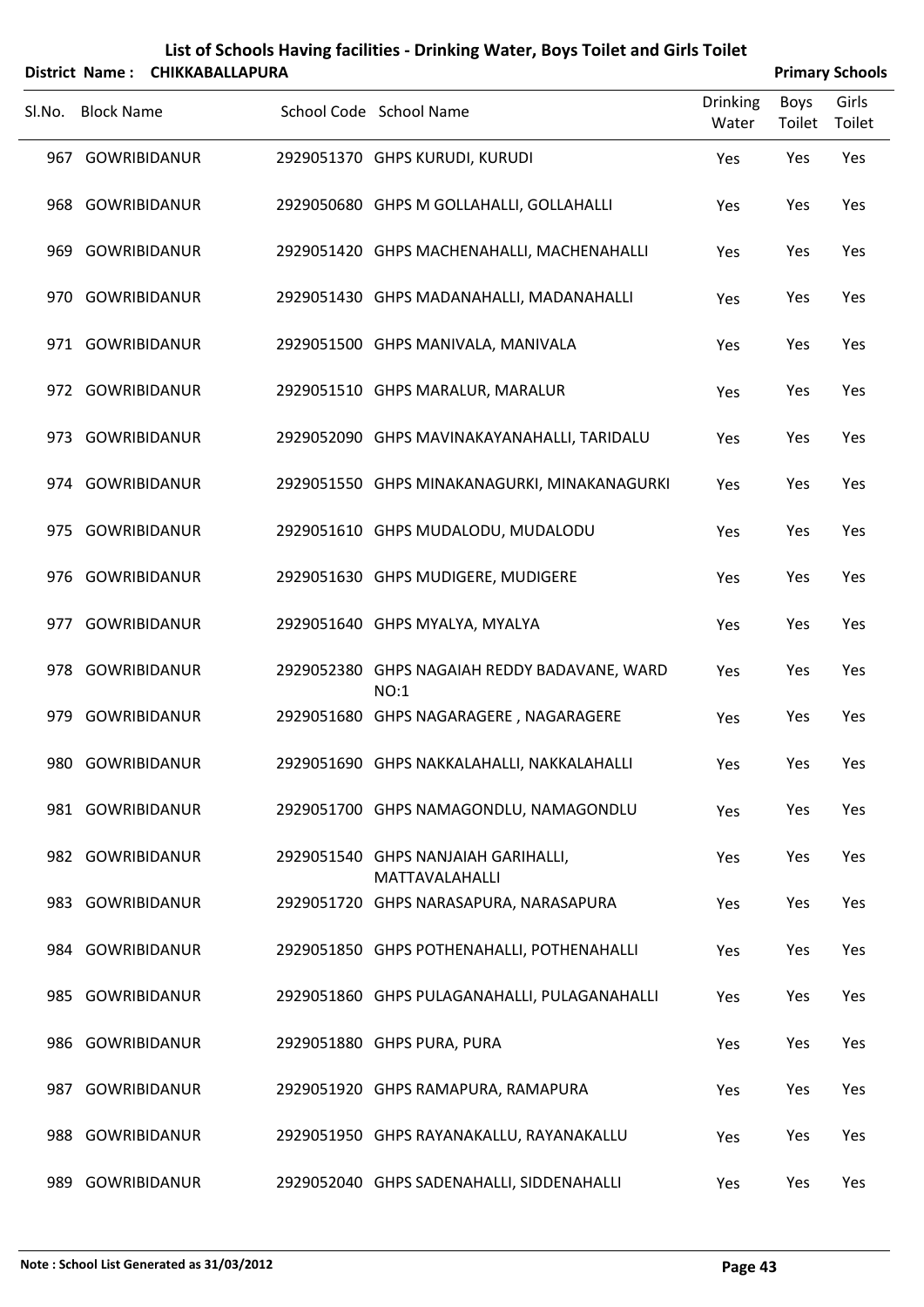|        |                     | District Name: CHIKKABALLAPURA |                                                                  |                   |                | <b>Primary Schools</b> |
|--------|---------------------|--------------------------------|------------------------------------------------------------------|-------------------|----------------|------------------------|
| Sl.No. | <b>Block Name</b>   |                                | School Code School Name                                          | Drinking<br>Water | Boys<br>Toilet | Girls<br>Toilet        |
|        | 990 GOWRIBIDANUR    |                                | 2929052000 GHPS SAGANAHALLI, SAGANAHALLI                         | Yes               | Yes            | Yes                    |
|        | 991 GOWRIBIDANUR    |                                | 2929052060 GHPS SOMASHETTIHALLI, SOMASETTIHALLI                  | Yes               | Yes            | Yes                    |
|        | 992 GOWRIBIDANUR    |                                | 2929052070 GHPS SONNAGANAHALLI, SONAGANAHALLI                    | Yes               | Yes            | Yes                    |
|        | 993 GOWRIBIDANUR    |                                | 2929052130 GHPS THIPPAGANAHALLI, THIPPAGANAHALLI                 | Yes               | Yes            | Yes                    |
|        | 994 GOWRIBIDANUR    |                                | 2929052150 GHPS THONDEBAVI RAILWAYA STATI,<br><b>THONDEBHAVI</b> | Yes               | Yes            | Yes                    |
|        | 995 GOWRIBIDANUR    |                                | 2929052150 GHPS THONDEBHAVI, THONDEBHAVI                         | Yes               | Yes            | Yes                    |
| 996    | GOWRIBIDANUR        |                                | 2929052170 GHPS UPPARAHALLI, UPPARAHALLI                         | Yes               | Yes            | Yes                    |
|        | 997 GOWRIBIDANUR    |                                | 2929052190 GHPS VARAVANI, VARAVANI                               | Yes               | Yes            | Yes                    |
| 998    | <b>GOWRIBIDANUR</b> |                                | 2929052220 GHPS VEDALAVENI, VEDALAVENI                           | Yes               | Yes            | Yes                    |
|        | 999 GOWRIBIDANUR    |                                | 2929052250 GHPS VELAPI, VELAPI                                   | Yes               | Yes            | Yes                    |
| 1000   |                     | <b>GOWRIBIDANUR</b>            | 2929052260 GHPS VENKATAPURA, VENKATAPURA                         | Yes               | Yes            | Yes                    |
|        | 1001 GOWRIBIDANUR   |                                | 2929052270 GHPS VIRUPASANDRA, VIRUPASANDRA                       | Yes               | Yes            | Yes                    |
| 1002   | GOWRIBIDANUR        |                                | 2929052300 GHPS YERRANAGENAHALLI,<br>YERANAGENAHALLI             | Yes               | Yes            | Yes                    |
|        | 1003 GOWRIBIDANUR   |                                | 2929052090 GJPS THARIDAL, TARIDALU                               | Yes               | Yes            | Yes                    |
|        | 1004 GOWRIBIDANUR   |                                | 2929051420 GLPS A D COLONY MACHENAHALLI,<br>MACHENAHALLI         | Yes               | Yes            | Yes                    |
|        | 1005 GOWRIBIDANUR   |                                | 2929051960 GLPS A K COLONY, RAYAREKALAHALLI                      | Yes               | Yes            | Yes                    |
|        | 1006 GOWRIBIDANUR   |                                | 2929050020 GLPS ADDEKOPPA, ADDEKOPPA                             | Yes               | Yes            | Yes                    |
| 1007   | <b>GOWRIBIDANUR</b> |                                | 2929050050 GLPS ALAS THIMMANAHALLI, ALAS<br><b>THIMMANAHALLI</b> | Yes               | Yes            | Yes                    |
|        | 1008 GOWRIBIDANUR   |                                | 2929052600 GLPS ANADAPURA, WARD NO:23                            | Yes               | Yes            | Yes                    |
| 1009   | <b>GOWRIBIDANUR</b> |                                | 2929050070 GLPS ANAGATTANAHALLI, ANAGATTAHALLI                   | Yes               | Yes            | Yes                    |
|        | 1010 GOWRIBIDANUR   |                                | 2929050100 GLPS ARKUNDA, ARKUNDA                                 | Yes               | Yes            | Yes                    |
|        | 1011 GOWRIBIDANUR   |                                | 2929050150 GLPS BALAGERE, BALAGERE                               | Yes               | Yes            | Yes                    |
|        | 1012 GOWRIBIDANUR   |                                | 2929050160 GLPS BALAREDDIYALLI, BALAREDDIHALLI                   | Yes               | Yes            | Yes                    |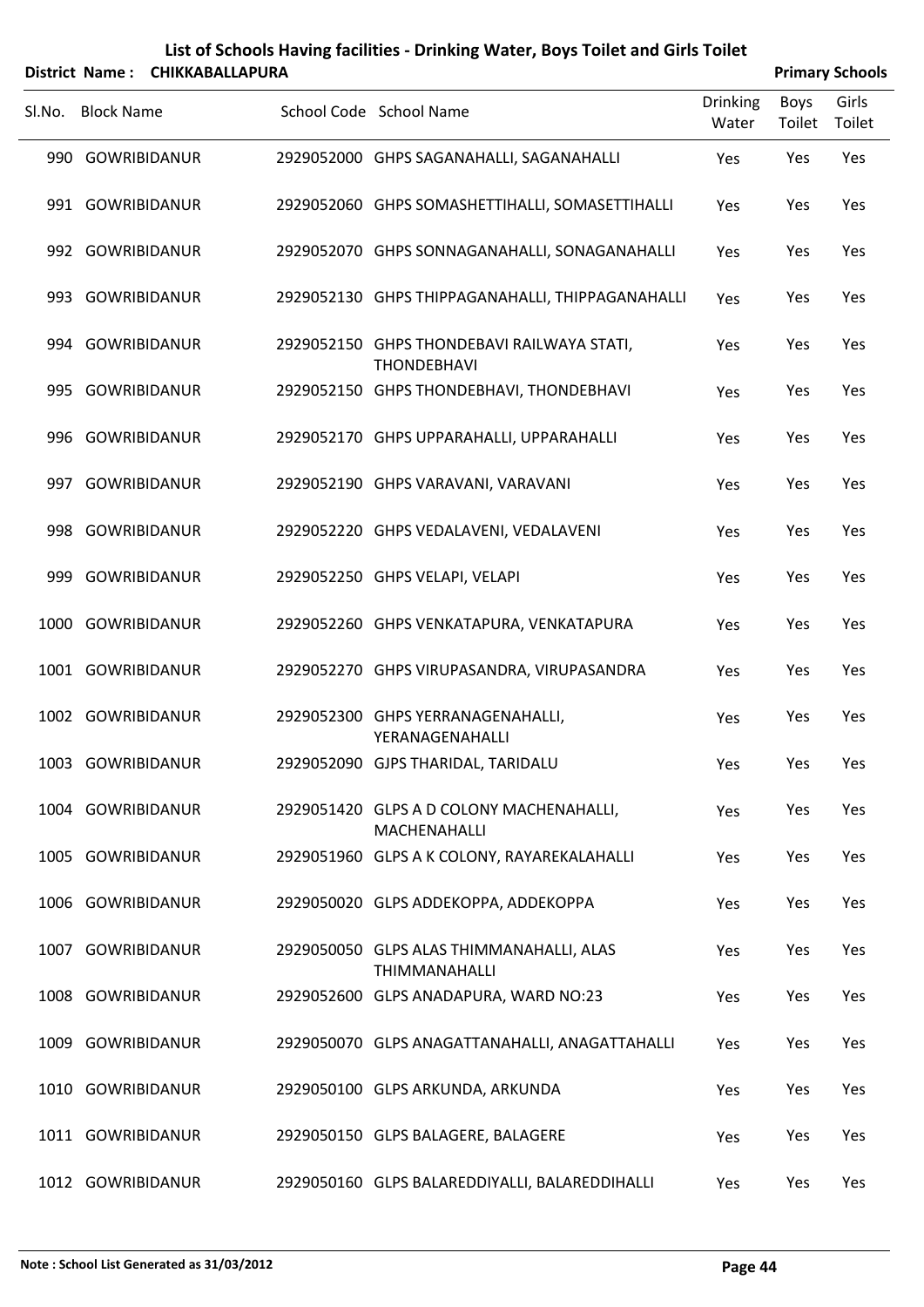|        |                   | District Name: CHIKKABALLAPURA |                                                             |                          |                | <b>Primary Schools</b> |
|--------|-------------------|--------------------------------|-------------------------------------------------------------|--------------------------|----------------|------------------------|
| Sl.No. | <b>Block Name</b> |                                | School Code School Name                                     | <b>Drinking</b><br>Water | Boys<br>Toilet | Girls<br>Toilet        |
|        | 1013 GOWRIBIDANUR |                                | 2929050470 GLPS BANDAMEEDATHANDA,<br>CHOLASETTIHALLI        | Yes                      | Yes            | Yes                    |
|        | 1014 GOWRIBIDANUR |                                | 2929050470 GLPS BANDARAHALLI, CHOLASETTIHALLI               | Yes                      | Yes            | Yes                    |
|        | 1015 GOWRIBIDANUR |                                | 2929050180 GLPS BANDARLAHALLI (THONDEBAVI,<br>BANDARLAHALLI | Yes                      | Yes            | Yes                    |
|        | 1016 GOWRIBIDANUR |                                | 2929050170 GLPS BANDARLAHALLI, BANDARLAHALLI                | Yes                      | Yes            | Yes                    |
|        | 1017 GOWRIBIDANUR |                                | 2929050830 GLPS BANDIRAMANAHALLI, HALEHALLI                 | Yes                      | Yes            | Yes                    |
|        | 1018 GOWRIBIDANUR |                                | 2929052790 GLPS BARJANUKUNTE, BARJANKUNTE                   | Yes                      | Yes            | Yes                    |
|        | 1019 GOWRIBIDANUR |                                | 2929050190 GLPS BASAVANAHALLI, BASAVANAHALLI                | Yes                      | Yes            | Yes                    |
|        | 1020 GOWRIBIDANUR |                                | 2929052350 GLPS BASAVAPURA, BASAVAPURA                      | Yes                      | Yes            | Yes                    |
|        | 1021 GOWRIBIDANUR |                                | 2929050200 GLPS BEERAMANGALA, BEERAMANGALA                  | Yes                      | Yes            | Yes                    |
|        | 1022 GOWRIBIDANUR |                                | 2929050210 GLPS BELATHUR, BELATHUR                          | Yes                      | Yes            | Yes                    |
|        | 1023 GOWRIBIDANUR |                                | 2929051300 GLPS BELUVALAHALLI, KOTHUR                       | Yes                      | Yes            | Yes                    |
|        | 1024 GOWRIBIDANUR |                                | 2929050230 GLPS BHAKTARAHALLI, BHAKTARAHALLI                | Yes                      | Yes            | Yes                    |
|        | 1025 GOWRIBIDANUR |                                | 2929051880 GLPS BHAKTARAHALLI, PURA                         | Yes                      | Yes            | Yes                    |
|        | 1026 GOWRIBIDANUR |                                | 2929050980 GLPS BHEEMANAHALLI, IDAGUR                       | Yes                      | Yes            | Yes                    |
|        | 1027 GOWRIBIDANUR |                                | 2929050830 GLPS BIKKANAHALLI, HALEHALLI                     | Yes                      | Yes            | Yes                    |
|        | 1028 GOWRIBIDANUR |                                | 2929050260 GLPS BODABANDAHALLI, BODABANDAHALLI              | Yes                      | Yes            | Yes                    |
|        | 1029 GOWRIBIDANUR |                                | 2929051300 GLPS BOTTADEPPANAHALLI, KOTHUR                   | Yes                      | Yes            | Yes                    |
|        | 1030 GOWRIBIDANUR |                                | 2929050290 GLPS BUDIGENAHALLI, BUDIGENAHALLI                | Yes                      | Yes            | Yes                    |
|        | 1031 GOWRIBIDANUR |                                | 2929051080 GLPS CHANNENAHALLI, KADALAVENI                   | Yes                      | Yes            | Yes                    |
|        | 1032 GOWRIBIDANUR |                                | 2929050350 GLPS CHARAKAMITTENAHALLI,<br>CHARAKAMITTENEHALLI | Yes                      | Yes            | Yes                    |
|        | 1033 GOWRIBIDANUR |                                | 2929052780 GLPS CHATTIKUNTE THANDA,<br>CHEETTIKUNTETHANDA   | Yes                      | Yes            | Yes                    |
|        | 1034 GOWRIBIDANUR |                                | 2929050360 GLPS CHEEGATAGERE, CHEEGATAGERE                  | Yes                      | Yes            | Yes                    |
|        | 1035 GOWRIBIDANUR |                                | 2929050370 GLPS CHEELAMANAHALLI,<br>CHEEELAMANAHALLI        | Yes                      | Yes            | Yes                    |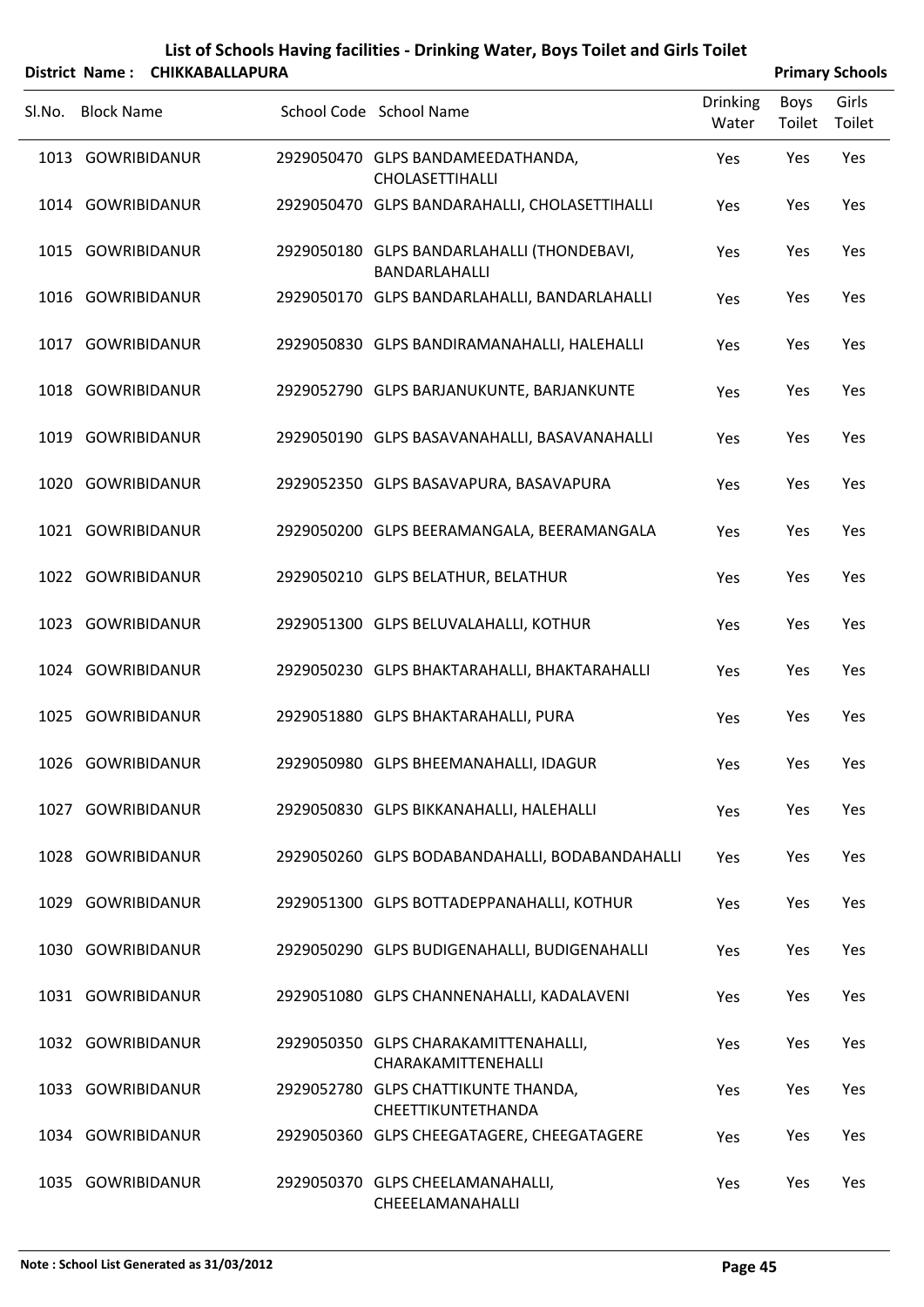|        |                   | District Name: CHIKKABALLAPURA |                                                               |                          |                | <b>Primary Schools</b> |
|--------|-------------------|--------------------------------|---------------------------------------------------------------|--------------------------|----------------|------------------------|
| SI.No. | <b>Block Name</b> |                                | School Code School Name                                       | <b>Drinking</b><br>Water | Boys<br>Toilet | Girls<br>Toilet        |
|        | 1036 GOWRIBIDANUR |                                | 2929050380 GLPS CHEELENAHALLI, CHEELENAHALLI                  | Yes                      | Yes            | Yes                    |
|        | 1037 GOWRIBIDANUR |                                | 2929050440 GLPS CHIMAKALAHALLI, CHIMAKALAHALLI                | Yes                      | Yes            | Yes                    |
|        | 1038 GOWRIBIDANUR |                                | 2929050450 GLPS CHINCHANAHALLI, CHINCHANAHALLI                | Yes                      | Yes            | Yes                    |
|        | 1039 GOWRIBIDANUR |                                | 2929050460 GLPS CHINNANAGENAHALLI,<br>CHNNAGENAHALLI          | Yes                      | Yes            | Yes                    |
|        | 1040 GOWRIBIDANUR |                                | 2929052250 GLPS CHITTAVALAHALLI, VELAPI                       | Yes                      | Yes            | Yes                    |
|        | 1041 GOWRIBIDANUR |                                | 2929050470 GLPS CHOLASETTIHALLI, CHOLASETTIHALLI              | Yes                      | Yes            | Yes                    |
|        | 1042 GOWRIBIDANUR |                                | 2929051110 GLPS CHRISTIAN COLONY,<br>KALLINAIKANAHALLI        | Yes                      | Yes            | Yes                    |
|        | 1043 GOWRIBIDANUR |                                | 2929051950 GLPS DEVARA KONDAHALLI, RAYANAKALLU                | Yes                      | Yes            | Yes                    |
|        | 1044 GOWRIBIDANUR |                                | 2929050400 GLPS DEVARAHALLI, CHIKKAHOSAHALLI                  | Yes                      | Yes            | Yes                    |
|        | 1045 GOWRIBIDANUR |                                | 2929050520 GLPS DEVARAHOSAHALLI,<br>DEVARAHOSAHALLI           | Yes                      | Yes            | Yes                    |
| 1046   | GOWRIBIDANUR      |                                | 2929050490 GLPS DINNEMELINAHALLI,<br>DARINAIKANAPALYA         | Yes                      | Yes            | Yes                    |
|        | 1047 GOWRIBIDANUR |                                | 2929050550 GLPS DINNENAHALLI (MYALYA),<br><b>DINNENAHALLI</b> | Yes                      | Yes            | Yes                    |
|        | 1048 GOWRIBIDANUR |                                | 2929050550 GLPS DINNENAHALLI, DINNENAHALLI                    | Yes                      | Yes            | Yes                    |
|        | 1049 GOWRIBIDANUR |                                | 2929050860 GLPS DODDA HANUMENAHALLI,<br>HANUMENAHALLI         | Yes                      | Yes            | Yes                    |
|        | 1050 GOWRIBIDANUR |                                | 2929050040 GLPS DODDA HUSAIN PURA, ALAKAPURA                  | Yes                      | Yes            | Yes                    |
|        | 1051 GOWRIBIDANUR |                                | 2929051950 GLPS DODDA REDDI NAGENAHALLI,<br>RAYANAKALLU       | Yes                      | Yes            | Yes                    |
|        | 1052 GOWRIBIDANUR |                                | 2929050560 GLPS DODDAKURUGODU,<br>DODDAKURUGODU               | Yes                      | Yes            | Yes                    |
|        | 1053 GOWRIBIDANUR |                                | 2929052151 GLPS DODDRAYAGADDA, THONDEBHAVI                    | Yes                      | Yes            | Yes                    |
|        | 1054 GOWRIBIDANUR |                                | 2929050590 GLPS DWARAGANAHALLI, DWARAGANAHALLI                | Yes                      | Yes            | Yes                    |
|        | 1055 GOWRIBIDANUR |                                | 2929050600 GLPS DYAVASANDRA, DYAVASANDRA                      | Yes                      | Yes            | Yes                    |
|        | 1056 GOWRIBIDANUR |                                | 2929050810 GLPS GANDI NAGARA, HALAGANAHALLI                   | Yes                      | Yes            | Yes                    |
|        | 1057 GOWRIBIDANUR |                                | 2929050640 GLPS GIDAGANAHALLI, GIDAGANAHALLI                  | Yes                      | Yes            | Yes                    |
|        | 1058 GOWRIBIDANUR |                                | 2929050650 GLPS GODDAVALAHALLI, GODDAVALAHALLI                | Yes                      | Yes            | Yes                    |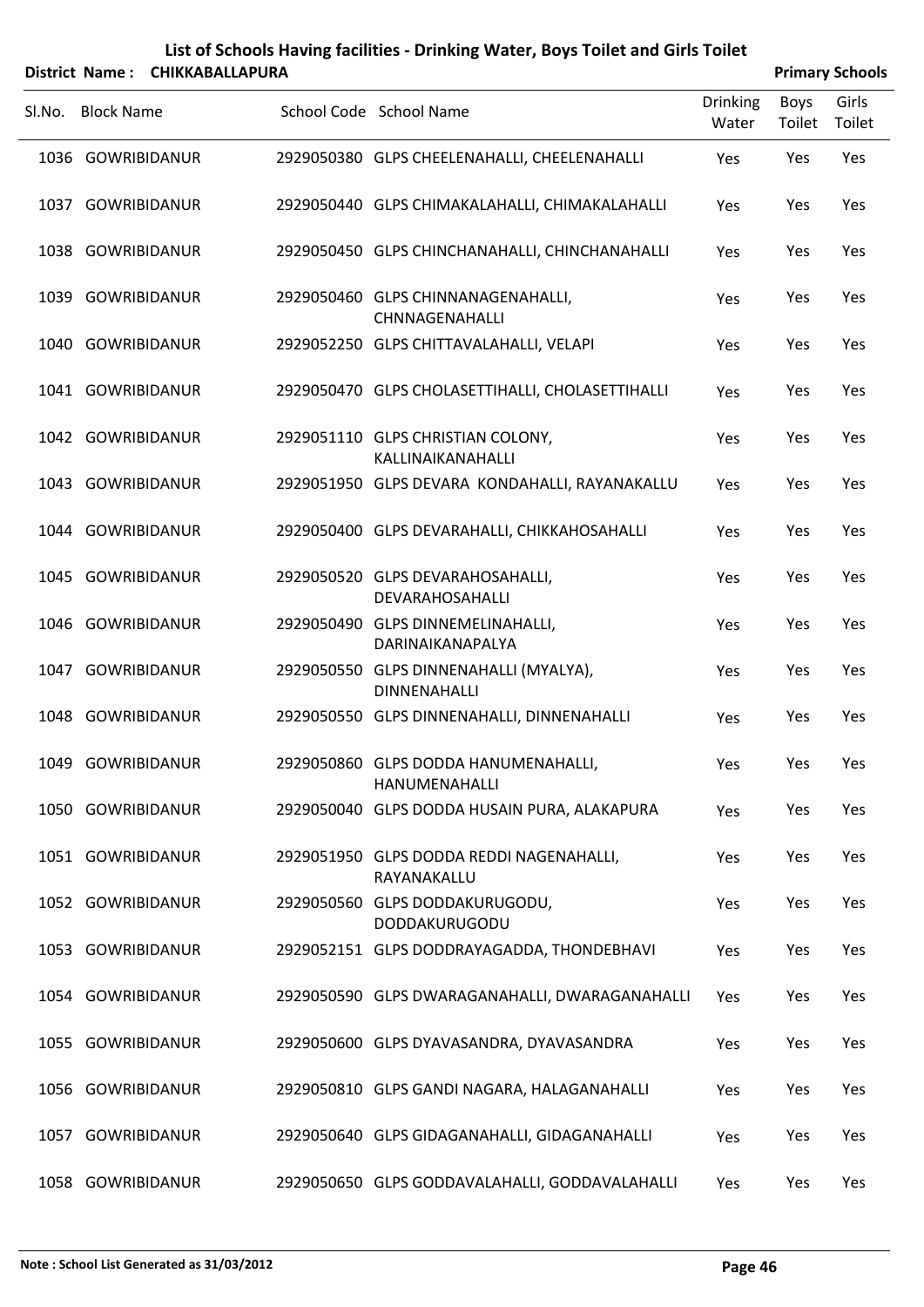|        |                     | District Name: CHIKKABALLAPURA |                                                               |                          |                       | <b>Primary Schools</b> |
|--------|---------------------|--------------------------------|---------------------------------------------------------------|--------------------------|-----------------------|------------------------|
| SI.No. | <b>Block Name</b>   |                                | School Code School Name                                       | <b>Drinking</b><br>Water | <b>Boys</b><br>Toilet | Girls<br>Toilet        |
|        | 1059 GOWRIBIDANUR   |                                | 2929050660 GLPS GOLLACHINNEHALLI,<br><b>GOLACHINNENAHALLI</b> | Yes                      | Yes                   | Yes                    |
|        | 1060 GOWRIBIDANUR   |                                | 2929050670 GLPS GOLLAHALLI, GOLLAHALLI                        | Yes                      | Yes                   | Yes                    |
|        | 1061 GOWRIBIDANUR   |                                | 2929050490 GLPS GOLLARA COLONY, DARINAIKANAPALYA              | Yes                      | Yes                   | Yes                    |
|        | 1062 GOWRIBIDANUR   |                                | 2929050710 GLPS GOTLAKUNTE, GOTLAKUNTE                        | Yes                      | Yes                   | Yes                    |
|        | 1063 GOWRIBIDANUR   |                                | 2929050720 GLPS GOWDAGERE, GOWDAGERE                          | Yes                      | Yes                   | Yes                    |
|        | 1064 GOWRIBIDANUR   |                                | 2929050730 GLPS GOWDASANDRA, GOWDASANDRA                      | Yes                      | Yes                   | Yes                    |
|        | 1065 GOWRIBIDANUR   |                                | 2929050740 GLPS GULAGANJIHALLI, GULAGANJIHALLI                | Yes                      | Yes                   | Yes                    |
|        | 1066 GOWRIBIDANUR   |                                | 2929050750 GLPS GUNDAPURA, GUNDAPURA                          | Yes                      | Yes                   | Yes                    |
| 1067   | GOWRIBIDANUR        |                                | 2929050920 GLPS GURUPANAHALLI, HOSSUR                         | Yes                      | Yes                   | Yes                    |
|        | 1068 GOWRIBIDANUR   |                                | 2929050780 GLPS GUVVALAHALLI, GUVVALAHALLI                    | Yes                      | Yes                   | Yes                    |
| 1069   | GOWRIBIDANUR        |                                | 2929050800 GLPS H COLONY, H NAGASANRA                         | Yes                      | Yes                   | Yes                    |
|        | 1070 GOWRIBIDANUR   |                                | 2929050910 GLPS HAKKI PIKKI COLONY, HOSAKOTE                  | Yes                      | Yes                   | Yes                    |
|        | 1071 GOWRIBIDANUR   |                                | 2929050540 GLPS HALE K T HALLI, DINAMAGATTANAHALLI            | Yes                      | Yes                   | Yes                    |
|        | 1072 GOWRIBIDANUR   |                                | 2929051360 GLPS HALEKURUBARAHALLI, KURUBARAHALLI Yes          |                          | Yes                   | Yes                    |
|        | 1073 GOWRIBIDANUR   |                                | 2929051500 GLPS HALEVOOR, MANIVALA                            | Yes                      | Yes                   | Yes                    |
|        | 1074 GOWRIBIDANUR   |                                | 2929052590 GLPS HANUMANTHANAGAR, WARD NO:22                   | Yes                      | Yes                   | Yes                    |
|        | 1075 GOWRIBIDANUR   |                                | 2929050850 GLPS HANUMANTHAPURA (SECOND),<br>HANUMANTHAPURA    | Yes                      | Yes                   | Yes                    |
|        | 1076 GOWRIBIDANUR   |                                | 2929050850 GLPS HANUMANTHAPURA,<br>HANUMANTHAPURA             | Yes                      | Yes                   | Yes                    |
| 1077   | <b>GOWRIBIDANUR</b> |                                | 2929050860 GLPS HANUMENAHALLI, HANUMENAHALLI                  | Yes                      | Yes                   | Yes                    |
|        | 1078 GOWRIBIDANUR   |                                | 2929050870 GLPS HEGGENAHALLI, HEGGENAHALLI                    | Yes                      | Yes                   | Yes                    |
| 1079   | GOWRIBIDANUR        |                                | 2929050890 GLPS HOSAUPPARAHALLI, HOSA<br><b>UPPARAHALLI</b>   | Yes                      | Yes                   | Yes                    |
|        | 1080 GOWRIBIDANUR   |                                | 2929050800 GLPS HUDUTHI, H NAGASANRA                          | Yes                      | Yes                   | Yes                    |
|        | 1081 GOWRIBIDANUR   |                                | 2929050950 GLPS HULIKUNTE, HULIKUNTE                          | Yes                      | Yes                   | Yes                    |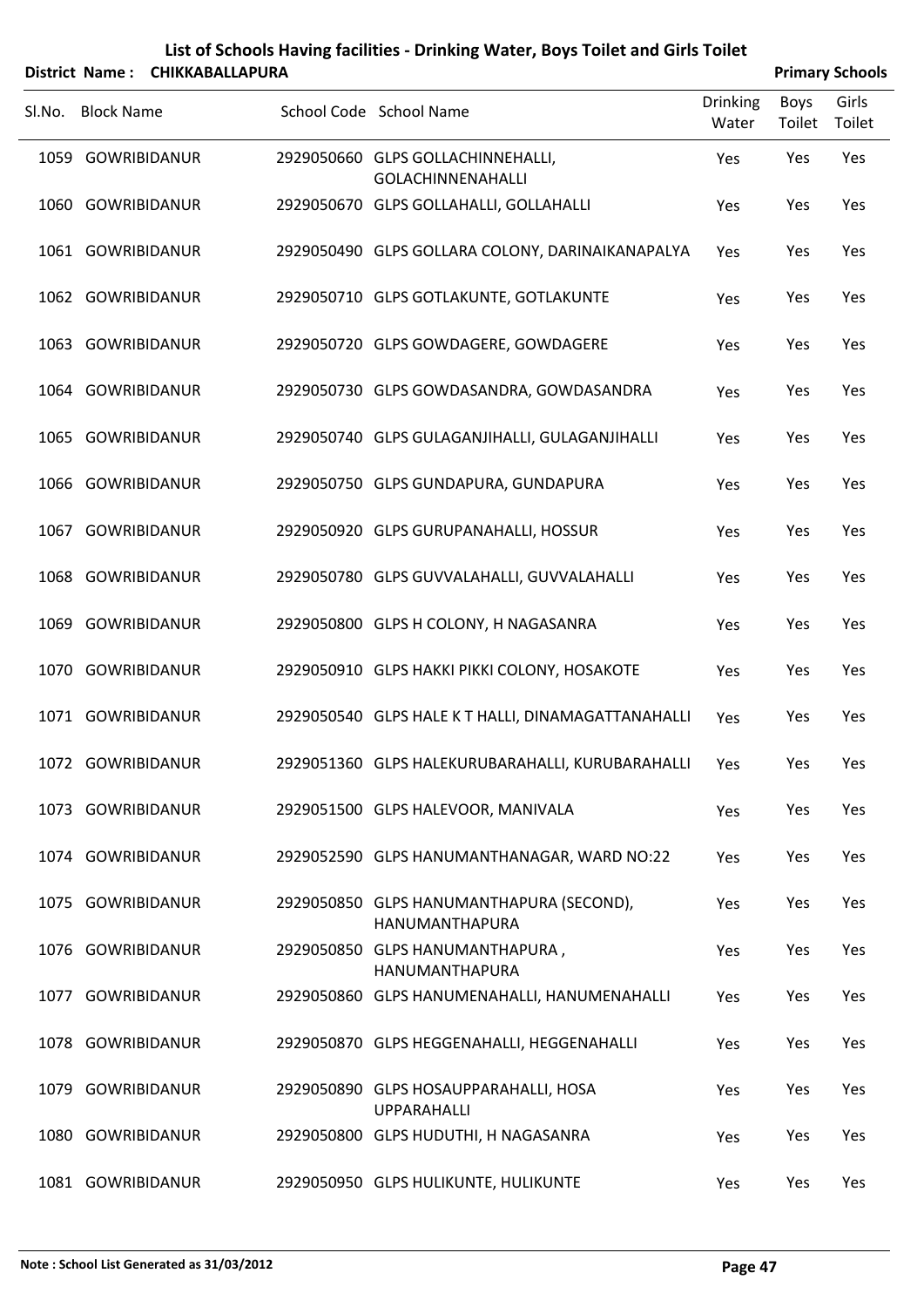|        |                     | District Name: CHIKKABALLAPURA |                                                                  |                          |                | <b>Primary Schools</b> |
|--------|---------------------|--------------------------------|------------------------------------------------------------------|--------------------------|----------------|------------------------|
| SI.No. | <b>Block Name</b>   |                                | School Code School Name                                          | <b>Drinking</b><br>Water | Boys<br>Toilet | Girls<br>Toilet        |
|        | 1082 GOWRIBIDANUR   |                                | 2929050960 GLPS HUNASEKUNTE, HUNASEKUNTE                         | Yes                      | Yes            | Yes                    |
| 1083   | GOWRIBIDANUR        |                                | 2929052150 GLPS HUSAINPURA, THONDEBHAVI                          | Yes                      | Yes            | Yes                    |
|        | 1084 GOWRIBIDANUR   |                                | 2929051050 GLPS JAGIREDDIHALLI, JOGIREDDIHALLI                   | Yes                      | Yes            | Yes                    |
|        | 1085 GOWRIBIDANUR   |                                | 2929050990 GLPS JAKKENAHALLI (EDAGUR),<br><b>JAKKENAHALLI</b>    | Yes                      | Yes            | Yes                    |
|        | 1086 GOWRIBIDANUR   |                                | 2929050990 GLPS JAKKENAHALLI (NAM), JAKKENAHALLI                 | Yes                      | Yes            | Yes                    |
| 1087   | GOWRIBIDANUR        |                                | 2929050980 GLPS JALAHALLI, IDAGUR                                | Yes                      | Yes            | Yes                    |
|        | 1088 GOWRIBIDANUR   |                                | 2929051030 GLPS JODIBISALAHALLI, JODIBISILAHALLI                 | Yes                      | Yes            | Yes                    |
| 1089   | <b>GOWRIBIDANUR</b> |                                | 2929051060 GLPS KACHAMACHANAHALLI,<br>KACHAMACHANAHALLI          | Yes                      | Yes            | Yes                    |
|        | 1090 GOWRIBIDANUR   |                                | 2929050830 GLPS KADACHIKANAHALLI, HALEHALLI                      | Yes                      | Yes            | Yes                    |
|        | 1091 GOWRIBIDANUR   |                                | 2929051100 GLPS KADIRADEVARAHALLI,<br>KADIRADEVARAHALLI          | Yes                      | Yes            | Yes                    |
|        | 1092 GOWRIBIDANUR   |                                | 2929051090 GLPS KADIRENAHALLI, KADARANAHALLI                     | Yes                      | Yes            | Yes                    |
|        | 1093 GOWRIBIDANUR   |                                | 2929051140 GLPS KAMALAPURA, KAMALAPURA                           | Yes                      | Yes            | Yes                    |
|        | 1094 GOWRIBIDANUR   |                                | 2929051160 GLPS KAMBALAHALLI (BEVINAHALLI,<br>KAMBALAHALLI       | Yes                      | Yes            | Yes                    |
|        | 1095 GOWRIBIDANUR   |                                | 2929051000 GLPS KAMBALAHALLI (JAR), JARABANDAHALLI Yes           |                          | Yes            | Yes                    |
|        | 1096 GOWRIBIDANUR   |                                | 2929050720 GLPS KAMBATTANAHALLI, GOWDAGERE                       | Yes                      | Yes            | Yes                    |
|        | 1097 GOWRIBIDANUR   |                                | 2929051170 GLPS KANAGANAKOPPA, KANAGANAKOPPA                     | Yes                      | Yes            | Yes                    |
|        | 1098 GOWRIBIDANUR   |                                | 2929051180 GLPS KANTHARLAHALLI, KANTARLAHALLI                    | Yes                      | Yes            | Yes                    |
| 1099   | <b>GOWRIBIDANUR</b> |                                | 2929051190 GLPS KAREKALLAHALLI, KAREKALLAHALLI                   | Yes                      | Yes            | Yes                    |
|        | 1100 GOWRIBIDANUR   |                                | 2929050090 GLPS KATANAGENAHALLI, ARASALBANDE                     | Yes                      | Yes            | Yes                    |
|        | 1101 GOWRIBIDANUR   |                                | 2929051200 GLPS KATANAKALLU, KATANAKALLU                         | Yes                      | Yes            | Yes                    |
|        | 1102 GOWRIBIDANUR   |                                | 2929050540 GLPS KELAGINADINAMAGATTANAHALL,<br>DINAMAGATTANAHALLI | Yes                      | Yes            | Yes                    |
|        | 1103 GOWRIBIDANUR   |                                | 2929050620 GLPS KENGENAHALLI, GANGASANDRA                        | Yes                      | Yes            | Yes                    |
|        | 1104 GOWRIBIDANUR   |                                | 2929051220 GLPS KEREVOLAGINAHALLI,<br>KEREVOLAGINAHALLI          | Yes                      | Yes            | Yes                    |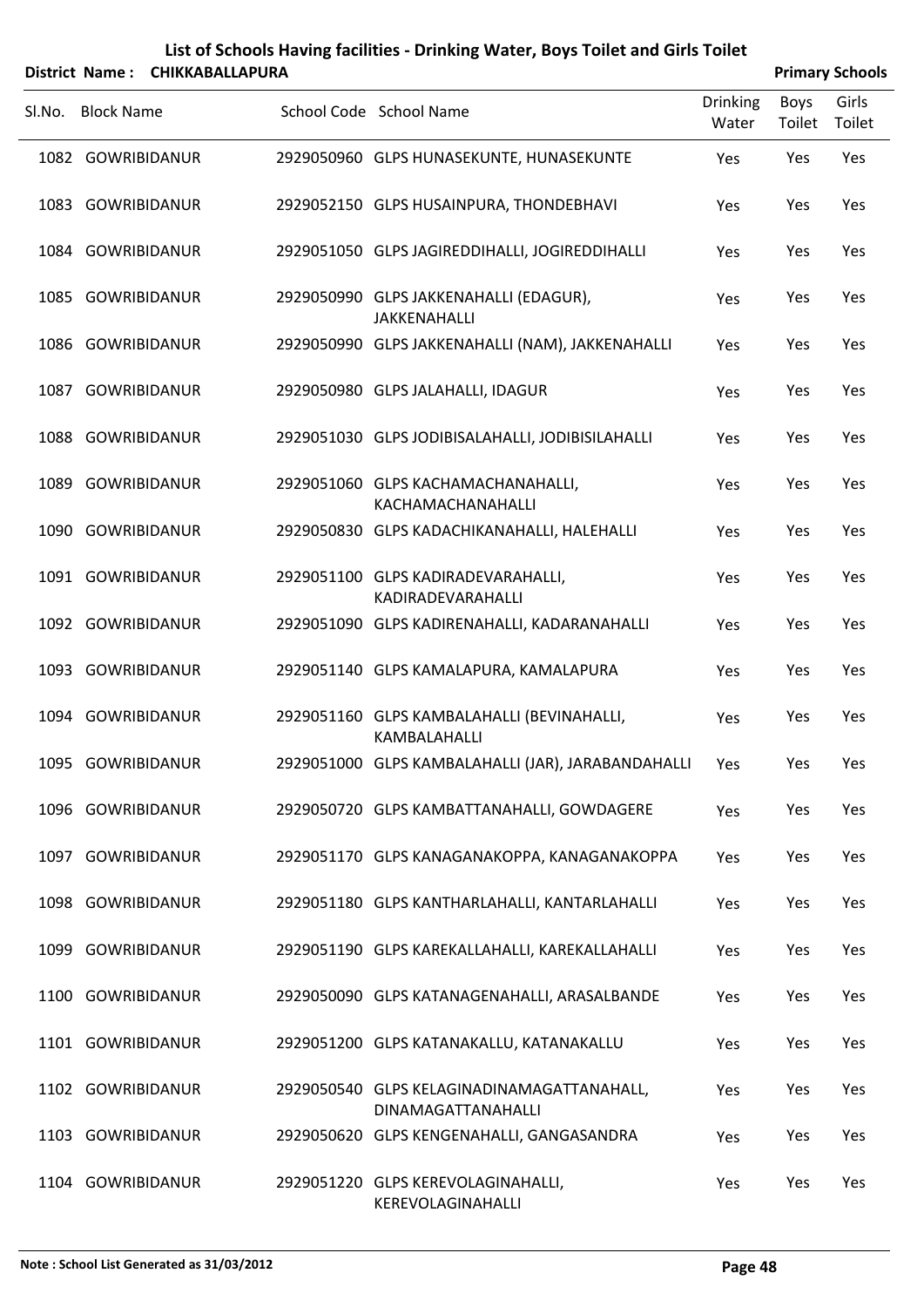|        |                   | District Name: CHIKKABALLAPURA |                                                                       |                          |                | <b>Primary Schools</b> |
|--------|-------------------|--------------------------------|-----------------------------------------------------------------------|--------------------------|----------------|------------------------|
| Sl.No. | <b>Block Name</b> |                                | School Code School Name                                               | <b>Drinking</b><br>Water | Boys<br>Toilet | Girls<br>Toilet        |
|        | 1105 GOWRIBIDANUR |                                | 2929051240 GLPS KODIHALLI, KODIHALLI                                  | Yes                      | Yes            | Yes                    |
|        | 1106 GOWRIBIDANUR |                                | 2929051260 GLPS KONAGANAHALLI, KONAGANAHALLI                          | Yes                      | Yes            | Yes                    |
|        | 1107 GOWRIBIDANUR |                                | 2929051270 GLPS KONAPURA, KONAPURA                                    | Yes                      | Yes            | Yes                    |
|        | 1108 GOWRIBIDANUR |                                | 2929051290 GLPS KONDENAHALLI, KONDENAHALLI                            | Yes                      | Yes            | Yes                    |
|        | 1109 GOWRIBIDANUR |                                | 2929050540 GLPS KOSA K T HALLI,<br>DINAMAGATTANAHALLI                 | Yes                      | Yes            | Yes                    |
|        | 1110 GOWRIBIDANUR |                                | 2929052210 GLPS KOTEGADDE, VATADAHOSAHALLI                            | Yes                      | Yes            | Yes                    |
|        | 1111 GOWRIBIDANUR |                                | 2929051680 GLPS KOTTAPANAHALLI, NAGARAGERE                            | Yes                      | Yes            | Yes                    |
|        | 1112 GOWRIBIDANUR |                                | 2929051310 GLPS KRISHNARAJAPURA, KRISHNARAJAPURA                      | Yes                      | Yes            | Yes                    |
|        | 1113 GOWRIBIDANUR |                                | 2929051340 GLPS KUNDIHALLI, KUNDIHALLI                                | Yes                      | Yes            | Yes                    |
|        | 1114 GOWRIBIDANUR |                                | 2929050920 GLPS KURUBARAPALYA -KURUDI, HOSSUR                         | Yes                      | Yes            | Yes                    |
|        | 1115 GOWRIBIDANUR |                                | 2929051390 GLPS LAKKASANDRA, LAKKASANDRA                              | Yes                      | Yes            | Yes                    |
|        | 1116 GOWRIBIDANUR |                                | 2929051550 GLPS M GUNDLAHALLI, MINAKANAGURKI                          | Yes                      | Yes            | Yes                    |
|        | 1117 GOWRIBIDANUR |                                | 2929051550 GLPS M HOSAHALLI, MINAKANAGURKI                            | Yes                      | Yes            | Yes                    |
|        | 1118 GOWRIBIDANUR |                                | 2929052280 GLPS M JALAHALLI, VYCHAKURAHALLI                           | Yes                      | Yes            | Yes                    |
|        | 1119 GOWRIBIDANUR |                                | 2929051410 GLPS M NAGENAHALLI, M NAGENAHALLI                          | Yes                      | Yes            | Yes                    |
|        | 1120 GOWRIBIDANUR |                                | 2929051460 GLPS MALLASANDRA, MALLASANDRA                              | Yes                      | Yes            | Yes                    |
|        | 1121 GOWRIBIDANUR |                                | 2929051480 GLPS MALLENAHALLI, MALLENAHALLI                            | Yes                      | Yes            | Yes                    |
|        | 1122 GOWRIBIDANUR |                                | 2929051520 GLPS MARIMAKALAHALLI,<br>MARIMAKALAHALLI                   | Yes                      | Yes            | Yes                    |
|        | 1123 GOWRIBIDANUR |                                | 2929051530 GLPS MARIPADAGU, MARIPADAGU                                | Yes                      | Yes            | Yes                    |
|        | 1124 GOWRIBIDANUR |                                | 2929051540 GLPS MATTAVALAHALLI, MATTAVALAHALLI                        | Yes                      | Yes            | Yes                    |
|        | 1125 GOWRIBIDANUR |                                | 2929052090 GLPS MAVINAKAYANAHALLI A K COL,<br><b>TARIDALU</b>         | Yes                      | Yes            | Yes                    |
|        | 1126 GOWRIBIDANUR |                                | 2929050540 GLPS MELINADINAMAGATTANAHALL,<br><b>DINAMAGATTANAHALLI</b> | Yes                      | Yes            | Yes                    |
|        | 1127 GOWRIBIDANUR |                                | 2929050160 GLPS MIDDILU, BALAREDDIHALLI                               | Yes                      | Yes            | Yes                    |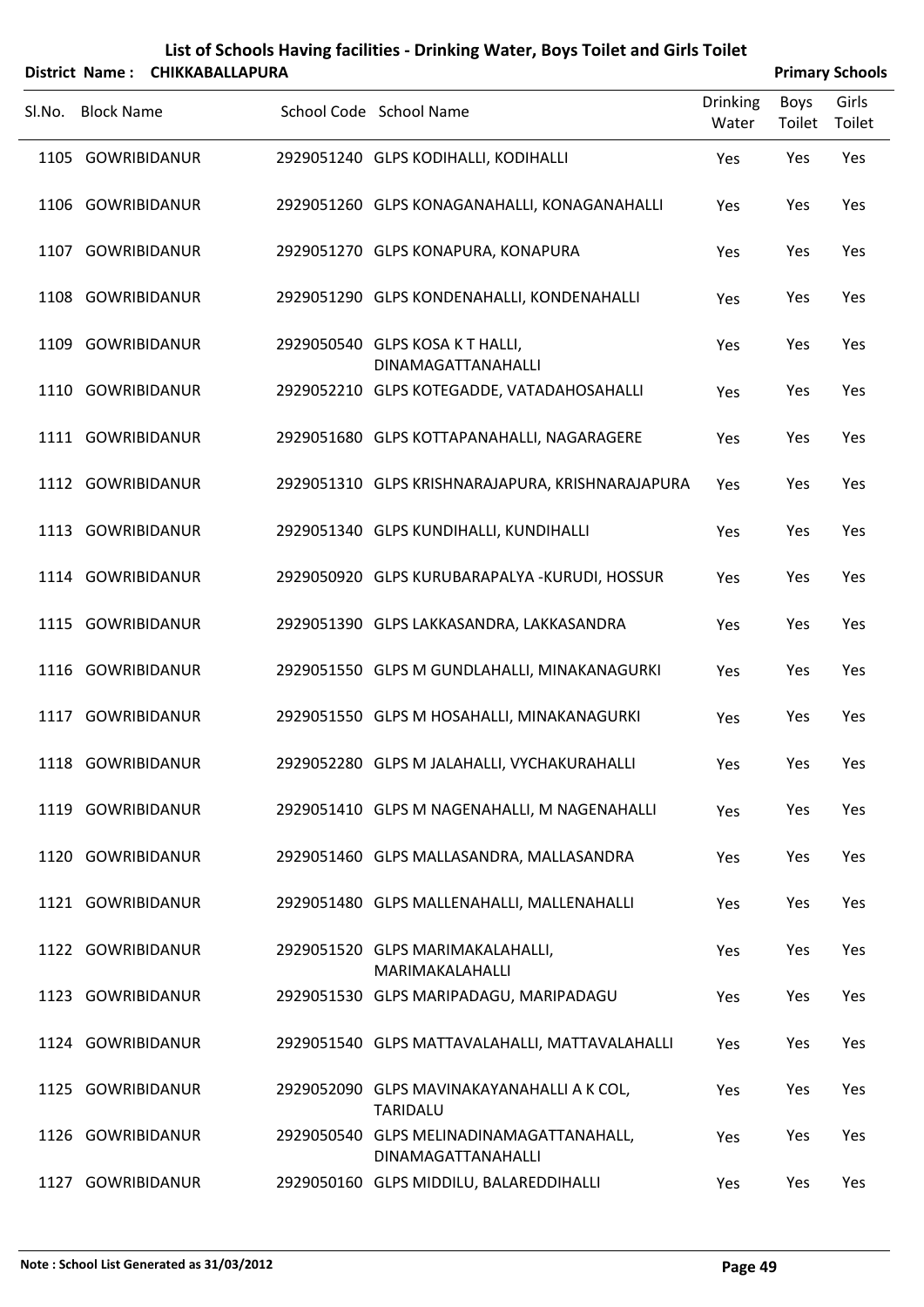|        |                   | District Name: CHIKKABALLAPURA |                                                                  |                          |                | <b>Primary Schools</b> |
|--------|-------------------|--------------------------------|------------------------------------------------------------------|--------------------------|----------------|------------------------|
| SI.No. | <b>Block Name</b> |                                | School Code School Name                                          | <b>Drinking</b><br>Water | Boys<br>Toilet | Girls<br>Toilet        |
|        | 1128 GOWRIBIDANUR |                                | 2929051560 GLPS MINDENAHALLI, MINDENAHALLI                       | Yes                      | Yes            | Yes                    |
|        | 1129 GOWRIBIDANUR |                                | 2929051570 GLPS MITTENAHALLI, MITTENAHALLI                       | Yes                      | Yes            | Yes                    |
|        | 1130 GOWRIBIDANUR |                                | 2929051500 GLPS MUSALMANARAHALLI, MANIVALA                       | Yes                      | Yes            | Yes                    |
|        | 1131 GOWRIBIDANUR |                                | 2929052090 GLPS MUTHUKADAHALLI, TARIDALU                         | Yes                      | Yes            | Yes                    |
|        | 1132 GOWRIBIDANUR |                                | 2929050490 GLPS MYLAGANAHALLI, DARINAIKANAPALYA                  | Yes                      | Yes            | Yes                    |
|        | 1133 GOWRIBIDANUR |                                | 2929052151 GLPS MYLANDAHALLI (THONDEBAVI),<br><b>THONDEBHAVI</b> | Yes                      | Yes            | Yes                    |
|        | 1134 GOWRIBIDANUR |                                | 2929051650 GLPS NACHIKUNTE, NACHIKUNTE                           | Yes                      | Yes            | Yes                    |
|        | 1135 GOWRIBIDANUR |                                | 2929051670 GLPS NAGARABHAVI, NAGARABHAVI                         | Yes                      | Yes            | Yes                    |
|        | 1136 GOWRIBIDANUR |                                | 2929050060 GLPS NAGATHENAHALLI, ALLIPURA                         | Yes                      | Yes            | Yes                    |
|        | 1137 GOWRIBIDANUR |                                | 2929051710 GLPS NANDIGANAHALLI, NANDIGANAHALLI                   | Yes                      | Yes            | Yes                    |
|        | 1138 GOWRIBIDANUR |                                | 2929051740 GLPS NARASIMHANAHALLI,<br>NARASIMHANAHALLI            | Yes                      | Yes            | Yes                    |
|        | 1139 GOWRIBIDANUR |                                | 2929052550 GLPS NEHARUJI COLONY, WARD NO:18                      | Yes                      | Yes            | Yes                    |
|        | 1140 GOWRIBIDANUR |                                | 2929051750 GLPS NERLAHALLI, NARLAHALLI                           | Yes                      | Yes            | Yes                    |
|        | 1141 GOWRIBIDANUR |                                | 2929051530 GLPS ONTIMANEHALLI, MARIPADAGU                        | Yes                      | Yes            | Yes                    |
|        | 1142 GOWRIBIDANUR |                                | 2929051790 GLPS P NAGENAHALLI, P NAGENAHALLI                     | Yes                      | Yes            | Yes                    |
|        | 1143 GOWRIBIDANUR |                                | 2929051390 GLPS PAIPALYA, LAKKASANDRA                            | Yes                      | Yes            | Yes                    |
|        | 1144 GOWRIBIDANUR |                                | 2929051830 GLPS PIDARLAHALLI, PIDARLAHALLI                       | Yes                      | Yes            | Yes                    |
|        | 1145 GOWRIBIDANUR |                                | 2929051300 GLPS POOJARLAHALLI, KOTHUR                            | Yes                      | Yes            | Yes                    |
|        | 1146 GOWRIBIDANUR |                                | 2929051870 GLPS PULAMAKALAHALLI, PULAMAKALAHALLI                 | Yes                      | Yes            | Yes                    |
|        | 1147 GOWRIBIDANUR |                                | 2929051890 GLPS PUTTAPURALAHALLI,<br>PUTTAPURLAHALLI             | Yes                      | Yes            | Yes                    |
|        | 1148 GOWRIBIDANUR |                                | 2929050470 GLPS RALLAGADDA THANDA,<br>CHOLASETTIHALLI            | Yes                      | Yes            | Yes                    |
|        | 1149 GOWRIBIDANUR |                                | 2929051910 GLPS RAMACHANDARAPURA,<br>RAMACHANDRAPURA             | Yes                      | Yes            | Yes                    |
|        | 1150 GOWRIBIDANUR |                                | 2929051930 GLPS RANGANAHALLI, RANGANAHALLI                       | Yes                      | Yes            | Yes                    |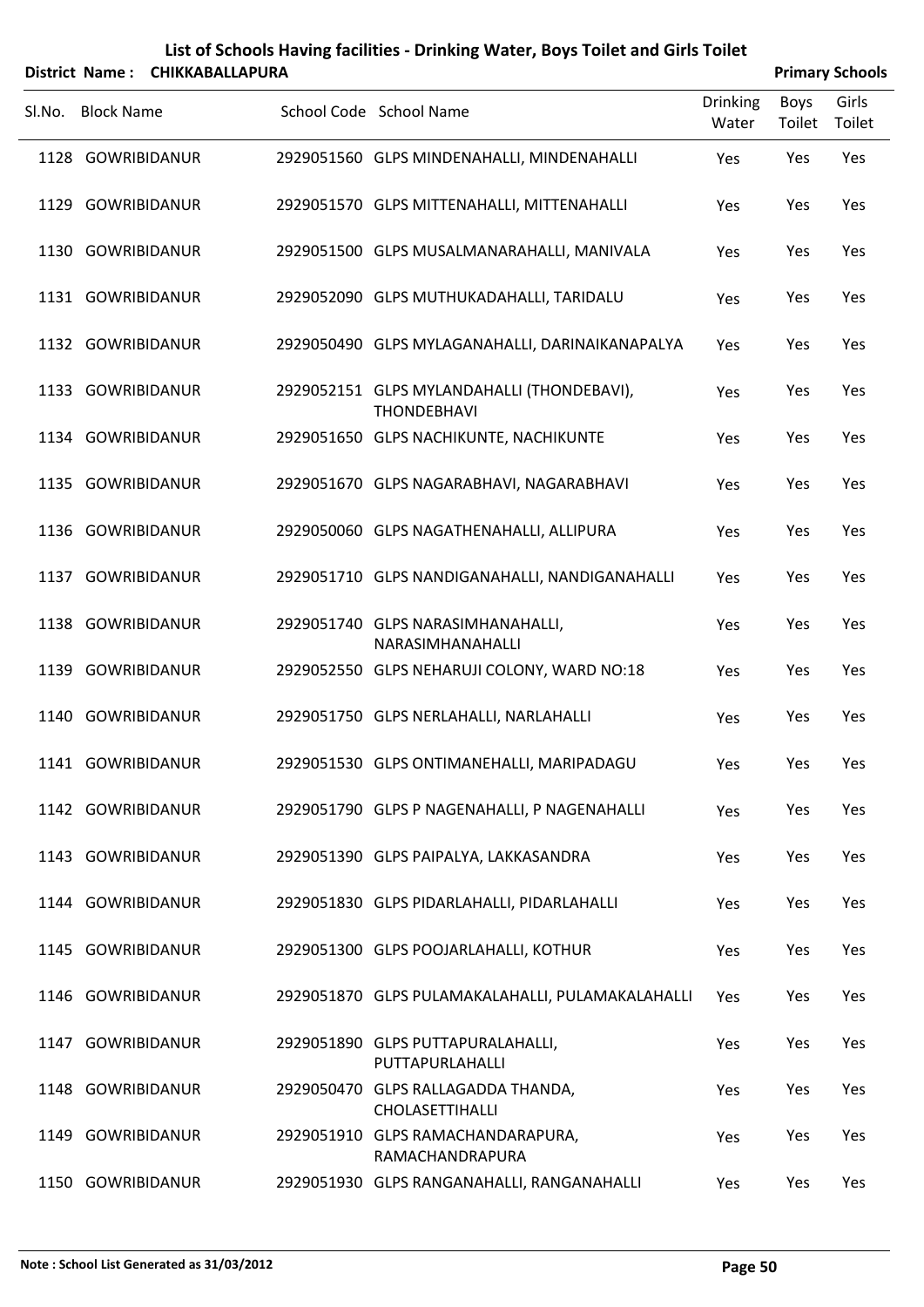|        |                   | District Name: CHIKKABALLAPURA |                                                          |                          |                | <b>Primary Schools</b> |
|--------|-------------------|--------------------------------|----------------------------------------------------------|--------------------------|----------------|------------------------|
| SI.No. | <b>Block Name</b> |                                | School Code School Name                                  | <b>Drinking</b><br>Water | Boys<br>Toilet | Girls<br>Toilet        |
|        | 1151 GOWRIBIDANUR |                                | 2929051930 GLPS RANGAPPANAHALLI PALYA,<br>RANGANAHALLI   | Yes                      | Yes            | Yes                    |
|        | 1152 GOWRIBIDANUR |                                | 2929051960 GLPS RAYAREKANAHALLI, RAYAREKALAHALLI         | Yes                      | Yes            | Yes                    |
|        | 1153 GOWRIBIDANUR |                                | 2929051970 GLPS REDDIYAVARAHALLI,<br>REDDIDYAVARAHALLI   | Yes                      | Yes            | Yes                    |
|        | 1154 GOWRIBIDANUR |                                | 2929051980 GLPS SABBANAHALLI, SABBANAHALLI               | Yes                      | Yes            | Yes                    |
|        | 1155 GOWRIBIDANUR |                                | 2929051990 GLPS SADARLAHALLI, SADARLAHALLI               | Yes                      | Yes            | Yes                    |
|        | 1156 GOWRIBIDANUR |                                | 2929052000 GLPS SAGANAHALLI COLONY, SAGANAHALLI          | Yes                      | Yes            | Yes                    |
|        | 1157 GOWRIBIDANUR |                                | 2929052431 GLPS SANTHE MYDANA, WARD NO:6                 | Yes                      | Yes            | Yes                    |
|        | 1158 GOWRIBIDANUR |                                | 2929052010 GLPS SARAGONDLU, SARAGONDLU                   | Yes                      | Yes            | Yes                    |
|        | 1159 GOWRIBIDANUR |                                | 2929050800 GLPS SHAMBUKANAGAR, H NAGASANRA               | Yes                      | Yes            | Yes                    |
|        | 1160 GOWRIBIDANUR |                                | 2929052030 GLPS SHAMPURA, SHAMPURA                       | Yes                      | Yes            | Yes                    |
|        | 1161 GOWRIBIDANUR |                                | 2929051130 GLPS SHEGALAHALLI, KAMAGANAHALLI              | Yes                      | Yes            | Yes                    |
|        | 1162 GOWRIBIDANUR |                                | 2929052040 GLPS SIDDENAHALLI, SIDDENAHALLI               | Yes                      | Yes            | Yes                    |
|        | 1163 GOWRIBIDANUR |                                | 2929052050 GLPS SINGANAHALLI, SINGANAHALLI               | Yes                      | Yes            | Yes                    |
|        | 1164 GOWRIBIDANUR |                                | 2929052210 GLPS SRINIVASACHARLAHALLI,<br>VATADAHOSAHALLI | Yes                      | Yes            | Yes                    |
|        | 1165 GOWRIBIDANUR |                                | 2929050470 GLPS SUKALI THANDA, CHOLASETTIHALLI           | Yes                      | Yes            | Yes                    |
|        | 1166 GOWRIBIDANUR |                                | 2929052080 GLPS SURANAYAKANAHALLI,<br>SURANAIKANAHALLI   | Yes                      | Yes            | Yes                    |
|        | 1167 GOWRIBIDANUR |                                | 2929051940 GLPS THAPASAMAKALAHALLI,<br>RAYAMAKALAHALLI   | Yes                      | Yes            | Yes                    |
|        | 1168 GOWRIBIDANUR |                                | 2929052100 GLPS THEKALAHALLI, THEKALAHALLI               | Yes                      | Yes            | Yes                    |
|        | 1169 GOWRIBIDANUR |                                | 2929052140 GLPS THOKALAHALLI, THOKALAHALLI               | Yes                      | Yes            | Yes                    |
|        | 1170 GOWRIBIDANUR |                                | 2929052370 GLPS THONDEKUNTE, THONDEKUNTE                 | Yes                      | Yes            | Yes                    |
|        | 1171 GOWRIBIDANUR |                                | 2929052360 GLPS UDAMALODU, UDAMALODU                     | Yes                      | Yes            | Yes                    |
|        | 1172 GOWRIBIDANUR |                                | 2929052230 GLPS VEERALAGOLLAHALLI,<br>VEERALAGOLLAHALLI  | Yes                      | Yes            | Yes                    |
|        | 1173 GOWRIBIDANUR |                                | 2929052240 GLPS VEERAMANAHALLI,<br>VEERAMMANAHALLI       | Yes                      | Yes            | Yes                    |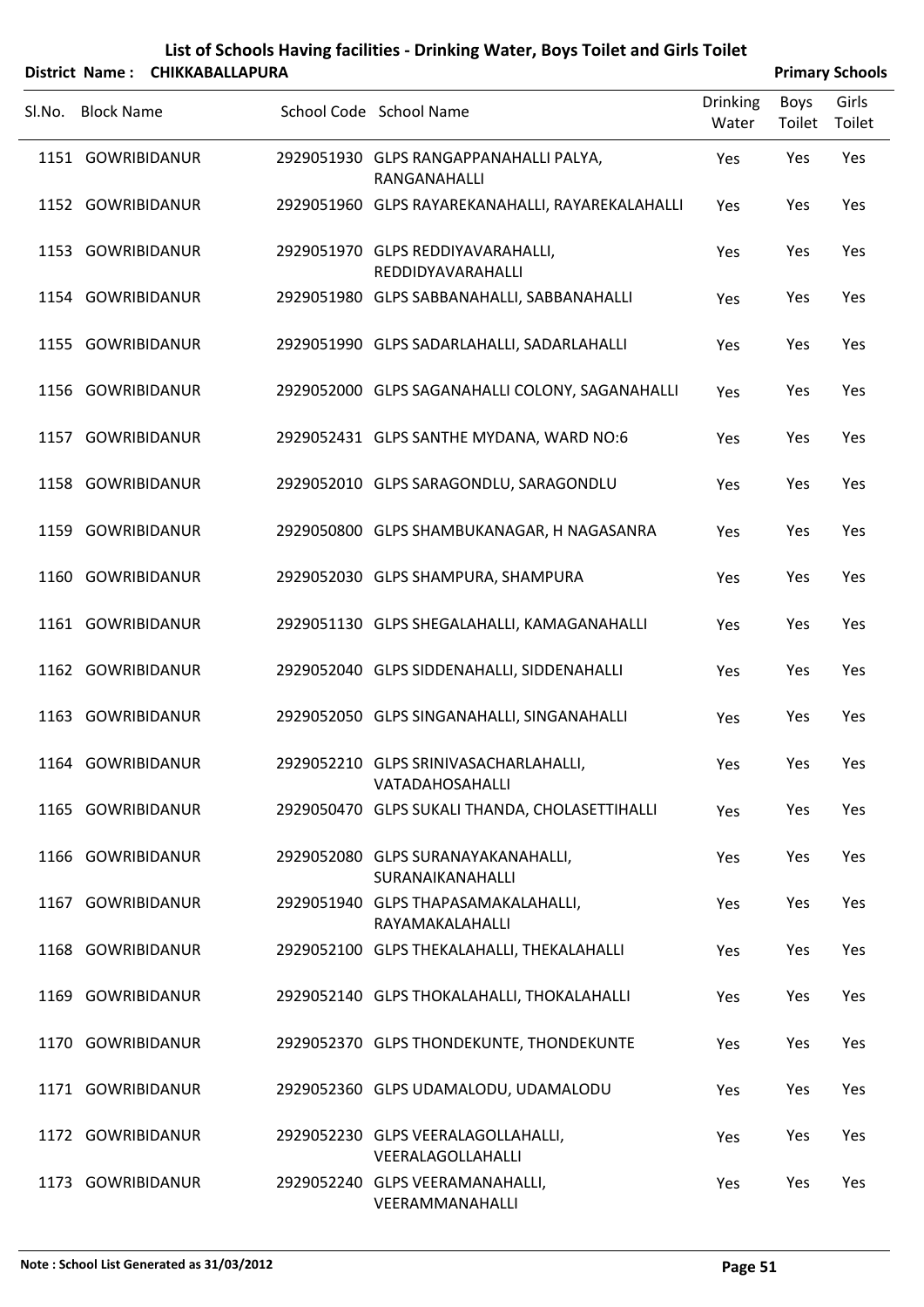|        |                   | District Name: CHIKKABALLAPURA |                                                                  |                          |                | <b>Primary Schools</b> |
|--------|-------------------|--------------------------------|------------------------------------------------------------------|--------------------------|----------------|------------------------|
| Sl.No. | <b>Block Name</b> |                                | School Code School Name                                          | <b>Drinking</b><br>Water | Boys<br>Toilet | Girls<br>Toilet        |
|        | 1174 GOWRIBIDANUR |                                | 2929052390 GLPS VEERANDAHALLI, WARD NO:2                         | Yes                      | Yes            | Yes                    |
|        | 1175 GOWRIBIDANUR |                                | 2929052280 GLPS VYCHAKURAHALLI, VYCHAKURAHALLI                   | Yes                      | Yes            | Yes                    |
|        | 1176 GOWRIBIDANUR |                                | 2929052310 GLPS YERRAGUTTE, YERRAGUTTE                           | Yes                      | Yes            | Yes                    |
|        | 1177 GOWRIBIDANUR |                                | 2929052330 GLPS YERRAPOTHENAHALLI,<br>YERRAPOTHENAHALLI          | Yes                      | Yes            | Yes                    |
|        | 1178 GOWRIBIDANUR |                                | 2929051780 GLSP NULUGUMMANAHALLI,<br>NULAGUMMANAHALLI            | Yes                      | Yes            | Yes                    |
|        | 1179 GOWRIBIDANUR |                                | 2929052180 GLSP VADDENAHALLI, VADDENAHALLI                       | Yes                      | Yes            | Yes                    |
|        | 1180 GOWRIBIDANUR |                                | 2929050840 GMHPS HAMPASANDRA, HAMPASANDRA                        | Yes                      | Yes            | Yes                    |
|        | 1181 GOWRIBIDANUR |                                | 2929050920 GMHPS HOSSUR, HOSSUR                                  | Yes                      | Yes            | Yes                    |
|        | 1182 GOWRIBIDANUR |                                | 2929050940 GMHPS HUDUGURU, HUDUGURU                              | Yes                      | Yes            | Yes                    |
|        | 1183 GOWRIBIDANUR |                                | 2929051490 GMHPS MANCHENAHALLI, MANCHENAHALLI                    | Yes                      | Yes            | Yes                    |
|        | 1184 GOWRIBIDANUR |                                | 2929052210 GMHPS VATADAHOSAHALLI,<br>VATADAHOSAHALLI             | Yes                      | Yes            | Yes                    |
|        | 1185 GOWRIBIDANUR |                                | 2929050560 GMHPS VIDURASHWATHA,<br>DODDAKURUGODU                 | Yes                      | Yes            | Yes                    |
|        | 1186 GOWRIBIDANUR |                                | 2929050060 GUHPBS ALIPURA, ALLIPURA                              | Yes                      | Yes            | Yes                    |
|        | 1187 GOWRIBIDANUR |                                | 2929050490 GUHPBS D.N. PALYA, DARINAIKANAPALYA                   | Yes                      | Yes            | Yes                    |
|        | 1188 GOWRIBIDANUR |                                | 2929052450 GUHPS (KAKANATHOPU) B BLOCK, WARD<br><b>NO:8</b>      | Yes                      | Yes            | Yes                    |
|        | 1189 GOWRIBIDANUR |                                | 2929050060 GUHPS ALLIPURA, ALLIPURA                              | Yes                      | Yes            | Yes                    |
|        | 1190 GOWRIBIDANUR |                                | 2929050880 GUHPS HIREBIDANUR, HIREBIDANUR                        | Yes                      | Yes            | Yes                    |
|        | 1191 GOWRIBIDANUR |                                | 2929050920 GUHPS HOSSUR, HOSSUR                                  | Yes                      | Yes            | Yes                    |
|        | 1192 GOWRIBIDANUR |                                | 2929051490 GUHPS MANCHENAHALLI, MANCHENAHALLI                    | Yes                      | Yes            | Yes                    |
|        | 1193 GOWRIBIDANUR |                                | 2929051850 GUHPS POTHENAHALLI, POTHENAHALLI                      | Yes                      | Yes            | Yes                    |
|        | 1194 GOWRIBIDANUR |                                | 2929052150 GUHPS THONDEBAVI RAILWAYA STAT,<br><b>THONDEBHAVI</b> | Yes                      | Yes            | Yes                    |
|        | 1195 GOWRIBIDANUR |                                | 2929052551 GULPGS NEHARUJI COLONY, WARD NO:18                    | Yes                      | Yes            | Yes                    |
|        | 1196 GOWRIBIDANUR |                                | 2929050040 GULPS ALAKAPURA, ALAKAPURA                            | Yes                      | Yes            | Yes                    |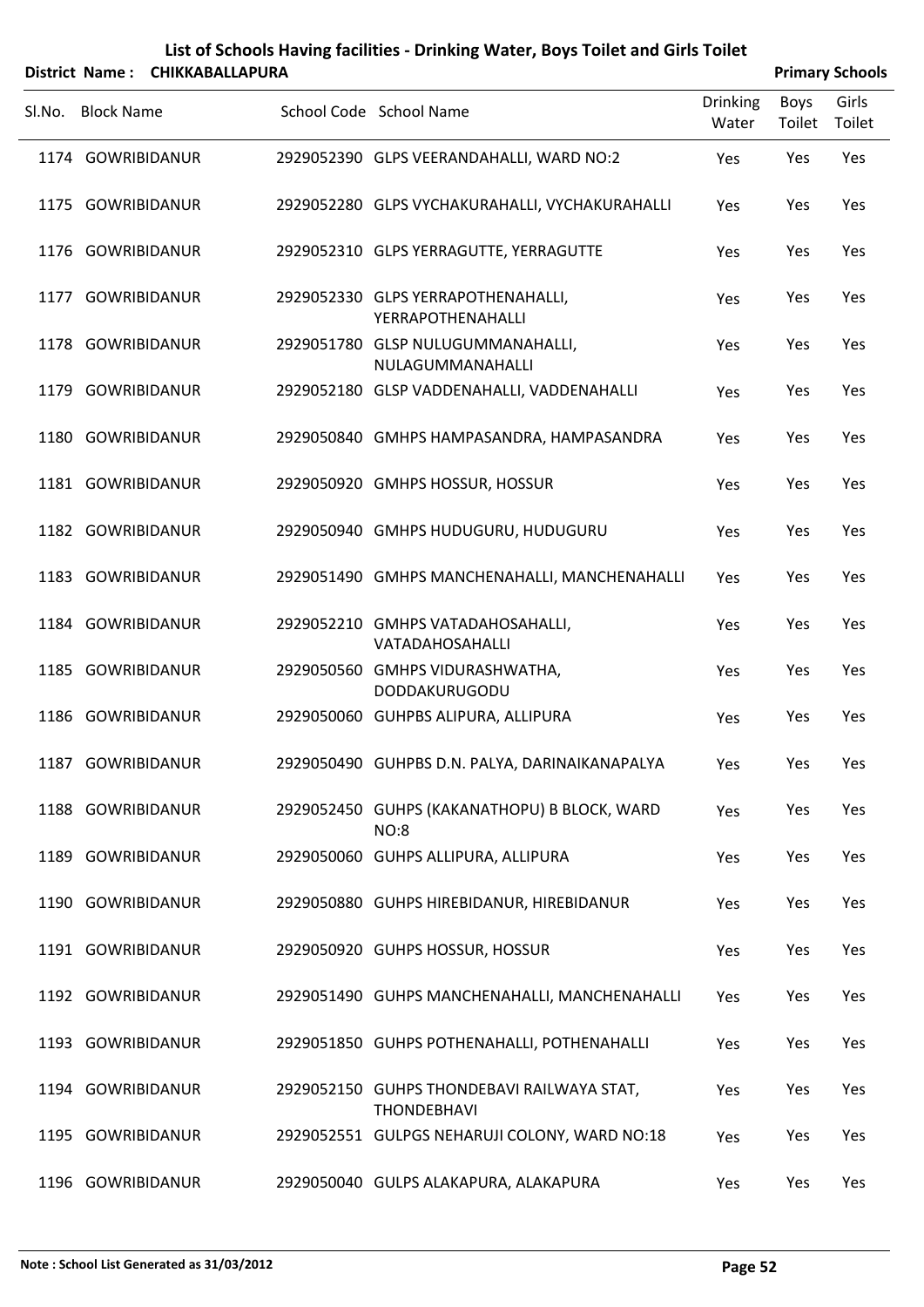|        |                   | District Name: CHIKKABALLAPURA |                                                             |                          |                | <b>Primary Schools</b> |
|--------|-------------------|--------------------------------|-------------------------------------------------------------|--------------------------|----------------|------------------------|
| SI.No. | <b>Block Name</b> |                                | School Code School Name                                     | <b>Drinking</b><br>Water | Boys<br>Toilet | Girls<br>Toilet        |
|        | 1197 GOWRIBIDANUR |                                | 2929050560 GULPS DODDAKURUGODU,<br>DODDAKURUGODU            | Yes                      | Yes            | Yes                    |
|        | 1198 GOWRIBIDANUR |                                | 2929050620 GULPS GANGASANDRA, GANGASANDRA                   | Yes                      | Yes            | Yes                    |
|        | 1199 GOWRIBIDANUR |                                | 2929050630 GULPS GEDARE, GEDARE                             | Yes                      | Yes            | Yes                    |
|        | 1200 GOWRIBIDANUR |                                | 2929050810 GULPS HALAGANAHALLI, HALAGANAHALLI               | Yes                      | Yes            | Yes                    |
|        | 1201 GOWRIBIDANUR |                                | 2929050940 GULPS HUDUGURU, HUDUGURU                         | Yes                      | Yes            | Yes                    |
|        | 1202 GOWRIBIDANUR |                                | 2929051320 GULPS KUDUMALAKUTE, KUDUMALAKUNTE                | Yes                      | Yes            | Yes                    |
|        | 1203 GOWRIBIDANUR |                                | 2929051630 GULPS MUDIGERE, MUDIGERE                         | Yes                      | Yes            | Yes                    |
|        | 1204 GOWRIBIDANUR |                                | 2929051680 GULPS NAGARAGERE, NAGARAGERE                     | Yes                      | Yes            | Yes                    |
|        | 1205 GOWRIBIDANUR |                                | 2929052540 GULPS SHAVALI DARGA, WARD NO:17                  | Yes                      | Yes            | Yes                    |
|        | 1206 GOWRIBIDANUR |                                | 2929052420 GUMHPS FORT, WARD NO:5                           | Yes                      | Yes            | Yes                    |
|        | 1207 GOWRIBIDANUR |                                | 2929052810 KGBV VIDURASWATHA, VIDURASWATHA                  | Yes                      | Yes            | Yes                    |
|        | 1208 GOWRIBIDANUR |                                | 2929051370 LPS KADARANAHALLI, KURUDI                        | Yes                      | Yes            | Yes                    |
|        | 1209 GUDIBANDA    |                                | 2929061170 ADARSHA VIDYALAYA GUDIBANDE, WARD<br><b>NO:9</b> | Yes                      | Yes            | Yes                    |
|        | 1210 GUDIBANDA    |                                | 2929061150 GHPS A K COLONY, GUDIBANDA, WARD NO:7            | Yes                      | Yes            | Yes                    |
|        | 1211 GUDIBANDA    |                                | 2929060090 GHPS BOGENAHALLI, BOGENAHALLI                    | Yes                      | Yes            | Yes                    |
|        | 1212 GUDIBANDA    |                                | 2929060110 GHPS BRAMHANARAHALLI,<br>BRAMHANARAHALLI         | Yes                      | Yes            | Yes                    |
|        | 1213 GUDIBANDA    |                                | 2929060150 GHPS CHEDUR, CHENDUR                             | Yes                      | Yes            | Yes                    |
|        | 1214 GUDIBANDA    |                                | 2929060190 GHPS CHOWTAGUNTAHALLI,<br>CHOWTAKUNTAHALLI       | Yes                      | Yes            | Yes                    |
|        | 1215 GUDIBANDA    |                                | 2929060210 GHPS DAPPARTHI, DAPPARTHI                        | Yes                      | Yes            | Yes                    |
|        | 1216 GUDIBANDA    |                                | 2929060250 GHPS DODDA NANCHARLU, DODDA<br><b>NANCHARLU</b>  | Yes                      | Yes            | Yes                    |
|        | 1217 GUDIBANDA    |                                | 2929061190 GHPS GIRLS GUDIBANDA, WARD NO:11                 | Yes                      | Yes            | Yes                    |
|        | 1218 GUDIBANDA    |                                | 2929060400 GHPS IDDARAHALLI, IDDARAHALLI                    | Yes                      | Yes            | Yes                    |
|        | 1219 GUDIBANDA    |                                | 2929060450 GHPS KADEHALLI, KADEHALLI                        | Yes                      | Yes            | Yes                    |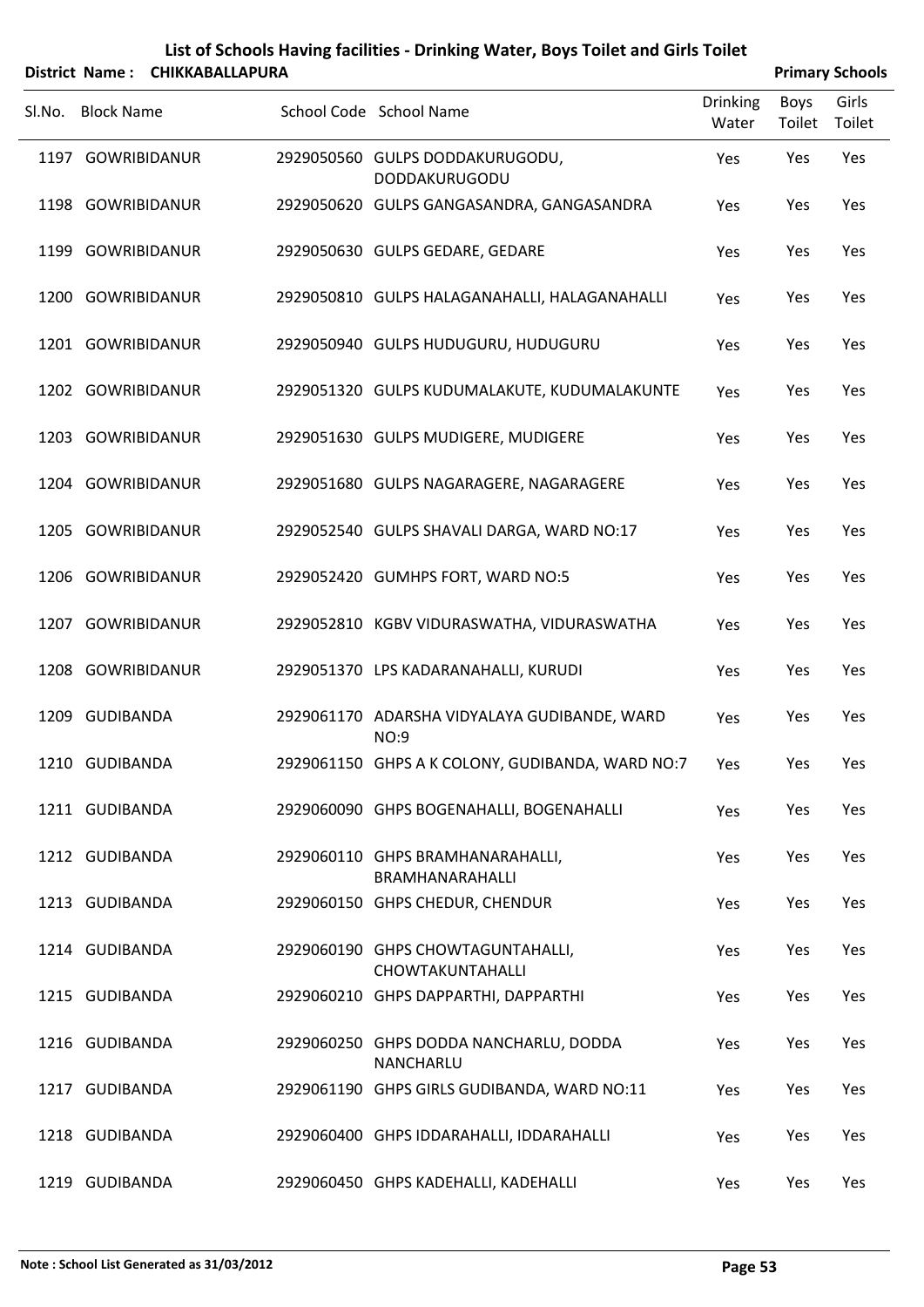|        |                   | District Name: CHIKKABALLAPURA |                                                          |                          | <b>Primary Schools</b> |                 |
|--------|-------------------|--------------------------------|----------------------------------------------------------|--------------------------|------------------------|-----------------|
| Sl.No. | <b>Block Name</b> |                                | School Code School Name                                  | <b>Drinking</b><br>Water | Boys<br>Toilet         | Girls<br>Toilet |
|        | 1220 GUDIBANDA    |                                | 2929060500 GHPS KAMMADIKE, KAMMADIKE                     | Yes                      | Yes                    | Yes             |
|        | 1221 GUDIBANDA    |                                | 2929060540 GHPS KATENAHALLI, KATENAHALLI                 | Yes                      | Yes                    | Yes             |
|        | 1222 GUDIBANDA    |                                | 2929060570 GHPS KONDAVALAHALLI, KONDAVALAHALLI           | Yes                      | Yes                    | Yes             |
|        | 1223 GUDIBANDA    |                                | 2929060690 GHPS NULUGUMBA, NILUGUMBA                     | Yes                      | Yes                    | Yes             |
|        | 1224 GUDIBANDA    |                                | 2929060730 GHPS PASUPALODU (HAMPASANDRA),<br>PASUPALODU  | Yes                      | Yes                    | Yes             |
|        | 1225 GUDIBANDA    |                                | 2929060750 GHPS POLAMPALLI, POLAMPALLI                   | Yes                      | Yes                    | Yes             |
|        | 1226 GUDIBANDA    |                                | 2929060870 GHPS SOMENAHALLI, SOMENAHALLI                 | Yes                      | Yes                    | Yes             |
|        | 1227 GUDIBANDA    |                                | 2929060880 GHPS SOMESHWARA, SOMESHWARA                   | Yes                      | Yes                    | Yes             |
|        | 1228 GUDIBANDA    |                                | 2929060970 GHPS THEELAKUNTAHALLI, VARLAKONDA             | Yes                      | Yes                    | Yes             |
|        | 1229 GUDIBANDA    |                                | 2929060910 GHPS THIRUMANI, THIRUMANI                     | Yes                      | Yes                    | Yes             |
|        | 1230 GUDIBANDA    |                                | 2929060930 GHPS ULLODU, ULLODU                           | Yes                      | Yes                    | Yes             |
|        | 1231 GUDIBANDA    |                                | 2929061040 GHPS YERRALAKKENAHALLI, YERRA<br>LAKKENAHALLI | Yes                      | Yes                    | Yes             |
|        | 1232 GUDIBANDA    |                                | 2929060979 GLPS BATTALAHALLI, VARLAKONDA                 | Yes                      | Yes                    | Yes             |
|        | 1233 GUDIBANDA    |                                | 2929060010 GLPS ADINARAYANAPURA,<br>ADINARAYANAHALLI     | Yes                      | Yes                    | Yes             |
|        | 1234 GUDIBANDA    |                                | 2929060020 GLPS ALAGADIRENAHALLI,<br>ALAGADIRENAHALLI    | Yes                      | Yes                    | Yes             |
|        | 1235 GUDIBANDA    |                                | 2929060190 GLPS AMBAPURA, CHOWTAKUNTAHALLI               | Yes                      | Yes                    | Yes             |
|        | 1236 GUDIBANDA    |                                | 2929060040 GLPS APPIREDDIHALI, APPIREDDIHALLI            | Yes                      | Yes                    | Yes             |
|        | 1237 GUDIBANDA    |                                | 2929060050 GLPS BALENAHALLI, BANDARLAHALLI               | Yes                      | Yes                    | Yes             |
|        | 1238 GUDIBANDA    |                                | 2929060050 GLPS BANDARLAHALLI, BANDARLAHALLI             | Yes                      | Yes                    | Yes             |
|        | 1239 GUDIBANDA    |                                | 2929060060 GLPS BATHALAHALLI, BATHALAHALLI               | Yes                      | Yes                    | Yes             |
|        | 1240 GUDIBANDA    |                                | 2929060080 GLPS BENNEPARTHI, BENNEPARTHI                 | Yes                      | Yes                    | Yes             |
|        | 1241 GUDIBANDA    |                                | 2929061120 GLPS BETTADAKELAGINAPETE, WARD NO:4           | Yes                      | Yes                    | Yes             |

1242 GUDIBANDA 2929060100 GLPS BOMMANAHALLI, BOMMANAHALLI Yes Yes Yes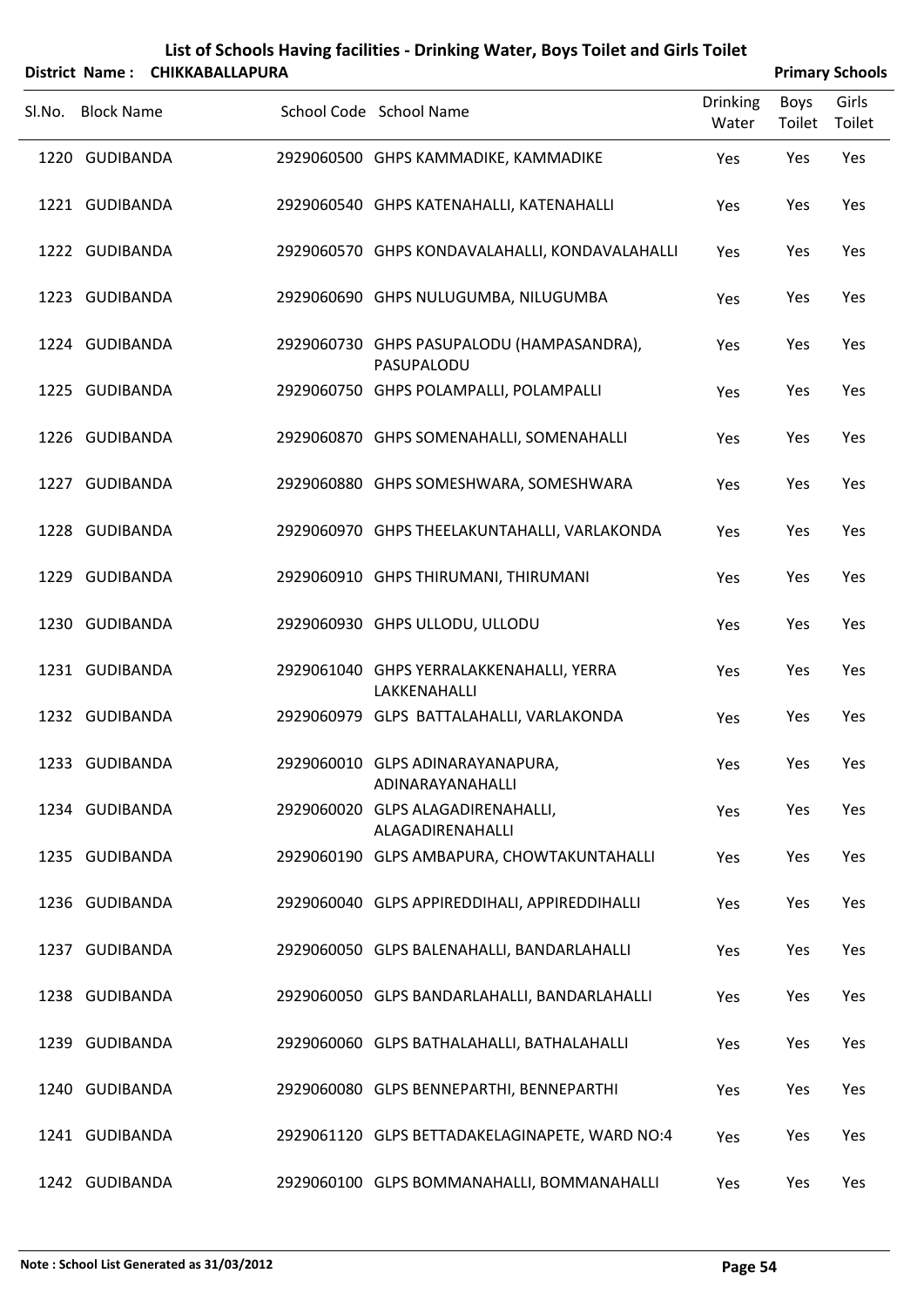|        |                   | District Name: CHIKKABALLAPURA |                                                                    |                          |                | <b>Primary Schools</b> |
|--------|-------------------|--------------------------------|--------------------------------------------------------------------|--------------------------|----------------|------------------------|
| SI.No. | <b>Block Name</b> |                                | School Code School Name                                            | <b>Drinking</b><br>Water | Boys<br>Toilet | Girls<br>Toilet        |
|        | 1243 GUDIBANDA    |                                | 2929060120 GLPS BULLASANDRA, BULLSANDRA                            | Yes                      | Yes            | Yes                    |
|        | 1244 GUDIBANDA    |                                | 2929060500 GLPS CHANDARLAHALLI, KAMMADIKE                          | Yes                      | Yes            | Yes                    |
|        | 1245 GUDIBANDA    |                                | 2929060160 GLPS CHIKKAKURUBARAHALLI,<br>CHIKKAKURUBARAHALLI        | Yes                      | Yes            | Yes                    |
|        | 1246 GUDIBANDA    |                                | 2929060180 GLPS CHIKKATHAMMANAHALLI(BEECH,<br>CHIKKA THAMMANAHALLI | Yes                      | Yes            | Yes                    |
|        | 1247 GUDIBANDA    |                                | 2929060180 GLPS CHIKKATHAMMANAHALLI, CHIKKA<br>THAMMANAHALLI       | Yes                      | Yes            | Yes                    |
|        | 1248 GUDIBANDA    |                                | 2929060400 GLPS CHINNAHALLI, IDDARAHALLI                           | Yes                      | Yes            | Yes                    |
|        | 1249 GUDIBANDA    |                                | 2929060250 GLPS CHINNAPPANAHALLI, DODDA<br><b>NANCHARLU</b>        | Yes                      | Yes            | Yes                    |
|        | 1250 GUDIBANDA    |                                | 2929060900 GLPS CHINNENAHALLI, THIMMENAHALLI                       | Yes                      | Yes            | Yes                    |
|        | 1251 GUDIBANDA    |                                | 2929060230 GLPS DINNAHALLI, DINNAHALLI                             | Yes                      | Yes            | Yes                    |
|        | 1252 GUDIBANDA    |                                | 2929060870 GLPS DINNEMELINAHALLI, SOMENAHALLI                      | Yes                      | Yes            | Yes                    |
|        | 1253 GUDIBANDA    |                                | 2929060240 GLPS DODDA KURUBARAHALLI, DODDA<br>KURUBARAHALLI        | Yes                      | Yes            | Yes                    |
|        | 1254 GUDIBANDA    |                                | 2929060220 GLPS DOOMAKUNTAHALLI,<br><b>DOOMAKUNTAHALLI</b>         | Yes                      | Yes            | Yes                    |
|        | 1255 GUDIBANDA    |                                | 2929060270 GLPS GADDAMNAGENADINNE,<br>GADDAMANAGANADINNE           | Yes                      | Yes            | Yes                    |
|        | 1256 GUDIBANDA    |                                | 2929060290 GLPS GANGANAHALLI, GANGANAHALLI                         | Yes                      | Yes            | Yes                    |
|        | 1257 GUDIBANDA    |                                | 2929060730 GLPS GARUDACHARLAHALLI, PASUPALODU                      | Yes                      | Yes            | Yes                    |
|        | 1258 GUDIBANDA    |                                | 2929060300 GLPS GEGILARARLAHALLI, GEGILARARLAHALLI                 | Yes                      | Yes            | Yes                    |
|        | 1259 GUDIBANDA    |                                | 2929060310 GLPS GERUMARADAHALLI,<br>GERUMARADAHALLI                | Yes                      | Yes            | Yes                    |
|        | 1260 GUDIBANDA    |                                | 2929060350 GLPS GUMMAREDDIHALLI,<br><b>GUMMAREDDIHALLI</b>         | Yes                      | Yes            | Yes                    |
|        | 1261 GUDIBANDA    |                                | 2929060690 GLPS GUNDLAHALLI, NILUGUMBA                             | Yes                      | Yes            | Yes                    |
|        | 1262 GUDIBANDA    |                                | 2929060370 GLPS HALEGUDIBANDE, HALE GUDIBANDE                      | Yes                      | Yes            | Yes                    |
|        | 1263 GUDIBANDA    |                                | 2929060410 GLPS IRAGIREDDIHALLI, IRAGAREDDIHALLI                   | Yes                      | Yes            | Yes                    |
|        | 1264 GUDIBANDA    |                                | 2929060250 GLPS J P NAGARA, DODDA NANCHARLU                        | Yes                      | Yes            | Yes                    |
|        | 1265 GUDIBANDA    |                                | 2929060940 GLPS JAYANTHIGRAMA, UPPAKUNTAHALLI                      | Yes                      | Yes            | Yes                    |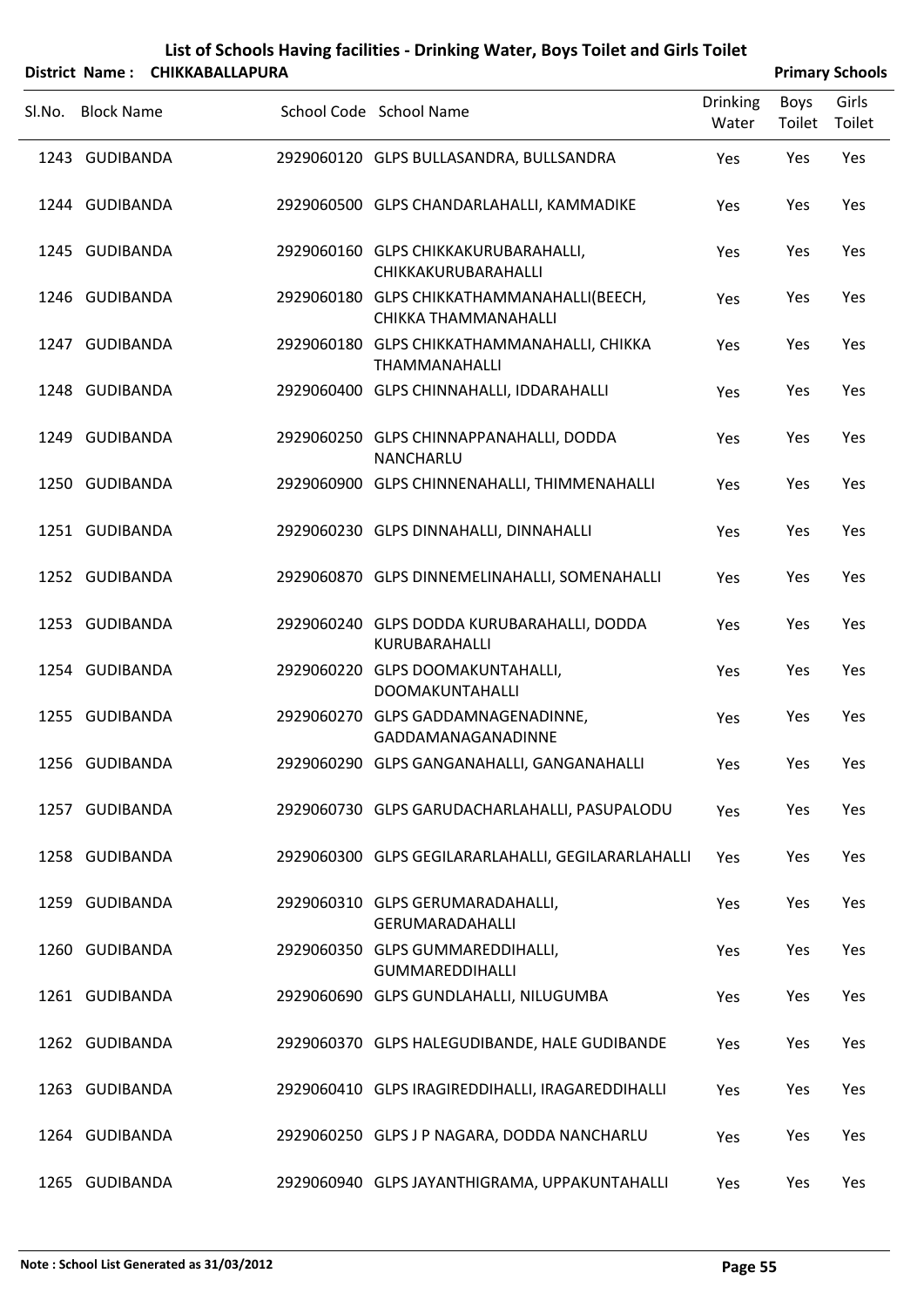|        |                   | District Name: CHIKKABALLAPURA |                                                                  |                   |                | <b>Primary Schools</b> |
|--------|-------------------|--------------------------------|------------------------------------------------------------------|-------------------|----------------|------------------------|
| Sl.No. | <b>Block Name</b> |                                | School Code School Name                                          | Drinking<br>Water | Boys<br>Toilet | Girls<br>Toilet        |
|        | 1266 GUDIBANDA    |                                | 2929060420 GLPS JEMBIGEMARADAHALLI,<br><b>JEMBIGEMARADAHALLI</b> | Yes               | Yes            | Yes                    |
|        | 1267 GUDIBANDA    |                                | 2929060470 GLPS KADIRISETTY HALLI, KADIRISHETTIHALLI             | Yes               | Yes            | Yes                    |
|        | 1268 GUDIBANDA    |                                | 2929060490 GLPS KAMBALAHALLI (SOMENAHALLI,<br>KAMBALAHALLI       | Yes               | Yes            | Yes                    |
|        | 1269 GUDIBANDA    |                                | 2929060490 GLPS KAMBALAHALLI, KAMBALAHALLI                       | Yes               | Yes            | Yes                    |
|        | 1270 GUDIBANDA    |                                | 2929060520 GLPS KARIGANATHAMMANAHALLI,<br>KARIGANATHAMMANAHALLI  | Yes               | Yes            | Yes                    |
|        | 1271 GUDIBANDA    |                                | 2929060530 GLPS KATTAIAHGARAHALLI, KATTAIAH<br><b>GARAHALLI</b>  | Yes               | Yes            | Yes                    |
|        | 1272 GUDIBANDA    |                                | 2929060970 GLPS KERENAHALLI, VARLAKONDA                          | Yes               | Yes            | Yes                    |
|        | 1273 GUDIBANDA    |                                | 2929060550 GLPS KONDAREDDIHALLI, KONDAREDDIHALLI                 | Yes               | Yes            | Yes                    |
|        | 1274 GUDIBANDA    |                                | 2929060560 GLPS KONDAVABANAHALLI,<br>KONDAVABANAHALLI            | Yes               | Yes            | Yes                    |
|        | 1275 GUDIBANDA    |                                | 2929060580 GLPS KORENAHALLI, KORENAHALLI                         | Yes               | Yes            | Yes                    |
|        | 1276 GUDIBANDA    |                                | 2929060400 GLPS LAGUMENAHALLI, IDDARAHALLI                       | Yes               | Yes            | Yes                    |
|        | 1277 GUDIBANDA    |                                | 2929060600 GLPS LAKKENAHALLI, LAKKENAHALLI                       | Yes               | Yes            | Yes                    |
|        | 1278 GUDIBANDA    |                                | 2929060620 GLPS LAKSMISAGARA, LAKSMISAGARA                       | Yes               | Yes            | Yes                    |
|        | 1279 GUDIBANDA    |                                | 2929060630 GLPS MACHAVALAHALLI, MACHAVALAHALLI                   | Yes               | Yes            | Yes                    |
|        | 1280 GUDIBANDA    |                                | 2929060250 GLPS MADDAGRIRIHALLI, DODDA<br>NANCHARLU              | Yes               | Yes            | Yes                    |
|        | 1281 GUDIBANDA    |                                | 2929061210 GLPS MADDIREDDY HALLY, MADDIREDDY<br><b>HALLI</b>     | Yes               | Yes            | Yes                    |
|        | 1282 GUDIBANDA    |                                | 2929060870 GLPS MALLENAHALLI, SOMENAHALLI                        | Yes               | Yes            | Yes                    |
|        | 1283 GUDIBANDA    |                                | 2929060640 GLPS MARAVEHALLI, MARAVENAHALLI                       | Yes               | Yes            | Yes                    |
|        | 1284 GUDIBANDA    |                                | 2929060650 GLPS MEDIMAKALAHALLI,<br>MEDIMAKALAHALLI              | Yes               | Yes            | Yes                    |
|        | 1285 GUDIBANDA    |                                | 2929060040 GLPS MELINA APPIREDDIHALI,<br>APPIREDDIHALLI          | Yes               | Yes            | Yes                    |
|        | 1286 GUDIBANDA    |                                | 2929060090 GLPS MINCHANAHALLI, BOGENAHALLI                       | Yes               | Yes            | Yes                    |
|        | 1287 GUDIBANDA    |                                | 2929060970 GLPS MUDDAREDDYHALLI, VARLAKONDA                      | Yes               | Yes            | Yes                    |
|        | 1288 GUDIBANDA    |                                | 2929060190 GLPS NARASAPURA, CHOWTAKUNTAHALLI                     | Yes               | Yes            | Yes                    |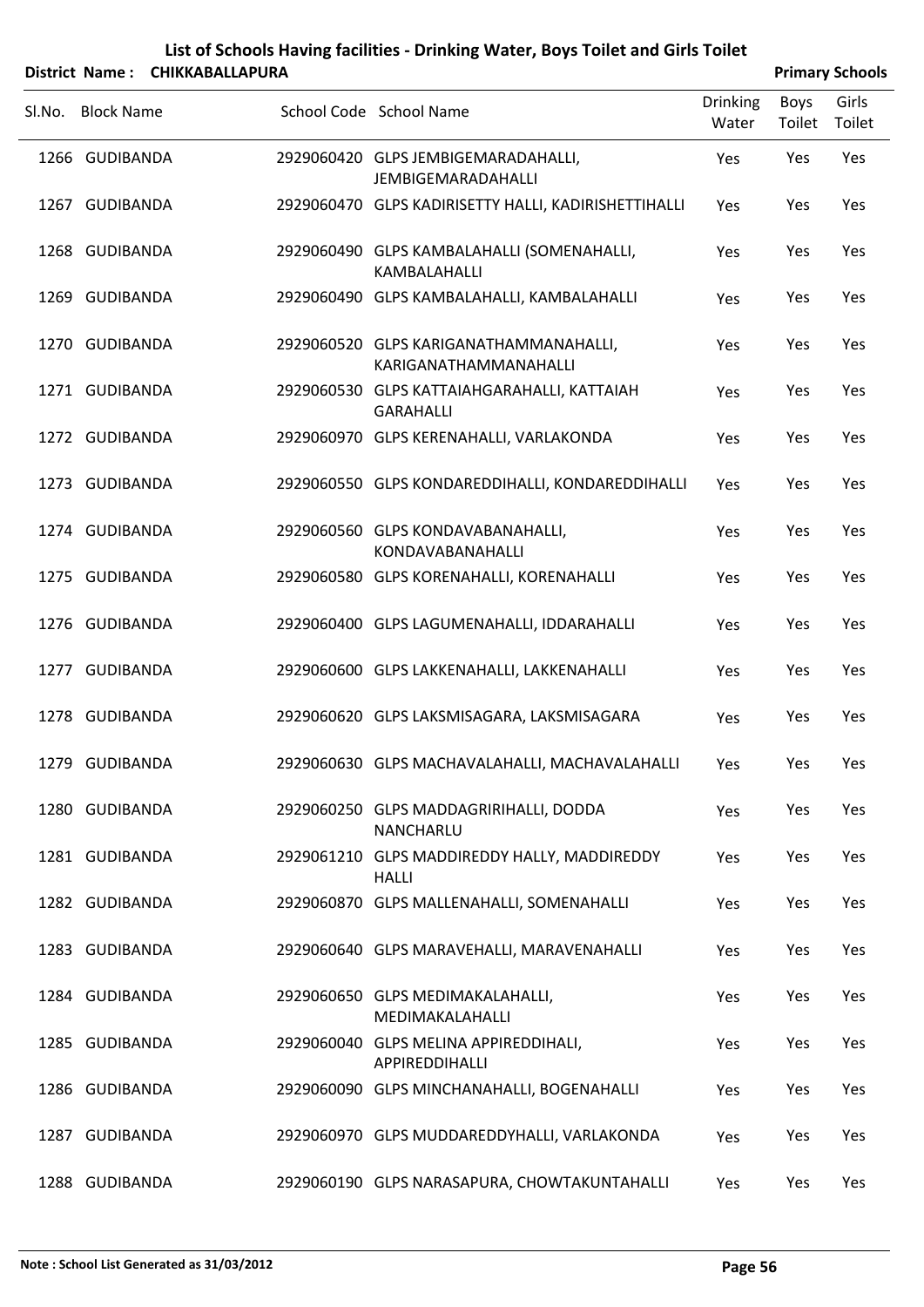|        |                   | District Name: CHIKKABALLAPURA |                                                                      |                          |                | <b>Primary Schools</b> |
|--------|-------------------|--------------------------------|----------------------------------------------------------------------|--------------------------|----------------|------------------------|
| SI.No. | <b>Block Name</b> |                                | School Code School Name                                              | <b>Drinking</b><br>Water | Boys<br>Toilet | Girls<br>Toilet        |
|        | 1289 GUDIBANDA    |                                | 2929060680 GLPS NEECHABANDANAHALLI,<br>NEECHANABANDAHALLI'           | Yes                      | Yes            | Yes                    |
|        | 1290 GUDIBANDA    |                                | 2929060730 GLPS PASAPALODU, PASUPALODU                               | Yes                      | Yes            | Yes                    |
|        | 1291 GUDIBANDA    |                                | 2929060740 GLPS PAVAJENAHALLI, PAVAJENAHALLI                         | Yes                      | Yes            | Yes                    |
|        | 1292 GUDIBANDA    |                                | 2929060250 GLPS PEMMANAHALLI, DODDA NANCHARLU                        | Yes                      | Yes            | Yes                    |
|        | 1293 GUDIBANDA    |                                | 2929060760 GLPS PULISANIVODDU, PULASANIVODDU                         | Yes                      | Yes            | Yes                    |
|        | 1294 GUDIBANDA    |                                | 2929060780 GLPS PURADAHALLI, PURADAHALLI                             | Yes                      | Yes            | Yes                    |
|        | 1295 GUDIBANDA    |                                | 2929060810 GLPS RAMAGANAHLLI, RAMAGANAHALLI                          | Yes                      | Yes            | Yes                    |
|        | 1296 GUDIBANDA    |                                | 2929060820 GLPS SADASHIVANAHALLI,<br>SADASHIVANAHALLI                | Yes                      | Yes            | Yes                    |
|        | 1297 GUDIBANDA    |                                | 2929060830 GLPS SANJEEVARAYANAHALLI,<br>SANJEEVARAYANAHALLI          | Yes                      | Yes            | Yes                    |
|        | 1298 GUDIBANDA    |                                | 2929060850 GLPS SINGANAHALLI, SINGANAHALLI                           | Yes                      | Yes            | Yes                    |
|        | 1299 GUDIBANDA    |                                | 2929060580 GLPS THATTAHALLI, KORENAHALLI                             | Yes                      | Yes            | Yes                    |
|        | 1300 GUDIBANDA    |                                | 2929060900 GLPS THIMMENAHALLI, THIMMENAHALLI                         | Yes                      | Yes            | Yes                    |
|        | 1301 GUDIBANDA    |                                | 2929060950 GLPS UPPARAHALLI, VABASANDRA                              | Yes                      | Yes            | Yes                    |
|        | 1302 GUDIBANDA    |                                | 2929060990 GLPS VEERA RAVUTHANAHALLI, VEERA<br><b>RAHUTHANAHALLI</b> | Yes                      | Yes            | Yes                    |
|        | 1303 GUDIBANDA    |                                | 2929061010 GLPS YELAKALA RALLAHALLI, YELAKALA<br>RALLAHALLI          | Yes                      | Yes            | Yes                    |
|        | 1304 GUDIBANDA    |                                | 2929061030 GLPS YERRAHALLI, YERRAHALLI                               | Yes                      | Yes            | Yes                    |
|        | 1305 GUDIBANDA    |                                | 2929060430 GLSP JANGALAHALLI, JANGALAHALLI                           | Yes                      | Yes            | Yes                    |
|        | 1306 GUDIBANDA    |                                | 2929061191 GMHPS GUDIBANDA, WARD NO:11                               | Yes                      | Yes            | Yes                    |
|        | 1307 GUDIBANDA    |                                | 2929060070 GMHPS BEECHAGANAHALLI,<br>BEECHAGANAHALLI                 | Yes                      | Yes            | Yes                    |
|        | 1308 GUDIBANDA    |                                | 2929060380 GMHPS HAMPASANDRA, HAMPASANDRA                            | Yes                      | Yes            | Yes                    |
|        | 1309 GUDIBANDA    |                                | 2929060970 GMHPS VARLAKONDA, VARLAKONDA                              | Yes                      | Yes            | Yes                    |
|        | 1310 GUDIBANDA    |                                | 2929061020 GMHPS YELLODU, YELLODU                                    | Yes                      | Yes            | Yes                    |
|        | 1311 GUDIBANDA    |                                | 2929060380 GULPS HAMPASANDRA, HAMPASANDRA                            | Yes                      | Yes            | Yes                    |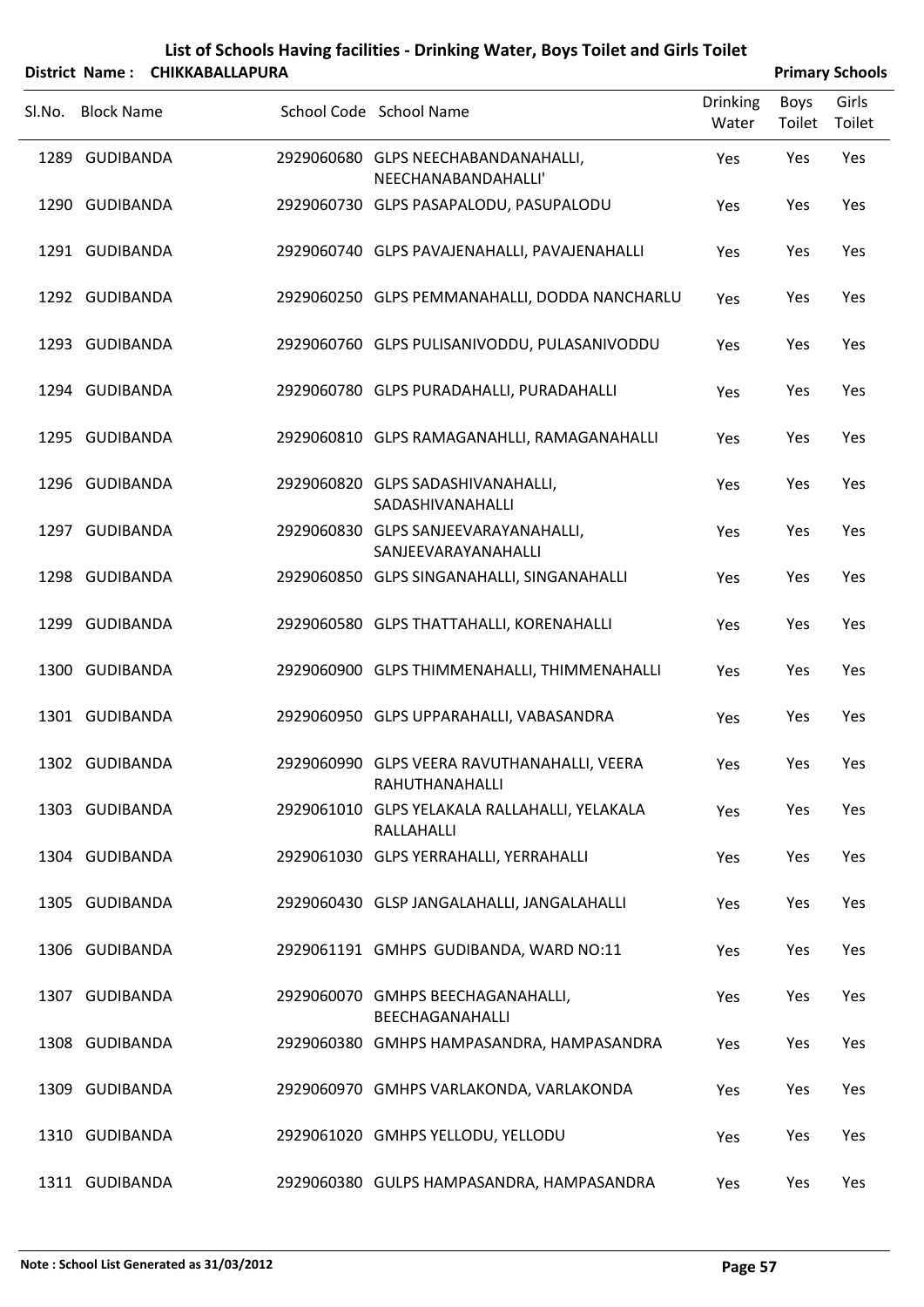| List of Schools Having facilities - Drinking Water, Boys Toilet and Girls Toilet |                        |
|----------------------------------------------------------------------------------|------------------------|
| Dictrict Name . CHIKKARAILADURA                                                  | <b>Primary Schools</b> |

|        |                   | DISTrict Name: СНІККАВАLLAPUKA |                                                             |                          |                | <b>Primary Schools</b> |
|--------|-------------------|--------------------------------|-------------------------------------------------------------|--------------------------|----------------|------------------------|
| SI.No. | <b>Block Name</b> |                                | School Code School Name                                     | <b>Drinking</b><br>Water | Boys<br>Toilet | Girls<br>Toilet        |
|        | 1312 GUDIBANDA    |                                | 2929060880 GULPS SOMESHWARA, SOMESHWARA                     | Yes                      | Yes            | Yes                    |
|        | 1313 GUDIBANDA    |                                | 2929061170 GUMHPS B BLOCK, GUDIBANDA, WARD NO:9             | Yes                      | Yes            | Yes                    |
|        | 1314 GUDIBANDA    |                                | 2929060070 KGBV BEECHAGANA HALLI,<br>BEECHAGANAHALLI        | Yes                      | Yes            | Yes                    |
|        | 1315 SIDLAGHATTA  |                                | 2929110700 DLPS DASARALAHALLI, DIMBARLAHALLI                | Yes                      | Yes            | Yes                    |
|        | 1316 SIDLAGHATTA  |                                | 2929110730 DLPS DODDA DASENAHALLI, DODDA<br>DASENAHALLI     | Yes                      | Yes            | Yes                    |
|        | 1317 SIDLAGHATTA  |                                | 2929112760 GHPS J VENKATAPURA, VENKATAPURA S                | Yes                      | Yes            | Yes                    |
|        | 1318 SIDLAGHATTA  |                                | 2929111380 GHPS KALINAYAKANAHALLI,<br>KALINAYAKANAHALLI     | Yes                      | Yes            | Yes                    |
|        | 1319 SIDLAGHATTA  |                                | 2929113130 GHPS A K COLONY, WARD NO:9                       | Yes                      | Yes            | Yes                    |
|        | 1320 SIDLAGHATTA  |                                | 2929110090 GHPS AMMAGARAHALLI, AMMAGARAHALLI                | Yes                      | Yes            | Yes                    |
|        | 1321 SIDLAGHATTA  |                                | 2929110110 GHPS ANEMADAGU, ANEMADAGU                        | Yes                      | Yes            | Yes                    |
|        | 1322 SIDLAGHATTA  |                                | 2929110140 GHPS ANOOR HUNASENAHALLI, ANOOR<br>HUNASENAHALLI | Yes                      | Yes            | Yes                    |
|        | 1323 SIDLAGHATTA  |                                | 2929110130 GHPS ANOOR, ANOOR                                | Yes                      | Yes            | Yes                    |
|        | 1324 SIDLAGHATTA  |                                | 2929110160 GHPS APPEGOWDANAHALLI,<br>APPEGOWDANAHALLI       | Yes                      | Yes            | Yes                    |
|        | 1325 SIDLAGHATTA  |                                | 2929110230 GHPS BAKTHARAHALLI, BAKTHARAHALLI                | Yes                      | Yes            | Yes                    |
|        | 1326 SIDLAGHATTA  |                                | 2929110250 GHPS BALUVANAHALLI, BALUVANAHALLI                | Yes                      | Yes            | Yes                    |
|        | 1327 SIDLAGHATTA  |                                | 2929110300 GHPS BASAVAPATNA, BASAVAPATNA                    | Yes                      | Yes            | Yes                    |
|        | 1328 SIDLAGHATTA  |                                | 2929110320 GHPS BASETTIHALLI, BASETTIHALLI                  | Yes                      | Yes            | Yes                    |
|        | 1329 SIDLAGHATTA  |                                | 2929110350 GHPS BELLUTI, BELLUTI                            | Yes                      | Yes            | Yes                    |
|        | 1330 SIDLAGHATTA  |                                | 2929110370 GHPS BODAGUR, BODAGURU                           | Yes                      | Yes            | Yes                    |
|        | 1331 SIDLAGHATTA  |                                | 2929113091 GHPS BOYS SIDLAGATTA, WARD NO:5                  | Yes                      | Yes            | Yes                    |
|        | 1332 SIDLAGHATTA  |                                | 2929110430 GHPS BYAPPANAHALLI, BYAPPANNAHALLI               | Yes                      | Yes            | Yes                    |
|        | 1333 SIDLAGHATTA  |                                | 2929110410 GHPS BYRAGANAHALLI, BYRAGANAHALLI                | Yes                      | Yes            | Yes                    |
|        | 1334 SIDLAGHATTA  |                                | 2929110400 GHPS BYRASANDRA, BYRASANDRA                      | Yes                      | Yes            | Yes                    |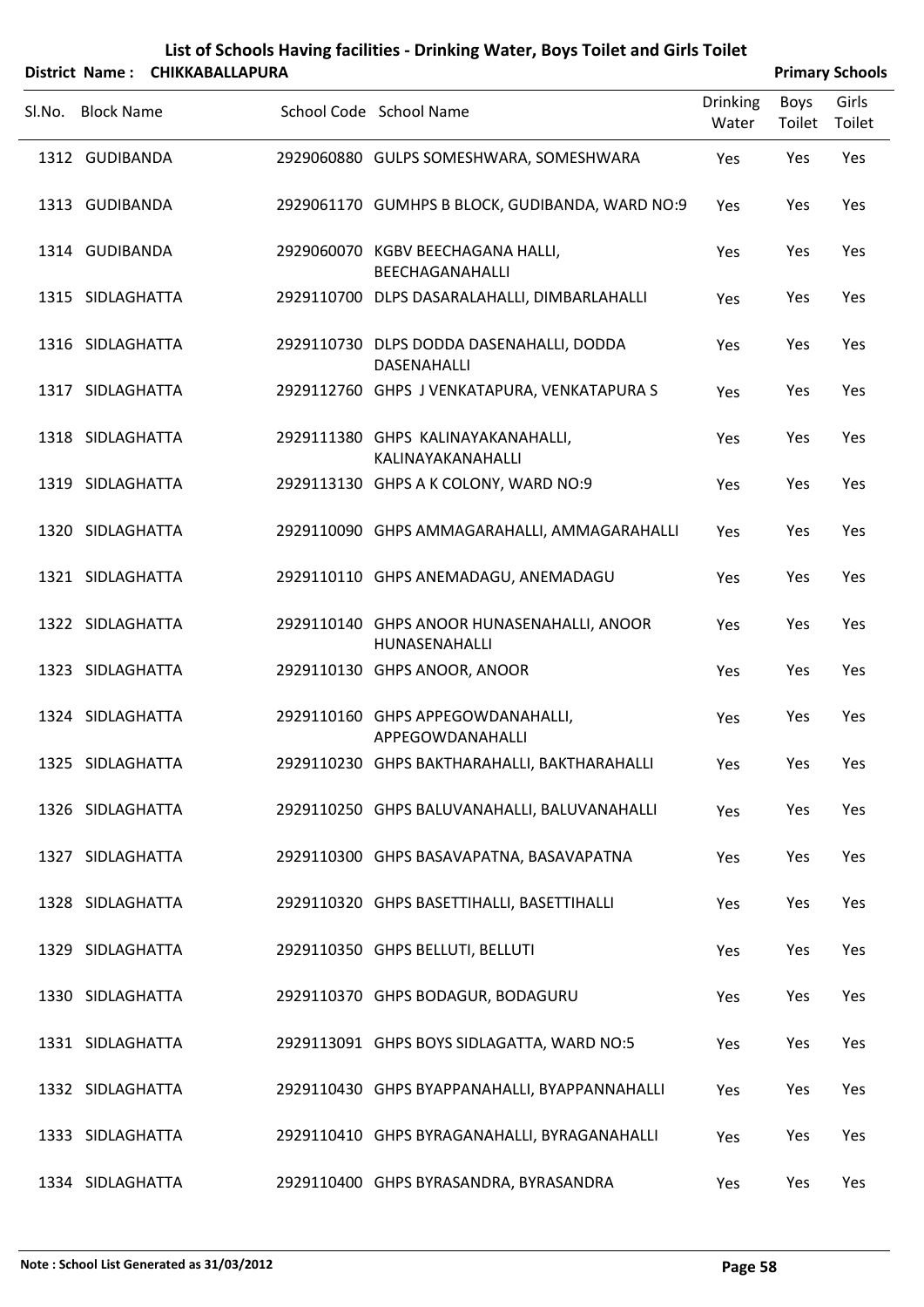| List of Schools Having facilities - Drinking Water, Boys Toilet and Girls Toilet |
|----------------------------------------------------------------------------------|
| District Name: CHIKKABALLAPURA                                                   |

| <b>Primary Schools</b> |
|------------------------|

| Sl.No. Block Name | School Code School Name                                                    | <b>Drinking</b><br>Water | Boys<br>Toilet | Girls<br>Toilet |
|-------------------|----------------------------------------------------------------------------|--------------------------|----------------|-----------------|
| 1335 SIDLAGHATTA  | 2929110480 GHPS CHEEMANGALA, CHEEMANGALA                                   | Yes                      | Yes            | Yes             |
| 1336 SIDLAGHATTA  | 2929110520 GHPS CHIKKADASARAHALLI, CHIKK<br>DASARAHALLI                    | Yes                      | Yes            | Yes             |
| 1337 SIDLAGHATTA  | 2929110570 GHPS CHOKKANAHALLI CROSS,<br>CHOKKANAHALLI                      | Yes                      | Yes            | Yes             |
| 1338 SIDLAGHATTA  | 2929110590 GHPS CHOWDASANDRA, CHOWDASANDRA                                 | Yes                      | Yes            | Yes             |
| 1339 SIDLAGHATTA  | 2929110630 GHPS DEVAGANAHALLI, DEVAGANAHALLI                               | Yes                      | Yes            | Yes             |
| 1340 SIDLAGHATTA  | 2929110650 GHPS DEVARAMALLUR, DEVARAMALLUR                                 | Yes                      | Yes            | Yes             |
| 1341 SIDLAGHATTA  | 2929110690 GHPS DIBBURAHALLI, DIBBURAHALLI                                 | Yes                      | Yes            | Yes             |
| 1342 SIDLAGHATTA  | 2929110750 GHPS DODDA THEKAHALLI, DODDA<br><b>THEKAHALLI</b>               | Yes                      | Yes            | Yes             |
| 1343 SIDLAGHATTA  | 2929110760 GHPS DOGARANAYAKANAHALLI,<br>DOGARANAYAKANAHALLI                | Yes                      | Yes            | Yes             |
| 1344 SIDLAGHATTA  | 2929110840 GHPS GAMBIRANAHALLI, GAMBEERANAHALLI                            | Yes                      | Yes            | Yes             |
| 1345 SIDLAGHATTA  | 2929110850 GHPS GANDLACHINTE, GANDLACHINTE                                 | Yes                      | Yes            | Yes             |
| 1346 SIDLAGHATTA  | 2929111260 GHPS GANGAMAKOTE PLANTETATION,<br><b>JANGAMAKOTE PLANTATION</b> | Yes                      | Yes            | Yes             |
| 1347 SIDLAGHATTA  | 2929110890 GHPS GANJIGUNTE, GANJIGUNTE                                     | Yes                      | Yes            | Yes             |
| 1348 SIDLAGHATTA  | 2929113100 GHPS GIRLS SIDLAGATTA, WARD NO:6                                | Yes                      | Yes            | Yes             |
| 1349 SIDLAGHATTA  | 2929110990 GHPS GOWDANAHALLI, GOWDANAHALLI                                 | Yes                      | Yes            | Yes             |
| 1350 SIDLAGHATTA  | 2929111010 GHPS GUDIHALLI, GUDIHALLI                                       | Yes                      | Yes            | Yes             |
| 1351 SIDLAGHATTA  | 2929111060 GHPS HALEHALLI, HALEHALLI                                       | Yes                      | Yes            | Yes             |
| 1352 SIDLAGHATTA  | 2929111080 GHPS HANDIGANALA, HANDIGANAHALLI                                | Yes                      | Yes            | Yes             |
| 1353 SIDLAGHATTA  | 2929111140 GHPS HEMARLAHALLI, HEMARLAHALLI                                 | Yes                      | Yes            | Yes             |
| 1354 SIDLAGHATTA  | 2929111170 GHPS HITHLAHALLI, HITHALAHALLI                                  | Yes                      | Yes            | Yes             |
| 1355 SIDLAGHATTA  | 2929111200 GHPS HOSAPETE, HOSAPETE                                         | Yes                      | Yes            | Yes             |
| 1356 SIDLAGHATTA  | 2929111220 GHPS IDDALODU, IDDALODU                                         | Yes                      | Yes            | Yes             |
| 1357 SIDLAGHATTA  | 2929111230 GHPS IRAGAPPANAHALLI, IRAGAPPANAHALLI                           | Yes                      | Yes            | Yes             |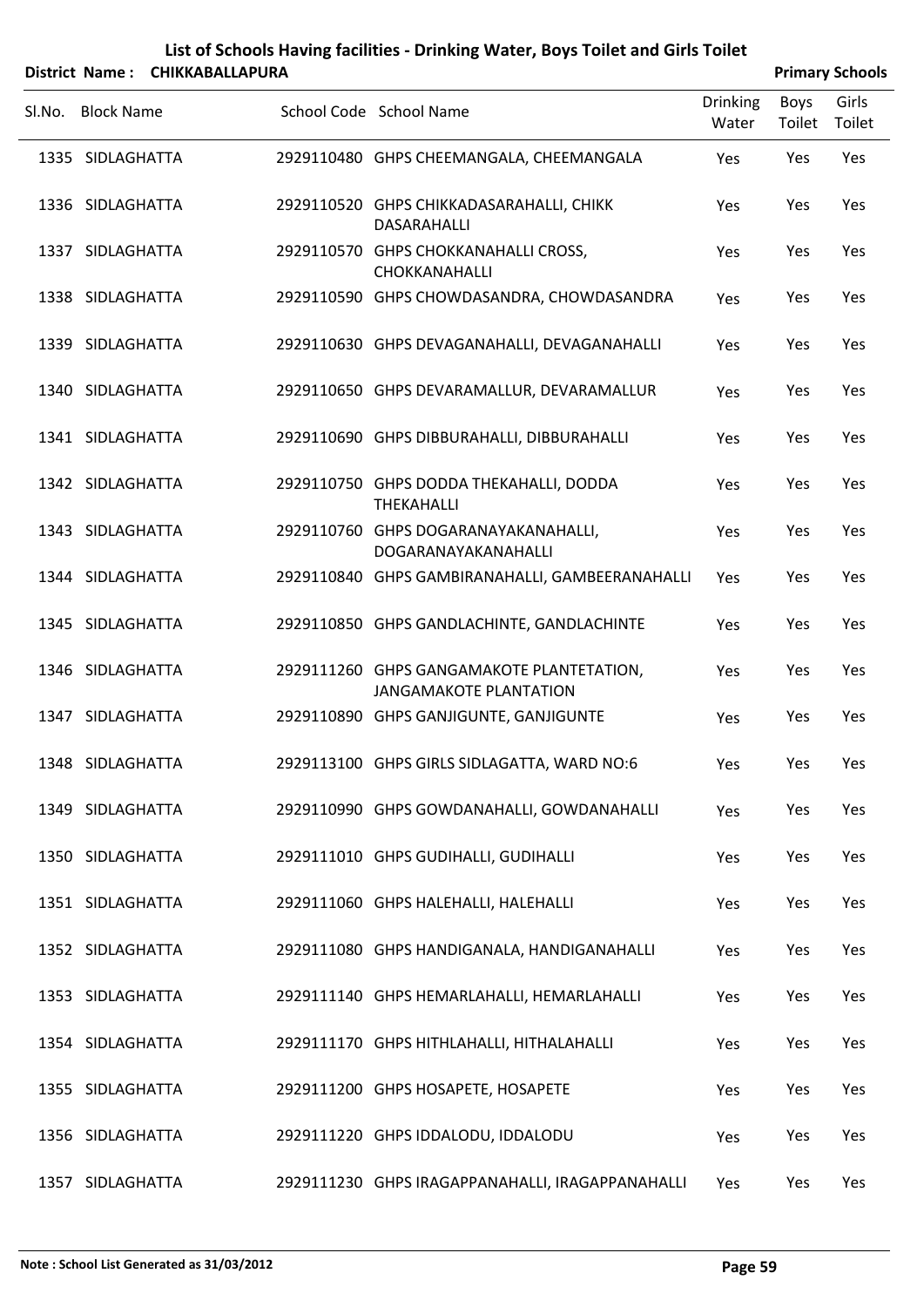|        |                   | District Name: CHIKKABALLAPURA |                                                             |                          |                | <b>Primary Schools</b> |
|--------|-------------------|--------------------------------|-------------------------------------------------------------|--------------------------|----------------|------------------------|
| SI.No. | <b>Block Name</b> |                                | School Code School Name                                     | <b>Drinking</b><br>Water | Boys<br>Toilet | Girls<br>Toilet        |
|        | 1358 SIDLAGHATTA  |                                | 2929111360 GHPS KADIRINAYAKANAHALLI,<br>KADIRINAYAKANAHALLI | Yes                      | Yes            | Yes                    |
|        | 1359 SIDLAGHATTA  |                                | 2929111370 GHPS KAKACHOKKANDAHALLI,<br>KAKICHOKKANDAHALLI   | Yes                      | Yes            | Yes                    |
|        | 1360 SIDLAGHATTA  |                                | 2929111430 GHPS KANNAMANGALA, KANNAMANGALA                  | Yes                      | Yes            | Yes                    |
|        | 1361 SIDLAGHATTA  |                                | 2929111440 GHPS KANNAPPANAHALLI,<br>KANNAPPANAHALLI         | Yes                      | Yes            | Yes                    |
|        | 1362 SIDLAGHATTA  |                                | 2929111550 GHPS KOOTHANDAHALLI, KOOTHANDAHALLI              | Yes                      | Yes            | Yes                    |
|        | 1363 SIDLAGHATTA  |                                | 2929111580 GHPS KOTAGAL, KOTAGAL                            | Yes                      | Yes            | Yes                    |
|        | 1364 SIDLAGHATTA  |                                | 2929111600 GHPS KOTHANUR, KOTHANUR                          | Yes                      | Yes            | Yes                    |
|        | 1365 SIDLAGHATTA  |                                | 2929111630 GHPS KUDUPAKUNTE, KUDUPAKUNTE                    | Yes                      | Yes            | Yes                    |
|        | 1366 SIDLAGHATTA  |                                | 2929111650 GHPS KUNDLAGURKI, KUNDALAGURKI                   | Yes                      | Yes            | Yes                    |
|        | 1367 SIDLAGHATTA  |                                | 2929111690 GHPS KYASAGERE, KYASAGERE                        | Yes                      | Yes            | Yes                    |
|        | 1368 SIDLAGHATTA  |                                | 2929111700 GHPS L MUTHAKADAHALLI, L<br>MUTHAKADAHALLI       | Yes                      | Yes            | Yes                    |
|        | 1369 SIDLAGHATTA  |                                | 2929111760 GHPS MALAMACHANAHALLI,<br>MALAMACHANAHALLI       | Yes                      | Yes            | Yes                    |
|        | 1370 SIDLAGHATTA  |                                | 2929111810 GHPS MALLUR, MALLUR                              | Yes                      | Yes            | Yes                    |
|        | 1371 SIDLAGHATTA  |                                | 2929111890 GHPS MELURU, MELUR                               | Yes                      | Yes            | Yes                    |
|        | 1372 SIDLAGHATTA  |                                | 2929111950 GHPS MUTHURU, MUTHUR                             | Yes                      | Yes            | Yes                    |
|        | 1373 SIDLAGHATTA  |                                | 2929111970 GHPS NAGAMANGALA, NAGAMANGALA                    | Yes                      | Yes            | Yes                    |
|        | 1374 SIDLAGHATTA  |                                | 2929112100 GHPS PALICHERLU, PALICHERLU                      | Yes                      | Yes            | Yes                    |
|        | 1375 SIDLAGHATTA  |                                | 2929112140 GHPS PINDIPAPANAHALLI,<br>PINDIPAPANAHALLI       | Yes                      | Yes            | Yes                    |
|        | 1376 SIDLAGHATTA  |                                | 2929112150 GHPS POOLAKUNTAHALLI,<br>POOLAKUNTAHALLI         | Yes                      | Yes            | Yes                    |
|        | 1377 SIDLAGHATTA  |                                | 2929111400 GHPS POOSAGANADODDY, KAMANAHALLI                 | Yes                      | Yes            | Yes                    |
|        | 1378 SIDLAGHATTA  |                                | 2929112230 GHPS RAMESHWARA, RAMESHWARA                      | Yes                      | Yes            | Yes                    |
|        | 1379 SIDLAGHATTA  |                                | 2929112280 GHPS S.GUNDLAHALLI, S GUNDLAHALLI                | Yes                      | Yes            | Yes                    |
|        | 1380 SIDLAGHATTA  |                                | 2929112330 GHPS SADALI, SADALI                              | Yes                      | Yes            | Yes                    |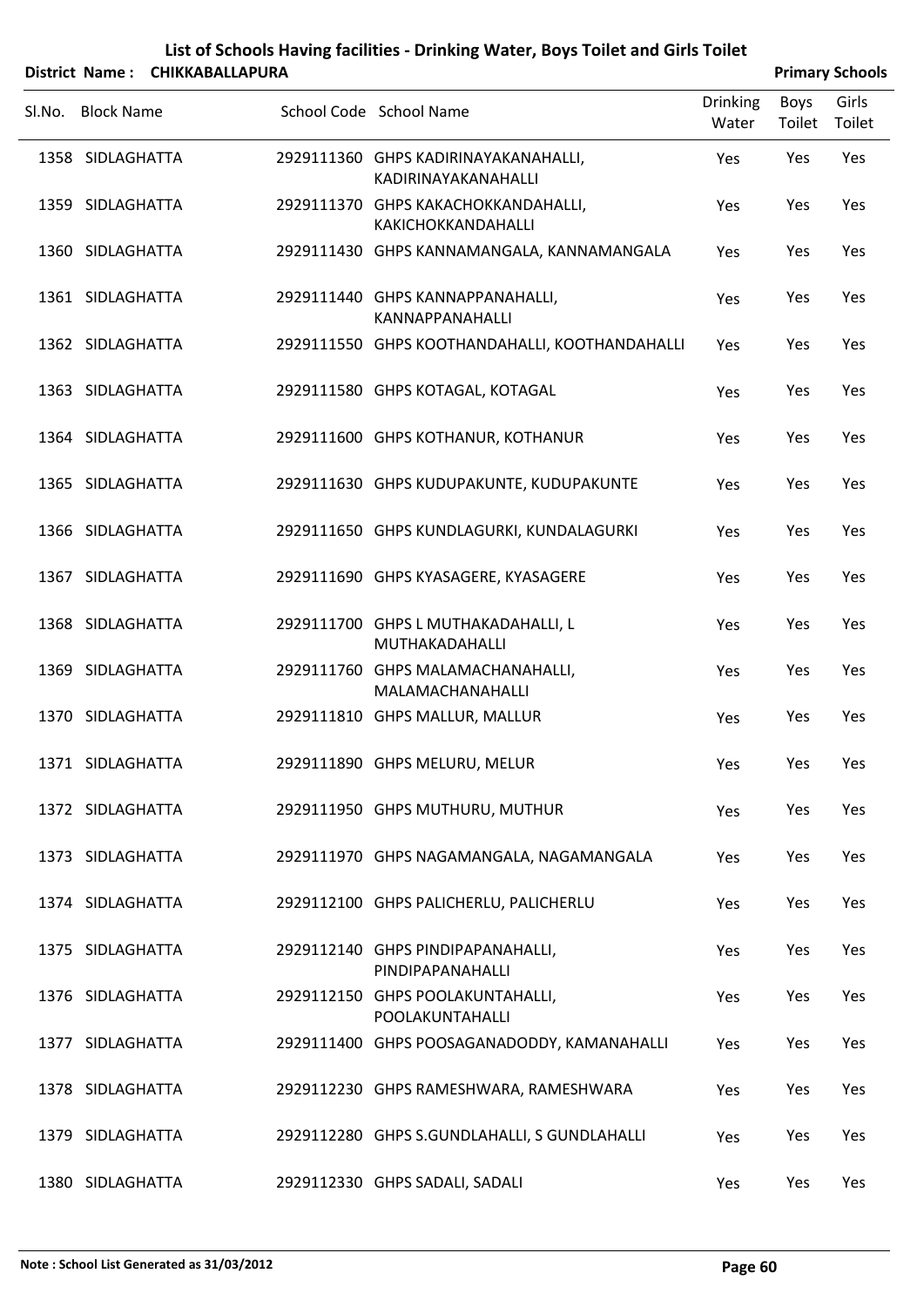|        |                   | District Name: CHIKKABALLAPURA |                                                              |                          |                | <b>Primary Schools</b> |
|--------|-------------------|--------------------------------|--------------------------------------------------------------|--------------------------|----------------|------------------------|
| SI.No. | <b>Block Name</b> |                                | School Code School Name                                      | <b>Drinking</b><br>Water | Boys<br>Toilet | Girls<br>Toilet        |
|        | 1381 SIDLAGHATTA  |                                | 2929112360 GHPS SEEGEHALLI, SEEGEHALLI                       | Yes                      | Yes            | Yes                    |
|        | 1382 SIDLAGHATTA  |                                | 2929112380 GHPS SETTIHALLI, SETTIHALLI                       | Yes                      | Yes            | Yes                    |
|        | 1383 SIDLAGHATTA  |                                | 2929112390 GHPS SHETTIKERE, SETTIKERE                        | Yes                      | Yes            | Yes                    |
|        | 1384 SIDLAGHATTA  |                                | 2929112440 GHPS SONAGANAHALLI, SONAGANAHALLI                 | Yes                      | Yes            | Yes                    |
|        | 1385 SIDLAGHATTA  |                                | 2929112470 GHPS SUGATUR, SUGATUR                             | Yes                      | Yes            | Yes                    |
|        | 1386 SIDLAGHATTA  |                                | 2929112520 GHPS THALADIMMANAHALLI,<br>THALADUMMANAHALLI      | Yes                      | Yes            | Yes                    |
|        | 1387 SIDLAGHATTA  |                                | 2929112530 GHPS THALAKAYABETTA,<br>THALAKAYALABETTA          | Yes                      | Yes            | Yes                    |
|        | 1388 SIDLAGHATTA  |                                | 2929112570 GHPS THATHAHALLI, THATHAHALLI                     | Yes                      | Yes            | Yes                    |
|        | 1389 SIDLAGHATTA  |                                | 2929112590 GHPS THIMMANAYAKANAHALLI,<br>THIMMANAYAKANAHALLI  | Yes                      | Yes            | Yes                    |
|        | 1390 SIDLAGHATTA  |                                | 2929112600 GHPS THIMMASANDRA E, THIMMASANDRA E               | Yes                      | Yes            | Yes                    |
|        | 1391 SIDLAGHATTA  |                                | 2929112610 GHPS THIPPENAHALLI, THIPPENAHALLI                 | Yes                      | Yes            | Yes                    |
|        | 1392 SIDLAGHATTA  |                                | 2929112630 GHPS THUMMANAHALLI, THUMMANAHALLI                 | Yes                      | Yes            | Yes                    |
|        | 1393 SIDLAGHATTA  |                                | 2929112710 GHPS VARADANAYAKANAHALLI,<br>VARADANAYAKANAHALLI  | Yes                      | Yes            | Yes                    |
|        | 1394 SIDLAGHATTA  |                                | 2929110650 GHPS VEERAPURA, DEVARAMALLUR                      | Yes                      | Yes            | Yes                    |
|        | 1395 SIDLAGHATTA  |                                | 2929112780 GHPS YANNUR, YANNUR                               | Yes                      | Yes            | Yes                    |
|        | 1396 SIDLAGHATTA  |                                | 2929112770 GHPS YENNAGUR, YANNANGUR                          | Yes                      | Yes            | Yes                    |
|        | 1397 SIDLAGHATTA  |                                | 2929111280 GLPD KONDAPPAGARAHALLI, JARUGAHALLI               | Yes                      | Yes            | Yes                    |
|        | 1398 SIDLAGHATTA  |                                | 2929112340 GLPS SADDAHALLI, SADDAHALLI                       | Yes                      | Yes            | Yes                    |
|        | 1399 SIDLAGHATTA  |                                | 2929110820 GLPS VARADAGANAHALLI,<br><b>GADIMINCHENAHALLI</b> | Yes                      | Yes            | Yes                    |
|        | 1400 SIDLAGHATTA  |                                | 2929112930 GLPS A KEMPANAHALLI, KEMPANA HALLI A              | Yes                      | Yes            | Yes                    |
|        | 1401 SIDLAGHATTA  |                                | 2929112000 GLPS A NAKKALAHALLI, NAKKALAHALLI J               | Yes                      | Yes            | Yes                    |
|        | 1402 SIDLAGHATTA  |                                | 2929110020 GLPS AJJIKADIRENAHALLI,<br>AJJAKADIRENAHALLI      | Yes                      | Yes            | Yes                    |
|        | 1403 SIDLAGHATTA  |                                | 2929110030 GLPS ALAGURKI, ALLAGURKI                          | Yes                      | Yes            | Yes                    |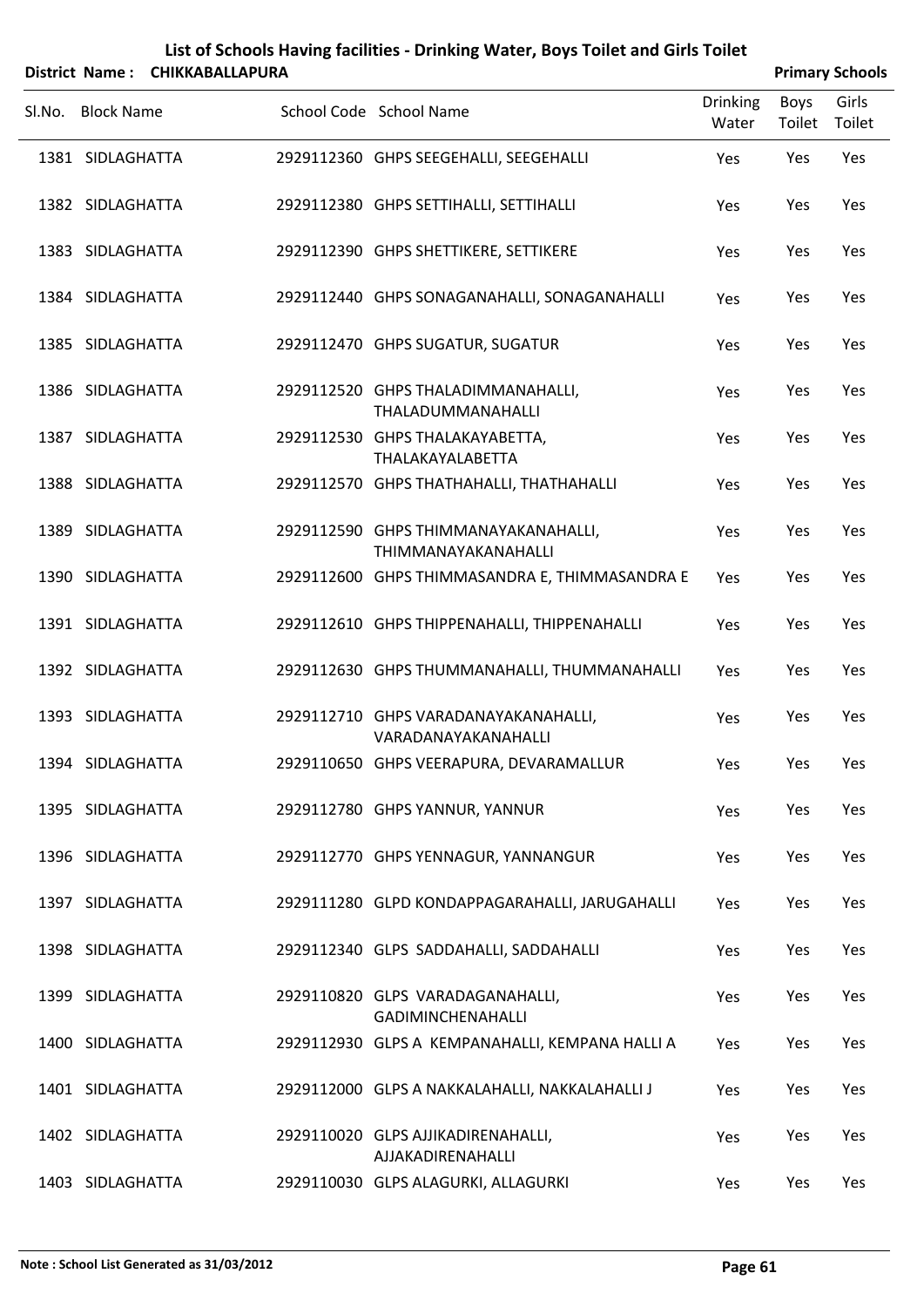|   | List of Schools Having facilities - Drinking Water, Boys Toilet and Girls Toilet |
|---|----------------------------------------------------------------------------------|
| . |                                                                                  |

|        |                   | District Name: CHIKKABALLAPURA |                                                                    |                          |                       | <b>Primary Schools</b> |
|--------|-------------------|--------------------------------|--------------------------------------------------------------------|--------------------------|-----------------------|------------------------|
| SI.No. | <b>Block Name</b> |                                | School Code School Name                                            | <b>Drinking</b><br>Water | <b>Boys</b><br>Toilet | Girls<br>Toilet        |
|        | 1404 SIDLAGHATTA  |                                | 2929110030 GLPS ALSUR DINNE, ALLAGURKI                             | Yes                      | Yes                   | Yes                    |
|        | 1405 SIDLAGHATTA  |                                | 2929110070 GLPS AMARAVATHI, AMARAVATHI                             | Yes                      | Yes                   | Yes                    |
|        | 1406 SIDLAGHATTA  |                                | 2929110080 GLPS AMBIGANAHALLI, AMBIGANAHALLI                       | Yes                      | Yes                   | Yes                    |
|        | 1407 SIDLAGHATTA  |                                | 2929110120 GLPS ANKATHATTI, ANKATHATTI                             | Yes                      | Yes                   | Yes                    |
|        | 1408 SIDLAGHATTA  |                                | 2929110150 GLPS ANUR THIMMANAHALLI, ANOORU<br><b>THIMMANAHALLI</b> | Yes                      | Yes                   | Yes                    |
|        | 1409 SIDLAGHATTA  |                                | 2929110170 GLPS ARIKERE, ARIKERE                                   | Yes                      | Yes                   | Yes                    |
|        | 1410 SIDLAGHATTA  |                                | 2929113280 GLPS ASHARAYA BADAVANE, WARD NO:24                      | Yes                      | Yes                   | Yes                    |
|        | 1411 SIDLAGHATTA  |                                | 2929110190 GLPS ATTIGANAHALLI, ATTIGANAHALLI                       | Yes                      | Yes                   | Yes                    |
|        | 1412 SIDLAGHATTA  |                                | 2929110210 GLPS BACHAHALLI, BACHAHALLI                             | Yes                      | Yes                   | Yes                    |
|        | 1413 SIDLAGHATTA  |                                | 2929110220 GLPS BACHANAHALLI, BACHANAHALLI                         | Yes                      | Yes                   | Yes                    |
|        | 1414 SIDLAGHATTA  |                                | 2929110240 GLPS BALEGOWDANAHALLI,<br>BALEGOWDANAHALLI              | Yes                      | Yes                   | Yes                    |
|        | 1415 SIDLAGHATTA  |                                | 2929110260 GLPS BANDAHALLI, BANDAHALLI                             | Yes                      | Yes                   | Yes                    |
|        | 1416 SIDLAGHATTA  |                                | 2929111400 GLPS BANDARLAHALLI, KAMANAHALLI                         | Yes                      | Yes                   | Yes                    |
|        | 1417 SIDLAGHATTA  |                                | 2929110290 GLPS BASAVANAPARTHI, BASAVANAPARTHI                     | Yes                      | Yes                   | Yes                    |
|        | 1418 SIDLAGHATTA  |                                | 2929110330 GLPS BEERAPPANAHALLI, BEERAPPANAHALLI                   | Yes                      | Yes                   | Yes                    |
|        | 1419 SIDLAGHATTA  |                                | 2929110360 GLPS BINNAMANGALA, BINNAMANGALA                         | Yes                      | Yes                   | Yes                    |
|        | 1420 SIDLAGHATTA  |                                | 2929110380 GLPS BOMMANAHALLI, BOMMANAHALLI                         | Yes                      | Yes                   | Yes                    |
|        | 1421 SIDLAGHATTA  |                                | 2929110860 GLPS BRAHMANARAHALLI, GANGAHALLI                        | Yes                      | Yes                   | Yes                    |
|        | 1422 SIDLAGHATTA  |                                | 2929110030 GLPS BUDAGAVARAHALLI, ALLAGURKI                         | Yes                      | Yes                   | Yes                    |
|        | 1423 SIDLAGHATTA  |                                | 2929110410 GLPS BYRAGANAHALLI, BYRAGANAHALLI                       | Yes                      | Yes                   | Yes                    |
|        | 1424 SIDLAGHATTA  |                                | 2929110420 GLPS BYRANAYAKANAHALLI,<br>BYRANAYAKANAHALLI            | Yes                      | Yes                   | Yes                    |
|        | 1425 SIDLAGHATTA  |                                | 2929110600 GLPS CHAGE, CHAGE                                       | Yes                      | Yes                   | Yes                    |
|        | 1426 SIDLAGHATTA  |                                | 2929110440 GLPS CHAKAPPANA HALLI,<br>CHAKKAPPANAHALLI              | Yes                      | Yes                   | Yes                    |

 $\overline{a}$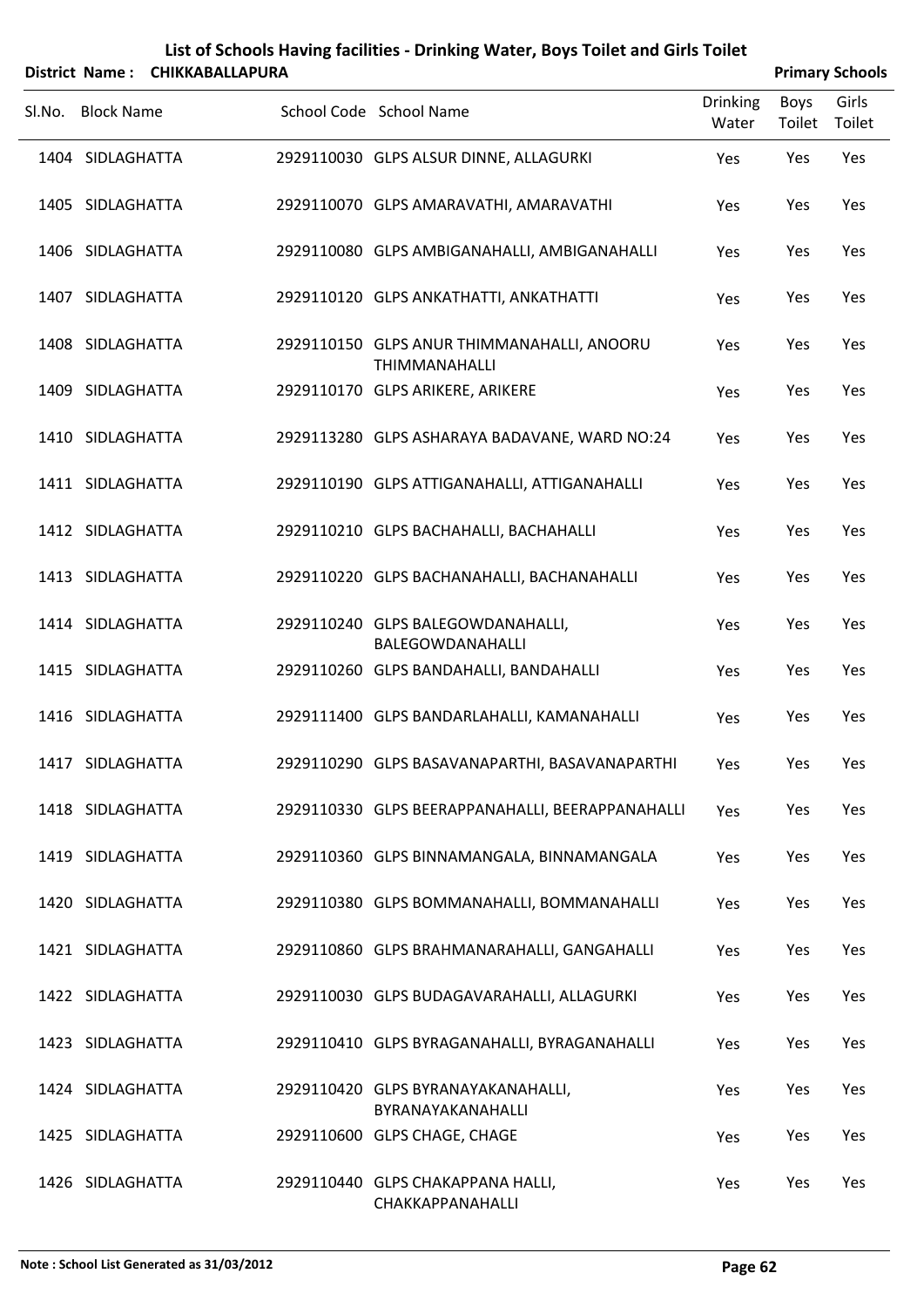|        |                   | District Name: CHIKKABALLAPURA |                                                                  |                          |                | <b>Primary Schools</b> |
|--------|-------------------|--------------------------------|------------------------------------------------------------------|--------------------------|----------------|------------------------|
| SI.No. | <b>Block Name</b> |                                | School Code School Name                                          | <b>Drinking</b><br>Water | Boys<br>Toilet | Girls<br>Toilet        |
|        | 1427 SIDLAGHATTA  |                                | 2929110690 GLPS CHANDAGANAHALLI, DIBBURAHALLI                    | Yes                      | Yes            | Yes                    |
|        | 1428 SIDLAGHATTA  |                                | 2929110450 GLPS CHANNAHALLI, CHANNAHALLI                         | Yes                      | Yes            | Yes                    |
|        | 1429 SIDLAGHATTA  |                                | 2929110470 GLPS CHEEMANAHALLI, CHEEMANAHALLI                     | Yes                      | Yes            | Yes                    |
|        | 1430 SIDLAGHATTA  |                                | 2929110550 GLPS CHIKKA THEKAHALLI, CHIKKA<br><b>THEKAHALLI</b>   | Yes                      | Yes            | Yes                    |
|        | 1431 SIDLAGHATTA  |                                | 2929110500 GLPS CHIKKABANDARAGATTA,<br><b>CHIKKABANDARAGATTA</b> | Yes                      | Yes            | Yes                    |
|        | 1432 SIDLAGHATTA  |                                | 2929110530 GLPS CHIKKADASENAHALLI, CHIKK<br>DASENAHALLI          | Yes                      | Yes            | Yes                    |
|        | 1433 SIDLAGHATTA  |                                | 2929111840 GLPS CHIKKADIBBURAHALLI,<br>MARALAPPANAHALLI          | Yes                      | Yes            | Yes                    |
|        | 1434 SIDLAGHATTA  |                                | 2929110540 GLPS CHIKKAPPANAHALLI,<br>CHIKKAPPANAHALLI            | Yes                      | Yes            | Yes                    |
|        | 1435 SIDLAGHATTA  |                                | 2929110560 GLPS CHINTADAPI, CHINTADAPI                           | Yes                      | Yes            | Yes                    |
|        | 1436 SIDLAGHATTA  |                                | 2929110580 GLPS CHOKKANDAHALLI, CHOKKANDAHALLI                   | Yes                      | Yes            | Yes                    |
|        | 1437 SIDLAGHATTA  |                                | 2929110110 GLPS CHOWDA REDDI HALLI, ANEMADAGU                    | Yes                      | Yes            | Yes                    |
|        | 1438 SIDLAGHATTA  |                                | 2929110610 GLPS DABARAGANAHALLI,<br>DABARAGANAHALLI              | Yes                      | Yes            | Yes                    |
|        | 1439 SIDLAGHATTA  |                                | 2929110620 GLPS DADAMAGATTA, DADAMGATTA                          | Yes                      | Yes            | Yes                    |
|        | 1440 SIDLAGHATTA  |                                | 2929110640 GLPS DEVAGANAGUTTAHALLI,<br>DEVAGUTTAHALLI            | Yes                      | Yes            | Yes                    |
|        | 1441 SIDLAGHATTA  |                                | 2929110670 GLPS DEVANAHALLI, DEVENAHALLI                         | Yes                      | Yes            | Yes                    |
|        | 1442 SIDLAGHATTA  |                                | 2929110680 GLPS DHANAMITTENHALLI,<br>DHANAMITTENAHALLI           | Yes                      | Yes            | Yes                    |
|        | 1443 SIDLAGHATTA  |                                | 2929110700 GLPS DIMBARLAHALLI, DIMBARLAHALLI                     | Yes                      | Yes            | Yes                    |
|        | 1444 SIDLAGHATTA  |                                | 2929110720 GLPS DODAD DASARAHALLI, DODDA<br>DASARAHALLI          | Yes                      | Yes            | Yes                    |
|        | 1445 SIDLAGHATTA  |                                | 2929110710 GLPS DODDA BANDARAGATTA, DODDA<br>GANDARAGATTA        | Yes                      | Yes            | Yes                    |
|        | 1446 SIDLAGHATTA  |                                | 2929110320 GLPS DODDA GUMMANAHALLI,<br><b>BASETTIHALLI</b>       | Yes                      | Yes            | Yes                    |
|        | 1447 SIDLAGHATTA  |                                | 2929110770 GLPS DONAHALLI, DONAHALLI                             | Yes                      | Yes            | Yes                    |
|        | 1448 SIDLAGHATTA  |                                | 2929110780 GLPS DYAVARAHALLI, DYAVARAHALLI                       | Yes                      | Yes            | Yes                    |
|        | 1449 SIDLAGHATTA  |                                | 2929110800 GLPS G K HOSUR, G KURUBARAHALLI                       | Yes                      | Yes            | Yes                    |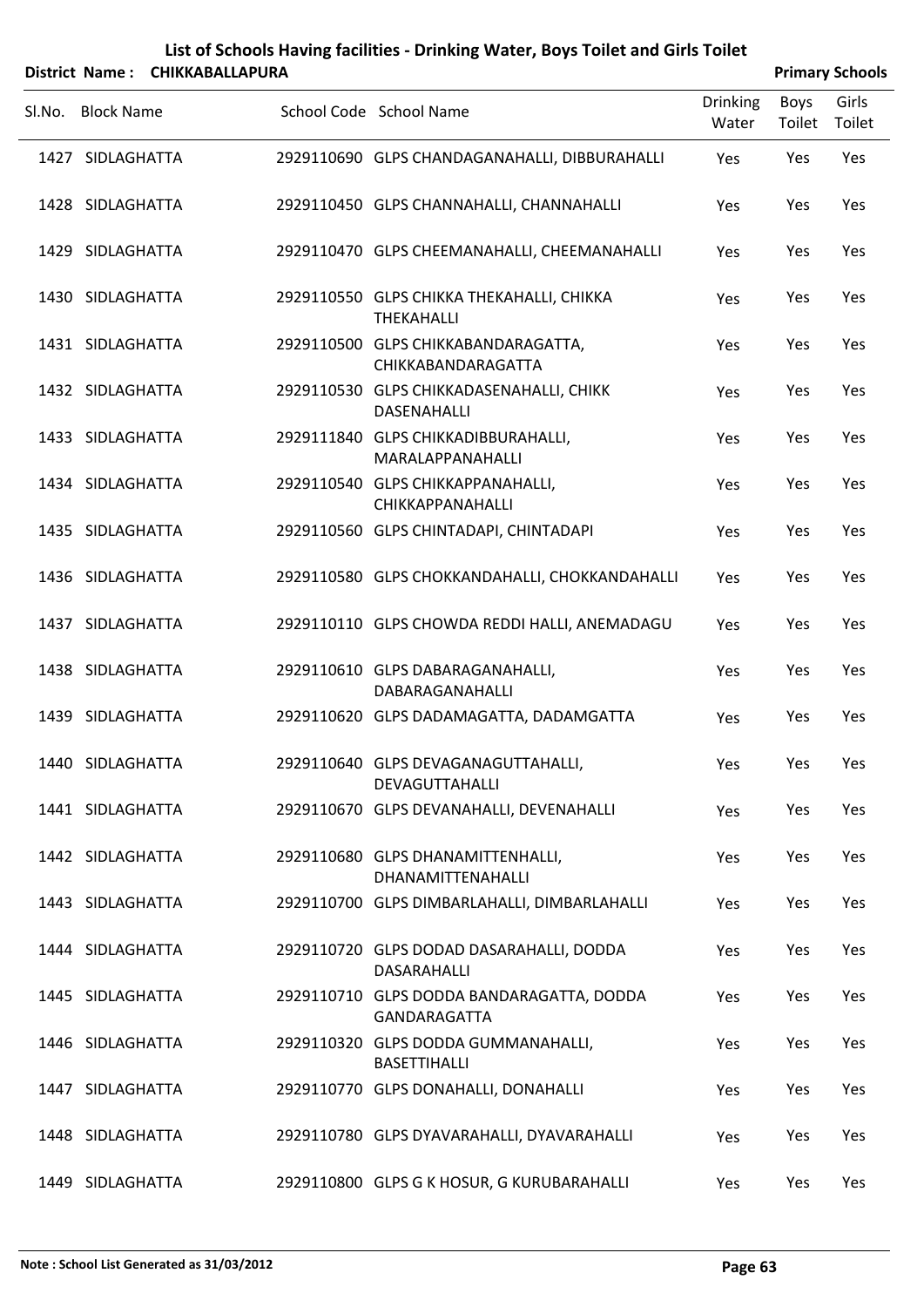| List of Schools Having facilities - Drinking Water, Boys Toilet and Girls Toilet |
|----------------------------------------------------------------------------------|
| District Name: CHIKKABALLAPURA                                                   |

| <b>Primary Schools</b> |
|------------------------|

| Sl.No. Block Name | School Code School Name                                           | <b>Drinking</b><br>Water | Boys<br>Toilet | Girls<br>Toilet |
|-------------------|-------------------------------------------------------------------|--------------------------|----------------|-----------------|
| 1450 SIDLAGHATTA  | 2929110800 GLPS G KURUBARAHALLI, G KURUBARAHALLI                  | Yes                      | Yes            | Yes             |
| 1451 SIDLAGHATTA  | 2929110820 GLPS GADIMICHENAHALLI,<br>GADIMINCHENAHALLI            | Yes                      | Yes            | Yes             |
| 1452 SIDLAGHATTA  | 2929110830 GLPS GAJJAGANAHALLI, GAJJAGANAHALLI                    | Yes                      | Yes            | Yes             |
| 1453 SIDLAGHATTA  | 2929110870 GLPS GANGANAHALLI, GANGANAHALLI                        | Yes                      | Yes            | Yes             |
| 1454 SIDLAGHATTA  | 2929110880 GLPS GANGAPURA, GANGAPURA                              | Yes                      | Yes            | Yes             |
| 1455 SIDLAGHATTA  | 2929110940 GLPS GOLLAHALLI S, GOLLAHALLI K                        | Yes                      | Yes            | Yes             |
| 1456 SIDLAGHATTA  | 2929110930 GLPS GOLLAHALLI, GOLLAHALLI S                          | Yes                      | Yes            | Yes             |
| 1457 SIDLAGHATTA  | 2929110950 GLPS GONIMARADAHALLI,<br><b>GONIMARADAHALLI</b>        | Yes                      | Yes            | Yes             |
| 1458 SIDLAGHATTA  | 2929110960 GLPS GORAMADAGU, GORAMADAGUR                           | Yes                      | Yes            | Yes             |
| 1459 SIDLAGHATTA  | 2929110020 GLPS GORAMILLAHALLI, AJJAKADIRENAHALLI                 | Yes                      | Yes            | Yes             |
| 1460 SIDLAGHATTA  | 2929110980 GLPS GORLA GUMMANAHALLI, GORLA<br><b>GUMMANAHALLI</b>  | Yes                      | Yes            | Yes             |
| 1461 SIDLAGHATTA  | 2929111020 GLPS GUNDLANARASIMHANAHALLI,<br>GUNDLANARASIMHANAHALLI | Yes                      | Yes            | Yes             |
| 1462 SIDLAGHATTA  | 2929111640 GLPS H CROSS, KUMBIGANAHALLI                           | Yes                      | Yes            | Yes             |
| 1463 SIDLAGHATTA  | 2929112150 GLPS HAKKI PIKKI COLONY,<br>POOLAKUNTAHALLI            | Yes                      | Yes            | Yes             |
| 1464 SIDLAGHATTA  | 2929111050 GLPS HALEGANJIGUNTE, HALE GANJIGUNTE                   | Yes                      | Yes            | Yes             |
| 1465 SIDLAGHATTA  | 2929111090 GLPS HANUMANTHAPURA,<br>HANUMANTHAPURA                 | Yes                      | Yes            | Yes             |
| 1466 SIDLAGHATTA  | 2929111110 GLPS HARADI, HARADI                                    | Yes                      | Yes            | Yes             |
| 1467 SIDLAGHATTA  | 2929111130 GLPS HARAHALLI, HARALAHALLI                            | Yes                      | Yes            | Yes             |
| 1468 SIDLAGHATTA  | 2929111150 GLPS HIREBALLA, HIREBALLA                              | Yes                      | Yes            | Yes             |
| 1469 SIDLAGHATTA  | 2929111160 GLPS HIREYELACHENAHALLI,<br>HIREYELACHENAHALLI         | Yes                      | Yes            | Yes             |
| 1470 SIDLAGHATTA  | 2929113310 GLPS ILAHINAGARA, WARD NO :27                          | Yes                      | Yes            | Yes             |
| 1471 SIDLAGHATTA  | 2929112960 GLPS J DEVAGANA HALLI, DEVAGANA HALLI J                | Yes                      | Yes            | Yes             |
| 1472 SIDLAGHATTA  | 2929111270 GLPS JAPTHIHOSAHALLI, JAPTHIHOSAHALLI                  | Yes                      | Yes            | Yes             |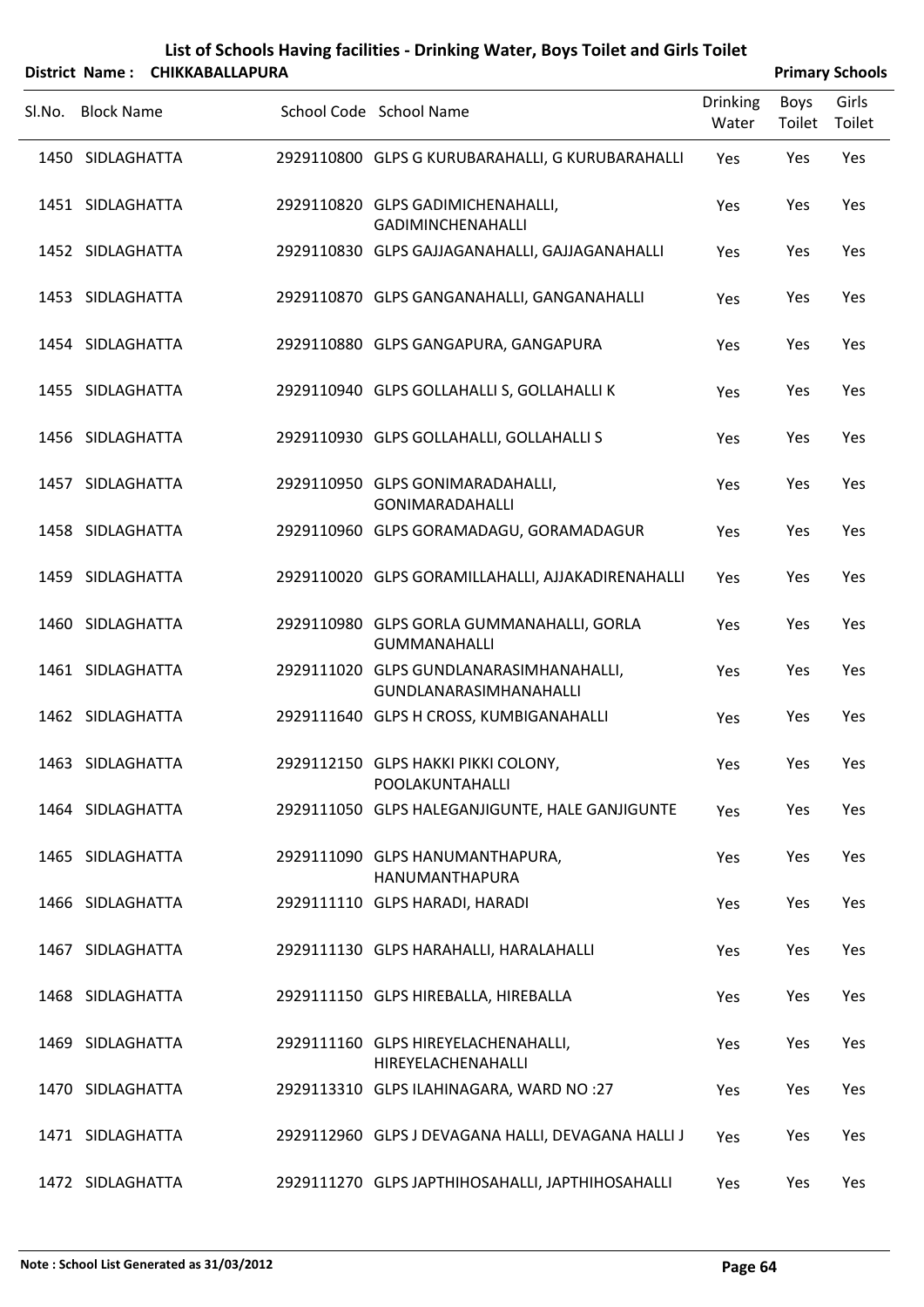| List of Schools Having facilities - Drinking Water, Boys Toilet and Girls Toilet |
|----------------------------------------------------------------------------------|
| District Name: CHIKKARAIIAPURA                                                   |

| <b>Primary Schools</b> |
|------------------------|
|------------------------|

| Boys<br>Toilet | Girls  |
|----------------|--------|
|                | Toilet |
| Yes            | Yes    |
| Yes            | Yes    |
| Yes            | Yes    |
| Yes            | Yes    |
| Yes            | Yes    |
| Yes            | Yes    |
| Yes            | Yes    |
| Yes            | Yes    |
| Yes            | Yes    |
| Yes            | Yes    |
| Yes            | Yes    |
| Yes            | Yes    |
| Yes            | Yes    |
| Yes            | Yes    |
| Yes            | Yes    |
| Yes            | Yes    |
| Yes            | Yes    |
| Yes            | Yes    |
| Yes            | Yes    |
| Yes            | Yes    |
| Yes            | Yes    |
| Yes            | Yes    |
| Yes            | Yes    |
|                |        |

 $\overline{a}$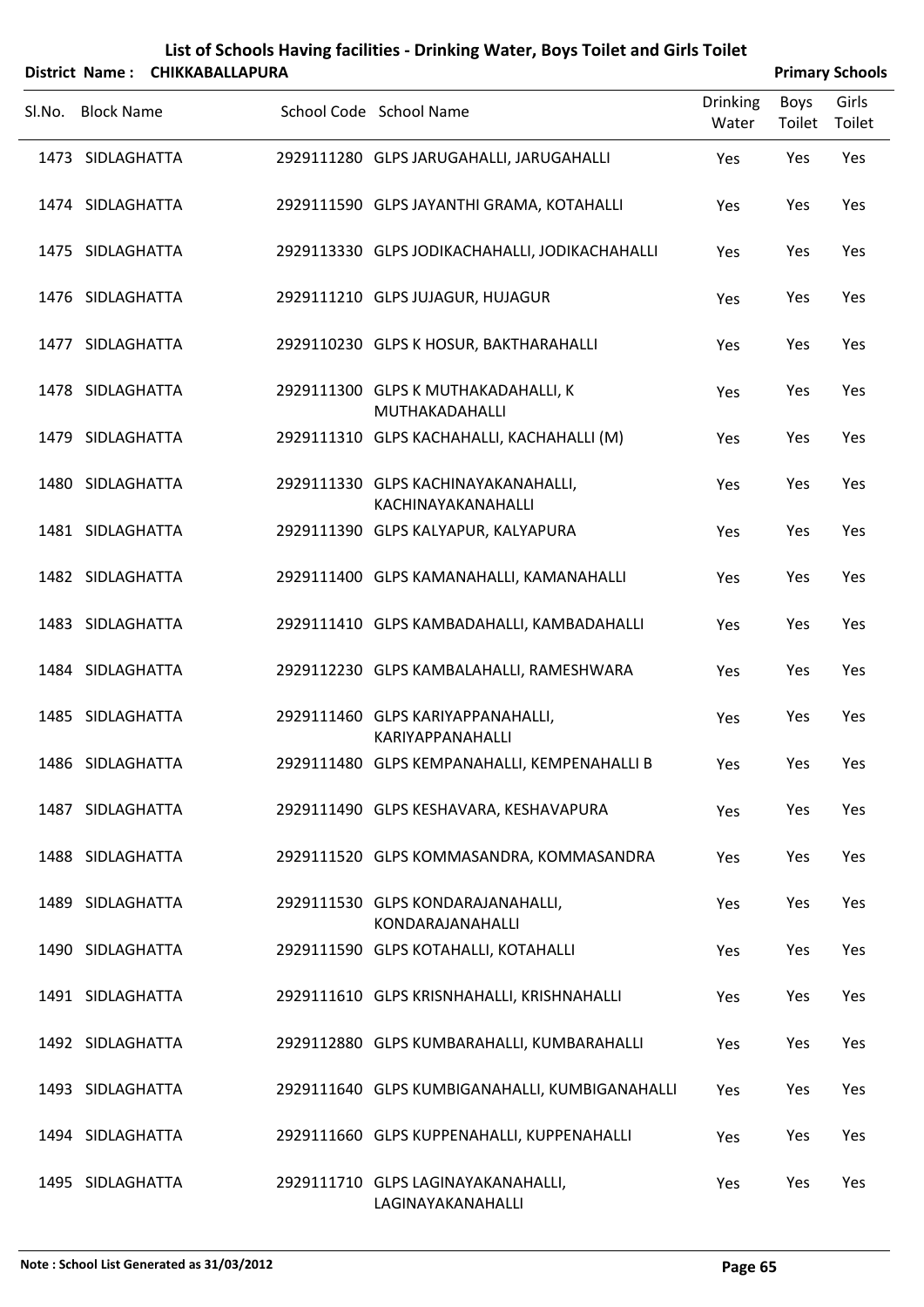| List of Schools Having facilities - Drinking Water, Boys Toilet and Girls Toilet |
|----------------------------------------------------------------------------------|
|                                                                                  |

|        | District Name: CHIKKABALLAPURA |                                                             |                          |                | <b>Primary Schools</b> |
|--------|--------------------------------|-------------------------------------------------------------|--------------------------|----------------|------------------------|
| Sl.No. | <b>Block Name</b>              | School Code School Name                                     | <b>Drinking</b><br>Water | Boys<br>Toilet | Girls<br>Toilet        |
|        | 1496 SIDLAGHATTA               | 2929111720 GLPS LAKKENAHALLI, LAKKENAHALLI                  | Yes                      | Yes            | Yes                    |
|        | 1497 SIDLAGHATTA               | 2929111730 GLPS LAKKIHALLI, LAKKIHALLI                      | Yes                      | Yes            | Yes                    |
|        | 1498 SIDLAGHATTA               | 2929111740 GLPS MADDENAHALLI, MADDENAHALLI                  | Yes                      | Yes            | Yes                    |
|        | 1499 SIDLAGHATTA               | 2929111750 GLPS MADENAHALLI, MADENAHALLI                    | Yes                      | Yes            | Yes                    |
|        | 1500 SIDLAGHATTA               | 2929111710 GLPS MAJARA HOSUR, LAGINAYAKANAHALLI             | Yes                      | Yes            | Yes                    |
|        | 1501 SIDLAGHATTA               | 2929111780 GLPS MALLASHETTIPURA, MALLASETTIPURA             | Yes                      | Yes            | Yes                    |
|        | 1502 SIDLAGHATTA               | 2929111800 GLPS MALLENAHALLI, MALLENAHALLI                  | Yes                      | Yes            | Yes                    |
|        | 1503 SIDLAGHATTA               | 2929111830 GLPS MARAGANAPARTHI,<br>MARAGANAPARTHI           | Yes                      | Yes            | Yes                    |
|        | 1504 SIDLAGHATTA               | 2929111840 GLPS MARALAPPANAHALLI,<br>MARALAPPANAHALLI       | Yes                      | Yes            | Yes                    |
|        | 1505 SIDLAGHATTA               | 2929111850 GLPS MARAPPANAHALLI, MARAPPANAHALLI              | Yes                      | Yes            | Yes                    |
|        | 1506 SIDLAGHATTA               | 2929111870 GLPS MARIHALLI, MARIHALLI                        | Yes                      | Yes            | Yes                    |
|        | 1507 SIDLAGHATTA               | 2929111900 GLPS MITTANAHALL, MITHANAHALLI                   | Yes                      | Yes            | Yes                    |
|        | 1508 SIDLAGHATTA               | 2929111930 GLPS MUGGILADAPI, MUGILUDUPI                     | Yes                      | Yes            | Yes                    |
|        | 1509 SIDLAGHATTA               | 2929111940 GLPS MUMMANAHALLI, MUMMANAHALLI                  | Yes                      | Yes            | Yes                    |
|        | 1510 SIDLAGHATTA               | 2929110320 GLPS NACHAGANAHALLY, BASETTIHALLI                | Yes                      | Yes            | Yes                    |
|        | 1511 SIDLAGHATTA               | 2929111960 GLPS NADAPINAYAKANAHALLI,<br>NADIPINAYAKANAHALLI | Yes                      | Yes            | Yes                    |
|        | 1512 SIDLAGHATTA               | 2929111990 GLPS NAKKALAHALLI G, NAKKALAHALLI                | Yes                      | Yes            | Yes                    |
|        | 1513 SIDLAGHATTA               | 2929112020 GLPS NALLAPPANAHALLI, NALLAPPANAHALLI            | Yes                      | Yes            | Yes                    |
|        | 1514 SIDLAGHATTA               | 2929110890 GLPS NALLOJAHALLI, GANJIGUNTE                    | Yes                      | Yes            | Yes                    |
|        | 1515 SIDLAGHATTA               | 2929112050 GLPS NARAYANADASARAHALLI,<br>NARAYANADASARAHALLI | Yes                      | Yes            | Yes                    |
|        | 1516 SIDLAGHATTA               | 2929112060 GLPS NELLIMARADAHALLI,<br>NELLIMARADAHALLI       | Yes                      | Yes            | Yes                    |
|        | 1517 SIDLAGHATTA               | 2929112070 GLPS NERALEMARADAHALLI,<br>NERALEMARADAHALLI     | Yes                      | Yes            | Yes                    |
|        | 1518 SIDLAGHATTA               | 2929112870 GLPS NILAVARATHAHALLI, GUNDLAHALLI               | Yes                      | Yes            | Yes                    |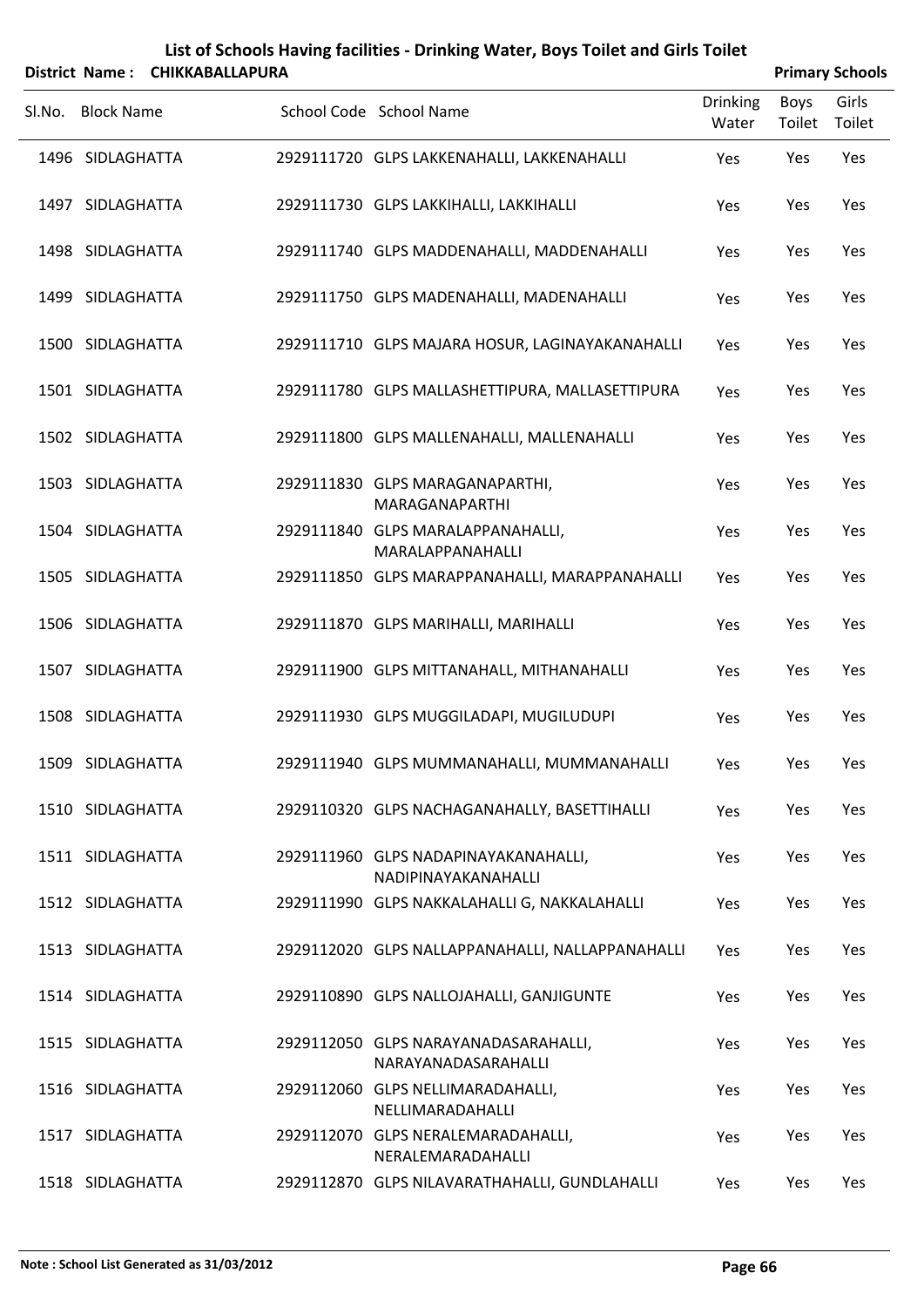|  |                                                                                                                                                                                                                                                                                                                                                                                                                                                                           |                                |                                                                                                                                                                                                                                                                                                                                                                                                                                                                                                                                                                                                                                                                                                                                                                                                                                                                                                                                                                                                                                                                               |                       | <b>Primary Schools</b> |
|--|---------------------------------------------------------------------------------------------------------------------------------------------------------------------------------------------------------------------------------------------------------------------------------------------------------------------------------------------------------------------------------------------------------------------------------------------------------------------------|--------------------------------|-------------------------------------------------------------------------------------------------------------------------------------------------------------------------------------------------------------------------------------------------------------------------------------------------------------------------------------------------------------------------------------------------------------------------------------------------------------------------------------------------------------------------------------------------------------------------------------------------------------------------------------------------------------------------------------------------------------------------------------------------------------------------------------------------------------------------------------------------------------------------------------------------------------------------------------------------------------------------------------------------------------------------------------------------------------------------------|-----------------------|------------------------|
|  |                                                                                                                                                                                                                                                                                                                                                                                                                                                                           |                                | <b>Drinking</b><br>Water                                                                                                                                                                                                                                                                                                                                                                                                                                                                                                                                                                                                                                                                                                                                                                                                                                                                                                                                                                                                                                                      | <b>Boys</b><br>Toilet | Girls<br>Toilet        |
|  |                                                                                                                                                                                                                                                                                                                                                                                                                                                                           |                                | Yes                                                                                                                                                                                                                                                                                                                                                                                                                                                                                                                                                                                                                                                                                                                                                                                                                                                                                                                                                                                                                                                                           | Yes                   | Yes                    |
|  |                                                                                                                                                                                                                                                                                                                                                                                                                                                                           |                                | Yes                                                                                                                                                                                                                                                                                                                                                                                                                                                                                                                                                                                                                                                                                                                                                                                                                                                                                                                                                                                                                                                                           | Yes                   | Yes                    |
|  |                                                                                                                                                                                                                                                                                                                                                                                                                                                                           |                                | Yes                                                                                                                                                                                                                                                                                                                                                                                                                                                                                                                                                                                                                                                                                                                                                                                                                                                                                                                                                                                                                                                                           | Yes                   | Yes                    |
|  |                                                                                                                                                                                                                                                                                                                                                                                                                                                                           |                                | Yes                                                                                                                                                                                                                                                                                                                                                                                                                                                                                                                                                                                                                                                                                                                                                                                                                                                                                                                                                                                                                                                                           | Yes                   | Yes                    |
|  |                                                                                                                                                                                                                                                                                                                                                                                                                                                                           |                                | Yes                                                                                                                                                                                                                                                                                                                                                                                                                                                                                                                                                                                                                                                                                                                                                                                                                                                                                                                                                                                                                                                                           | Yes                   | Yes                    |
|  |                                                                                                                                                                                                                                                                                                                                                                                                                                                                           |                                | Yes                                                                                                                                                                                                                                                                                                                                                                                                                                                                                                                                                                                                                                                                                                                                                                                                                                                                                                                                                                                                                                                                           | Yes                   | Yes                    |
|  |                                                                                                                                                                                                                                                                                                                                                                                                                                                                           |                                | Yes                                                                                                                                                                                                                                                                                                                                                                                                                                                                                                                                                                                                                                                                                                                                                                                                                                                                                                                                                                                                                                                                           | Yes                   | Yes                    |
|  |                                                                                                                                                                                                                                                                                                                                                                                                                                                                           |                                | Yes                                                                                                                                                                                                                                                                                                                                                                                                                                                                                                                                                                                                                                                                                                                                                                                                                                                                                                                                                                                                                                                                           | Yes                   | Yes                    |
|  |                                                                                                                                                                                                                                                                                                                                                                                                                                                                           | KONDARAJANAHALLI               | Yes                                                                                                                                                                                                                                                                                                                                                                                                                                                                                                                                                                                                                                                                                                                                                                                                                                                                                                                                                                                                                                                                           | Yes                   | Yes                    |
|  |                                                                                                                                                                                                                                                                                                                                                                                                                                                                           |                                | Yes                                                                                                                                                                                                                                                                                                                                                                                                                                                                                                                                                                                                                                                                                                                                                                                                                                                                                                                                                                                                                                                                           | Yes                   | Yes                    |
|  |                                                                                                                                                                                                                                                                                                                                                                                                                                                                           |                                | Yes                                                                                                                                                                                                                                                                                                                                                                                                                                                                                                                                                                                                                                                                                                                                                                                                                                                                                                                                                                                                                                                                           | Yes                   | Yes                    |
|  |                                                                                                                                                                                                                                                                                                                                                                                                                                                                           |                                | Yes                                                                                                                                                                                                                                                                                                                                                                                                                                                                                                                                                                                                                                                                                                                                                                                                                                                                                                                                                                                                                                                                           | Yes                   | Yes                    |
|  |                                                                                                                                                                                                                                                                                                                                                                                                                                                                           |                                | Yes                                                                                                                                                                                                                                                                                                                                                                                                                                                                                                                                                                                                                                                                                                                                                                                                                                                                                                                                                                                                                                                                           | Yes                   | Yes                    |
|  |                                                                                                                                                                                                                                                                                                                                                                                                                                                                           |                                | Yes                                                                                                                                                                                                                                                                                                                                                                                                                                                                                                                                                                                                                                                                                                                                                                                                                                                                                                                                                                                                                                                                           | Yes                   | Yes                    |
|  |                                                                                                                                                                                                                                                                                                                                                                                                                                                                           |                                | Yes                                                                                                                                                                                                                                                                                                                                                                                                                                                                                                                                                                                                                                                                                                                                                                                                                                                                                                                                                                                                                                                                           | Yes                   | Yes                    |
|  |                                                                                                                                                                                                                                                                                                                                                                                                                                                                           |                                | Yes                                                                                                                                                                                                                                                                                                                                                                                                                                                                                                                                                                                                                                                                                                                                                                                                                                                                                                                                                                                                                                                                           | Yes                   | Yes                    |
|  |                                                                                                                                                                                                                                                                                                                                                                                                                                                                           |                                | Yes                                                                                                                                                                                                                                                                                                                                                                                                                                                                                                                                                                                                                                                                                                                                                                                                                                                                                                                                                                                                                                                                           | Yes                   | Yes                    |
|  |                                                                                                                                                                                                                                                                                                                                                                                                                                                                           |                                | Yes                                                                                                                                                                                                                                                                                                                                                                                                                                                                                                                                                                                                                                                                                                                                                                                                                                                                                                                                                                                                                                                                           | Yes                   | Yes                    |
|  |                                                                                                                                                                                                                                                                                                                                                                                                                                                                           |                                | Yes                                                                                                                                                                                                                                                                                                                                                                                                                                                                                                                                                                                                                                                                                                                                                                                                                                                                                                                                                                                                                                                                           | Yes                   | Yes                    |
|  |                                                                                                                                                                                                                                                                                                                                                                                                                                                                           |                                | Yes                                                                                                                                                                                                                                                                                                                                                                                                                                                                                                                                                                                                                                                                                                                                                                                                                                                                                                                                                                                                                                                                           | Yes                   | Yes                    |
|  |                                                                                                                                                                                                                                                                                                                                                                                                                                                                           |                                | Yes                                                                                                                                                                                                                                                                                                                                                                                                                                                                                                                                                                                                                                                                                                                                                                                                                                                                                                                                                                                                                                                                           | Yes                   | Yes                    |
|  |                                                                                                                                                                                                                                                                                                                                                                                                                                                                           |                                | Yes                                                                                                                                                                                                                                                                                                                                                                                                                                                                                                                                                                                                                                                                                                                                                                                                                                                                                                                                                                                                                                                                           | Yes                   | Yes                    |
|  | <b>Block Name</b><br>1519 SIDLAGHATTA<br>1520 SIDLAGHATTA<br>1521 SIDLAGHATTA<br>1522 SIDLAGHATTA<br>1523 SIDLAGHATTA<br>1524 SIDLAGHATTA<br>1525 SIDLAGHATTA<br>1526 SIDLAGHATTA<br>1527 SIDLAGHATTA<br>1528 SIDLAGHATTA<br>1529 SIDLAGHATTA<br>1530 SIDLAGHATTA<br>1531 SIDLAGHATTA<br>1532 SIDLAGHATTA<br>1533 SIDLAGHATTA<br>1534 SIDLAGHATTA<br>1535 SIDLAGHATTA<br>1536 SIDLAGHATTA<br>1537 SIDLAGHATTA<br>1538 SIDLAGHATTA<br>1539 SIDLAGHATTA<br>1540 SIDLAGHATTA | District Name: CHIKKABALLAPURA | School Code School Name<br>2929112130 GLPS PENDLIVARAHALLI, PENDLIVARAHALLI<br>2929110110 GLPS PILLAGUNDLAHALLI, ANEMADAGU<br>2929112170 GLPS PURA K G, PURA K G<br>2929112200 GLPS RACHANAHALLI, RACHANAHALLI<br>2929110320 GLPS RAMALINGAPURA, BASETTIHALLI<br>2929112240 GLPS RAYAPPANAHALLI, RAYAPPANAHALLI<br>2929112250 GLPS ROPPARLAHALLI, ROPPARLAHALLI<br>2929112290 GLPS S KURUBARAHALLI, S KURUBARAHALLI<br>2929112300 GLPS S M KONDARAJANAHALLI, S M<br>2929112910 GLPS S VENKATAPURA, VENKATAPURA<br>2929112320 GLPS SADALAVARAHALLI, SADALAVARAHALLI<br>2929112370 GLPS SEETHAHALLI, SEETHAHALLI<br>2929111890 GLPS SHIELEMAKANAHALLI, MELUR<br>2929112400 GLPS SIDDAPURA, SIDDAPURA<br>2929112430 GLPS SOMANAHALLI, SOMMANAHALLI<br>2929112450 GLPS SONNENAHALLI, SONNENAHALLI<br>2929112460 GLPS SORAKAYALAHALLI, SORAKAYALAHALLI<br>2929112480 GLPS SUNDARAHALLI, SUNDRAHALLI<br>2929112500 GLPS T PEDDANAHALLI, T PEDDANAHALLI<br>2929112900 GLPS T VENKATAPURA, VENKATAPURA<br>2929112510 GLPS THADUR, THADURU<br>2929112560 GLPS THATAPARTHI, THATAPARTHI |                       |                        |

SIDLAGHATTA 2929112890 GLPS THIPPASANDRA , THIMMASANDRA B Yes Yes Yes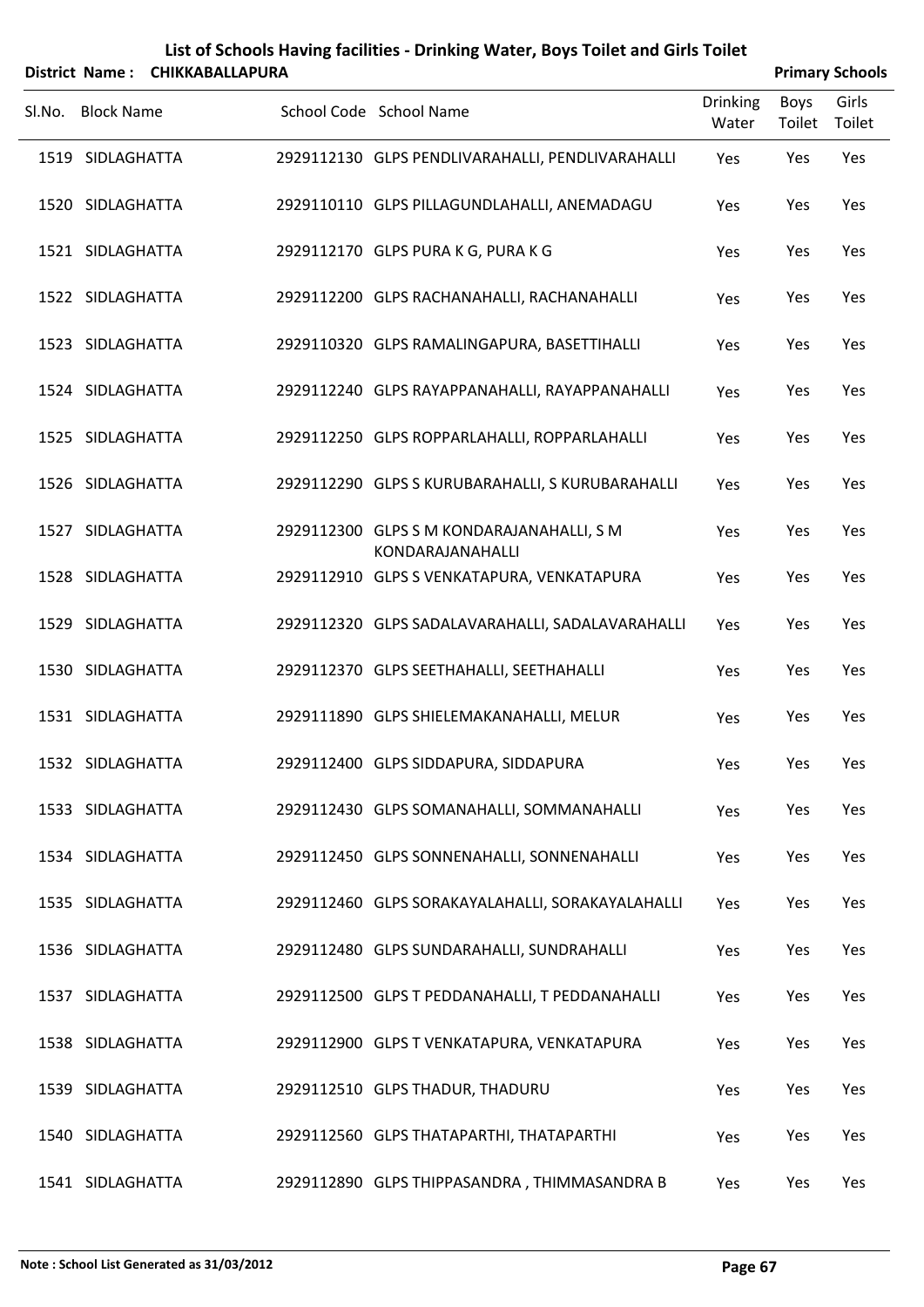|        | District Name: CHIKKABALLAPURA |                                                              |                          |                | <b>Primary Schools</b> |
|--------|--------------------------------|--------------------------------------------------------------|--------------------------|----------------|------------------------|
| SI.No. | <b>Block Name</b>              | School Code School Name                                      | <b>Drinking</b><br>Water | Boys<br>Toilet | Girls<br>Toilet        |
|        | 1542 SIDLAGHATTA               | 2929111710 GLPS THOKALAHALLI, LAGINAYAKANAHALLI              | Yes                      | Yes            | Yes                    |
|        | 1543 SIDLAGHATTA               | 2929112620 GLPS THOTLIGANAHALLI, THOTLIGANAHALLI             | Yes                      | Yes            | Yes                    |
|        | 1544 SIDLAGHATTA               | 2929112650 GLPS THURUKACHENAHALLI,<br>THURUKACHENAHALLI      | Yes                      | Yes            | Yes                    |
|        | 1545 SIDLAGHATTA               | 2929112660 GLPS UPPAKUNTAHALLI, UPPAKUNTAHALLI               | Yes                      | Yes            | Yes                    |
|        | 1546 SIDLAGHATTA               | 2929112690 GLPS VALLAPPANAHALLI, VALLAPPANAHALLI             | Yes                      | Yes            | Yes                    |
|        | 1547 SIDLAGHATTA               | 2929112720 GLPS VARAHUNASENAHALLI,<br>VARAHUNASENAHALLI      | Yes                      | Yes            | Yes                    |
|        | 1548 SIDLAGHATTA               | 2929112730 GLPS VARASANDRA, VARASANDRA                       | Yes                      | Yes            | Yes                    |
|        | 1549 SIDLAGHATTA               | 2929112740 GLPS VEMGALLU, VEMAGALLU                          | Yes                      | Yes            | Yes                    |
|        | 1550 SIDLAGHATTA               | 2929110690 GLPS YALAGALAHALLI, DIBBURAHALLI                  | Yes                      | Yes            | Yes                    |
|        | 1551 SIDLAGHATTA               | 2929111630 GLPS YARRAHALLI, KUDUPAKUNTE                      | Yes                      | Yes            | Yes                    |
|        | 1552 SIDLAGHATTA               | 2929112810 GLPS YARRANAGENAHALLI,<br>YARRANAGENAHALLI        | Yes                      | Yes            | Yes                    |
|        | 1553 SIDLAGHATTA               | 2929112830 GLPS YEDULA THIPPENA HALLI,<br>YEDULATHIPPENAHALI | Yes                      | Yes            | Yes                    |
|        | 1554 SIDLAGHATTA               | 2929112680 GLSP VALASENAHALLI, VALASENAHALLI                 | Yes                      | Yes            | Yes                    |
|        | 1555 SIDLAGHATTA               | 2929113170 GMHPS ULLURPET, WARD NO:13                        | Yes                      | Yes            | Yes                    |
|        | 1556 SIDLAGHATTA               | 2929113230 GUHPS AZAD NAGAR, WARD NO:19                      | Yes                      | Yes            | Yes                    |
|        | 1557 SIDLAGHATTA               | 2929111250 GUHPS JANGAMAKOTE, JANGAMAKOTE                    | Yes                      | Yes            | Yes                    |
|        | 1558 SIDLAGHATTA               | 2929113092 GUHPS NAGARTHPET, WARD NO:5                       | Yes                      | Yes            | Yes                    |
|        | 1559 SIDLAGHATTA               | 2929113290 GUHPS SANTHOSH NAGAR, WARD NO:25                  | Yes                      | Yes            | Yes                    |
|        | 1560 SIDLAGHATTA               | 2929113230 GUHPS THAYABA NAGAR, WARD NO:19                   | Yes                      | Yes            | Yes                    |
|        | 1561 SIDLAGHATTA               | 2929110320 GULPS BASETTIHALLI, BASETTIHALLI                  | Yes                      | Yes            | Yes                    |
|        | 1562 SIDLAGHATTA               | 2929113051 GULPS DARGA MOHALLA, WARD NO:1                    | Yes                      | Yes            | Yes                    |
|        | 1563 SIDLAGHATTA               | 2929113180 GULPS FILETURE QUARTERS, WARD NO:14               | Yes                      | Yes            | Yes                    |
|        | 1564 SIDLAGHATTA               | 2929113160 GULPS GANDHI NAGAR, WARD NO:12                    | Yes                      | Yes            | Yes                    |